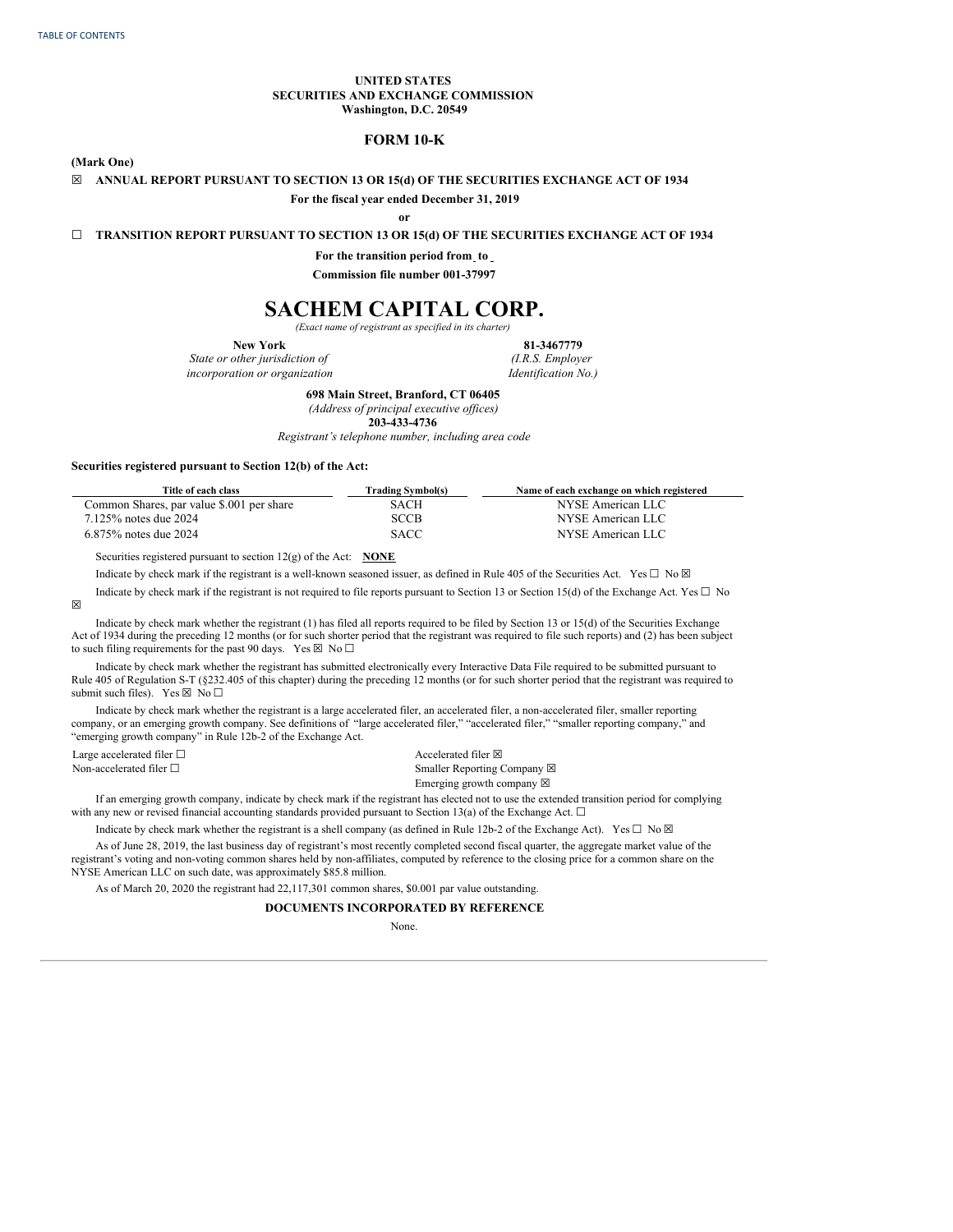# **SACHEM CAPITAL CORP. FORM 10-K ANNUAL REPORT**

# **TABLE OF CONTENTS**

<span id="page-1-0"></span>

|                   |                                                                                                           | Page         |
|-------------------|-----------------------------------------------------------------------------------------------------------|--------------|
| <b>PART I</b>     |                                                                                                           |              |
| Item 1.           | <b>Business</b>                                                                                           | $\mathbf{1}$ |
| Item 1A.          | <b>Risk Factors</b>                                                                                       | 12           |
| Item 1B.          | <b>Unresolved Staff Comments</b>                                                                          | 30           |
| Item 2            | Properties                                                                                                | 30           |
| Item 3.           | <b>Legal Proceedings</b>                                                                                  | 30           |
| Item 4.           | <b>Mine Safety Disclosure</b>                                                                             | 30           |
| <b>PART II</b>    |                                                                                                           |              |
| Item 5.           | Market for Registrant's Common Equity, Related Shareholder Matters and                                    |              |
|                   | <b>Issuer Purchases of Equity Securities</b>                                                              | 31           |
| Item 6.           | <b>Selected Financial Data</b>                                                                            | 32           |
| Item 7.           | Management's Discussion and Analysis of Financial Condition and Results of<br><b>Operations</b>           | 32           |
| Item 7A.          | <b>Ouantitative and Oualitative Disclosures About Market Risk</b>                                         | 42           |
| Item 8.           | <b>Financial Statements and Supplementary Data</b>                                                        | 42           |
| Item 9.           | Changes in and Disagreements with Accountants on Accounting and Financial<br><b>Disclosure</b>            | 42           |
| Item 9A.          | <b>Controls and Procedures</b>                                                                            | 42           |
| Item 9B.          | <b>Other Information</b>                                                                                  | 43           |
| <b>PART III</b>   |                                                                                                           |              |
| Item 10.          | Directors, Executive Officers and Corporate Governance                                                    | 44           |
| Item 11.          | <b>Executive Compensation</b>                                                                             | 46           |
| Item 12.          | Security Ownership of Certain Beneficial Owners and Management and Related<br><b>Shareholders Matters</b> | 49           |
| Item 13.          | Certain Relationships and Related Transactions and Director Independence                                  | 52           |
| Item 14.          | <b>Principal Accountant Fees and Services</b>                                                             | 52           |
| <b>PART IV</b>    |                                                                                                           | 54           |
| Item 15.          | <b>Exhibits and Financial Statement Schedules</b>                                                         | 54           |
| Item $16$ .       | Form 10-K Summary                                                                                         | 55           |
| <b>SIGNATURES</b> |                                                                                                           | 56           |

i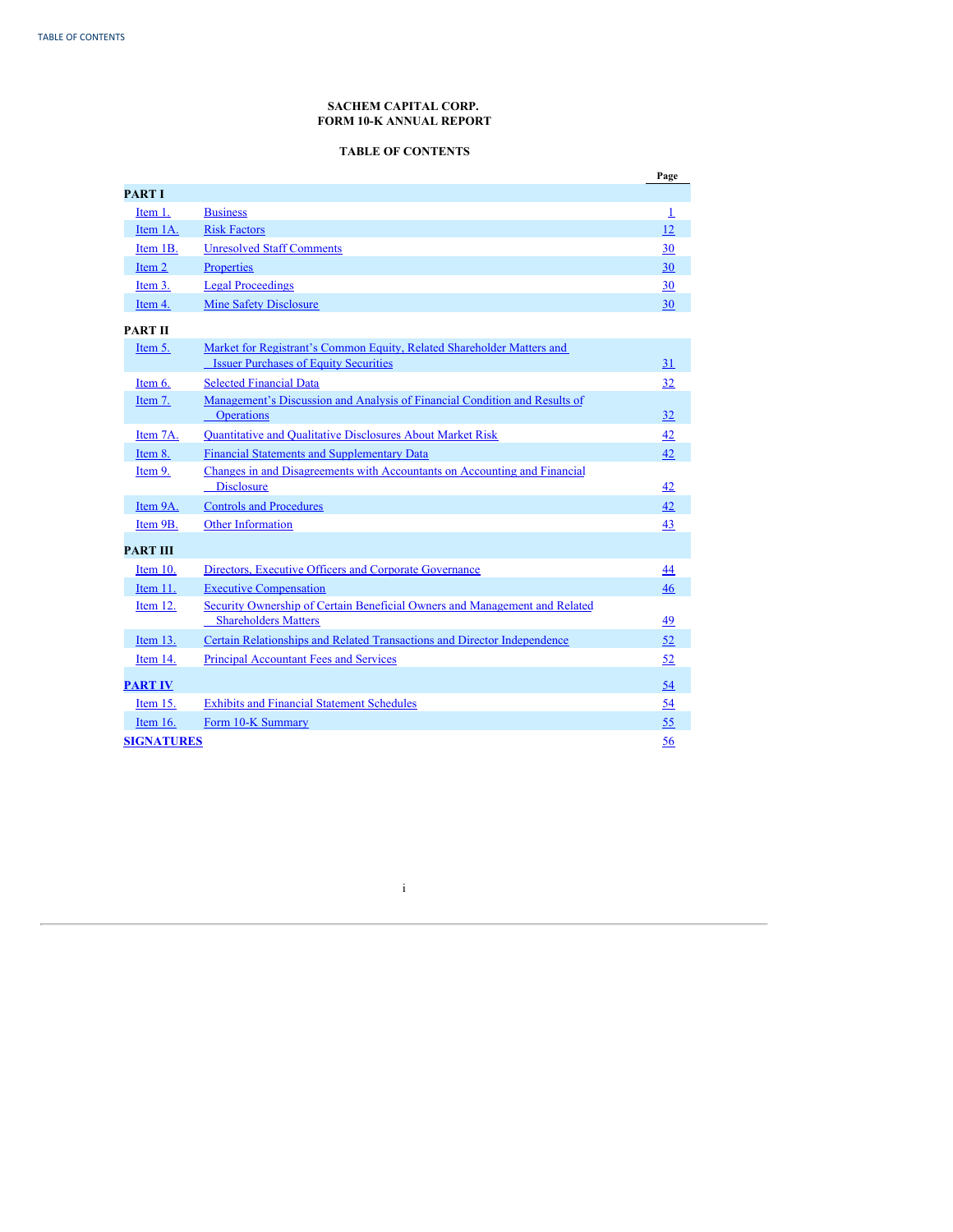# **CAUTIONARY STATEMENT REGARDING FORWARD-LOOKING STATEMENTS**

This annual report on Form 10-K (this "Report") includes forward-looking statements. All statements other than statements of historical facts contained in this Report, including statements regarding our future results of operations and financial condition, strategy and plans, and our expectations for future operations, are forwardlooking statements. The words "anticipate," "estimate," "expect," "project," "plan," "seek," "intend," "believe," "may," "might," "will," "should," "could," "likely," "continue," "design," and the negative of such terms and other words and terms of similar expressions are intended to identify forward-looking statements.

We have based these forward-looking statements largely on our current expectations and projections about future events and trends that we believe may affect our financial condition, results of operations, strategy, shortterm and long-term business operations and objectives and financial needs. These forward-looking statements are subject to several risks, uncertainties and assumptions, including those described in "Risk Factors." Given these risks, uncertainties and assumptions, the forward-looking events and circumstances discussed in this Report may not occur, and actual results could differ materially and adversely from those anticipated or implied in the forwardlooking statements.

You should not rely upon forward-looking statements as predictions of future events. Although we believe that the expectations reflected in the forward-looking statements are reasonable, we cannot guarantee future results, level of activity, performance or achievements. In addition, neither we nor any other person assumes responsibility for the accuracy and completeness of any of these forward-looking statements. We disclaim any duty to update any of these forward-looking statements after the date of this Report to confirm these statements in relationship to actual results or revised expectations.

All forward-looking statements attributable to us are expressly qualified in their entirety by these cautionary statements as well as others made in this Report. You should evaluate all forward-looking statements made by us in the context of these risks and uncertainties.

Unless the context otherwise requires, all references in this Report to "Sachem Capital," "we," "us" and "our" refer to Sachem Capital Corp., a New York corporation.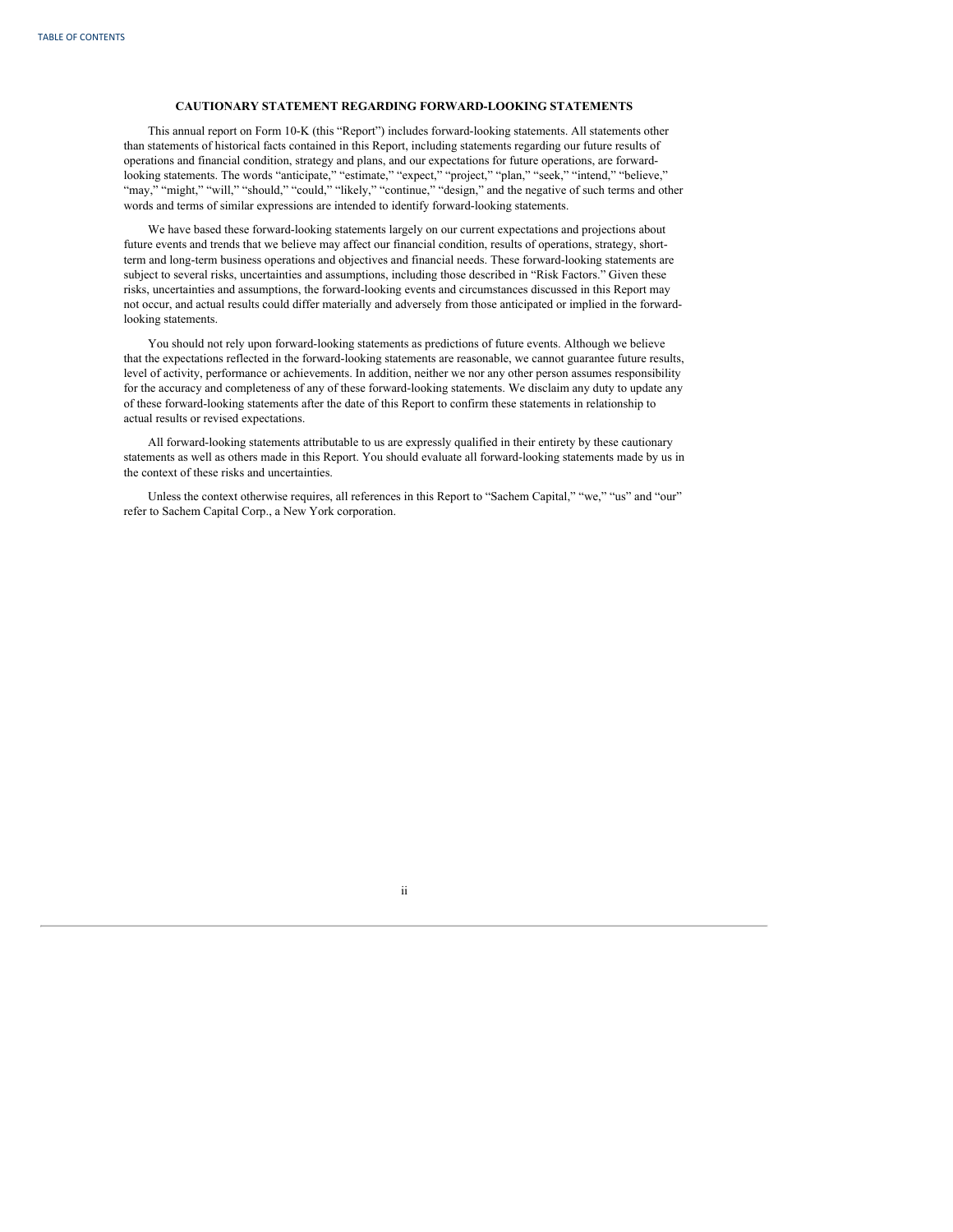# **PART I**

# <span id="page-3-0"></span>**Item 1. Business**

#### **Background**

We were organized as a New York corporation in January 2016 under the name HML Capital Corp. On December 15, 2016, we changed our name to Sachem Capital Corp. Prior to February 8, 2017, our business operated as a Connecticut limited liability company under the name Sachem Capital Partners, LLC ("SCP"). On February 9, 2017, we completed our initial public offering (the "IPO") in which we issued and sold 2.6 million common shares, \$.001 par value per share. We believe that since the consummation of the IPO, we have qualified as a REIT and that it is in the best interests of our shareholders that we operate as a REIT. Beginning with our 2017 tax year, we elected to be taxed as a REIT. As a REIT, we are required to distribute at least 90% of our taxable income to our shareholders on an annual basis. To the extent we distribute less than 100% of our taxable income to our shareholders (but more than 90%) we will maintain our REIT status, but the undistributed portion will be subject to regular corporate income taxes. As a REIT, we are also subject to federal excise taxes and minimum state taxes. Finally, we intend to operate our business in a manner that will permit us to maintain our exemption from registration under the Investment Company Act.

# **Company Overview**

We are a Connecticut-based real estate finance company that specializes in originating, underwriting, funding, servicing and managing a portfolio of short-term (*i.e.* three years or less) loans secured by first mortgage liens on real property located primarily in Connecticut. Each loan is personally guaranteed by the principal(s) of the borrower, which guaranty is typically collaterally secured by a pledge of the guarantor's interest in the borrower. Our typical borrower is a real estate investor who will use the proceeds to fund its acquisition, renovation, rehabilitation, development and/or improvement of residential or commercial properties located primarily in Connecticut and that are held for investment or sale. The mortgaged property may or may not be income producing. We do not lend to owner-occupants. Our loans are referred to in the real estate finance industry as "hard money loans" primarily because they are secured by "hard" (*i.e.* real estate) assets.

Our loans typically have a maximum initial term of one to three years and bear interest at a fixed rate of 5.0% to 13.0% per year and a default rate of 18% per year. We usually receive origination fees, or "points," ranging from 2% to 5% of the original principal amount of the loan as well as other fees relating to underwriting, funding and managing the loan, such as inspection fees. We also receive additional "points" and other loan-related fees in connection with a renewal or extension of an existing mortgage loan. Interest is always payable monthly in arrears. As a matter of policy, we do not make any loans if the loan-to value ratio exceeds 70%. In the case of construction loans, the loan-to-value ratio is based on the post-construction value of the property. We rely on readily available market data, including appraisals when available or timely, tax assessment rolls, recent sales transactions and brokers to evaluate the value of the collateral. Finally, we have adopted a policy that limits the maximum amount of any loan we fund to a single borrower or a group of affiliated borrowers to 10% of the aggregate amount of our loan portfolio, after accounting for the loan under consideration.

Our primary objective is to grow our loan portfolio while protecting and preserving capital in a manner that provides for attractive risk-adjusted returns to our shareholders over the long term through dividends. We intend to achieve this objective by continuing to selectively originate loans and carefully manage our loan portfolio in a manner designed to generate attractive risk-adjusted returns across a variety of market conditions and economic cycles. We believe that the demand for relatively small real estate loans, those less than \$350,000, in Connecticut and neighboring states is significant and growing and that traditional lenders, including banks and other financial institutions that usually serve this market are unable to satisfy this demand. This demand/supply imbalance has created an opportunity for "hard money" real estate lenders like us to selectively originate high-quality first mortgage loans on attractive terms and these conditions, we believe, should persist for several years. We have built our business on a foundation of intimate knowledge of the Connecticut real estate market, our ability to respond quickly to customer needs and demands and a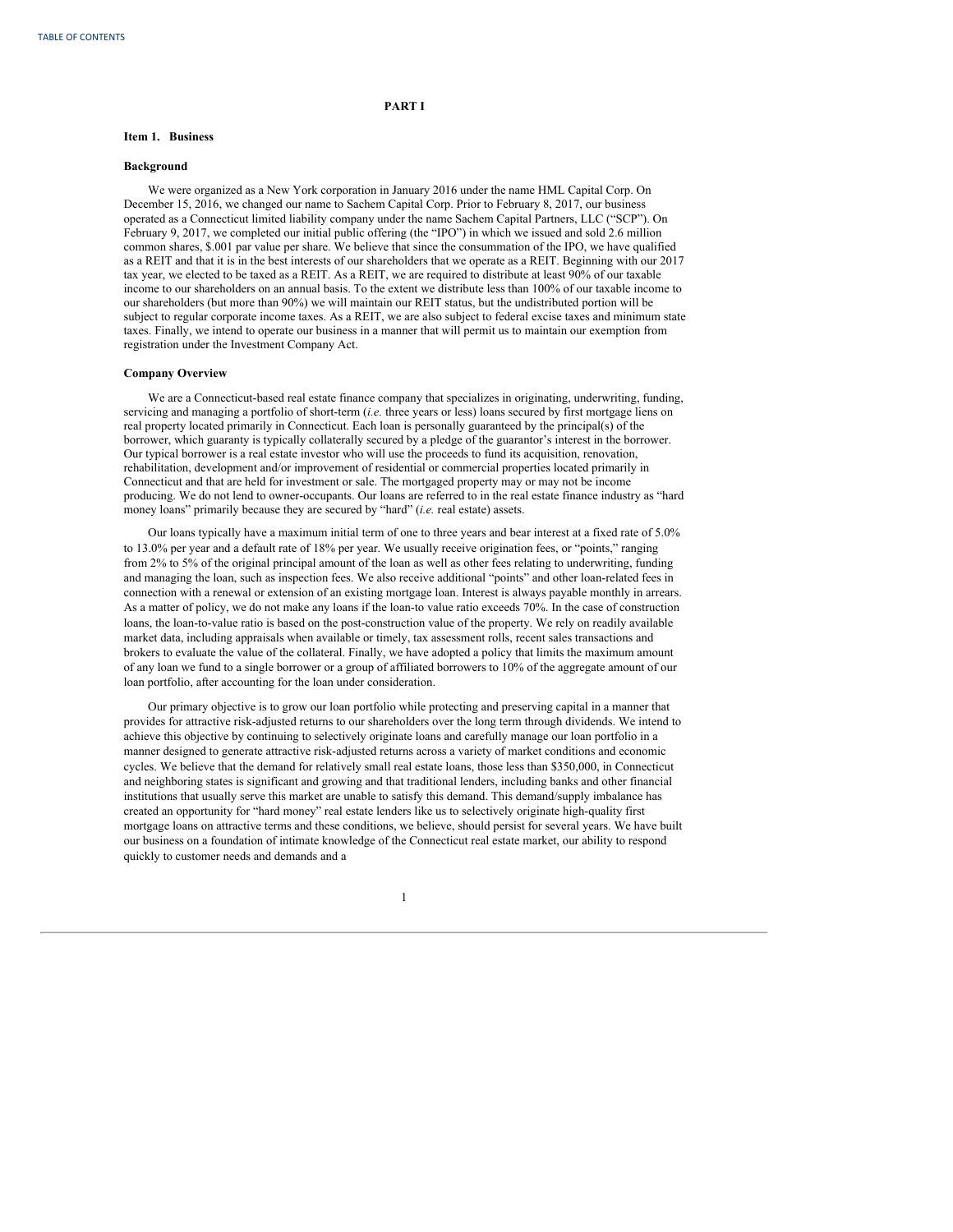disciplined underwriting and due diligence culture that focuses primarily on the value of the underlying collateral and that is designed to protect and preserve capital. We believe that our flexibility in terms of meeting the needs of borrowers without compromising our standards on credit risk, our expertise, our intimate knowledge of the real estate market in Connecticut and various other states and our focus on newly originated first mortgage loans has defined our success until now and should enable us to continue to achieve our objectives.

Notwithstanding the foregoing, in light of the impact of the COVID-19 epidemic on general economic conditions and the capital markets, we are considering various steps to reduce our risks. Our primary concern in this environment is to preserve liquidity until we can accurately assess the true market impact of the COVID-19 on our business, operations and financial condition. Out of an abundance of caution, we are considering the following changes to our underwriting guidelines as of April 1, 2020 applicable to new loans (*i.e.*, we will honor all commitments through March 31, 2020):

- limiting new loan activity to the amount of cash generated by loan pay-offs;
- reducing the loan-to-value ratio to 50%;
- loans in excess of \$1 million would require the approval of one of our independent directors; and
- requiring an interest reserve with respect to loans exceeding a specified amount (as yet undetermined).

### **The Market Opportunity**

Notwithstanding the spread of the novel corona virus known as COVID-19, which has had a severe adverse impact on general economic conditions, we continue to believe that once the spread of the virus abates there still will be a significant market opportunity for a well-capitalized "hard money" lender to originate attractively priced loans to small-scale real estate developers with strong equity positions (*i.e.,* good collateral), particularly in Connecticut where, traditionally, real estate values in many neighborhoods have been stable and substandard properties are improved, rehabilitated and renovated. We further believe that there will be many opportunities for us to expand our business into new markets. In the fourth quarter of 2019 and the first quarter of 2020, we have funded loans secured by properties in Phoenix, Arizona, Austin, Texas, Charleston, South Carolina and Littleton, Colorado. We also believe these developers will prefer to borrow from us rather than other lending sources because of our flexibility in structuring loans to suit their needs, our lending criteria, which places greater emphasis on the value of the collateral rather than the property cash flow or credit of the borrower, and our ability to close quickly. See Risk Factors — "*The outbreak and spread of the novel coronavirus disease 2019, known as COVID-19, could have a material adverse ef ect on our business, operations and financial condition*"; Management's Discussion and Analysis of Financial Condition and Results of Operations — "Year in Review — 2019; Outlook for 2020" and Note 19 to our Financial Statements.

#### **Our Business and Growth Strategies**

Our primary objective is to grow our loan portfolio while protecting and preserving capital in a manner that provides for attractive risk-adjusted returns to our shareholders over the long term principally through dividends. We intend to achieve this objective by continuing to focus on selectively originating, managing and servicing a portfolio of first mortgage real estate loans designed to generate attractive risk-adjusted returns across a variety of market conditions and economic cycles. We believe that our ability to react quickly to the needs of borrowers, our flexibility in terms of structuring loans to meet the needs of borrowers, our intimate knowledge of the Connecticut real estate market, our expertise in "hard money" lending and our focus on newly originated first mortgage loans, should enable us to achieve this objective. Nevertheless, we remain flexible to take advantage of other real estate opportunities that may arise from time to time, whether they relate to the mortgage market or to direct or indirect investments in real estate.

Our strategy to achieve our objective includes the following:

• capitalize on opportunities created by the long-term structural changes in the real estate lending market and the continuing lack of liquidity in the commercial and investment real estate markets;

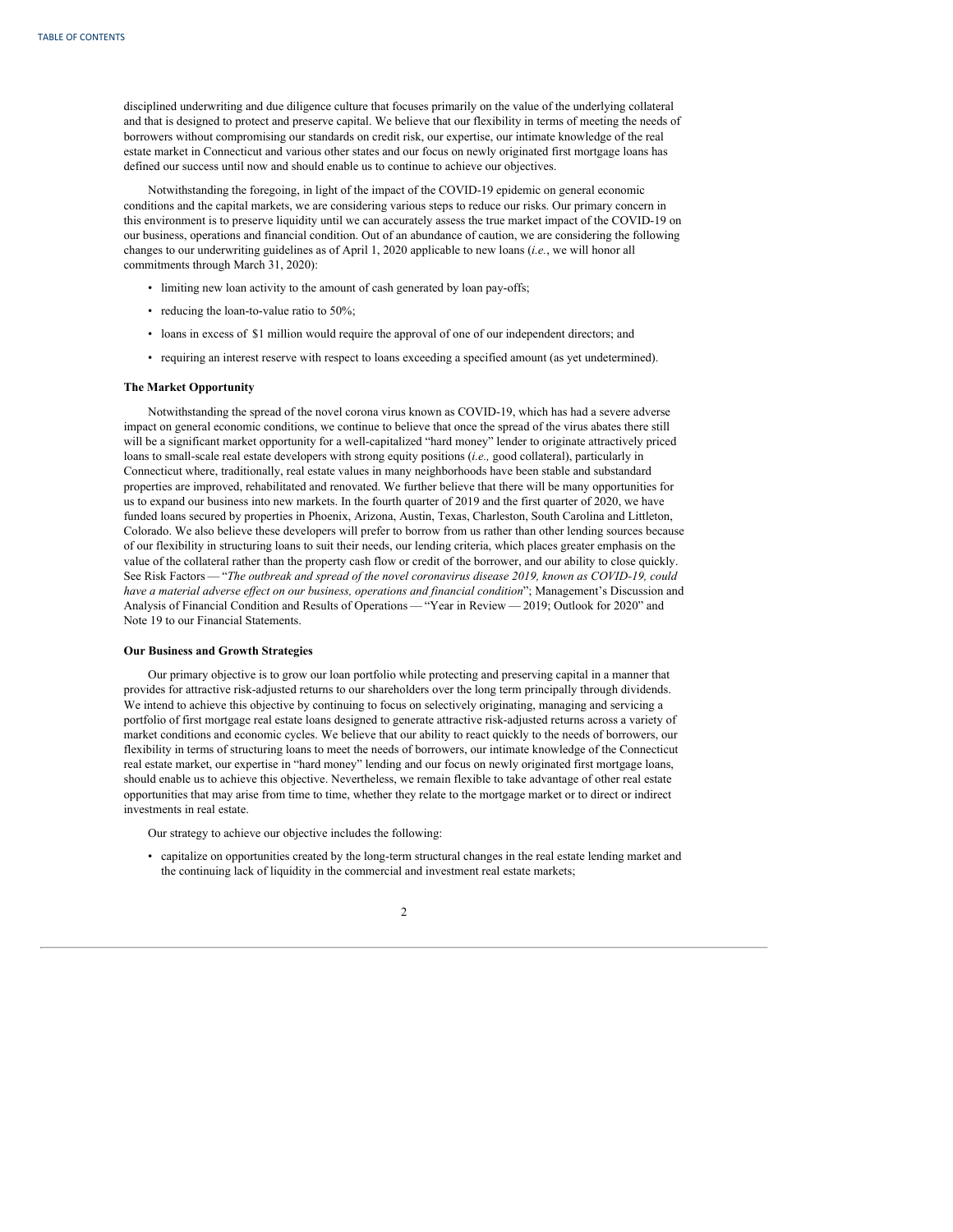- take advantage of the prevailing economic environment, current economic, political and social trends that may impact real estate lending, as well as the outlook for real estate in general and particular asset classes;
- remain flexible to capitalize on changing sets of investment opportunities that may be present in the various points of an economic cycle; and
- operate to qualify as a REIT and for an exemption from registration under the Investment Company Act of 1940, as amended, or the Investment Company Act.

However, in light of current general economic conditions and the state of the capital markets, we think the prudent strategy environment is to preserve liquidity until we can accurately assess the true market impact of the COVID-19 on our business, operations and financial condition rather than to focus on growth.

# **Our Competitive Strengths**

We believe our competitive strengths include:

- *History of successful operations.* We commenced operations as a limited liability company in December 2010 with three investors and limited equity capital. Since our inception through December 31, 2019, we have funded approximately 1,100 mortgage loans having an aggregate principal amount of \$232 million. Immediately prior to the IPO, we had approximately 155 investors and \$28.5 million of members' equity. Since the IPO, we have raised an additional \$48.7 million in equity capital and \$58.2 million of debt capital. Similarly, since the IPO, our mortgage loan portfolio has grown from \$33.8 million to \$94.3 million at December 31, 2019. In addition, at December 31, 2019, we had \$34.8 million of cash. We have reported net profits in every quarter since our IPO.
- *Long-standing relationships.* We have ongoing relationships with many of our borrowers. At December 31, 2019, our loan portfolio includes 69 loans having an aggregate principal balance of approximately \$11.8 million that were extensions of prior loans. Customers are also a referral source for new borrowers. As long as these borrowers remain active real estate investors, they provide us with an advantage in securing new business and help us maintain a pipeline to attractive new opportunities that may not be available to many of our competitors or to the general market.
- *Knowledge of the market.* Our intimate knowledge of the Connecticut real estate market enhances our ability to identify attractive opportunities and helps distinguish us from many of our competitors.
- *Disciplined lending.* We seek to maximize our risk-adjusted returns, and preserve and protect capital, through our disciplined and credit-based approach. We utilize rigorous underwriting and loan closing procedures that include numerous checks and balances to evaluate the risks and merits of each potential transaction. We seek to protect and preserve capital by carefully evaluating the condition of the property, the location of the property, the value of the property and other forms of collateral.
- *Vertically integrated loan origination platform.* We manage and control the loan process from origination through closing with our own personnel or independent legal counsel and, in the case of larger loans, independent appraisers, with whom we have long-standing relationships. Together, these individuals constitute a team highly experienced in credit evaluation, underwriting and loan structuring. We also believe that our procedures and experience allow us to quickly and efficiently execute opportunities we deem desirable.
- *Structuring flexibility.* As a relatively small, non-bank real estate lender, we can move quickly and have much more flexibility than traditional lenders to structure loans to suit the needs of our clients. Our ability to customize financing structures to meet borrowers' needs is one of our key business strengths.
- *No legacy issues.* Unlike many of our competitors, we are not burdened by distressed legacy real estate assets. We do not have a legacy portfolio of low-yield or problem loans that could potentially dilute the attractive returns that we believe are currently available and/or that could distract and monopolize management's time and attention. Similarly, we do not have any adverse credit exposure to, and we do not anticipate that our performance will be negatively impacted by, previously purchased assets.

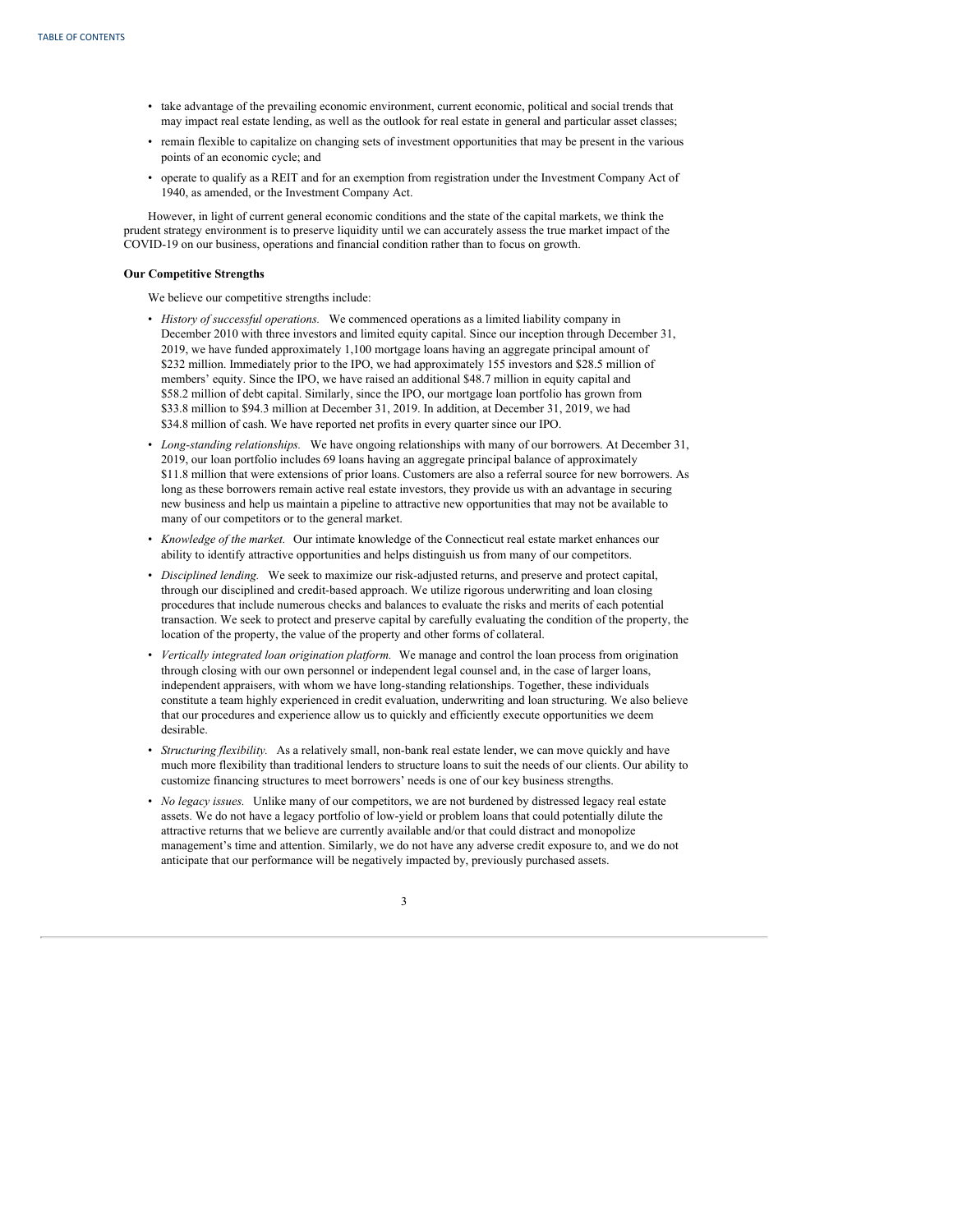# **Our Real Estate Lending Activities**

Our real estate lending activities involve originating, underwriting, funding, servicing and managing shortterm loans (*i.e.,* loans with an initial term of three years or less), secured by first mortgage liens on real estate property held for investment purposes located primarily in Connecticut. Generally, borrowers use the proceeds from our loans for one of three purposes: (i) to acquire and/or renovate existing residential (single-, two- or threefamily) real estate properties; (ii) to acquire vacant real estate and construct residential real properties; and (iii) to purchase and hold income producing properties. Our mortgage loans are structured to fit the needs and business plans of the borrowers. Revenue is generated primarily from the interest borrowers pay on our loans and, to a lesser extent, loan fee income generated on the origination and extension of loans.

At December 31, 2019, our mortgage loan portfolio included loans ranging in size from \$12,500 to \$1.98 million. Approximately 75.8% of the mortgage loans have an original principal amount of \$250,000 or less, with an average mortgage loan size of approximately \$215,000 and a median mortgage loan size of approximately \$140,000. The table below gives a breakdown of our mortgage loan portfolio by loan size as of December 31, 2019:

| Amount                   | Number of<br>Loans | Aggregate<br>Principal<br>Amount |
|--------------------------|--------------------|----------------------------------|
| \$100,000 or less        | 144                | \$9,635,369                      |
| \$100,001 to \$250,000   | 188                | 29,811,738                       |
| \$250,001 to \$500,000   | 76                 | 25,796,770                       |
| \$500,001 to \$1,000,000 | 16                 | 10,878,157                       |
| Over \$1,000,000         | 14                 | 18,226,655                       |
| Total                    | 438                | \$94,348,689                     |

Most of our loans are funded in full at closing. However, where all or a portion of the loan proceeds are to be used to fund the costs of renovating or constructing improvements on the property, only a portion of the loan may be funded at closing. At December 31, 2019, our loan portfolio included 83 loans with future funding obligations, having a funded principal amount of \$18,423,879 and \$6,617,459 unfunded pending borrower performance. Advances under these loans are funded against requests supported by all required documentation (including lien waivers) as and when needed to pay contractors and other costs of construction.

In general, our strategy is to service and manage the loans we originate until they are paid. At December 31, 2019, approximately 90.0% of the loans in our portfolio (representing approximately 89.0% of the aggregate outstanding principal balance of our loan portfolio) were secured by properties located in Connecticut. The balance of our loan portfolio is secured by properties located in Massachusetts, Florida, New York, Vermont and Rhode Island. More recently, we have loaned against properties located in Phoenix, Arizona, Austin, Texas and Charleston, South Carolina, reflecting a change in our overall growth strategy; we are seeking opportunities to expand into new markets outside of New England and New York. Most of the properties we finance are residential investment, or commercial. However, in all instances the properties are held only for investment by the borrowers and may or may not generate cash flow.

#### The typical terms of our loans are as follows:

**Principal amount.** We have a policy that will limit the amount of any loan to 10% of our total loan portfolio after accounting for the loan in question. At December 31, 2019, our loan portfolio included loans ranging in size from \$12,500 to \$1.98 million. Approximately 75.8% of the loans had an original principal amount of \$250,000 or less and 93.2% had an original principal amount of \$500,000 or less. The average loan size was approximately \$215,000 and the median loan size was approximately \$140,000.

**Loan-to-Value Ratio.** Our underwriting guidelines require that the original principal amount of a loan may not exceed 70% of the fair market value of the property securing the loan. In the case of properties

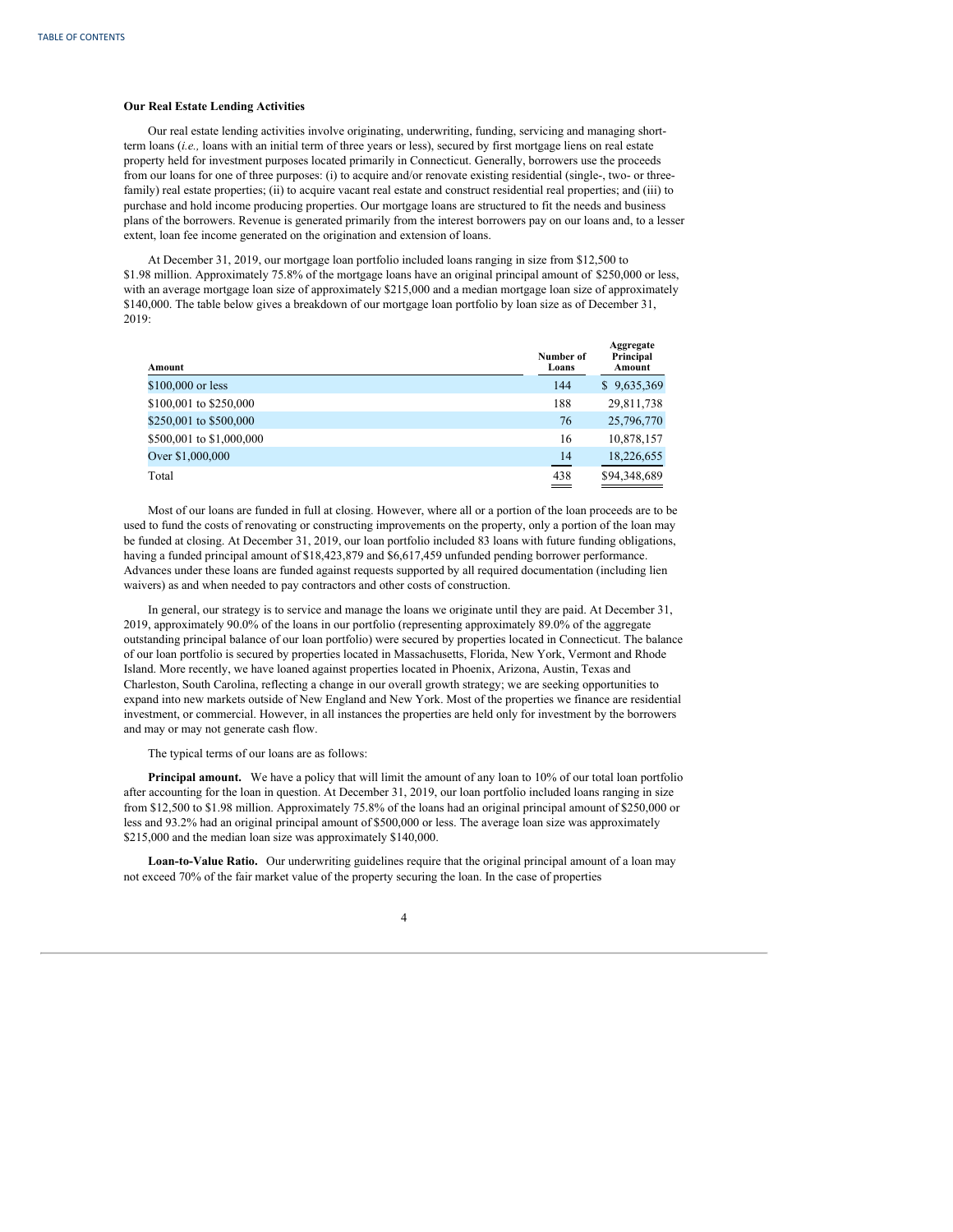undergoing renovation, the loan-to-value ratio is calculated based on the estimated fair market value of the property after the renovations have been completed.

**Interest rate.** Currently, a fixed rate between 5.0% to 13.0% per annum with a default rate of 18% per annum.

**Origination fees.** Ranges from 2% for loans of one year or less to 5% for three-year loans. In the case of three-year loans, a portion of the origination is credited back to the borrower in the event the loan balance is paid off early. In addition, if the term of the loan is extended, additional points are payable upon the extension.

**Term.** Generally, one to three years with early termination in the event of a sale of the property. Recently, in order to mitigate the risks associated with rising interest rates, whenever possible, we seek to limit the term on new loans to one year. We may agree to extend the maturity date so long as the borrower complies with all loan covenants, financial and non-financial, and the loan otherwise satisfies our then existing underwriting criteria. As a matter of policy, we will only extend the maturity for one year at a time, although there is no limit on the number of times the same loan can be extended. We treat a renewal or extension of an existing loan as a new loan.

**Prepayments.** Borrower may prepay the loan at any time without premium or penalty.

**Covenants.** To timely pay all taxes, insurance, assessments, and similar charges with respect to the property; to maintain hazard insurance; to maintain and protect the property.

**Events of default.** Include: (i) failure to make payment when due; or (ii) breach of a covenant.

**Payment terms.** Interest only is payable monthly in arrears. Principal is due in a "balloon" payment at the maturity date.

**Escrow.** Generally, none required.

**Reserves.** Generally, none required. However, in some cases, we will require that the buyer prepay certain expenses, such as insurances, taxes and/or interest.

Security. Each loan is evidenced by a promissory note, which is secured by a first mortgage lien on real property owned by the borrower. Each loan is guaranteed by the principals of the borrower, which guaranty is usually secured by a pledge of the guarantor's interest in the borrower or other real estate owned by the guarantor.

**Fees and Expenses.** Borrowers pay an application fee, an inspection fee, wire fee, bounced check fee and, in the case of construction loans, check requisition fee for each draw from the loan. Finally, as is typical in real estate finance transactions, the borrower pays all expenses relating to obtaining the loan including the cost of a property appraisal, the cost of an environmental assessment report, if any, the cost of a credit report and all title, recording fees and legal fees.

#### **Operating Data**

Our lending activities increased each year since we commenced operations and we have reported net profits in every quarter since our IPO. We believe this trend will continue for the foreseeable future.

# **Our Loan Portfolio**

At December 31, 2019, our mortgage loan portfolio included 438 loans having an aggregate outstanding principal balance of \$94.3 million. In comparison, at December 31, 2018, our loan portfolio included 403 loans having an aggregate outstanding principal balance of \$78.9 million. The following tables highlight certain information regarding our real estate lending activities for the periods indicated.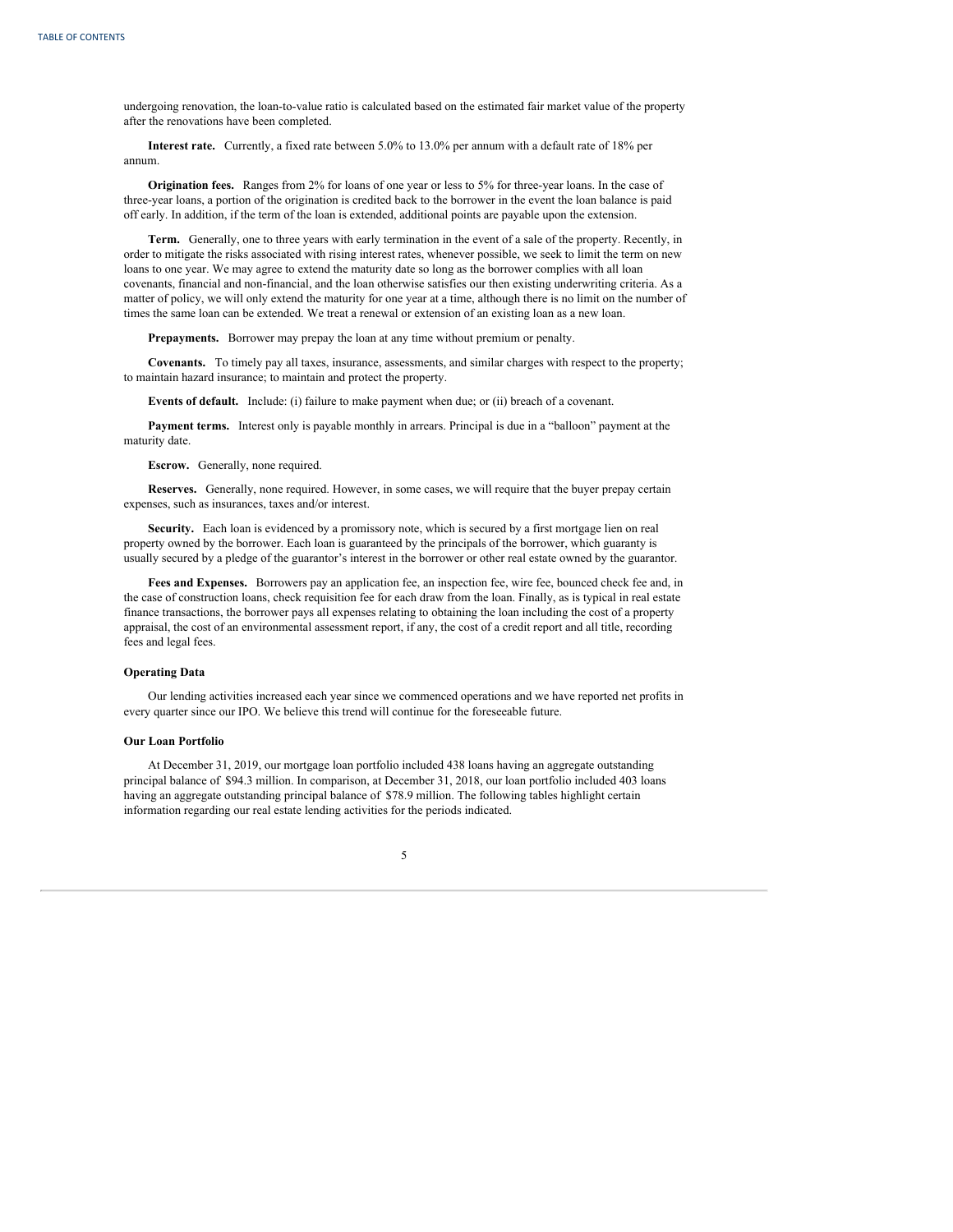|                                                              |              | <b>Year Ended</b><br>December 31, |  |  |
|--------------------------------------------------------------|--------------|-----------------------------------|--|--|
|                                                              | 2018         | 2019                              |  |  |
| Loans originated                                             | \$42,078,191 | \$64,742,552                      |  |  |
| Loans repaid                                                 | \$24,641,469 | \$43,347,362                      |  |  |
| Mortgage lending revenues                                    | \$10,768,302 | \$11,848,873                      |  |  |
| Mortgage lending expenses                                    | \$3,390,718  | \$5,041,609                       |  |  |
| Number of loans outstanding                                  | 403          | 438                               |  |  |
| Principal amount of loans earning interest                   | \$78,891,110 | \$94,348,689                      |  |  |
| Average outstanding loan balance                             | 195,760      | 215,408<br>S                      |  |  |
| Weighted average contractual interest rate $(1)$             | 12.85%       | 12.42%                            |  |  |
| Weighted average term to maturity (in months) <sup>(2)</sup> | 11           | 10                                |  |  |

(1) Does not include origination fees.

(2) Without giving effect to extensions.

The following table details our mortgage loan portfolio as of December 31, 2019 by year of origination:

| <b>Year of Origination</b> | Number of<br>Loans | Aggregate<br>Principal<br>Amount |
|----------------------------|--------------------|----------------------------------|
| 2019                       | 211                | \$50,383,350                     |
| 2018                       | 98                 | 18,799,830                       |
| 2017                       | 69                 | 15,430,404                       |
| 2016                       | 30                 | 4,939,518                        |
| 2015                       | 21                 | 3,395,115                        |
| 2014 and prior             | 9                  | 1,400,472                        |
| Total                      | 438<br>__          | \$94,348,689                     |
|                            |                    |                                  |

Historically, most of our loans are paid prior to their maturity dates. For example, of the loans that were repaid in full during 2019, approximately 81.5% were repaid prior to maturity. Similarly, for 2018, approximately 81.0% of the loans repaid during that year were paid prior to maturity. Our loan portfolio at December 31, 2019 included 438 mortgage loans of which 66 (*i.e.,* approximately 15% of the loans in our portfolio) had matured in 2019 but have not been repaid in full or extended. These loans are in the process of modification and will be extended if the borrower can satisfy our underwriting criteria, including the proper loan-to-value ratio, at the time or renewal. We treat renewals and extensions of existing loans as new loans.

We monitor our loans on a day-to-day basis. We generate daily reports from our loan tracking software that provides us with detailed information on each loan in our portfolio including the maturity date of the loan, the date the last payment was received, the date the next payment is due, the amount, if any, in arrears, whether we have received any notice from the insurance carrier that a claim has been made or that coverage has been discontinued and whether we have received any notice from the taxing authority of a lien for non-payment of taxes. If there is a default, we immediately contact the borrower to determine the reasons underlying the default and what action the borrower plans to take to cure the default. Once we become aware of the default, we continue to monitor the loan closely until we are satisfied that the situation has been resolved. Generally, we do not make periodic inspections of the properties securing our loans or obtain new appraisals during the term of the loan even if there is a default. However, if the borrower desires to extend the term of the loan, since we treat that as a new loan, we undertake all our underwriting procedures, including, if necessary, a new appraisal.

As a real estate finance company, we deal with a variety of default situations, including breaches of covenants, such as the obligation of the borrower to maintain adequate liability insurance on the mortgaged property, to pay the taxes on the property and to make timely payments to us. As such, we may not be aware that a default occurred. At December 31, 2019, of the 438 mortgage loans in our portfolio, nine, or

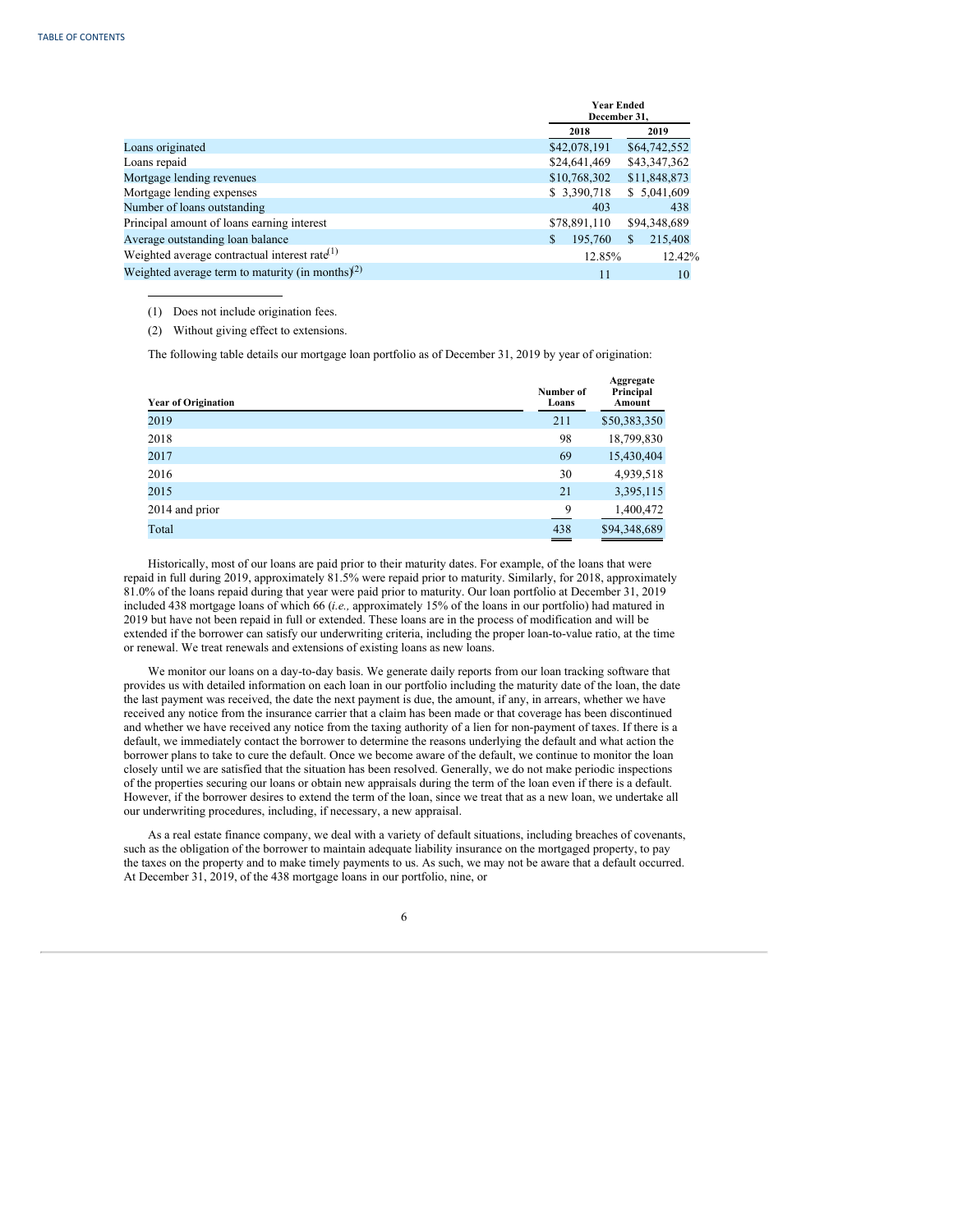approximately 2.1%, were in the process of foreclosure. The aggregate outstanding principal balance and the accrued but unpaid interest on these loans as of December 31, 2019 was approximately \$2.6 million, or approximately 2.8% of our mortgage loan portfolio. In the case of each of these loans, we believe the value of the collateral exceeds the outstanding balance on the loan and, accordingly, we have not reserved for any losses. In comparison, at December 31, 2018, of the 403 mortgage loans in our portfolio, 13, or approximately 9.0%, were in the process of foreclosure. The aggregate outstanding principal balance and the accrued but unpaid interest on these loans as of December 31, 2018 was approximately \$5.1 million, or approximately 6.4% of our loan portfolio. In the case of each of these loans, we believe the value of the collateral exceeds the outstanding balance on the loan and, accordingly, we have not reserved for any losses.

In addition, as our business and mortgage loan portfolio has grown, we realize that late payments could adversely impact our performance and could adversely impact our ability to comply with loan covenants under a credit facility. As a result, over the last few years we have been more aggressive in asserting our right to collect late payment fees. As a result, revenue from late payment fees increased initially. Notwithstanding our aggressive stance, we realized that certain borrowers may have difficulty staying current on their obligations. Thus, if a borrower can demonstrate true "hardship", we will not enforce our rights immediately and give the borrower an opportunity to cure its default. We do not have any specific definitive criteria as to what constitutes hardship or the period we will forbear. Some of the factors we will consider include the nature of the default (*i.e.*, whether nonpayment of amounts due or breach of a covenant or agreement), the reason or reasons for the default, our cash flow requirements, the nature and length of our relationship with the borrower, whether or not the borrower has a history of non-payment and the loan-to-value ratio at the time of the default.

At December 31, 2019, 11 affiliated borrowers accounted for 6.5% of our loan portfolio. At December 31, 2018, five affiliated borrowers accounted for 6.7% of our loan portfolio.

The following tables set forth information regarding the types of properties securing our mortgage loans outstanding at December 31, 2019 and 2018 and the interest earned in each category:

|                                   |              | At December 31, |  |  |
|-----------------------------------|--------------|-----------------|--|--|
|                                   | 2018         | 2019            |  |  |
| Developer – Residential Mortgages | \$52,980,472 | \$71,605,920    |  |  |
| Developer – Commercial Mortgages  | 19.250.618   | 16.122.990      |  |  |
| <b>Land Mortgages</b>             | 5,638,113    | 5,639,979       |  |  |
| Mixed Use                         | 1,021,907    | 979,800         |  |  |
| <b>Total Mortgages Receivable</b> | \$78,891,110 | \$94,348,689    |  |  |

|                       |            | For the Years Ended December 31, |               |            |                        |       |  |
|-----------------------|------------|----------------------------------|---------------|------------|------------------------|-------|--|
|                       |            | 2018                             |               |            | 2019                   |       |  |
|                       | # of Loans | <b>Interest Earned</b>           | $\frac{6}{6}$ | # of Loans | <b>Interest Earned</b> | $\%$  |  |
| Residential           | 321        | \$6,017,811                      | 67.2          | 351        | \$ 7,401,076           | 75.9  |  |
| Commercial            | 58         | 2,186,590                        | 24.4          | 64         | 1,666,447              | 17.1  |  |
| <b>Land Mortgages</b> | 19         | 640,408                          | 7.1           | 16         | 582,939                | 6.0   |  |
| Mixed Use             | 5          | 116,074                          | 1.3           |            | 101,271                | 1.0   |  |
| Total                 | 403        | \$8,960,883                      | 100.0         | 438        | \$9,751,733            | 100.0 |  |

At December 31, 2019: 393 loans, which accounted for approximately 88.7% of the aggregate outstanding principal balance of our loan portfolio, were secured by properties located in Connecticut; 18 loans, which accounted for approximately 3.8% of the aggregate outstanding principal balance of our loan portfolio, were secured by properties located in Massachusetts; 14 loans, which accounted for approximately 4.0% of the aggregate outstanding principal balance of our loan portfolio, were secured by a property located in New York; 10 loans, which accounted for approximately 1.60% of the aggregate outstanding balance of our loan portfolio, were secured by properties located in Rhode Island; one loan, which accounted for approximately 1.6% of our loan portfolio, was secured by a property located in Arizona; and two loans, which accounted for approximately 0.4% of our loan portfolio, were secured by properties located in Florida.

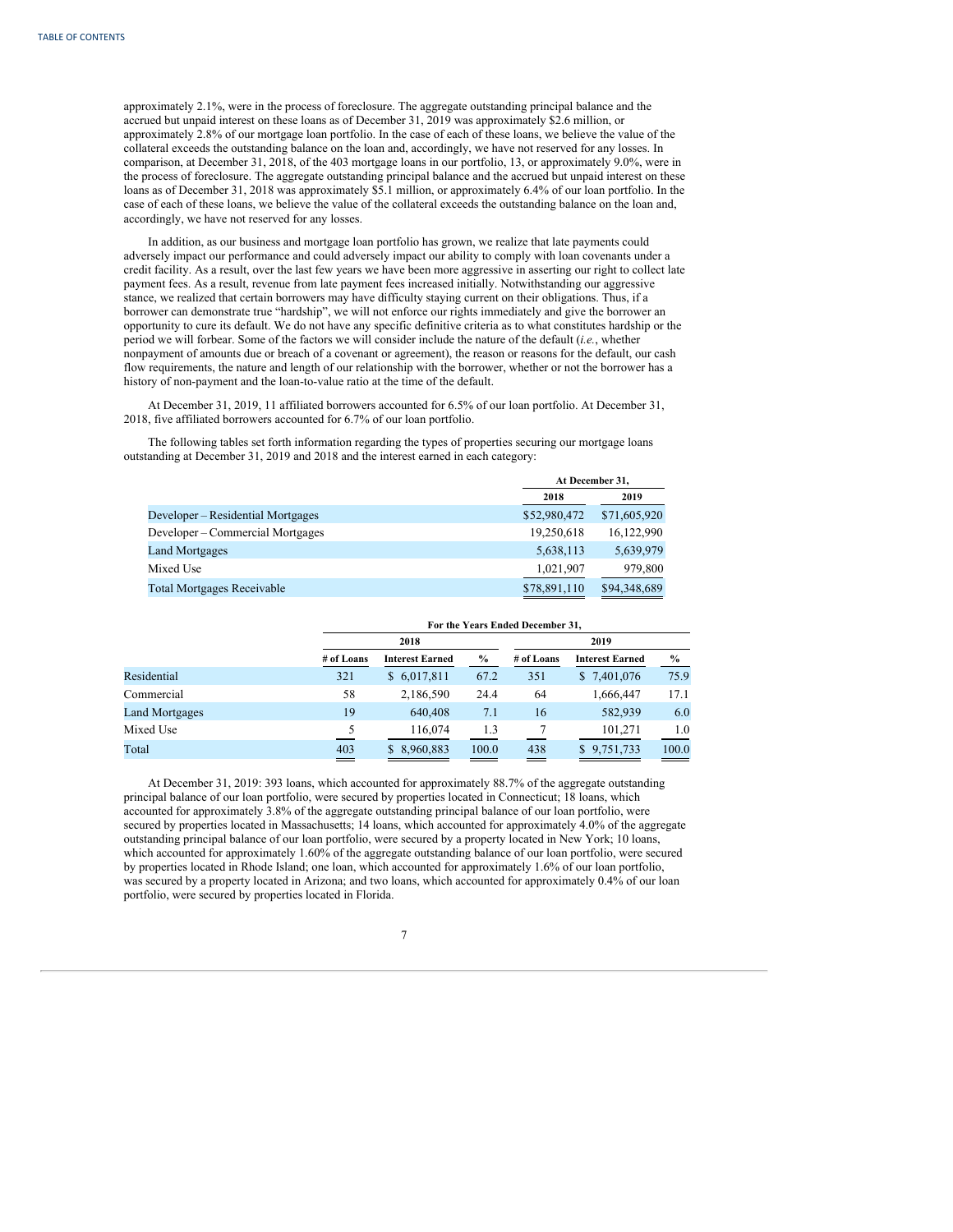At December 31, 2018: 363 loans, which accounted for approximately 89.5% of the aggregate outstanding principal balance of our loan portfolio, were secured by properties located in Connecticut; 17 loans, which accounted for approximately 5.0% of the aggregate outstanding principal balance of our loan portfolio, were secured by properties located in Massachusetts; 10 loans, which accounted for approximately 2.2% of the aggregate outstanding principal balance of our loan portfolio, were secured by properties located in New York; two loans, which accounted for approximately 0.5% of the aggregate outstanding balance of our loan portfolio, were secured by properties located in Florida; 10 loans, which accounted for approximately 2.5% of our loan portfolio, were secured by properties located in Rhode Island; and one loan, which accounted for approximately 0.3% of our loan portfolio, was secured by a property located in Vermont.

#### **Our Origination Process and Underwriting Criteria**

Our management and underwriting team are experienced in hard money lending under various economic and market conditions. Our chief executive officer, John L. Villano, spends a significant portion of his time on business development as well as on underwriting, structuring and servicing each loan in our portfolio. A principal source of new transactions has been repeat business from existing and former customers and their referral of new business. We also receive leads for new business from banks, brokers, attorneys and web-based advertising.

When underwriting a loan, the primary focus of our analysis is the value of a property. Prior to making a final decision on a loan application we conduct extensive due diligence of the property as well as the borrower and its principals. We rely on readily available market data, including appraisals when available or timely, tax assessment rolls, recent sales transactions and brokers to evaluate the value of the collateral. We also order title, lien and judgment searches. In most cases, we will also make an on-site visit to evaluate not only the property but the neighborhood in which it is located. Finally, we analyze and assess selected financial and operational data provided by the borrower relating to its operation and maintenance of the property. In terms of the borrower and its principals, we usually obtain third party credit reports from one of the major credit reporting services as well as selected personal financial information provided by the borrower and its principals. We analyze all this information carefully prior to making a final determination. Ultimately, our decision is based primarily on our conclusions regarding the value of the property, which takes into account factors such as the neighborhood in which the property is located, the current use and potential alternative use of the property, current and potential net income from the property, the local market, sales information of comparable properties, existing zoning regulations, the creditworthiness of the borrower and its principals and their experience in real estate ownership, construction, development and management. In conducting due diligence, we rely, in part, on third party professionals and experts including appraisers, engineers, title insurers and attorneys.

Before a loan commitment is issued, the loan must be reviewed and approved by our chief executive officer. Our loan commitments are generally issued subject to receipt by us of title documentation and title report, in a form satisfactory to us, for the underlying property. We also require a personal guarantee from the principal or principals of the borrower.

#### **Our Current Financing Strategies**

To continue to grow our business, we must increase the size of our loan portfolio, which requires that we raise additional capital either by selling shares of our capital stock or by incurring additional indebtedness. Our operating income in the future will depend on the amount of debt incurred and the spread between our cost of funds and the yield on our loan portfolio. Rising interest rates could have an adverse impact on our business if we cannot increase the rates on our loans to offset the increase in our cost of funds and to satisfy investor demand for yield. In addition, rapidly rising interest rates could have an unsettling effect on real estate values, which could compromise some of our collateral.

We do not have any formal policy limiting the amount of indebtedness we may incur. At December 31, 2019, debt capital represented approximately 41.7% of our total capital. Depending on various factors we may, in the future, decide to incur additional debt to expand our mortgage loan portfolio in order to increase the potential returns to our shareholders. Although we have no pre-set guidelines in terms of leverage ratio, the amount of leverage we will deploy will depend on our assessment of a variety of factors, which may include the liquidity of the real estate market in which most of our collateral is located, employment rates,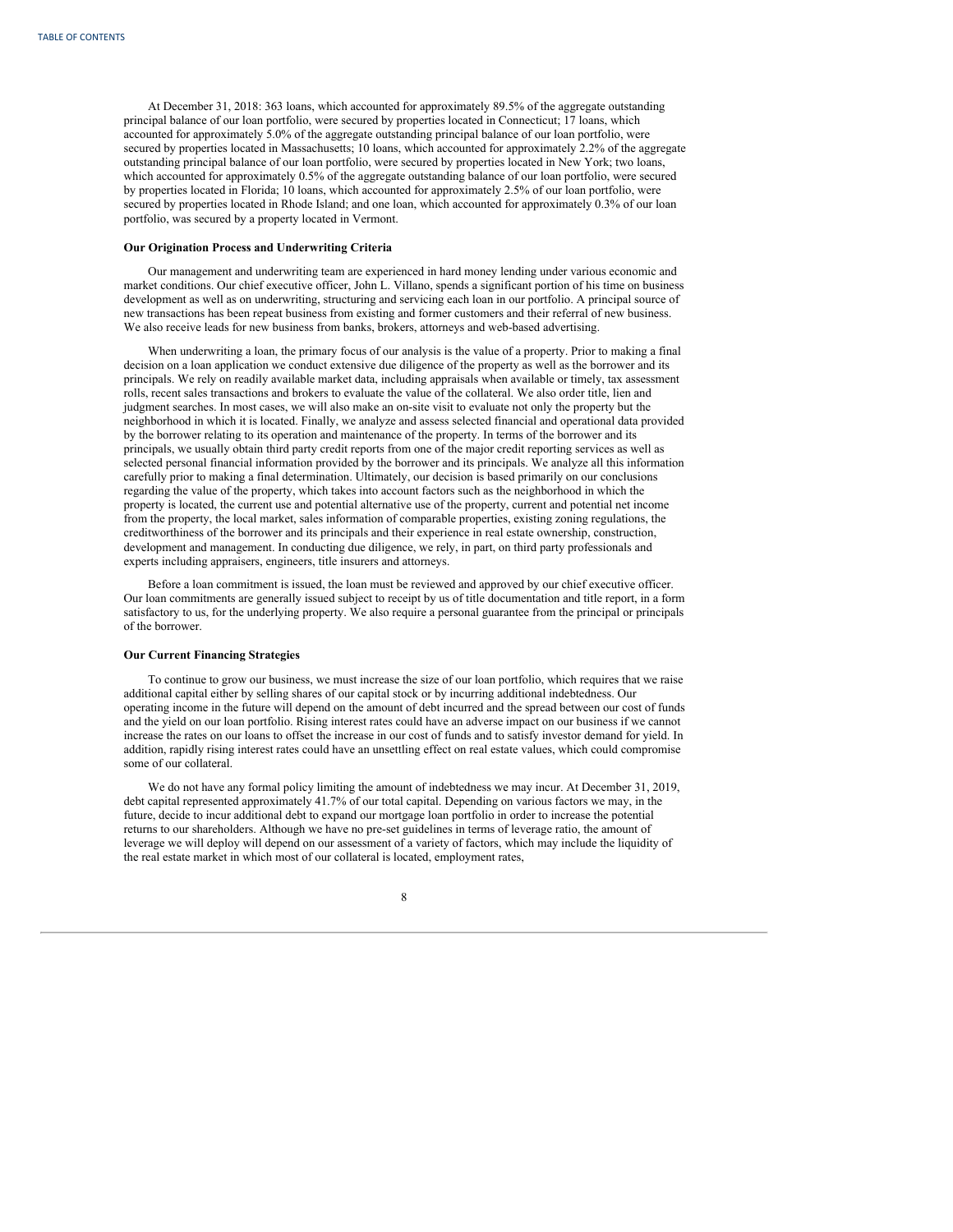general economic conditions, the cost of funds relative to the yield curve, the potential for losses and extension risk in our portfolio, the gap between the duration of our assets and liabilities, our opinion regarding the creditworthiness of our borrowers, the value of the collateral underlying our portfolio, and our outlook for interest rates and property values. However, to grow the business and satisfy the tax requirement to distribute 90% of our taxable income, we expect to increase our level of debt to at least 50% of our total capital. We intend to use leverage for the sole purpose of financing our portfolio and not for speculating on changes in interest rates.

At December 31, 2018, shareholders' equity was approximately \$52.8 million and total bank indebtedness was approximately \$27.5 million, consisting of \$27.2 million outstanding on our \$35 million revolving credit facility and a \$300,000 mortgage on our corporate headquarters. In 2019, we refinanced the mortgage on our corporate headquarters, increasing that loan to \$800,000 and raised approximately \$31.4 million (gross proceeds) of equity capital and \$58.2 million (aggregate principal amount) of debt capital. The net proceeds from these financing transactions were used to pay off the entire outstanding balance on our existing \$35 million credit facility, which was terminated on June 25, 2019 and for working capital. In connection with the termination of the credit facility, we incurred approximately \$800,000 of termination costs, of which approximately \$440,000 represented non-cash charges or deferred financing costs. Although these termination costs had a material adverse impact on our 2019 operating results, we believe the restructuring of our balance sheet will have long-term benefits that will enhance our operating performance for the following reasons:

- we replaced senior secured variable debt with unsecured fixed rate term notes;
- we have greater flexibility to incur additional indebtedness or to refinance the fixed rate term notes on more favorable terms;
- we eliminated the significant banking charges and fees associated with the credit facility;
- we reduced our credit exposure to a single asset class (*i.e.,* residential fix and flip); and
- the fixed rate notes have fewer covenants and fewer restrictions thereby providing us with greater flexibility to lend on assets with compelling loan to value profiles.

The following table shows our sources of capital, including our financing arrangements, and our loan portfolio as of December 31, 2019:

| \$55,475,810  |
|---------------|
| 784,081       |
| 56,259,891    |
| 2,390,536     |
| 58,650,427    |
| 82,560,818    |
| \$141,211,245 |
|               |
| \$34,791,739  |
| 94,368,689    |
| 12,050,817    |
| \$141,211,245 |
|               |

# **Management**

**Sources of Capital:**

Commencing with our IPO, our founders, Jeffrey C. Villano and John L. Villano, served as co-chief executive officers. In addition, Jeffrey C. Villano served as our president and treasurer and John L. Villano served as our chairman, chief financial officer and secretary. On November 20, 2019, Jeffrey C. Villano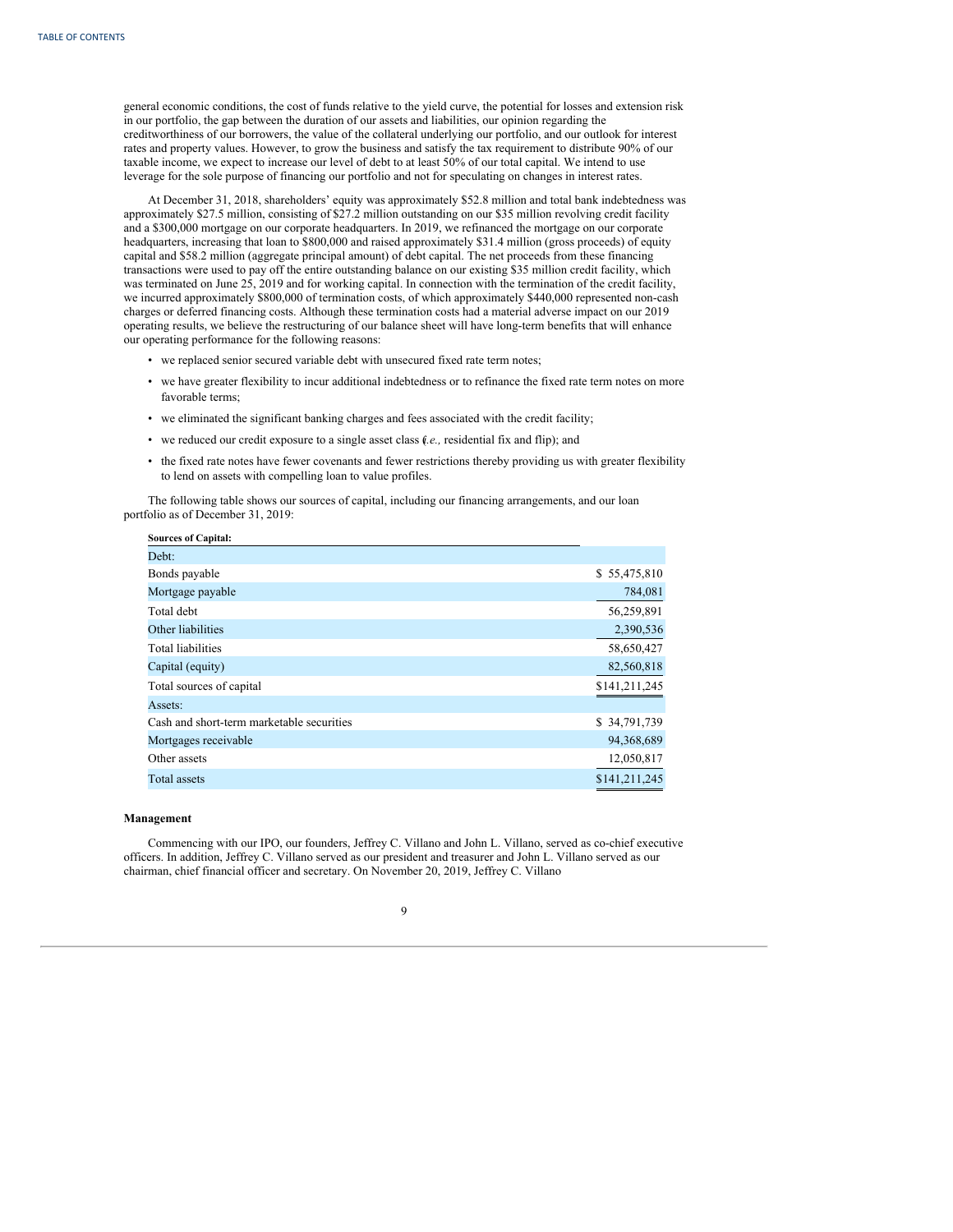resigned from his positions as our co-chief executive officer, president and treasurer. On December 10, 2019, he also resigned as a member of the board of directors. Upon his resignation, the board of directors confirmed John L. Villano as our sole chief executive and appointed him as president and treasurer as well. John L. Villano then resigned as secretary and Peter Giannotti, our in-house counsel, was appointed as secretary in his place.

Pursuant to his employment agreement with us, John L. Villano is required to devote 100% of his time and efforts to our business and has discontinued all other business activities in which he might be engaged even if it does not conflict with our business.

#### **Competition**

The real estate finance market in Connecticut is highly competitive. Our competitors include traditional lending institutions such as regional and local banks, savings and loan institutions, credit unions and other financial institutions as well as other market participants such as specialty finance companies, REITs, investment banks, insurance companies, hedge funds, private equity funds, family offices and high net worth individuals. In addition, we estimate that, in addition to us, there are numerous "hard money" lenders of significant size serving the Connecticut real estate market. Many of these competitors enjoy competitive advantages over us, including greater name recognition, established lending relationships with customers, financial resources, and access to capital.

Notwithstanding intense competition and some of our competitive disadvantages, we believe we have carved a niche for ourselves among small real estate developers, owners and contractors throughout Connecticut and the rest of New England as well as in parts of New York State because we are well-capitalized, we have the flexibility to structure each loan to suit the needs of each individual borrower and we have the ability to act quickly. In addition, we believe we have developed a reputation among these borrowers for offering reasonable terms and providing outstanding customer service. We believe our future success will depend on our ability to maintain and capitalize on our existing relationships with borrowers and brokers and to expand our borrower base by continuing to offer attractive loan products, remain competitive in pricing and terms, and provide superior service.

#### **Sales and Marketing**

We do not engage any third parties for sales and marketing. Rather, we rely on our senior executive officers to generate lending opportunities as well as referrals from existing or former borrowers, brokers, and bankers and web-based advertising. A principal source of new transactions has been repeat business from prior customers and their referral of new leads.

# **Intellectual Property**

Our business does not depend on exploiting or leveraging any intellectual property rights. To the extent we own any rights to intellectual property, we rely on a combination of federal, state and common law trademarks, service marks and trade names, copyrights and trade secret protection. We have not registered any trademarks, trade names, service marks or copyrights in the United States Patent and Trademark Office.

#### **Employees**

As of December 31, 2019, we had 10 employees, including our chief executive officer, of which nine were full-time.

#### **Regulation**

Our operations are subject, in certain instances, to supervision and regulation by state and federal governmental authorities and may be subject to various laws and judicial and administrative decisions imposing various requirements and restrictions. In addition, we may rely on exemptions from various requirements of the Securities Act of 1933, as amended (the "Securities Act"), the Securities Exchange Act of 1934, as amended (the "Exchange Act"), the Investment Company Act and ERISA. These exemptions are sometimes highly complex and may in certain circumstances depend on compliance by third parties who we do not control.

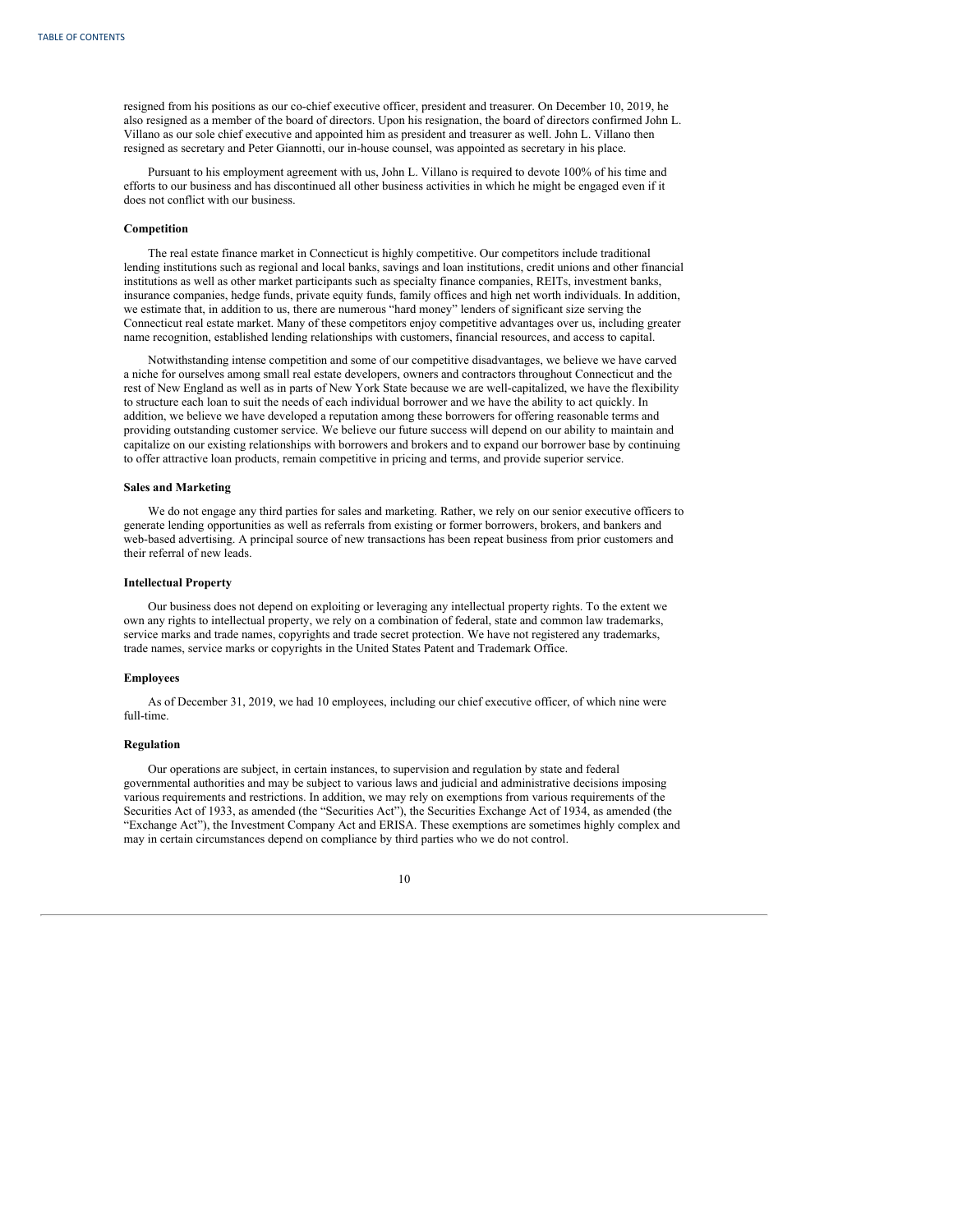#### *Regulatory Reform*

The Dodd-Frank Act, which went into effect on July 21, 2010, is intended to make significant structural reforms to the financial services industry. For example, pursuant to the Dodd-Frank Act, various federal agencies have promulgated, or are in the process of promulgating, regulations with respect to various issues that may affect us. Certain regulations have already been adopted and others remain under consideration by various governmental agencies, in some cases past the deadlines set in the Dodd-Frank Act for adoption. We do not believe any regulations adopted under the Dodd-Frank Act apply to us. However, it is possible that regulations that will be adopted in the future will apply to us or that existing regulations will apply to us as our business evolves.

# *Regulation of Commercial Real Estate Lending Activities*

Although most states do not regulate commercial finance, certain states impose limitations on interest rates and other charges and on certain collection practices and creditor remedies and require licensing of lenders and financiers and adequate disclosure of certain contract terms. We also are required to comply with certain provisions of, among other statutes and regulations, certain provisions of the Equal Credit Opportunity Act that are applicable to commercial loans, The USA PATRIOT Act, regulations promulgated by the Office of Foreign Asset Control and federal and state securities laws and regulations.

#### *Investment Company Act Exemption*

Although we reserve the right to modify our business methods at any time, we are not currently required to register as an investment company under the Investment Company Act. However, we cannot assure you that our business strategy will not evolve over time in a manner that could subject us to the registration requirements of the Investment Company Act.

Section 3(a)(1)(A) of the Investment Company Act defines an investment company as any issuer that is or holds itself out as being engaged primarily in the business of investing, reinvesting or trading in securities. Section 3(a)(1)(C) of the Investment Company Act defines an investment company as any issuer that is engaged or proposes to engage in the business of investing, reinvesting, owning, holding or trading in securities and owns or proposes to acquire investment securities having a value exceeding 40% of the value of the issuer's total assets (exclusive of U.S. Government securities and cash items) on an unconsolidated basis, which we refer to as the 40% test. Real estate mortgages are excluded from the term "investment securities."

We rely on the exception set forth in Section 3(c)(5)(C) of the Investment Company Act which excludes from the definition of investment company "any person who is not engaged in the business of issuing redeemable securities, face-amount certificates of the installment type or periodic payment plan certificates, and who is primarily engaged in one or more of the following businesses . . . (C) purchasing or otherwise acquiring mortgages and other liens on and interests in real estate." The U.S. Securities and Exchange Commission (the "SEC") generally requires that, for the exception provided by Section  $3(c)(5)(C)$  to be available, at least 55% of an entity's assets be comprised of mortgages and other liens on and interests in real estate, also known as "qualifying interests," and at least another 25% of the entity's assets must be comprised of additional qualifying interests or real estate-type interests (with no more than 20% of the entity's assets comprised of miscellaneous assets). We believe we qualify for the exemption under this section and our current intention is to continue to focus on originating short term loans secured by first mortgages on real property. However, if, in the future, we do acquire non-real estate assets without the acquisition of substantial real estate assets, we may qualify as an "investment company" and be required to register as such under the Investment Company Act, which could have a material adverse effect on us.

If we were required to register as an investment company under the Investment Company Act, we would become subject to substantial regulation with respect to our capital structure (including our ability to use leverage), management, operations, transactions with affiliated persons (as defined in the Investment Company Act), portfolio composition, including restrictions with respect to diversification and industry concentration, and other matters.

Qualification for exclusion from the definition of an investment company under the Investment Company Act will limit our ability to make certain investments. In addition, complying with the tests for such exclusion could restrict the time at which we can acquire and sell assets.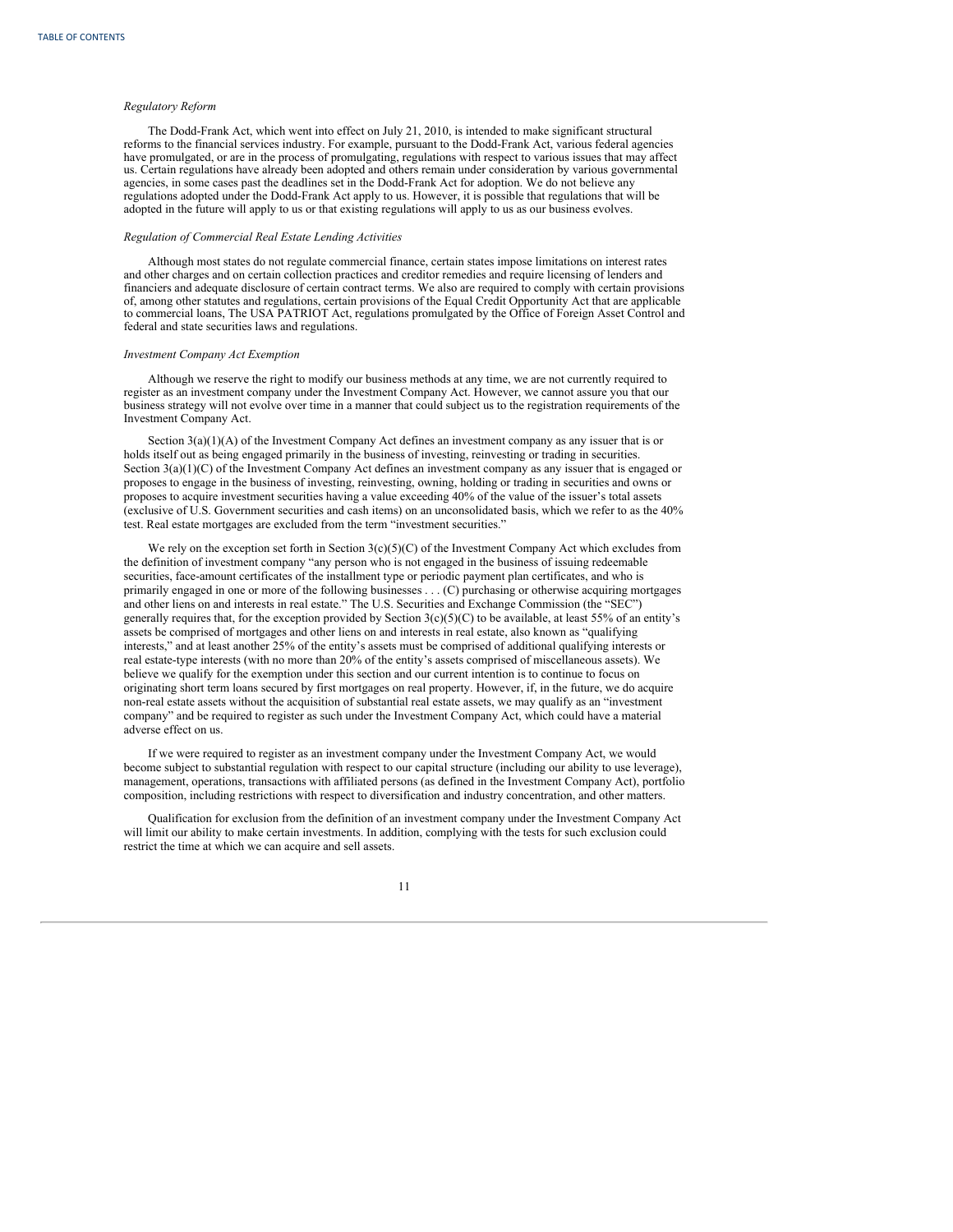### <span id="page-14-0"></span>**Item 1A. Risk Factors.**

The following factors may affect our growth and profitability of and should be considered by any prospective purchaser or current holder of our securities:

### **Risks Related to Our Business and Our Company**

#### The outbreak and spread of the novel coronavirus disease, known as COVID-19, could have a material adverse *ef ect on our business, operations and financial condition.*

On March 20, 2020, Governor Ned Lamont of Connecticut issued an executive order requiring all "nonessential" businesses to close effective 8:00 p.m., Monday, March 23, 2020, until further notice. If this order remains in effect for an extended period, it could disrupt our operations, resulting in reductions in our revenues, net income and cash flow. For example, our ability to review and process loan applications, as well as to underwrite, fund and service loans would be severely compromised. In addition, any disruption to the operations of a borrower could impair its ability to make monthly payments of interest, payments of insurance and/or taxes or to repay the outstanding balances on its loan at maturity. Alternatively, borrowers may feel pressure to conserve cash and delay making payments on their obligations to us until the order is lifted or until business activity returns to normal. Furthermore, banks and other financial institutions may decide to cut back on their lending activities. If borrowers cannot refinance their mortgages, they may not be able to repay their loans when due. Finally, the spread of COVID-19 is having a negative impact on the overall economy, including real estate values, which could also adversely impact a borrower's ability to repay its loan. As a result, we may be compelled to take measures to preserve our cash flow, including reducing operating expenses and dividend payments until the consequences of the outbreak subside. There may be other adverse consequences to our business, operations and financial condition from the spread of COVID-19 that we have not considered. As a result, we cannot assure you that if COVID-19 continues to spread, that it would not have a material adverse impact on our business, operations and financial condition.

#### Difficult conditions in the mortgage and real estate markets, the financial markets and the economy generally *have caused and may cause us to experience losses in the future.*

Our business is materially affected by conditions in the residential and commercial mortgage markets, the residential and commercial real estate markets, the financial markets and the economy generally. We believe the risks associated with our mortgage loan portfolio will be more acute during periods of economic slowdown, recession or market dislocations, especially if these periods are accompanied by declining real estate values and defaults. In prior years, concerns about the health of the global economy generally and the residential and commercial real estate markets specifically, as well as inflation, energy costs, perceived or actual changes in interest rates, European sovereign debt, U.S. budget debates, geopolitical issues, international trade issues, public health issues, and the availability and cost of credit have contributed to increased volatility and uncertainty for the economy and the financial and credit markets. Currently, the novel coronavirus disease 2019 (known as COVID-19) is having a significant adverse impact on the economy and the financial and credit markets. It is too soon to fully appreciate the impact COVID-19 will have to the residential and commercial real estate markets in general and the real estate financing market in particular, but we believe it will be material and could adversely affect our business, operations and financial condition. In addition, we cannot assure that similar or a completely different set of adverse conditions will not arise in the future.

An economic slowdown, a public health crisis (such as COVID-19), delayed recovery or general disruption in the mortgage markets may result in decreased demand for residential and commercial properties, which could adversely impact homeownership rates and force owners of commercial properties to lower rents, thus placing additional pressure on property values. We believe there is a strong correlation between real estate values and mortgage loan delinquencies. For example, to the extent that a commercial property owner has fewer tenants or receives lower rents, such owner will generate less cash flow on the property, thus reducing the value of the property and increasing the likelihood that such property owner will default on its debt service obligations. If the borrowers of our mortgage loans default or become delinquent on their obligations, we may incur material losses on those loans. Any sustained period of increased payment delinquencies, defaults, foreclosures or losses could adversely affect both our operating income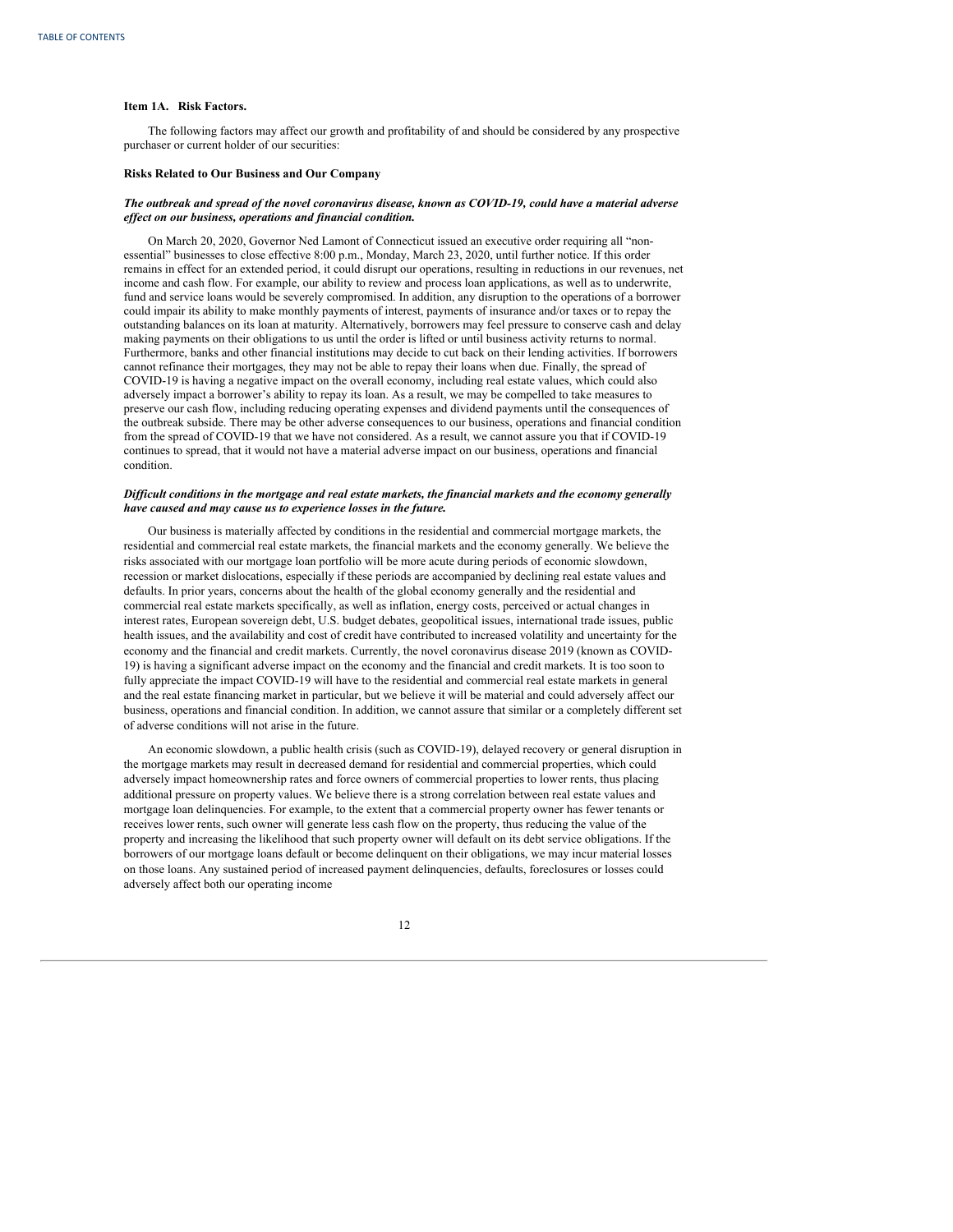and our ability to obtain financing on favorable terms or at all. Any deterioration in the mortgage markets, the residential or commercial real estate markets, the financial markets and the economy generally may lower net income, increase losses and a decline in the market value of our assets, all of which may adversely affect our results of operations, the availability and cost of credit and our ability to make distributions to our shareholders.

#### *An increase in interest rates could adversely af ect our ability to generate income and pay dividends.*

Rising interest rates generally reduce the demand for mortgage loans due to the higher cost of borrowing. In addition, rising interest rates may also cause loans that we originated prior to an interest rate increase to provide yields that are below prevailing market interest rates. Moreover, if we must refinance our existing indebtedness at higher rates, the spread between our cost of funds and the yield on our mortgage loan portfolio will decrease. While interest rates are currently at historical lows and may remain at these levels for some time, eventually they will have to increase. When they do, the aforementioned factors could have a material adverse effect on our business, financial condition and results of operations and our ability to make distributions to our shareholders.

### *Prepayment rates can change, adversely af ecting the performance of our assets.*

The frequency at which prepayments (including both voluntary prepayments by the borrowers and liquidations due to defaults and foreclosures) occur on our mortgage loans is difficult to predict and is affected by a variety of factors, including the prevailing level of interest rates as well as economic, demographic, tax, social, legal, legislative and other factors. Generally, borrowers tend to prepay their mortgages when prevailing mortgage rates fall below the interest rates on their mortgage loans. To the extent that faster prepayment rates are due to lower interest rates, the principal payments received from prepayments will tend to be reinvested in lower-yielding mortgage loans, which may reduce our income in the long run. Therefore, if actual prepayment rates differ from anticipated prepayment rates, our business, financial condition and results of operations and ability to make distributions to our shareholders could be materially adversely affected.

#### *Short-term loans may involve a greater risk of loss than traditional mortgage loans.*

Borrowers usually use the proceeds of a long-term mortgage loan or sale to repay a short-term loan. We may therefore depend on a borrower's ability to obtain permanent financing or sell the property to repay our loan, which could depend on market conditions and other factors. In a period of rising interest rates, it may be more difficult for borrowers to obtain long-term financing, which increases the risk of non-payment. Similarly, declining real estate values could adversely impact an owner's ability to refinance a mortgage or sell the underlying property. In this respect, we note that at December 31, 2019 approximately 66 mortgage loans in our portfolio have matured and have not been repaid in full or extended. Short-term loans are also subject to risks of borrower defaults, bankruptcies, fraud, losses and special hazard losses that are not covered by standard hazard insurance. In the event of a default, we bear the risk of loss of principal and non-payment of interest and fees to the extent of any deficiency between the value of the mortgage collateral and the principal amount and unpaid interest of the interim loan. To the extent we suffer such losses with respect to our interim loans, our enterprise value and the price of our common shares may be adversely affected.

# Many of our loans are not funded with interest reserves and our borrowers may be unable to pay the interest *accruing on the loans when due, which could have a material adverse impact on our financial condition.*

Our loans are not funded with an interest reserve. Thus, we rely on the borrowers to make interest payments as and when due from other sources of cash. Given the fact that many of the properties securing our loans are not income producing or even cash producing and most of the borrowers are entities with no assets other than the single property that is the subject of the loan, some of our borrowers have considerable difficulty servicing our loans and the risk of a non-payment of default is considerable. We depend on the borrower's ability to refinance the loan at maturity or sell the property for repayment. If the borrower is unable to repay the loan, together with all the accrued interest, at maturity, our operating results and cash flows would be materially and adversely affected.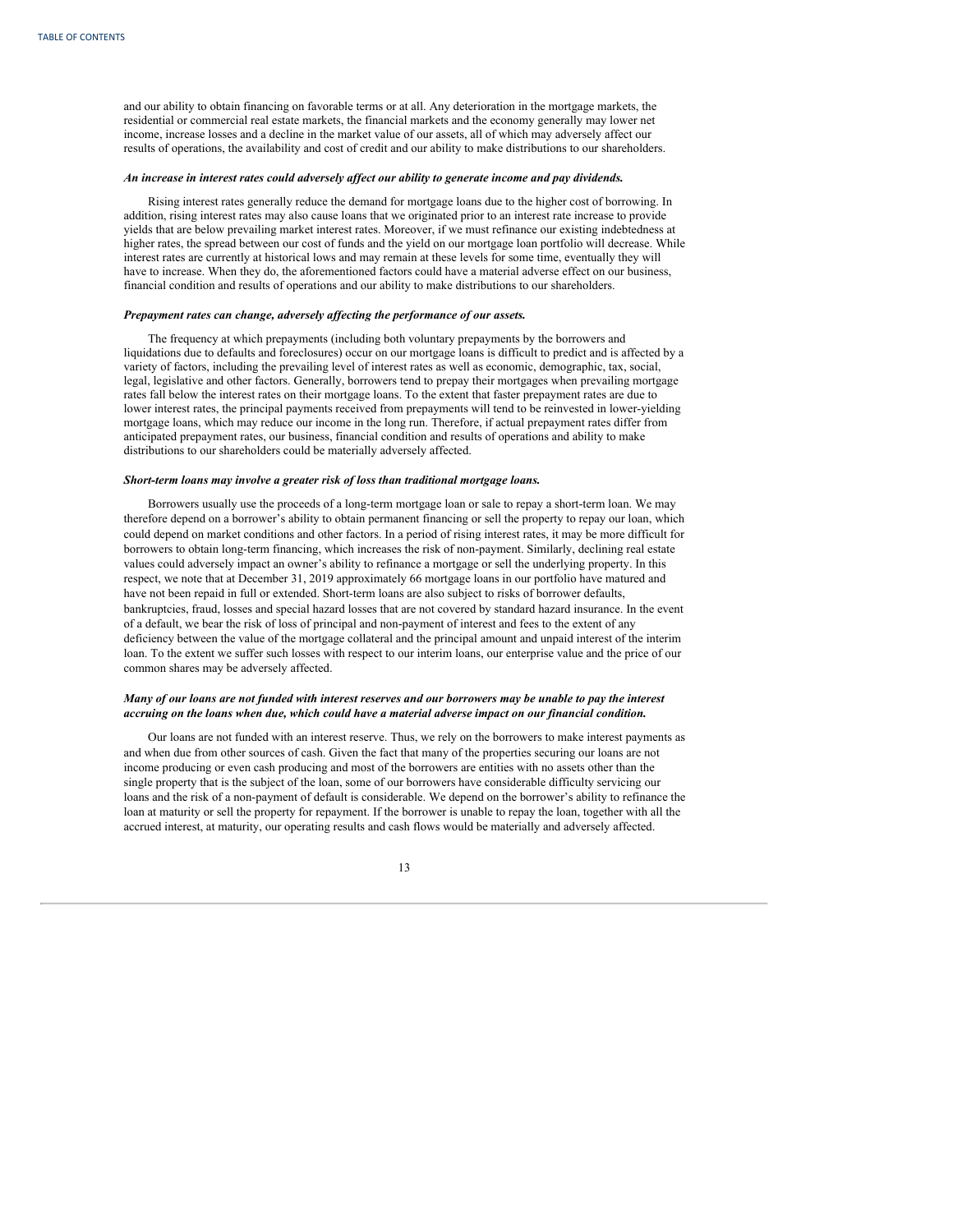# *Many of the properties securing our mortgage loans are not income producing, thus increasing the risks of delinquency and foreclosure.*

Most of our loans are secured by properties, whether residential or commercial, that are under construction or renovation and are not income producing. The risks of delinquency and foreclosure on these properties may be greater than similar risks associated with loans made on the security of single-family, owner-occupied, residential property. In the case of income producing properties, the ability of a borrower to repay the loan typically depends primarily upon the successful operation of such property. If the net operating income of the subject property is reduced, the borrower's ability to repay the loan, or our ability to receive adequate returns on our investment, may be impaired.

In the case of non-income producing properties, the expectation is that our loans will be repaid out of sale or refinancing proceeds. Thus, the borrower's ability to repay our mortgage loans will depend, to a great extent, on the value of the property at the maturity date of the loan. In the event of any default under a mortgage loan held by us, we will bear a risk of loss to the extent of any deficiency between the value of the collateral and the outstanding principal and accrued interest of the mortgage loan, and any such losses could have a material adverse effect on our cash flow from operations and our ability to make distributions to our shareholders.

In the event of the bankruptcy of a mortgage loan borrower, the mortgage loan to such borrower will be deemed to be secured only to the extent of the value of the underlying collateral at the time of bankruptcy (as determined by the bankruptcy court), and the lien securing the mortgage loan will be subject to the avoidance powers of the bankruptcy trustee or debtor-in-possession to the extent the lien is unenforceable under state law. Foreclosure of a mortgage loan can be an expensive and lengthy process, which could have a substantial negative effect on our anticipated return on the foreclosed mortgage loan.

# Our due diligence may not reveal all the risks associated with a mortgage loan or the property that will be *mortgaged to secure the loan, which could lead to losses.*

Despite our efforts to manage credit risk, there are many aspects of credit risk that we cannot control. Our credit policies and procedures may not be successful in limiting future delinquencies, defaults, and losses, or they may not be cost effective. Our underwriting reviews and due diligence procedures may not be effective. Borrower circumstances could change during the term of the loan. Delay of foreclosures could delay resolution and increase ultimate loss severities, as a result. The value of the properties collateralizing or underlying the loans may decline. The frequency of default and the loss severity on loans upon default may be greater than we anticipate. If properties securing our mortgage loans become real estate owned as a result of foreclosure, we bear the risk of not being able to sell the property and recovering our investment and of being exposed to the risks attendant to the ownership of real property.

Before approving and funding a mortgage loan, we undertake extensive due diligence of the borrower, its principals (if the borrower is not an individual) and the property that will be mortgaged to secure the loan. Such due diligence is usually limited to (i) the credit history of the borrower and its principals (if the borrower is not an individual), (ii) the value of the property, (iii) legal and lien searches against the borrower, the guarantors and the property (iv) an environmental assessment of the property, (v) a review of the documentation related to the property and (vi) other reviews and or assessments that we may deem appropriate to conduct. There can be no assurance that we will conduct any specific level of due diligence, or that, among other things, the due diligence process will uncover all relevant facts, which could result in losses on the loan in question, which, in turn, could adversely affect our business, financial condition and results of operations and our ability to make distributions to our shareholders.

#### *Residential mortgage loans are subject to increased risks.*

At December 31, 2019, approximately 80.0% of the loans in our loan portfolio (representing approximately 76.0% of our outstanding mortgage loans receivable) are secured by residential real property. None of these loans are guaranteed by the U.S. government or any government sponsored entity. Therefore, the value of the underlying property, the creditworthiness and financial position of the borrower and the priority and enforceability of the lien will significantly impact the value of such mortgage. In the event of a foreclosure, we may assume direct ownership of the underlying real estate. The liquidation proceeds upon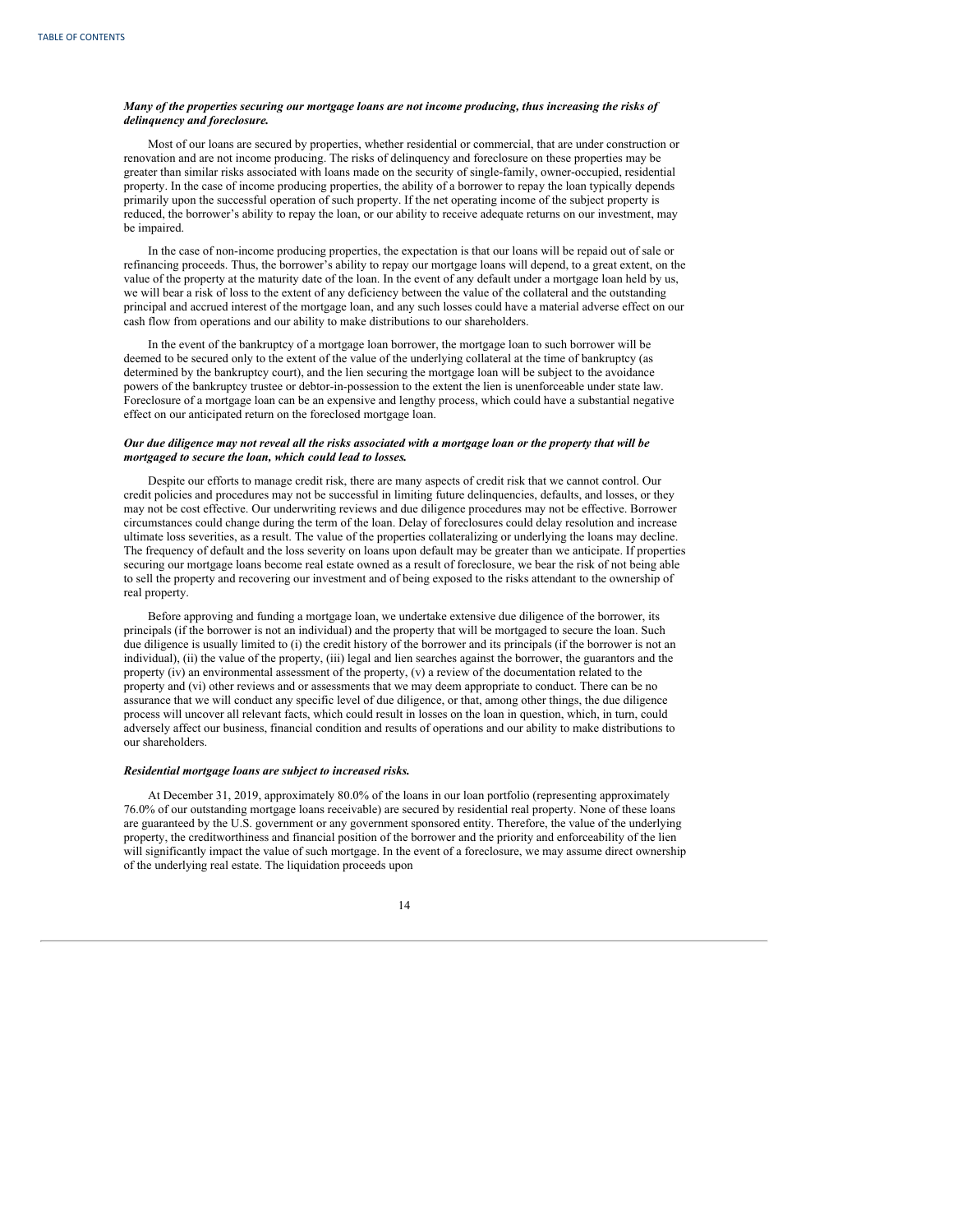sale of such real estate may be less than the outstanding balance of the loan (including principal, accrued but unpaid interest and other fees and charges). In addition, any costs or delays involved in the foreclosure or liquidation process may increase losses.

Finally, residential mortgage loans are also subject to "special hazard" risk (property damage caused by hazards, such as earthquakes or environmental hazards, not covered by standard property insurance policies), and to bankruptcy risk (reduction in a borrower's mortgage debt by a bankruptcy court). In addition, claims may be assessed against us on account of our position as a mortgage holder or property owner, including assignee liability, responsibility for tax payments, environmental hazards and other liabilities. In some cases, these liabilities may be "recourse liabilities" or may otherwise lead to losses in excess of the purchase price of the related mortgage or property.

### *Our real estate assets are subject to risks particular to real property.*

As a result of foreclosures, we also directly own real estate. In some cases, the real estate is classified as "held for sale" and in other cases it is classified as "held for rental". Given the nature of our business, we may in the future acquire more real estate assets upon a default of mortgage loans. In general, real estate assets are subject to various risks, including:

- acts of God, including earthquakes, floods and other natural disasters, which may result in uninsured losses;
- acts of war or terrorism, including the consequences of terrorist attacks, such as those that occurred on September 11, 2001, social unrest and civil disturbances;
- adverse changes in national and local economic and market conditions; and
- changes in governmental laws and regulations, fiscal policies, zoning ordinances and environmental legislation and the related costs of compliance with laws and regulations, fiscal policies and ordinances.

In addition, whether the real estate is held for sale or for rental, if it is income producing property, the net operating income can be adversely affected by, among other things:

- tenant mix;
- success of tenant businesses;
- the performance, actions and decisions of operating partners and the property managers they engage in the day-to-day management and maintenance of the property;
- property location, condition, and design;
- new construction of competitive properties;
- a surge in homeownership rates;
- changes in laws that increase operating expenses or limit rents that may be charged;
- changes in specific industry segments, including the labor, credit and securitization markets;
- declines in regional or local real estate values;
- declines in regional or local rental or occupancy rates;
- increases in interest rates, real estate taxes, energy costs and other operating expenses;
- costs of remediation and liabilities associated with environmental conditions;
- the potential for uninsured or underinsured property losses; and
- the risks particular to real property.

The occurrence of any of the foregoing or similar events may reduce our return from an affected property or asset and, consequently, materially adversely affect our business, financial condition and results of operations and our ability to make distributions to our shareholders.

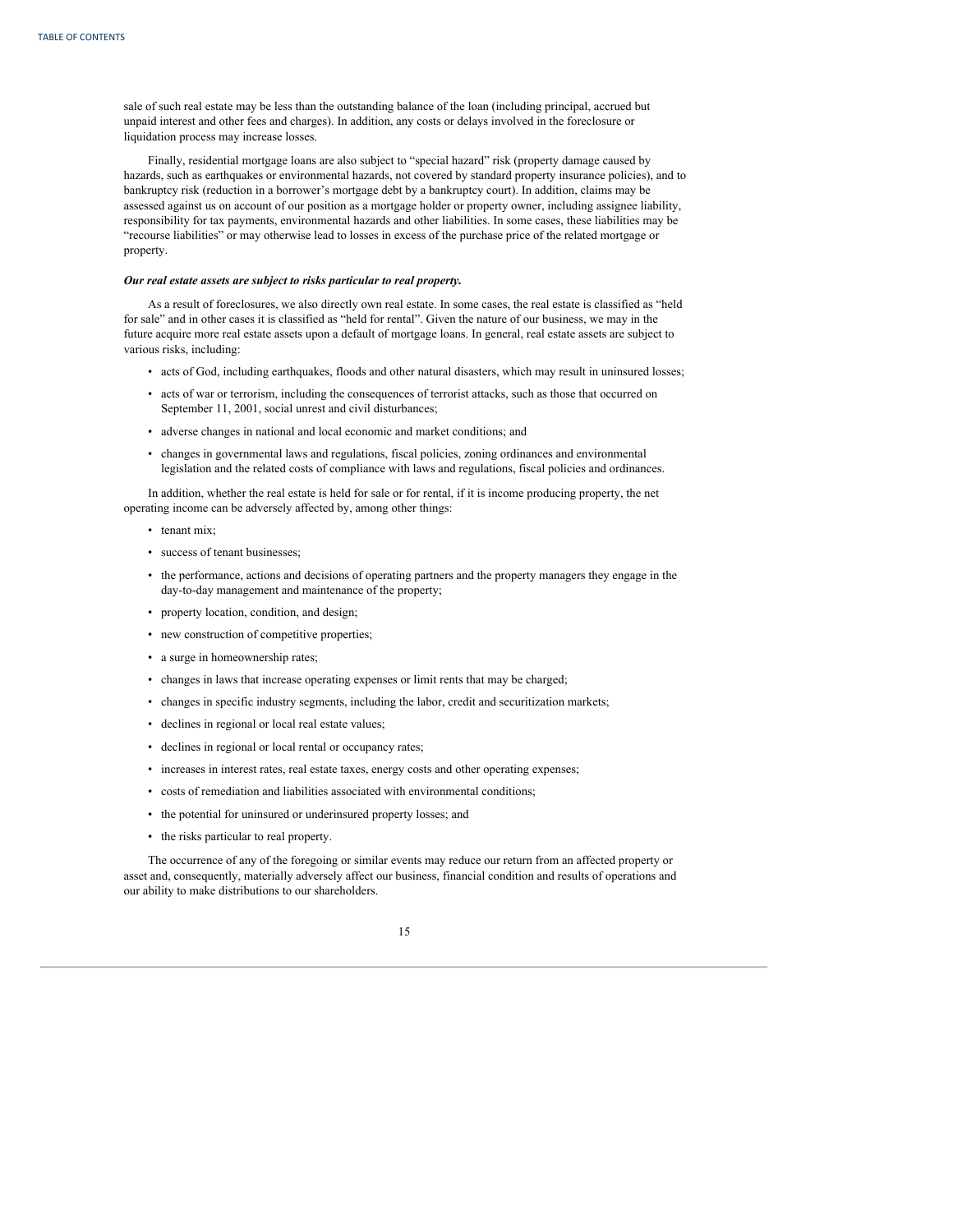# We may be adversely affected by the economies and other conditions of the markets in which we operate, *particularly in Connecticut, where we have a high concentration of our loans.*

The geographic distribution of our loan portfolio exposes us to risks associated with the real estate and commercial lending industry in general within the states and regions in which we operate. These risks include, without limitation:

- declining real estate values;
- overbuilding;
- extended vacancies of properties;
- increases in competition;
- increases in operating expenses such as property taxes and energy costs;
- changes in zoning laws;
- unemployment rates;
- environmental issues;
- public health issues (such as COVID-19);
- casualty or condemnation losses;
- uninsured damages from floods, hurricanes, earthquakes or other natural disasters; and
- changes in interest rates.

At December 31, 2019, approximately 90.0% of our mortgage loans (representing approximately 89.0% of the aggregate outstanding principal balance of our loan portfolio) were secured by property located in the Connecticut. As a result, we are subject to the general economic and market conditions in Connecticut as well as those of New England and the northeastern United States. For example, other geographic markets in neighboring states could become more attractive for developers, investors and owners based on favorable costs and other conditions to construct or improve or renovate real estate properties. Some states have created tax and other incentives to attract businesses to relocate or to establish new facilities in their jurisdictions. These changes in other markets may increase demand in those markets and result in a corresponding decrease in demand in the markets in which we currently operate. Any adverse economic or real estate developments or any adverse changes in the local business climate in any geographic market in which we have a concentration of properties, could have a material adverse effect on us. To the extent any of the foregoing risks arise in Connecticut, New England and the northeastern United states, our business, financial condition and results of operations and ability to make distributions to shareholders could be materially adversely affected.

# The illiquidity of our loan portfolio could significantly impede our ability to respond to adverse changes in *economic, financial, investment and other conditions.*

Due to the relative illiquidity of our loan portfolio, our ability to promptly sell all or a portion of the portfolio in response to changing economic, financial, investment or other conditions is limited. The real estate market, in general, and real estate lending, especially the type of loans we typically make, is affected by many factors that are beyond our control, including general economic conditions, the state of capital and credit markets. Our inability to dispose of our real estate loans at opportune times or on favorable terms could have a material adverse effect on us.

In addition, the Code imposes restrictions on a REIT's ability to dispose of properties that are not applicable to other types of real estate companies. In particular, the tax laws applicable to REITs require that we hold our loans for investment, rather than primarily for sale in the ordinary course of business, which may cause us to forego or defer sales of properties that otherwise would be in our best interest. Therefore, we may not be able to vary our portfolio in response to economic, financial, investment or other conditions promptly or on favorable terms, which could have a material adverse effect on us.

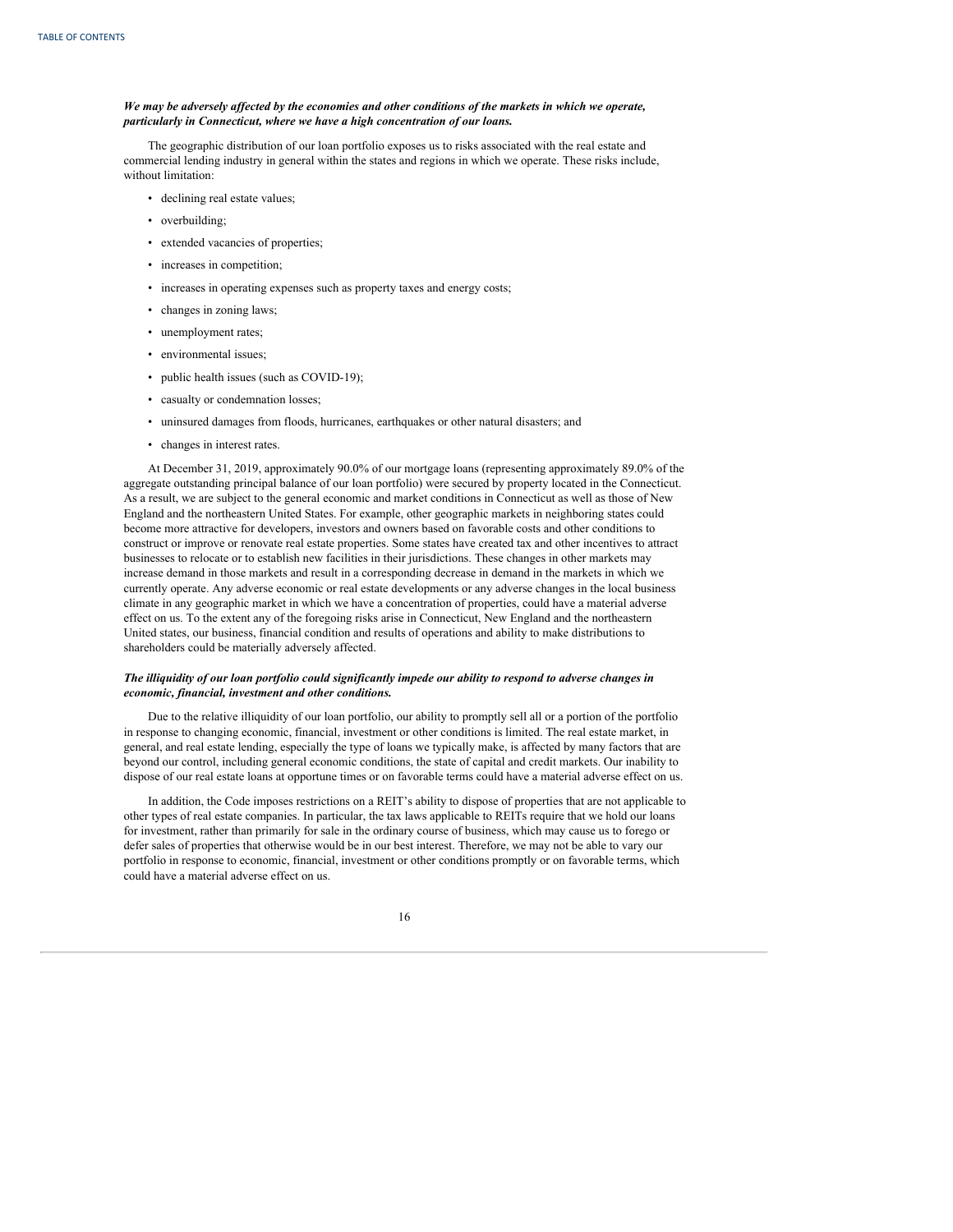# *Declining real estate valuations could result in impairment charges, the determination of which involves a* significant amount of judgment on our part. Any impairment charge could have a material adverse effect on us.

We review our loan portfolio for impairment on a quarterly and annual basis and whenever events or changes in circumstances indicate that the carrying amount may not be recoverable. Indicators of impairment include, but are not limited to, a sustained significant decrease in the value of the collateral securing the loan, including the value of the real estate and other assets pledged to secure the loan as well as personal guarantees by the principals of the borrower, or a borrower's inability to stay current with respect to its obligations under the terms of the loan. A significant amount of judgment is involved in determining the presence of an indicator of impairment. If we determine that the value of the collateral is less than the amount outstanding on the loan or the amount that may become due upon the maturity of the loan, a loss must be recognized for the difference between the fair value of the property and the carrying value of the loan. The evaluation of the market value of the underlying collateral requires a significant amount of judgment on our part. Any impairment charge could have a material adverse effect on our financial condition.

#### Competition could have a material adverse effect on our business, financial condition and results of operations.

We operate in a highly competitive market and we believe these conditions will persist for the foreseeable future as the financial services industry continues to consolidate, producing larger, better capitalized and more geographically diverse companies with broad product and service offerings. Our existing and potential future competitors include other "hard money" lenders, mortgage REITs, specialty finance companies, savings and loan associations, banks, mortgage banks, insurance companies, mutual funds, pension funds, private equity funds, hedge funds, institutional investors, investment banking firms, non-bank financial institutions, governmental bodies, family offices and high net worth individuals. We may also compete with companies that partner with and/or receive government financing. Many of our competitors are substantially larger and have considerably greater financial, technical, marketing and other resources than we do. In addition, larger and more established competitors may enjoy significant competitive advantages, including enhanced operating efficiencies, more extensive referral networks, greater and more favorable access to investment capital and more desirable lending opportunities. Several of these competitors, including mortgage REITs, have recently raised or are expected to raise, significant amounts of capital, which enables them to make larger loans or a greater number of loans. Some competitors may also have a lower cost of funds and access to funding sources that may not be available to us, such as funding from various governmental agencies or under various governmental programs for which we are not eligible. In addition, some of our competitors may have higher risk tolerances or different risk assessments, which could allow them to consider a wider variety of possible loan transactions or to offer more favorable financing terms than we would. Finally, as a REIT and because we operate in a manner to be exempt from the requirements of the Investment Company Act, we may face further restrictions to which some of our competitors may not be subject. For example, we may find that the pool of potential qualified borrowers available to us is limited. We cannot assure you that the competitive pressures we face will not have a material adverse effect on our business, financial condition and results of operations. As a result of these competitive factors, we may not in the future be able to originate and fund mortgage loans at favorable spreads over our cost of capital, which could have a material adverse effect on our business, financial condition, results of operations and ability to make distributions to our shareholders.

# We may adopt new or change our existing underwriting financing, or other strategies and asset allocation and *operational and management policies without shareholder consent, which may result in the purchase of riskier assets, the use of greater leverage or commercially unsound actions, any of which could materially adversely* affect our business, financial condition and results of operations and our ability to make distributions to our *shareholders.*

Currently, we have no policies in place that limit or restrict our ability to borrow money or raise capital by issuing debt securities. Similarly, we have only a limited number of policies regarding underwriting criteria, loan metrics and operations in general. Even within these policies, management has broad discretion. We may adopt new strategies, policies and/or procedures or change our any of our existing strategies, policies and/or procedures regarding financing, hedging, asset allocation, lending, operations and management at any time without the consent of shareholders, which could result in us originating and funding mortgage loans or entering into financing or hedging transactions with which we have no or limited experience or that are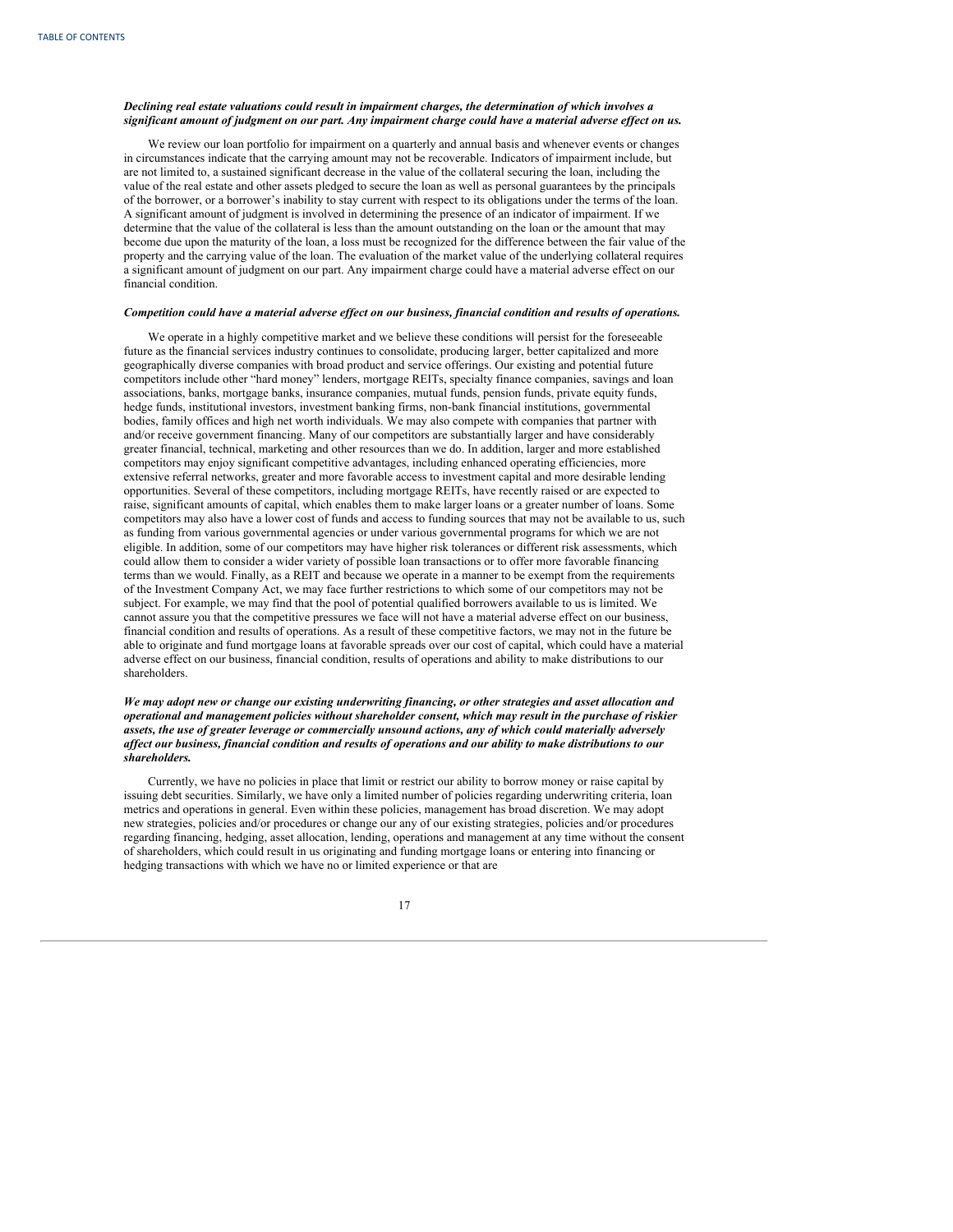different from, and possibly riskier than the strategies and policies described in this Report. The adoption of new strategies, policies and procedures or any changes, modifications or revisions to existing strategies, policies and procedures, may increase our exposure to fluctuations in real estate values, interest rates, prepayment rates, credit risk and other factors and there can be no assurance that we will be able to effectively identify, manage, monitor or mitigate these risks. A change in our lending guidelines could result in us making different types of real estate loans than those described in this Report.

The board of directors determines our operational policies and may adopt new policies or amend or revise existing policies regarding lending, financing, investment or other operational and management policies relating to growth, operations, indebtedness, capitalization and distributions or approve transactions that deviate from these policies without a vote of, or notice to, shareholders. Changes in our lending and financing strategies and to our operational and management policies, or adoption of new strategies and/or policies, could materially adversely affect our business, financial condition and results of operations and ability to make distributions to our shareholders.

Moreover, while the board of directors may periodically review our loan guidelines and our strategies and policies, they do not approve every individual mortgage loan that we originate or fund, leaving management with day-to-day discretion over our loan portfolio composition within our broad lending guidelines. Within those guidelines, management has discretion to significantly change the composition of our loan portfolio. In addition, in conducting periodic reviews, the directors may rely primarily on information provided to them by management. Moreover, because management has great latitude within our guidelines in determining the amounts and other terms of a particular mortgage loan, there can be no assurance that management will not make or approve loans that result in returns that are substantially below expectations or result in losses, which would materially adversely affect our business, results of operations, financial condition and ability to make distributions to our shareholders.

# In connection with our lending operations, we rely on third-party service providers to perform a variety of *services, comply with applicable laws and regulations, and carry out contractual covenants and terms, the* failure of which by any of these third-party service providers may adversely impact our business and financial *results.*

In connection with our business of originating and funding mortgage loans, we rely on third-party service providers to perform a variety of services, comply with applicable laws and regulations, and carry out contractual covenants and terms. For example, we may rely on appraisers for a valuation analysis of the property that will be mortgaged to secure the loan. We may rely on attorneys to close the loans and to make sure that the loan is properly secured. These and other service providers upon whom we rely, may fail to adequately perform the services that they have been engaged to provide. As a result, we are subject to the risks associated with a third party's failure to perform, including failure to perform due to reasons such as fraud, negligence, errors, miscalculations, or insolvency. In addition, we could also suffer reputational damage as a result of their acts or omissions, which could lead to borrowers and lenders and other counterparties ceasing to do business with us, which could materially adversely affect our business, financial condition and results of operations and ability to make distributions to our shareholders.

# We may be adversely affected by deficiencies in foreclosure practices as well as related delays in the foreclosure *process.*

One of the biggest risks overhanging the mortgage market has been uncertainty around the timing and ability of lenders to foreclose on defaulted loans, so that they can liquidate the underlying properties. Given the magnitude of the housing crisis of 2008, and in response to the well-publicized failures of many mortgage servicing companies to follow proper foreclosure procedures (such as involving "robo-signing"), lenders, and their agents, are being held to much higher foreclosure-related documentation standards than they previously were. As a result, the mortgage foreclosure process has become lengthier and more expensive. Many factors delaying foreclosure, such as borrower lawsuits and judicial backlog and scrutiny, are outside of our control and have delayed, and will likely continue to delay, foreclosure processing in both judicial states (where foreclosures require court involvement) and non-judicial states. The extension of foreclosure timelines also increases the inventory backlog of distressed homes on the market and creates greater uncertainty about housing prices. The concerns about deficiencies in foreclosure practices of servicers and related delays in the foreclosure process may impact our loss assumptions and affect the values of, and our returns on, our mortgage loans.

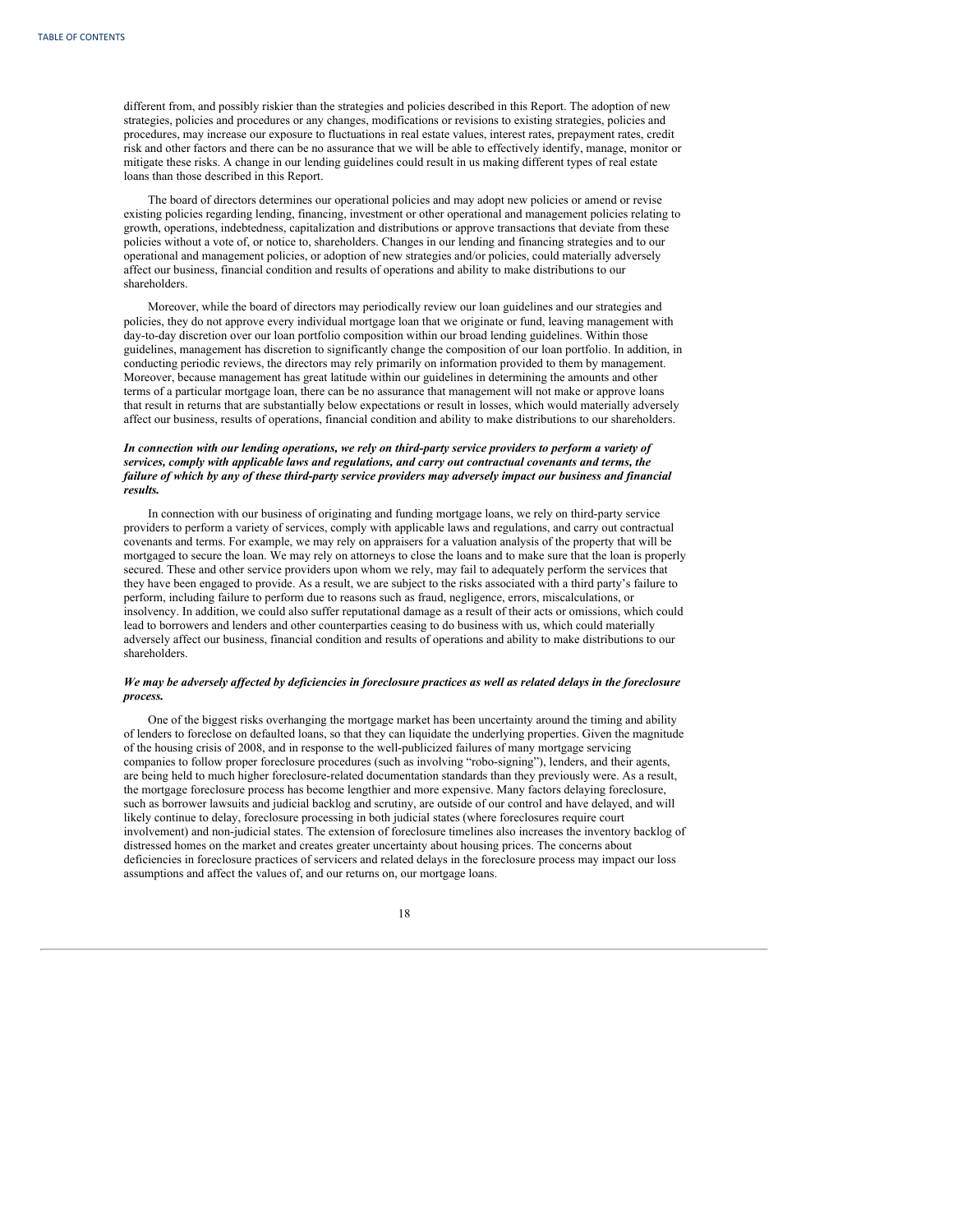# We may be unable to identify and complete acquisitions on favorable terms or at all, which may inhibit our *growth and have a material adverse ef ect on us.*

As part of our growth strategy, we occasionally evaluate acquisition opportunities, including other real estate lenders or loan portfolios. To date, we have never pursued any of these opportunities. Acquisitions, in general, involve a high degree of risk including the following:

- we could incur significant expenses for due diligence, document preparation and other pre-closing activities and then fail to consummate the acquisition;
- we could overpay for the business or assets acquired;
- there may be hidden liabilities that we failed to uncover prior to the consummation of the acquisition;
- the demands on management's time related to the acquisition will detract from their ability to focus on the operation of our business; and
- challenges or difficulties in integrating the acquired business or assets into our existing platform.

We cannot assure you that that we will be able to identify or consummate any acquisitions and we cannot assure you that, if we are able to identify and consummate one or more acquisitions, that those acquisitions will yield the anticipated benefits. Our inability to complete property or business acquisitions on favorable terms or at all could have a material adverse effect on us.

# The downgrade of the credit ratings of the U.S., any future downgrades of the credit ratings of the U.S. and the failure to resolve issues related to U.S. fiscal and debt policies may materially adversely affect our business, *liquidity, financial condition and results of operations.*

U.S. debt ceiling and budget deficit concerns have increased the possibility of credit-rating downgrades or economic slowdowns in the U.S. In August 2011, Standard & Poor's Ratings Services lowered its long-term sovereign credit rating on the U.S. from "AAA" to "AA+" due, in part, to these concerns. The impact of any further downgrades to the U.S. Government's sovereign credit rating or its perceived creditworthiness could adversely affect the U.S. and global financial markets and economic conditions. A downgrade of the U.S. Government's credit rating or a default by the U.S. Government to satisfy its debt obligations likely would create broader financial turmoil and uncertainty, which would weigh heavily on the global banking system and these developments could cause interest rates and borrowing costs to rise and a reduction in the availability of credit, which may negatively impact the value of our loan portfolio, our net income, liquidity and our ability to finance our assets on favorable terms.

#### **Risks Related to Our Operations, Structure and Change in Control Provisions**

# *Interruptions in our ability to provide our products and our service to our customers could damage our reputation, which could have a material adverse ef ect on us.*

Our business and reputation could be adversely affected by any interruption or failure on our part to provide our products and services to our customers and prospective customers in a timely manner, even if such failures are a result of a natural disaster, public health issues (such as COVID-19), human error, errors and/or omissions by third parties on whom we depend, whether willful or unintentional, sabotage, vandalism, terrorist acts, unauthorized entry or other unanticipated problems. For example, various states and cities throughout the United States have issued guidelines for quarantining to arrest the spread of COVID-19. Some are even considering a mandatory two-week lockdown, as is the federal government. If a significant disruption occurs, we may be unable to take corrective action in a timely manner or, if and when implemented, these measures may not be sufficient or could be circumvented through the reoccurrence of a natural disaster or other unanticipated problem, or as a result of accidental or intentional actions. Furthermore, such disruptions may result in legal liability. Accordingly, our failure or inability to provide products and services to our customers in a timely and efficient manner may result in significant liability, a loss of customers and damage to our reputation, which could have a material adverse effect on us.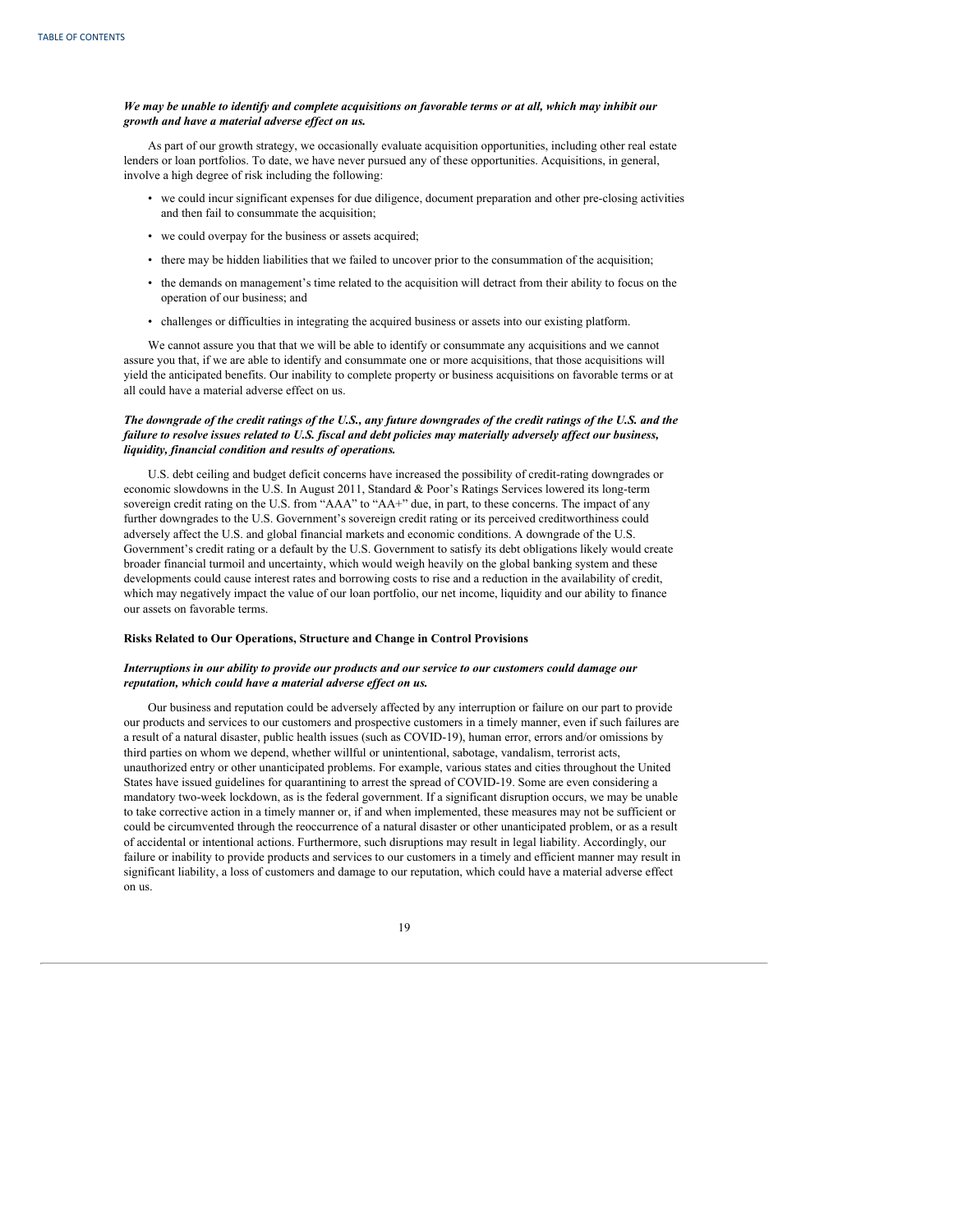The occurrence of cyber-incidents, or a deficiency in our cybersecurity or in those of any of our third party *service providers, could negatively impact our business by causing a disruption to our operations, a compromise or corruption of our confidential information or damage to our business relationships or reputation, all of which could negatively impact our business and results of operations.*

In general, any adverse event that threatens the confidentiality, integrity, or availability of our information resources or the information resources of our third-party service providers is considered a cyber-attack. More specifically, a cyber-incident is an intentional attack or an unintentional event that can include gaining unauthorized access to systems to disrupt operations, corrupt data, or steal confidential information. As our reliance on technology has increased, so have the risks posed to our systems, both internal and those we have outsourced. The primary risks that could directly result from the occurrence of a cyber-incident include operational interruption and private data exposure. We cannot assure you that our business and results of operations will not be negatively impacted by a cyber- incident.

#### The loss of key personnel, such as one of our executive officers, could have a material adverse effect on us.

On November 20, 2019, Jeffrey C. Villano, one of our founders and senior executive officers, and Donna Genovese, our director of marketing and a member of our underwriting team, resigned without advance notice. As one of our founders, Mr. Villano was intimately involved in all aspects of our business, had extensive knowledge of the Connecticut real estate market, was familiar with our systems, policies and procedures and had a personal relationship with many of our borrowers and third-party service providers. Ms. Genovese was responsible for creating and executing our marketing strategy. In addition, she is well-known in the Connecticut real estate market and generated a significant amount of loan originations. The board of directors and John L. Villano, who is our other founder as well as our principal executive officer, immediately took action to reassign the tasks that had been the responsibility of Jeffrey Villano and Ms. Genovese to other employees. Steps were also taken to ensure the integrity of our systems and to protect our property against unpermitted entry and use. As of now, we do not believe that any of our systems or assets have been compromised but our efforts in this regard are ongoing and we intend to continue to monitor the situation for as long as necessary. In addition, the employment agreement between Jeffrey C. Villano and us contains a two-year non-compete and non-solicitation covenant, which we intend to enforce.

We believe that our continued success depends on the continued services of John L. Villano, who is now our chairman, chief executive officer, chief financial officer and treasurer. Our reputation among and our relationships with our key customers are the direct result of a significant investment of time and effort by these individuals to build our credibility in a highly specialized industry. The loss of services of Mr. Villano could diminish our business and investment opportunities and our relationships with lenders, business partners and existing and prospective customers and could have a material adverse effect on us. While we have entered into an employment agreement with John Villano, he can terminate his employment with us at any time. In addition, we do not have any "key man" insurance to protect us in the event of his death or disability. In the event Mr. Villano terminates his employment with us or is unable to carry out his duties, our business and operations will be adversely impacted.

### Our inability to recruit or retain qualified personnel or maintain access to key third-party service providers and *software developers, could have a material adverse ef ect on us.*

We must continue to identify, hire, train, and retain qualified professionals, operations employees, and sales and senior management personnel who maintain relationships with our customers and who can provide the technical, strategic and marketing skills that will help us grow. There is a shortage of qualified personnel in these fields, and we compete with other companies for the limited pool of these personnel. Competitive pressures may require that we enhance our pay and benefits package to compete effectively for such personnel. An increase in these costs or our inability to recruit and retain necessary professional, technical, managerial, sales and marketing personnel or to maintain access to key third-party providers could have a material adverse effect on us.

# The stock ownership limit imposed by our charter may inhibit market activity in our common shares and may *restrict our business combination opportunities.*

In order for us to maintain our qualification as a REIT under the Internal Revenue Code of 1986, as amended (the "Code"), not more than 50% in value of the issued and outstanding shares of our capital

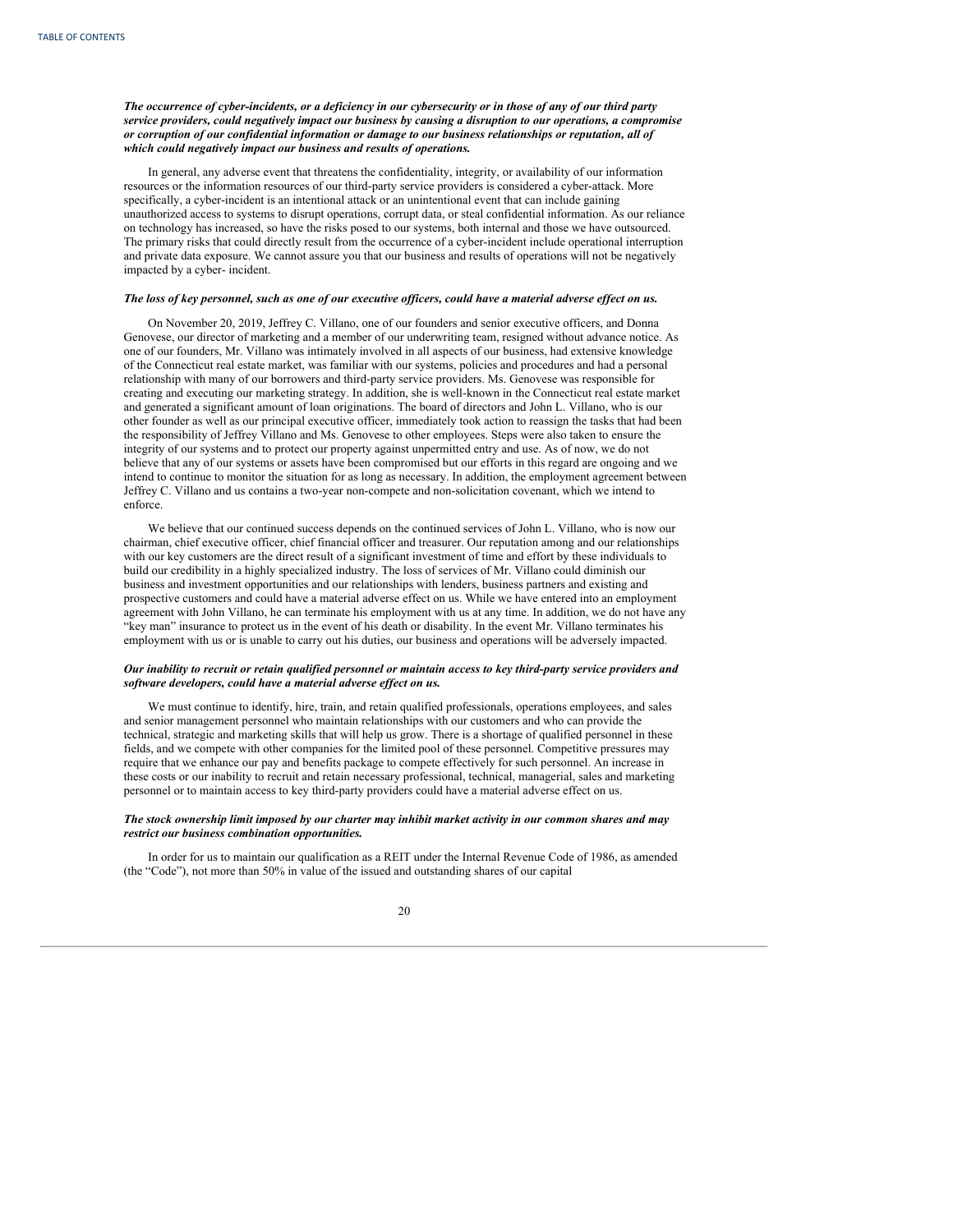stock may be owned, actually or constructively, by five or fewer individuals (as defined in the Code to include certain entities) at any time during the last half of each taxable year (other than our first year as a REIT). This test is known as the "5/50 test." Attribution rules in the Code apply to determine if any individual or entity actually or constructively owns our capital stock for purposes of this requirement. Additionally, at least 100 persons must beneficially own our capital stock during at least 335 days of each taxable year (other than our first year as a REIT). To help ensure that we meet these tests, our charter restricts the acquisition and ownership of shares of our capital stock. Our charter, with certain exceptions, authorizes our directors to take such actions as are necessary and desirable to preserve our qualification as a REIT and provides that, unless exempted by the board of directors, no person may own more than 4.99% in value of the aggregate of the outstanding shares of our capital stock or more than 4.99% in value or in number of shares, whichever is more restrictive, of the aggregate of our outstanding shares of our common shares. Our founders, Jeffrey C. Villano and John L. Villano, are both exempt from this provision. The ownership limits contained in our charter could delay or prevent a transaction or a change in control of our company under circumstances that otherwise could provide our shareholders with the opportunity to realize a premium over the then current market price for our common shares or would otherwise be in the best interests of our shareholders.

# If we sell or transfer mortgage loans to a third party, including a securitization entity, we may be required to *repurchase such loans or indemnify such third party if we breach representations and warranties.*

In order to raise working capital, we may in the future sell or transfer mortgage loans to a third party, including a securitization entity. In such event, we probably will be required to make customary representations and warranties about such loans to the third party. In addition, the loan sale agreement and the terms of any securitizations into which we sell or transfer loans will generally require us to repurchase or substitute loans in the event we breach a representation or warranty given to the loan purchaser or securitization. Furthermore, we may be required to repurchase loans as a result of borrower fraud or in the event of early payment default on a mortgage loan. The remedies available to a purchaser of mortgage loans are generally broader than those available to us against an originating broker or correspondent. Repurchased loans are typically worth only a fraction of the original price. Significant repurchase activity could materially adversely affect our business, financial condition and results of operations and our ability to pay dividends to our shareholders.

### **Risks Related to Debt Financing**

# If we cannot access external sources of capital on favorable terms or at all, our ability to execute our business *and growth strategies will be impaired.*

In order to qualify and maintain our qualification as a REIT, we are required under the Code to distribute at least 90% of our "REIT taxable income" (determined before the deduction for dividends paid and excluding net capital gains) annually. In addition, we will be subject to income tax at regular corporate rates to the extent that we distribute less than 100% of our "REIT taxable income," including any net capital gains. In addition, we will be subject to a 4% nondeductible excise tax on the amount, if any, by which distributions paid by us in any calendar year are less than the sum of 85% of our ordinary income, 95% of our capital gain net income and 100% of our undistributed income from prior years. Because of these distribution requirements, we may not be able to fund future capital needs, specifically, capital for funding mortgage loans, from operating cash flow. Consequently, we rely on third-party sources of capital to fund a substantial amount of our capital needs. We may not be able to obtain such financing on favorable terms or at all. Any additional debt we incur will increase our leverage, expose us to the risk of default and impose operating restrictions on us. In addition, any equity financing could be materially dilutive to the equity interests held by our existing shareholders. Our access to third-party sources of capital depends, in part, on general market conditions, the market's perception of our growth potential, leverage, current and expected results of operations, liquidity, financial condition and cash distributions to shareholders and the market price of our common shares. If we cannot obtain capital when needed, we may not be able to execute our business and growth strategies, satisfy our debt service obligations, make the cash distributions to our shareholders necessary to qualify and maintain our qualification as a REIT (which would expose us to significant penalties and corporate level taxation), or fund our other business needs, any of which could have a material adverse effect on us.

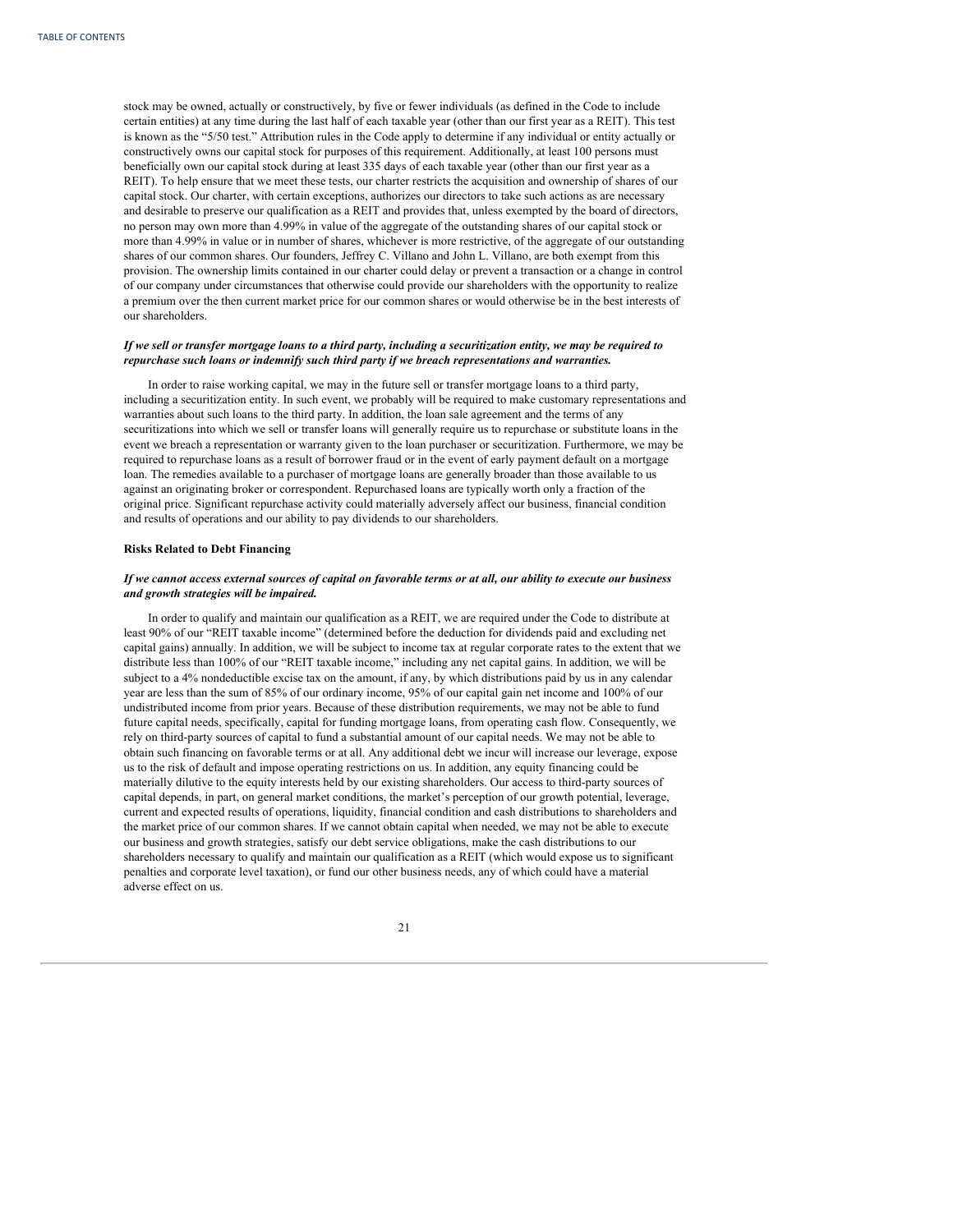# If we are unable to leverage our assets to the extent we currently anticipate, the returns on certain of our assets *could be diminished, which may limit or eliminate our ability to make distributions to our shareholders.*

A key element of our growth strategy is to use leverage to increase the size of our loan portfolio to enhance our returns. If we are unable to leverage our assets to the extent we currently anticipate, the returns on our loan portfolio could be diminished, which may limit or eliminate our ability to make distributions to our shareholders.

# *Our outstanding indebtedness as of December 31, 2019 was approximately \$59.0 million, which exposes us to the risk of default thereunder, among other risks.*

At December 31, 2019, our total outstanding indebtedness was approximately \$59.0 million, including approximately \$58.2 million unsecured unsubordinated fixed rate term notes that mature in 2024 and \$0.8 million is a first mortgage loan that is due in March, 2029 and that is secured by a lien against our corporate headquarters. Our organizational documents contain no limitations regarding the maximum level of indebtedness, whether as a percentage of our market capitalization or otherwise, that we may incur. As our capital needs continue to grow, we anticipate increasing our overall indebtedness. Our substantial outstanding indebtedness, and the limitations imposed on us by our debt agreements, could have other significant adverse consequences, including the following:

- our cash flow may be insufficient to meet our required principal and interest payments;
- we may use a substantial portion of our cash flows to make principal and interest payments and we may be unable to obtain additional financing as needed or on favorable terms, which could, among other things, have a material adverse effect on our ability to capitalize upon acquisition opportunities, fund working capital, make capital expenditures, make cash distributions to our shareholders, or meet our other business needs;
- we may be unable to refinance our indebtedness at maturity or the refinancing terms may be less favorable than the terms of our original indebtedness;
- we may be forced to dispose of assets, possibly on unfavorable terms or in violation of certain covenants to which we may be subject;
- our financial flexibility may be diminished as a result of various covenants including debt and coverage and other financial ratios;
- our vulnerability to general adverse economic and industry conditions may be increased;
- we may be at a competitive disadvantage relative to our competitors that have less indebtedness;
- our flexibility in planning for, or reacting to, changes in our business and the markets in which we operate may be limited and we may default on our indebtedness by failure to make required payments or violation of covenants, which would entitle holders of such indebtedness, and possibly other indebtedness, to accelerate the maturity of their indebtedness and to foreclose on our mortgages receivable that secure their loans.

The occurrence of any one of these events could have a material adverse effect on our business, financial condition and results of operations and our ability to make distributions to shareholders.

# Despite our current debt levels, we may still incur substantially more debt or take other actions which could have the effect of diminishing our ability to make payments on our indebtedness when due and distributions to *our shareholders.*

Despite our current debt levels, we may be able to incur substantial additional debt in the future, subject to the restrictions contained in our debt instruments, some of which may be secured debt. We are not restricted presently under the terms of the agreements governing our borrowings from incurring additional debt, securing existing or future debt, recapitalizing our debt or taking a number of other actions that could have the effect of diminishing our ability to make payments on our indebtedness when due and distributions to our shareholders.

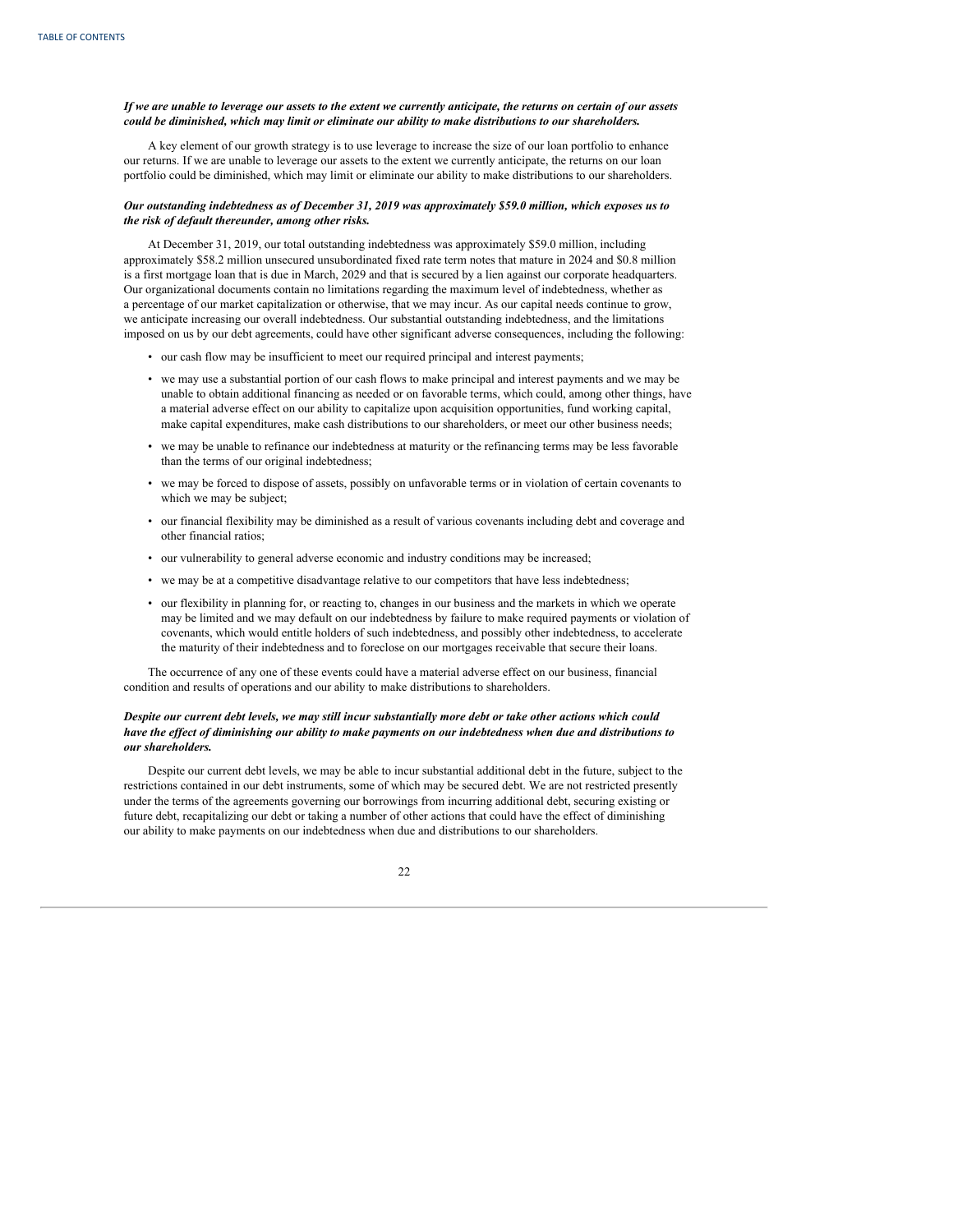# Our outstanding fixed rate term notes are unsecured and therefore are effectively subordinated to any secured *indebtedness we have incurred or may incur in the future.*

We currently have approximately \$58.2 million aggregate principal amount of fixed rate term notes (the "Notes") outstanding. The Notes are unsecured. As a result, they are effectively subordinated to all of our existing and future secured indebtedness, such as the existing mortgage loan from Bankwell Bank (the "Mortgage Loan"), or any new revolving credit facility or other indebtedness to which we subsequently grant a security interest, to the extent of the value of the assets securing such indebtedness. In any liquidation, dissolution, bankruptcy or other similar proceeding, the holders of any of our existing or future secured indebtedness may assert rights against the assets pledged to secure that indebtedness in order to receive full payment of their indebtedness before the assets may be used to pay other creditors, including the holders of the Notes.

#### *The Notes are subordinated to the indebtedness and other liabilities of our subsidiaries.*

The Notes are our exclusive obligations, and not of any of our subsidiaries. In addition, the Notes are not guaranteed by any third-party, whether an affiliate or unrelated. None of the assets of our subsidiaries will be directly available to satisfy the claims of holders of the Notes. Except to the extent we are a creditor with recognized claims against our subsidiaries, all claims of creditors of our subsidiaries will have priority over our equity interests in such entities (and therefore the claims of our creditors, including holders of the Notes) with respect to the assets of such entities. Even if we are recognized as a creditor of one or more of these entities, our claims would still be effectively subordinated to any security interests in the assets of any such entity and to any indebtedness or other liabilities of any such entity senior to our claims. Consequently, the Notes will be structurally subordinated to all indebtedness and other liabilities of any of our subsidiaries. In addition, our subsidiaries and these entities may incur substantial indebtedness in the future, all of which would be structurally senior to the Notes.

#### *The indenture under which the Notes are issued contains limited protection for holders of the Notes.*

The indenture under which the Notes were issued offers limited protection to holders of the Notes. The terms of the indenture and the Notes do not restrict our ability to engage in, or otherwise be a party to, a variety of corporate transactions, circumstances or events that could have a material adverse impact on an investment in the Notes. Except in limited circumstances, the terms of the indenture and the Notes do not restrict our ability to:

- issue securities or otherwise incur additional indebtedness or other obligations, including (i) any indebtedness or other obligations that would be equal in right of payment to the Notes, (ii) any indebtedness or other obligations that would be secured and therefore rank effectively senior in right of payment to the Notes to the extent of the values of the assets securing such debt, (iii) indebtedness that we incur that is guaranteed by one or more of our subsidiaries and which therefore is structurally senior to the Notes and (iv) securities, indebtedness or obligations issued or incurred by our subsidiaries that would be senior to our equity interests in those entities and therefore rank structurally senior to the Notes with respect to the assets of these entities;
- pay dividends on, or purchase or redeem or make any payments in respect of, capital stock or other securities ranking junior in right of payment to the Notes, including subordinated indebtedness;
- sell assets (other than certain limited restrictions on our ability to consolidate, merge or sell all or substantially all of our assets);
- enter into transactions with affiliates;
- create liens or enter into sale and leaseback transactions;
- make investments; or
- create restrictions on the payment of dividends or other amounts to us from our subsidiaries.

In addition, the indenture does not require us to offer to purchase the Notes in connection with a change of control or any other event.

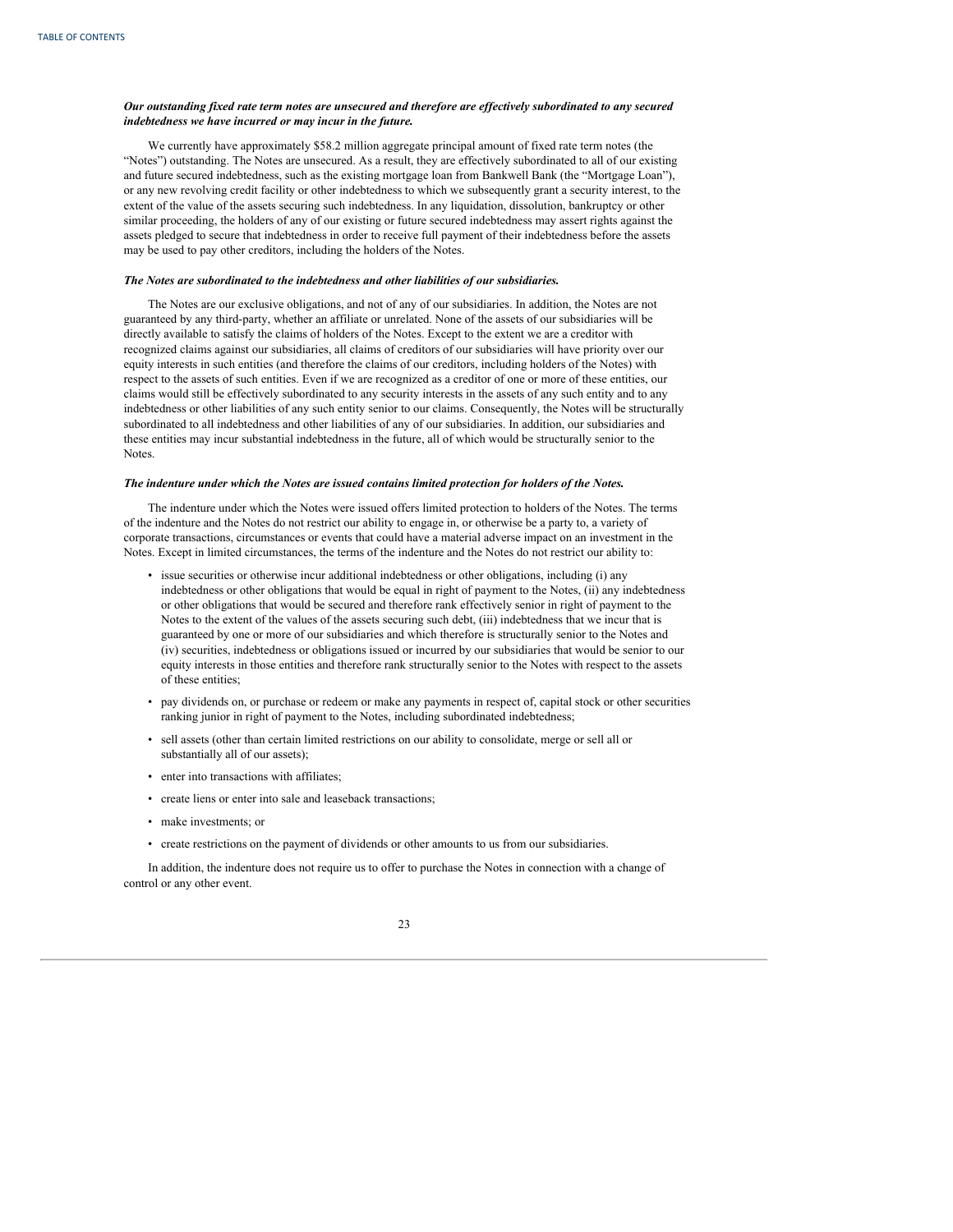Similarly, the terms of the indenture and the Notes do not protect holders of the Notes in the event that we experience changes (including significant adverse changes) in our financial condition, results of operations or credit ratings, if any, as long as we adhere to the Asset Coverage Covenant (see page 37 of this Report).

Our ability to recapitalize, incur additional debt and take a number of other actions that are not limited by the terms of the Notes may have important consequences to the holders of the Notes, including making it more difficult for us to satisfy our obligations with respect to the Notes or negatively affecting the trading value of the Notes.

Other debt we issue or incur in the future could contain more protections for its holders than the indenture and the Notes, including additional covenants and events of default. For example, the indenture under which the Notes are issued does not contain cross-default provisions. The issuance or incurrence of any indebtedness with incremental protections could affect the market for, trading volume and prices of the Notes.

#### *An increase in market interest rates could result in a decrease in the value of the Notes.*

In general, as market interest rates rise, notes bearing interest at a fixed rate decline in value. Consequently, if you own Notes or purchase Notes, and the market interest rates subsequently increase, the market value of your Notes may decline. We cannot predict the future level of market interest rates.

### Although the Notes are listed on the NYSE American, an active trading market for the Notes may not develop, which could limit the ability of Noteholders to sell the Notes and/or the market price of the Notes.

Although the Notes are listed on the NYSE American, there is limited trading of the Notes on the exchange and we cannot assure holders of the Notes that an active trading market will develop or be maintained for the Notes. In addition, the Notes may trade at a discount from their initial offering price depending on prevailing interest rates, the market for similar securities, our credit ratings, if any, general economic conditions, our financial condition, performance and prospects and other factors. Although the underwriters advised us at the time of issuance that they intend to make a market in the Notes, they are not obligated to do so. The underwriters may discontinue any market-making in the Notes at any time at their sole discretion. Accordingly, we cannot assure you that a liquid trading market for the Notes will develop or can be sustained, or that holders of the Notes will be able to sell their Notes at a particular time or that the price they will receive at the time of sale will be favorable. To the extent an active trading market does not develop, the liquidity and trading price for the Notes may be harmed. Accordingly, the Noteholders may be required to bear the financial risk of an investment in the Notes indefinitely.

#### *We may choose to redeem the Notes when prevailing interest rates are relatively low.*

The Notes are redeemable any time beginning on the second anniversary of their issuance date. Notes having an aggregate principal amount of approximately \$23.7 million will be redeemable on or after June 25, 2021 and Notes having an aggregate principal amount of \$34.5 million will be redeemable on or after November 7, 2021. We may choose to redeem the Notes when prevailing interest rates are lower than the rate borne by the Notes. If prevailing rates are lower at the time of redemption, holders of the Notes would not be able to reinvest the redemption proceeds in a comparable security at an effective interest rate as high as the interest rate on the Notes being redeemed. Our redemption right also may adversely impact the ability of holders to sell the Notes as the optional redemption date or period approaches.

# If we default on our obligations to pay our other indebtedness, we may not be able to make payments on the *Notes.*

Any default under the agreements governing our existing indebtedness or other indebtedness to which we may be a party that is not waived by the required lenders, and the remedies sought by the holders of such indebtedness could make us unable to pay principal and interest on the Notes and substantially decrease the market value of the Notes. If we are unable to generate sufficient cash flow and are otherwise unable to obtain funds necessary to meet required payments of principal and interest on our indebtedness, or if we otherwise fail to comply with the various covenants, including financial and operating covenants, in the

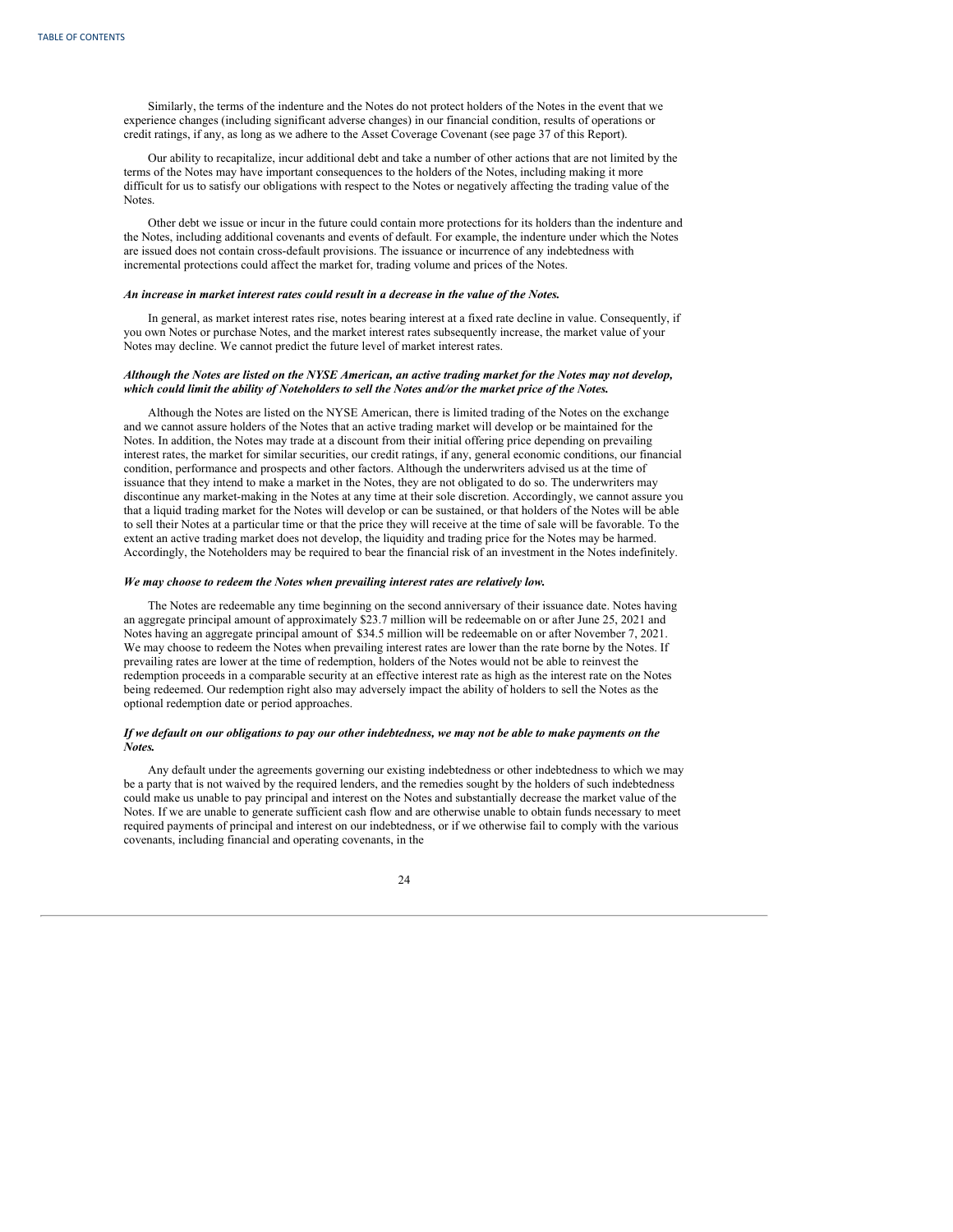instruments governing our indebtedness, we could be in default under the terms of the agreements governing such indebtedness, including the Notes. In the event of such default, the holders of such indebtedness could elect to declare all the funds borrowed thereunder to be due and payable, together with accrued and unpaid interest. In addition, the lenders under any revolving credit facility or other financing that we may obtain in the future could elect to terminate their commitment, cease making further loans and institute foreclosure proceedings against our assets, and we could be forced into bankruptcy or liquidation. Any such default may constitute a default under the Notes, which could further limit our ability to repay our indebtedness, including the Notes. If our operating performance declines, we may in the future need to seek to obtain waivers from our existing lenders at the time to avoid being in default. If we breach any loan covenants, we may not be able to obtain such a waiver from the lenders. If this occurs, we would be in default under the credit arrangement that we have, the lender could exercise its rights as described above, and we could be forced into bankruptcy or liquidation. If we are unable to repay indebtedness, lenders having secured obligations could proceed against the collateral securing the debt. Because the Mortgage Loan has, and any future credit facilities will likely have, customary cross-default provisions, if the indebtedness under the Notes, the Mortgage Loan or under any future credit facility is accelerated, we may be unable to repay or finance the amounts due.

# We are not obligated to contribute to a sinking fund to retire the Notes and the Notes are not guaranteed by a *third-party.*

We are not obligated to contribute funds to a sinking fund to repay principal or interest on the Notes upon maturity or default. The Notes are not certificates of deposit or similar obligations of, or guaranteed by, any depositary institution. Further, no private party or governmental entity insures or guarantees payment on the Notes if we do not have enough funds to make principal or interest payments.

# A downgrade, suspension or withdrawal of the credit rating assigned by a rating agency to us or the Notes, if *any, could cause the liquidity or market value of the Notes to decline significantly.*

Our credit rating is an assessment by third parties of our ability to pay our obligations. Consequently, real or anticipated changes in our credit rating will generally affect the market value of the Notes. Our credit rating, however, may not reflect the potential impact of risks related to market conditions generally or other factors discussed above on the market value of or trading market for the Notes. Credit ratings are not a recommendation to buy, sell or hold any security, and may be revised or withdrawn at any time by the issuing organization in its sole discretion.

The Notes have received a private rating of BBB+ from Egan-Jones Ratings Company. An explanation of the significance of ratings may be obtained from the rating agency. Generally, rating agencies base their ratings on such material and information, and such of their own investigations, studies and assumptions, as they deem appropriate. We have no obligation to maintain our credit rating or to advise holders of the Notes of any changes in our credit rating. There can be no assurance that our credit rating will remain for any given period of time or that such credit rating will not be lowered or withdrawn entirely by the rating agency if in their judgment future circumstances relating to the basis of the credit rating so warrant.

# **Risks Related to Regulatory Matters**

#### *Maintenance of our Investment Company Act exemption imposes limits on our operations.*

We have conducted and intend to continue to conduct our operations so as not to become regulated as an investment company under the Investment Company Act. We believe that there are several exclusions under the Investment Company Act that are applicable to us. To maintain the exclusion, the assets that we acquire are limited by the provisions of the Investment Company Act and the rules and regulations promulgated under the Investment Company Act. If we fail to qualify for, our exclusion, we could, among other things, be required either (a) to change the manner in which we conduct our operations to avoid being required to register as an investment company or (b) to register as an investment company, either of which could have a material adverse effect on our operations and the market price of our common shares.

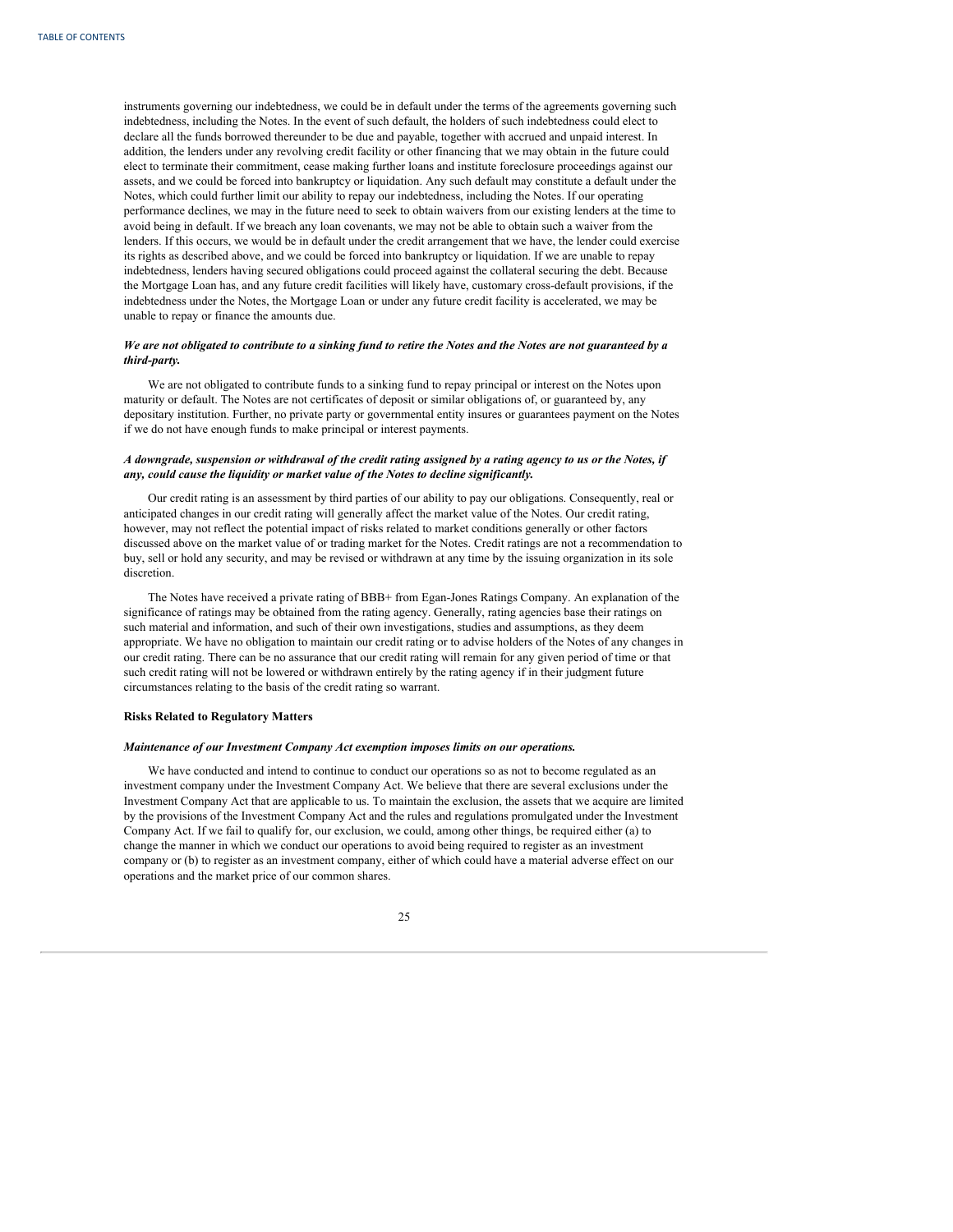### **Tax Risks Related to Our Structure**

# *Failure to qualify as a REIT would adversely af ect our operations and ability to make distributions.*

We believe that we were organized and, since the IPO, have operated and we plan to continue to operate in conformity with the requirements for qualification and taxation as a REIT. We elected to be taxed as a REIT, commencing with our taxable year ended December 31, 2017. Our continued qualification as a REIT will depend on our ability to meet, on an ongoing basis, various complex requirements concerning, among other things, the ownership of our outstanding stock, the nature of our assets, the sources of our income, and the amount of our distributions to our shareholders. In order to satisfy these requirements, we might have to forego investments we might otherwise make. Thus, compliance with the REIT requirements may hinder our operational performance. Moreover, while we intend to continue to operate so to qualify as a REIT for U.S. federal income tax purposes, given the highly complex nature of the rules governing REITs, there can be no assurance that we will so qualify in any taxable year.

We have not requested and do not plan to request a ruling from the IRS that we qualify as a REIT and the statements in this Report are not binding on the IRS, or any court. If we fail to qualify as a REIT in any taxable year and we do not qualify for certain statutory relief provisions, all our taxable income would be subject to U.S. federal and state income taxes at the prevailing corporate income tax rates, we would no longer be allowed to deduct the distributions to our shareholders and we generally would be disqualified from treatment as a REIT for the four taxable years following the year in which we lost our REIT status.

### Qualifying as a REIT involves highly technical and complex provisions of the Code and therefore, in certain *circumstances, may be subject to uncertainty.*

In order to qualify as a REIT, we must satisfy several requirements, including requirements regarding the composition of our assets, the sources of our income and the diversity of our share ownership. Also, we must make distributions to stockholders aggregating annually at least 90% of our "REIT taxable income" (determined without regard to the dividends paid deduction and excluding net capital gain). Compliance with these requirements and all other requirements for qualification as a REIT involves the application of highly technical and complex Code provisions for which there are only limited judicial and administrative interpretations. Even a technical or inadvertent mistake could jeopardize our REIT status. In addition, the determination of various factual matters and circumstances relevant to REIT qualification is not entirely within our control and may affect our ability to qualify as a REIT. Accordingly, we cannot be certain that our organization and operation will enable us to qualify as a REIT for federal income tax purposes.

#### Even if we qualify as a REIT, we will be subject to some taxes that will reduce our cash flow.

Even if we qualify for taxation as a REIT, we may be subject to certain federal, state and local taxes on our income and assets, including taxes on any undistributed income, tax on income from some activities conducted as a result of a foreclosure, and state or local income, property and transfer taxes. Moreover, if we have net income from "prohibited transactions," that income will be subject to a 100% tax. In general, prohibited transactions are sales or other dispositions of property held primarily for sale to customers in the ordinary course of business. The determination as to whether a sale is a prohibited transaction depends on the facts and circumstances related to that sale. The need to avoid prohibited transactions could cause us to forgo or defer sales of assets that we otherwise would have sold or that might otherwise be in our best interest to sell. In addition, we could, in certain circumstances, be required to pay an excise or penalty tax (which could be significant in amount) in order to utilize one or more relief provisions under the Code to maintain our qualification as a REIT. Any of these taxes would reduce our cash flow and could decrease cash available for distribution to shareholders and decrease cash available to service our indebtedness.

### The REIT distribution requirements could adversely affect our ability to grow our business and may force us to *seek third-party capital during unfavorable market conditions.*

To qualify as a REIT, we generally must distribute to our shareholders at least 90% of our "REIT taxable income" (determined without regard to the dividends paid deduction and excluding net capital gain) each year, and we will be subject to regular corporate income taxes to the extent that we distribute less than 100% of our "REIT taxable income" each year. In addition, we will be subject to a 4% nondeductible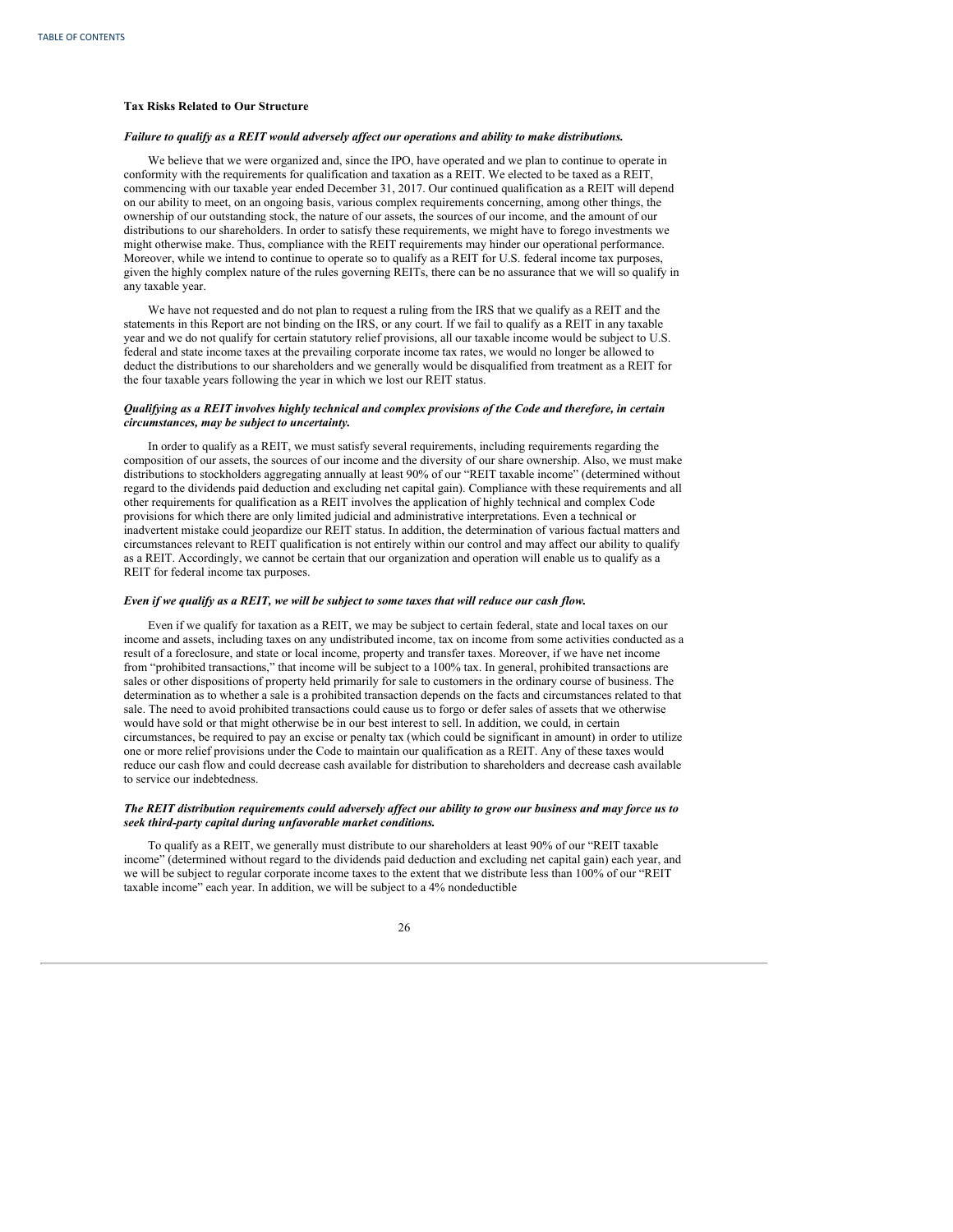excise tax on the amount, if any, by which distributions paid by us in any calendar year are less than the sum of 85% of our ordinary income, 95% of our capital gain net income and 100% of our undistributed income from prior years. In order to maintain our REIT status and avoid the payment of income and excise taxes, we may be forced to seek third-party capital to meet the distribution requirements even if the then-prevailing market conditions are not favorable. These capital needs could result from differences in timing between the recognition of taxable income and the actual receipt of cash or the effect of non-deductible capital expenditures, the creation of reserves or required debt or amortization payments. If we do not have other funds available in these situations, we may have to borrow funds on unfavorable terms, or sell assets at disadvantageous prices. In addition, we may be forced to distribute amounts that would otherwise have been invested in future acquisitions to make distributions sufficient to enable us to pay out enough of our taxable income to satisfy the REIT distribution requirement and to avoid corporate income tax and the 4% excise tax in a particular year.

### Dividends payable by REITs do not qualify for the reduced tax rates available for some dividends, which could *depress the market price of our common shares if it is perceived as a less attractive investment.*

The maximum tax rate applicable to income from "qualified dividends" payable by non-REIT "C" corporations to U.S. stockholders that are individuals, trusts and estates generally is 20% (excluding the 3.8% net investment income tax). Dividends payable by REITs, however, generally are not eligible for the current reduced rate, except to the extent that certain holding requirements have been met and a REIT's dividends are attributable to dividends received by a REIT from taxable corporations (such as a "taxable REIT subsidiary"), to income that was subject to tax at the REIT/corporate level, or to dividends properly designated by the REIT as "capital gains dividends." Effective for taxable years beginning after December 31, 2017, and before January 1, 2026, those U.S. stockholders may deduct 20% of their dividends from REITs (excluding qualified dividend income and capital gains dividends). For those U.S. stockholders in the top marginal tax bracket of 37%, the deduction for REIT dividends yields an effective income tax rate of 29.6% on REIT dividends, which is higher than the 20% tax rate on qualified dividend income paid by non-REIT "C" corporations. Although the reduced rates applicable to dividend income from non-REIT "C" corporations do not adversely affect the taxation of REITs or dividends payable by REITs, it could cause investors who are non-corporate taxpayers to perceive investments in REITs to be relatively less attractive than investments in the stock of non-REIT "C" corporations that pay dividends, which could depress the market price of the stock of REITs, including our common shares.

# We may in the future choose to pay dividends in the form of common shares, in which case shareholders may be *required to pay income taxes in excess of the cash dividends they receive.*

We may seek in the future to distribute taxable dividends that are payable in cash and common shares, at the election of each shareholder. Taxable shareholders receiving such dividends will be required to include the full amount of the dividend as ordinary income to the extent of our current and accumulated earnings and profits for federal income tax purposes. As a result, shareholders may be required to pay income taxes with respect to such dividends in excess of the cash dividends received. If a U.S. shareholder sells the common shares that it receives as a dividend in order to pay this tax, the sales proceeds may be less than the amount included in income with respect to the dividend, depending on the market price of common shares at the time of the sale. In addition, in such case, a U.S. shareholder could have a capital loss with respect to the common shares sold that could not be used to offset such dividend income. Furthermore, with respect to certain non-U.S. shareholders, we may be required to withhold federal income tax with respect to such dividends, including in respect of all or a portion of such dividend that is payable in common shares. In addition, such a taxable share dividend could be viewed as equivalent to a reduction in our cash distributions, and that factor, as well as the possibility that a significant number of our shareholders could determine to sell common shares in order to pay taxes owed on dividends, may put downward pressure on the market price of our common shares.

## *Complying with REIT requirements may cause us to liquidate or forgo otherwise attractive investment opportunities.*

To qualify as a REIT, we must ensure that, at the end of each calendar quarter, at least 75% of the value of our assets consists of cash, cash items, government securities and "real estate assets" (as defined in

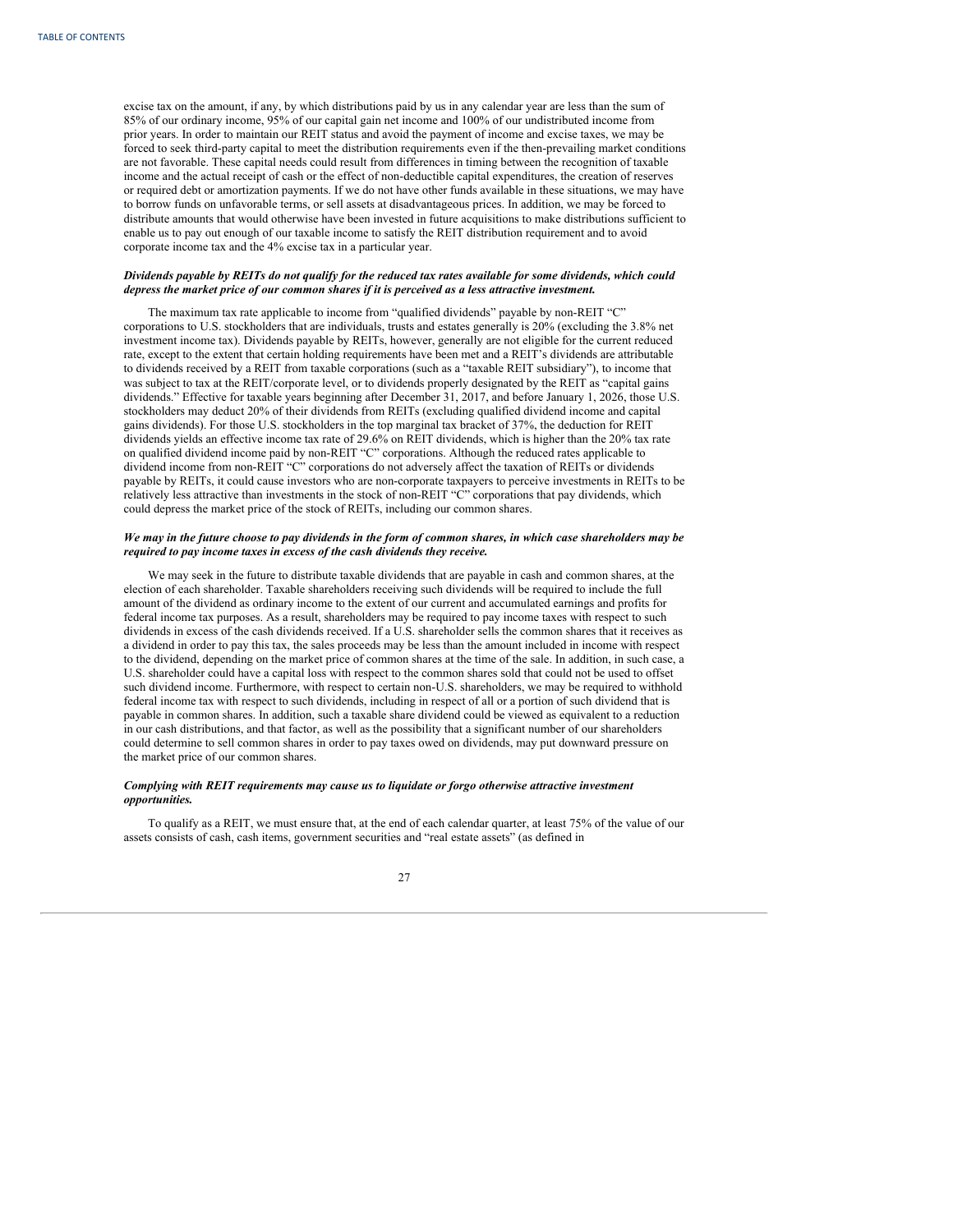the Code), including certain mortgage loans and securities (the "75% asset test"). The remainder of our investments (other than securities includable in the 75% asset test) generally cannot include more than 10% of the outstanding voting securities of any one issuer or more than 10% of the total value of the outstanding securities of any one issuer. In addition, in general, no more than 5% of the value of our total assets (other than securities includable in the 75% asset test) can consist of the securities of any one issuer, no more than 20% of the value of our total assets can be represented by securities of one or more "taxable REIT subsidiaries" (of which we have none), and debt instruments issued by publicly offered REITs, to the extent not secured by real property or interests in real property, cannot exceed 25% of the value of our total assets. If we fail to comply with these requirements at the end of any calendar quarter, we must correct the failure within 30 days after the end of the calendar quarter or qualify for certain statutory relief provisions to avoid losing our REIT qualification and suffering adverse tax consequences. As a result, we may be required to liquidate or forgo otherwise attractive investment opportunities. These actions could have the effect of reducing our income and amounts available for distribution to our shareholders and our income and amounts available to service our indebtedness.

In addition to the asset tests set forth above, to qualify as a REIT, we must continually satisfy tests concerning, among other things, the sources of our income, the amounts we distribute to our stockholders and the ownership of our stock. We may be unable to pursue investment opportunities that would be otherwise advantageous to us in order to satisfy the source-of-income or asset-diversification requirements for us to qualify as a REIT. Thus, compliance with the REIT requirements may hinder our ability to make certain attractive investments and, thus, reduce our income and amounts available to service our indebtedness.

# We may be subject to adverse legislative or regulatory tax changes that could reduce the market price of our *common shares.*

At any time, the U.S. federal income tax laws or regulations governing REITs or the administrative interpretations of those laws or regulations may be amended. We cannot predict when or if any new U.S. federal income tax law, regulation or administrative interpretation, or any amendment to any existing U.S. federal income tax law, regulation or administrative interpretation, will be adopted, promulgated or become effective and any such law, regulation or interpretation may take effect retroactively. We and our shareholders could be adversely affected by any such change in, or any new, U.S. federal income tax law, regulation or administrative interpretation.

The TCJA made significant changes to the U.S. federal income tax rules for taxation of individuals and corporations. In the case of individuals, the tax brackets have been adjusted, the top federal income rate has been reduced to 37%, special rules reduce taxation of certain income earned through pass-through entities and reduce the top effective rate applicable to ordinary dividends from REITs to 29.6% (through a 20% deduction for ordinary REIT dividends received) and various deductions have been eliminated or limited, including limiting the deduction for state and local taxes to \$10,000 per year. Most of the changes applicable to individuals are temporary and apply only to taxable years beginning after December 31, 2017 and before January 1, 2026. The top corporate income tax rate has been reduced to 21%. There were only minor changes to the REIT rules (other than the 20% deduction applicable to individuals for ordinary REIT dividends received). The TCJA made numerous other large and small changes to the tax rules that do not affect REITs directly but may affect our shareholders and may indirectly affect us. For example, the TCJA amends the rules for accrual of income so that income is taken into account no later than when it is taken into account on applicable financial statements, even if financial statements take such income into account before it would accrue under the original issue discount rules, market discount rules or other Code rules. Such rule may cause us to recognize income before receiving any corresponding receipt of cash. In addition, the TCJA reduces the limit for individuals' mortgage interest expense to interest on \$750,000 of mortgages and does not permit deduction of interest on home equity loans (after grandfathering all existing mortgages). Such change, and the reduction in deductions for state and local taxes (including property taxes), may adversely affect the residential mortgage markets in which we invest.

Prospective shareholders are urged to consult with their tax advisors with respect to the status of the TCJA and any other regulatory or administrative developments and proposals and their potential effect on investment in our common shares.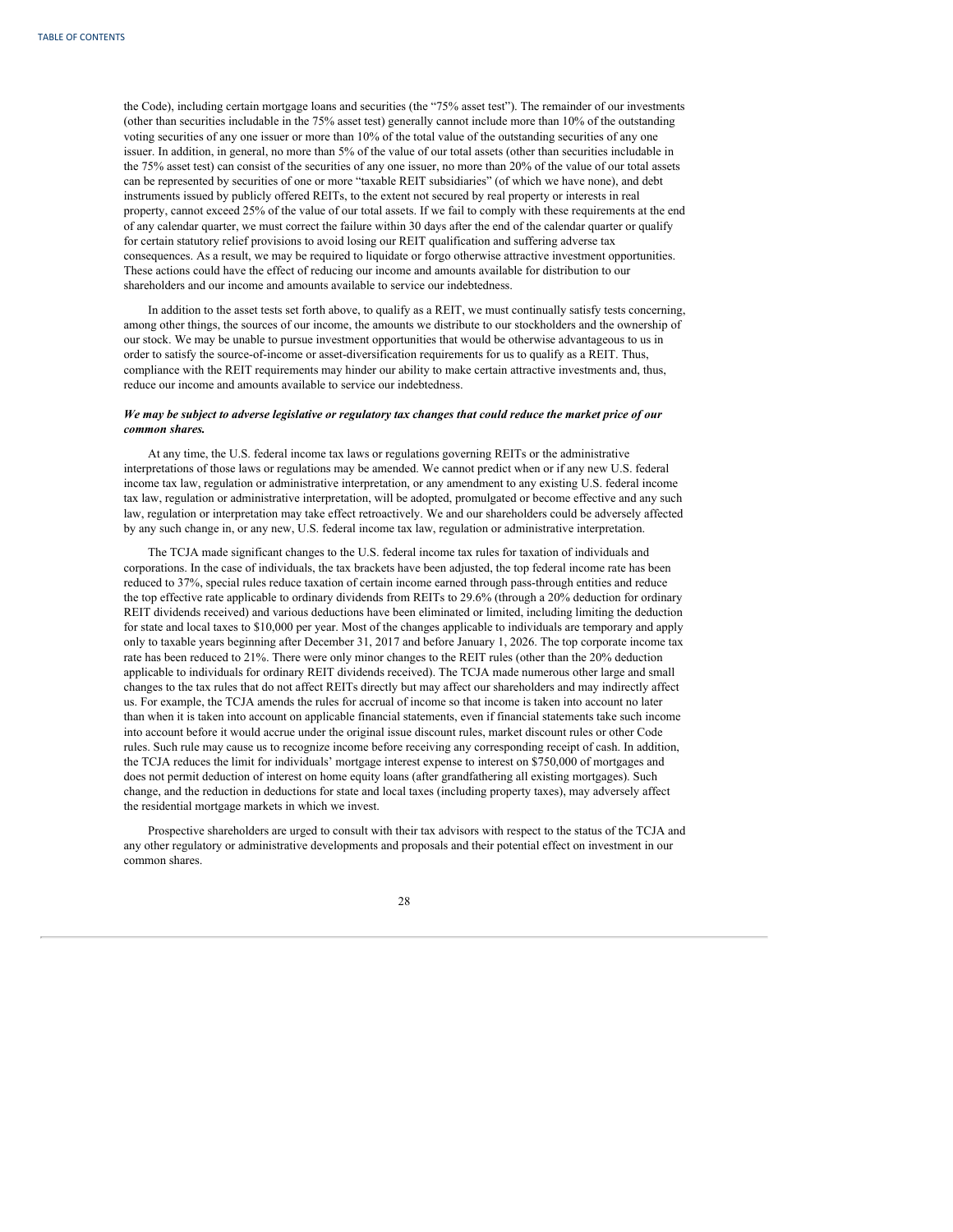### **Risks Relating to our Common Shares**

# *The market price and trading volume of our securities may be volatile.*

The market price of our common shares is highly volatile and subject to wide fluctuations. In addition, the trading volume in our common shares may fluctuate and cause significant price variations to occur. Since January 2, 2020 through the date of this Report our stock price has ranged from a high of \$4.40 on January  $16<sup>th</sup>$  to a low of \$1.23 on March 18<sup>th</sup> and volume has ranged from a high of 706,500 shares on March 1<sup> $\pm$ h</sup> to a low of  $26,300$  shares on February  $19<sup>th</sup>$ . Some of the factors that could result in fluctuations in the price or trading volume of our securities include, among other things: actual or anticipated changes in our current or future financial performance; actual or anticipated changes in our current or future dividend yield; and changes in market interest rates and general market and economic conditions, including the perceived impact of COVID-19 on the U.S/. and global economies. We cannot assure you that the market price of our common shares will not fluctuate or decline significantly.

### *We have not established a minimum dividend payment level for our common shareholders and there are no assurances of our ability to pay dividends to our common shareholders in the future.*

We intend to pay quarterly dividends and to make distributions to our common shareholders in amounts such that all or substantially all our taxable income in each year, subject to certain adjustments, is distributed. This, along with other factors, should enable us to qualify for the tax benefits accorded to a REIT under the Code. We have not established a minimum dividend payment level for our common shareholders and our ability to pay dividends may be harmed by the risk factors described herein. All distributions to our common shareholders will be made at the discretion of the board of directors and will depend on our earnings, our financial condition, maintenance of our REIT status and such other factors as the board of directors may deem relevant from time to time. We cannot assure you of our ability to pay dividends to our common shareholders in the future at the current rate or at all. If our ability to pay dividends is compromised, whether as a result of the risks set forth in this Report or for any other reason, the market price of our common shares could decline.

# *Future of erings of preferred shares or debt securities would rank senior to our common shares upon liquidation and for dividend purposes, would dilute the interests of our common shareholders and may adversely af ect the market price of our common shares.*

Currently, the only securities we have outstanding are common shares. However, in the future we may seek to increase our capital resources by making offerings of debt, including short- and medium-term notes, senior or subordinated or convertible notes, or additional offerings of preferred shares. Issuance of debt securities or preferred equity would reduce the amount available for distribution to common shareholders on account of the interest payable to the holders of the debt securities and the dividends payable to the holders of the preferred equity. Similarly, upon liquidation, holders of our debt securities and lenders with respect to other borrowings as well as holders of preferred shares will receive a distribution of our available assets prior to the holders of our common shares. Finally, issuances of preferred shares or debt securities with equity features, such as convertible notes, may dilute the holdings of our existing shareholders or reduce the market price of our common shares or both. Because our decision to issue securities in any future offering will depend on market conditions and other factors beyond our control, we cannot predict or estimate the amount, timing or nature of our future offerings. Thus, holders of our common shares bear the risk of our future offerings reducing the market price of our common shares and diluting their interest in us.

# An increase in interest rates may have an adverse effect on the market price of our common shares and our *ability to make distributions to our shareholders.*

One of the factors that investors may consider in deciding whether to buy or sell our common shares is our dividend rate (or expected future dividend rates) as a percentage of our share price, relative to market interest rates. If market interest rates increase, prospective investors may demand a higher dividend rate on our common shares or seek alternative investments paying higher dividends or interest. As a result, interest rate fluctuations and capital market conditions can affect the market price of our common shares independent of the effects such conditions may have on our loan portfolio.

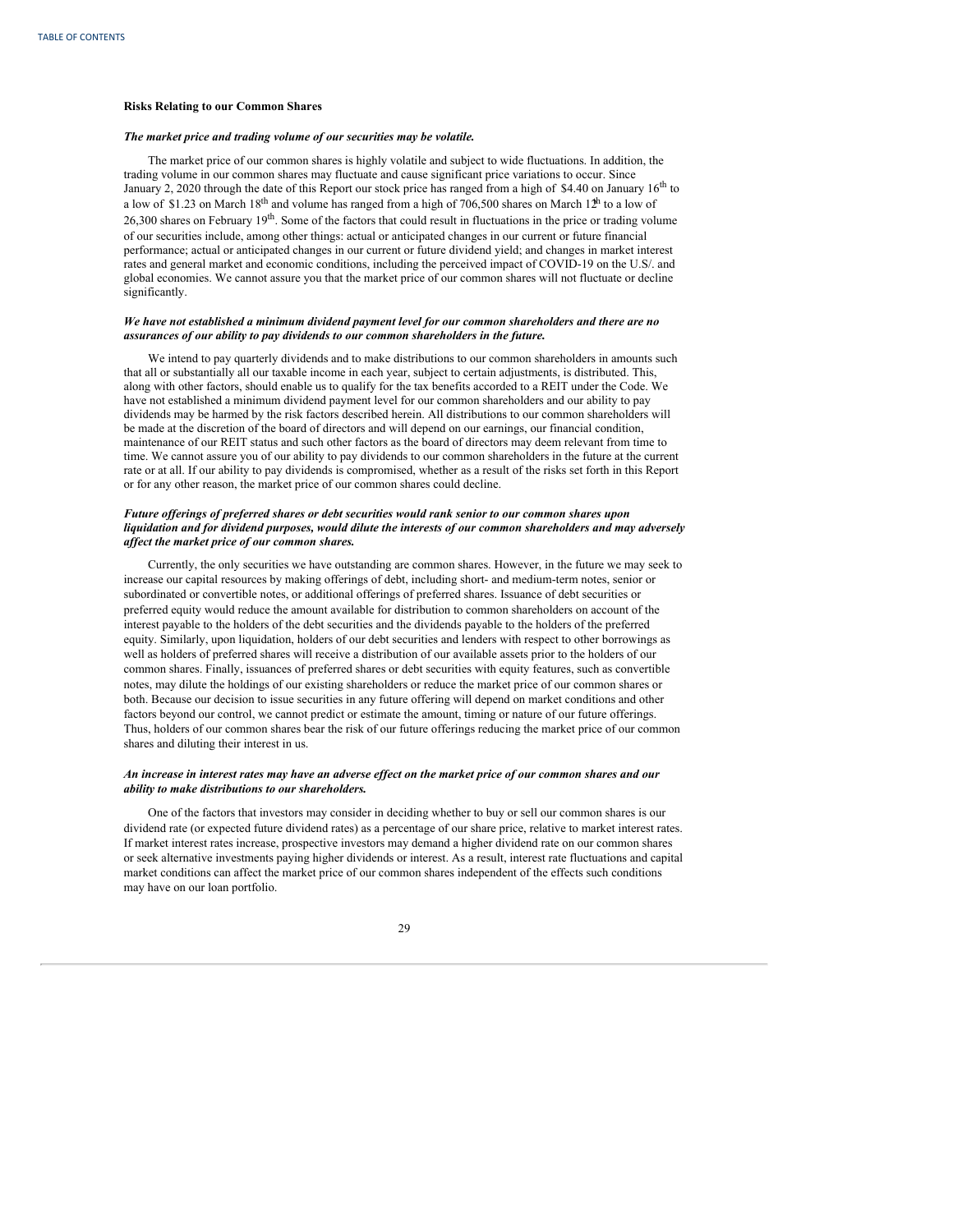# <span id="page-32-0"></span>Your investment in and resulting interest in us may be diluted or lose value if we issue additional shares.

Sales of substantial amounts of our common shares in the public market may have an adverse effect on the market price of our common shares. Sales of substantial amounts of our common shares, including by any selling shareholders, adoption and utilization of an at the market issuance program, or the availability of such common shares for sale, whether or not actually sold, could adversely affect the prevailing market prices for our common shares. If this occurs and continues it could impair our ability to raise additional capital through the sale of securities.

Our current shareholders do not have preemptive rights to any common shares issued by us in the future. Therefore, our current common shareholders may experience dilution of their equity investment if we sell additional common shares in the future, sell securities that are convertible into common shares or issue common shares or options exercisable for common shares. In addition, we could sell securities at a price less than our thencurrent book value per share.

#### **Item 1B. Unresolved Staff Comments**

None.

# **Item 2. Properties**

In March 2019 we relocated our principal offices to 698 Main Street, Branford, Connecticut upon the completion of renovations. Prior to March 2019, our principal offices were located at 23 Laurel Street, Branford, Connecticut, which is owned by Union News of New Haven, Inc., an affiliate of Jeffrey C. Villano, who served as our co-chief executive officer until November 20, 2019 and as a member of the board of directors until December 10, 2019.

# **Item 3. Legal Proceedings**

We are not currently a party to any material legal proceedings not in the ordinary course of business.

# **Item 4. Mine Safety Disclosure**

Not applicable.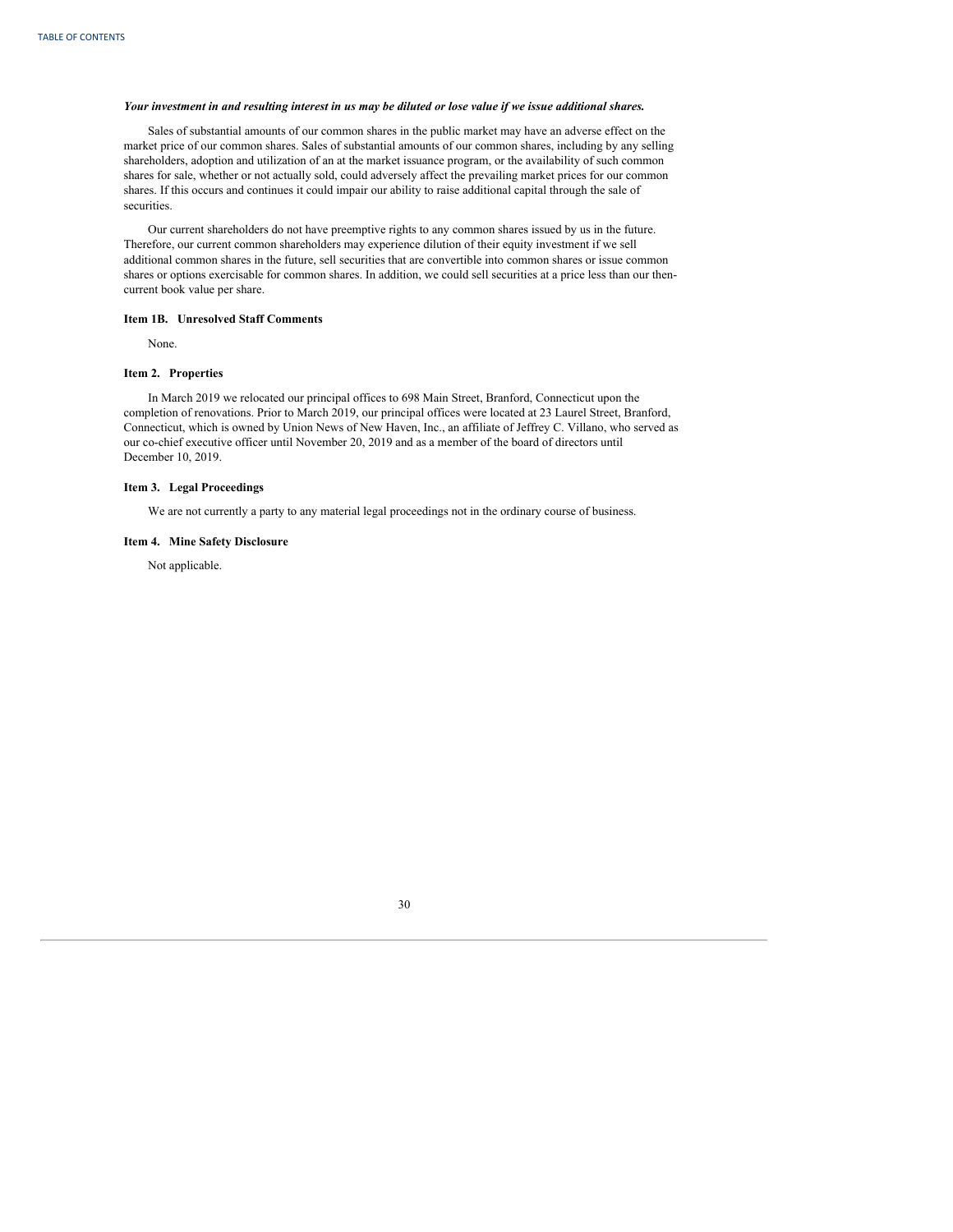# **PART II**

#### <span id="page-33-0"></span>**Item 5. Market for Common Equity, and Related Shareholder Matters and Small Business Issuer Purchases of Equity Securities**

# **Market Information**

On February 10, 2017, our common shares listed on the NYSE American LLC and began trading under the symbol "SACH". Prior to its listing on the NYSE American LLC, our common shares were not publicly traded.

On March 27, 2020, the last reported sale price of our common shares on the NYSE American was \$2.09 per share.

#### **Holders**

As of March 20, 2020, we had 69 shareholders of record of our common shares. Computershare Trust Company, N.A. serves as transfer agent for our common shares.

#### **Dividends and Distribution Policy**

The holders of our common shares are entitled to receive dividends as may be declared from time to time by the board of directors. Payments of future dividends are within the discretion of the board of directors and depend on, among other factors, our retained earnings, capital requirements, operations and financial condition.

As a REIT, we will be required, before the end of any REIT taxable year in which we have accumulated earnings and profits attributable to a non-REIT year, to declare a dividend to our shareholders to distribute such accumulated earnings and profits (a "Purging Distribution"). As of December 31, 2016, we did not have any accumulated earnings and profits attributable to a non-REIT year.

From and after the effective date of our REIT election, we intend to pay regular quarterly distributions to holders of our common shares in an amount not less than 90% of our REIT taxable income (determined before the deduction for dividends paid and excluding any net capital gains). U.S. federal income tax law generally requires that a REIT distribute annually at least 90% of its REIT taxable income, without regard to the deduction for dividends paid and excluding net capital gains, and that it pay tax at regular corporate rates to the extent that it annually distributes less than 100% of its taxable income. We intend to make distributions to our shareholders to comply with the REIT requirements of the Code.

The table below sets forth all dividends paid since 2017:

| <b>Payment Date</b> |          |
|---------------------|----------|
| 2020                |          |
| January 27          | \$0.12   |
| <u>2019</u>         |          |
| October 22          | \$0.12   |
| July 29             | \$0.12   |
| April 18            | \$0.12   |
| January 10*         | \$0.17   |
| 2018                |          |
| November 6          | \$0.12   |
| July 27             | \$0.11   |
| April 27**          | \$0.105  |
| February 27***      | \$ 0.105 |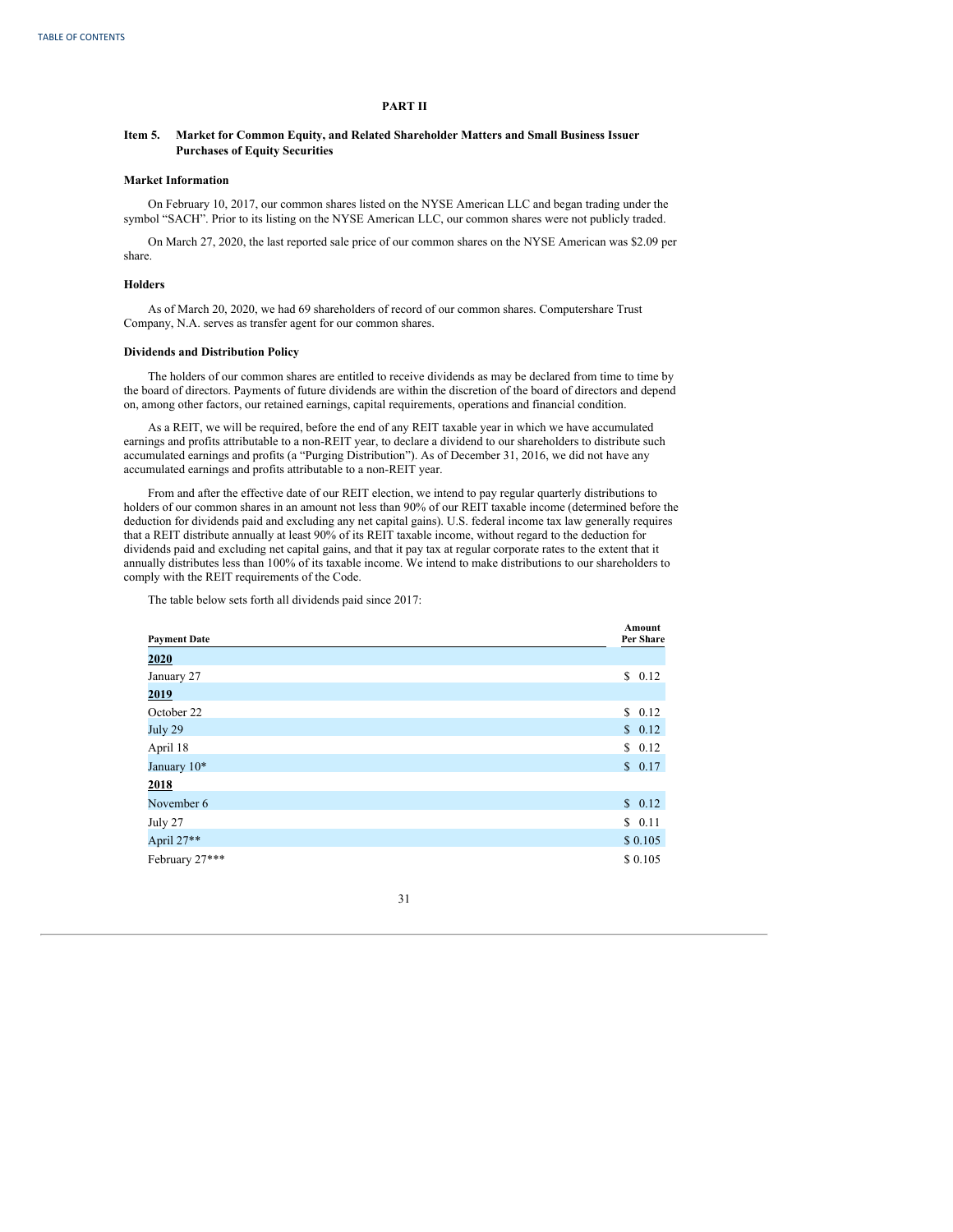<span id="page-34-0"></span>

| <b>Payment Date</b> | Amount<br>Per Share |
|---------------------|---------------------|
| 2017                |                     |
| November 17         | \$0.105             |
| July 27             | \$0.105             |
| April 27            | \$0.05              |

\* Represents a distribution of 2018 income.

\*\*\* Represents a distribution of 2017 income.

Our ability to pay dividends, the amount of the dividend and the frequency at which we will pay dividends is subject to numerous factors, many of which are discussed elsewhere herein including under the caption "Risk Factors". The payment of dividends (including the amount and frequency) will depend on numerous factors, including the following:

- how quickly we can deploy the net proceeds from the sale of equity and debt securities to make new loans;
- our ability to increase the interest rate on our loans;
- our ability to manage and control our operating and administrative expenses, particularly those relating to our status as a public reporting REIT;
- defaults by our borrowers;
- the rate of prepayments on our outstanding loans and our ability to reinvest those payments in new loans;
- regional and national economic conditions;
- competition from banks and other financing sources;
- our cash flow from operations;
- unanticipated developments, write-offs or liabilities;
- restrictions and limitations imposed by the BCL; and
- restrictions in our existing and future credit facilities.

In light of the impact of the COVID-19 epidemic on general economic conditions and the capital markets, our primary concern is to preserve liquidity until we can accurately assess the true market impact of the COVID-19 on our business, operations and financial condition. Accordingly, our board of directors has decided to defer any decision on dividends payable in 2020 until July 2020. We currently operate and qualify as a REIT for federal income taxes and we intend to continue to qualify and operate as a REIT. Under federal income tax rules, a REIT is required to distribute a minimum of 90% of taxable income each year to its shareholders and we intend to comply with this requirement for the current year.

For information regarding securities authorized under the equity compensation plan, see Item 12.

# **ITEM 6. Selected Financial Data**

We are a "smaller reporting company" as defined by Regulations S-K and as such, are not required to provide the information contained in this item pursuant to Regulation S-K.

# **ITEM 7. Management's Discussion and Analysis of Financial condition and Results of Operations**

*The following discussion of our financial condition and results of operations should be read in conjunction* with the financial statements and the notes to those statements included elsewhere in this annual report. Certain *statements in this discussion and elsewhere in this Report constitute forward-looking statements, within the*



<sup>\*\*</sup> A portion represents a distribution of 2017 income.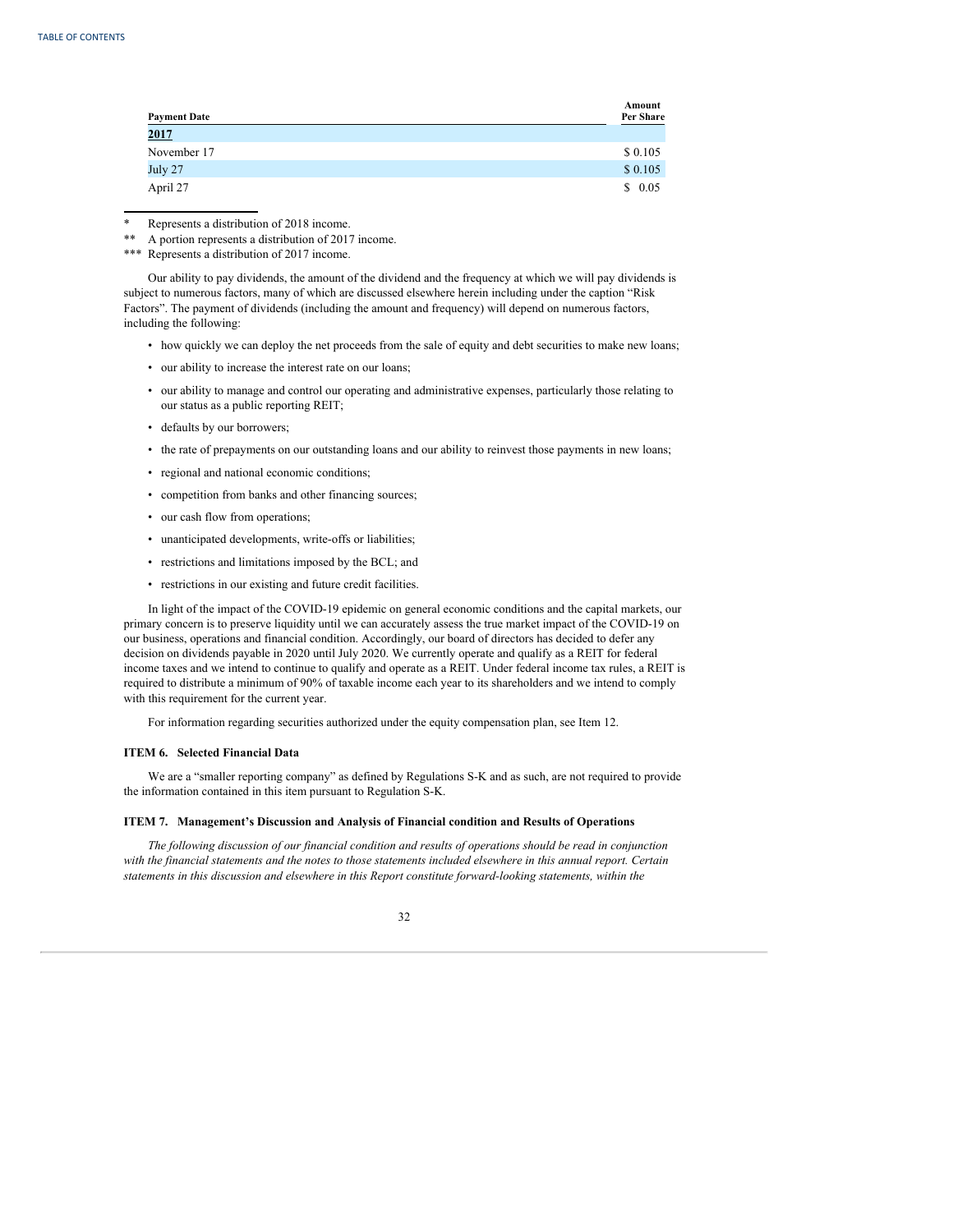meaning of section 21E of the Exchange Act, that involve risks and uncertainties. The actual results may differ *materially from those anticipated in these forward-looking statements.*

# **Company Overview**

We are a Connecticut-based real estate finance company that specializes in originating, underwriting, funding, servicing and managing a portfolio of short-term (*i.e.* three years or less) loans secured by first mortgage liens on real property. From our inception, in December 2010, through our initial public offering, in February 2017, we operated as a limited liability company. On February 9, 2017, we completed our initial public offering (the "IPO"), the primary purpose of which was to raise equity capital to fund mortgage loans and expand our mortgage loan portfolio and to diversify our ownership so that we could qualify, for federal income tax purposes, as a real estate investment trust, or REIT.

We believe that, since consummation of the IPO, we met all the requirements to qualify as a REIT for federal income tax purposes and elected to be taxed as a REIT beginning with our 2017 tax year. As a REIT, we are entitled to claim deductions for distributions of taxable income to our shareholders thereby eliminating any corporate tax on such taxable income. Any taxable income not distributed to shareholders is subject to tax at the regular corporate tax rates and may also be subject to a 4% exercise tax to the extent it exceeds 10% of our total taxable income. To maintain our qualification as a REIT, we are required to distribute each year at least 90% of our taxable income. As a REIT, we may also be subject to federal excise taxes and state taxes.

#### **Year in Review — 2019; Outlook for 2020**

Compared to 2018, in 2019 revenues increased approximately 8.3%, our mortgage loan portfolio increased approximately 19.6% and shareholders' equity increased approximately 56.4%. On the other hand, net income decreased approximately 20.3%. Nevertheless, we believe that the decrease in net income was directly to related to certain specific events that are unlikely to be repeated.

Specifically, the following events had a significant impact on our financial condition and operations:

(i) The termination of our \$35 million revolving credit facility. We believe that the credit facility was costly and inhibited our ability to operate freely. The termination costs were significant — approximately \$780,000, including a \$439,446 non-cash charge.

(ii) The resignation of Jeffrey C. Villano. In November 2019, Jeffrey C.Villano, our co-chief executive officer, president and treasurer, abruptly resigned from his positions as an officer and in December he resigned as a member of our board of directors. Mr. Villano was one of our founders and, since our IPO served as our co-chief executive officer, president and treasurer. Aside from the disruption to our operations caused by his resignations, we also incurred significant costs, including legal and other professional fees to protect our legal rights and the integrity of our systems. In addition, as a result of his resignation and the resignation of Donna Genovese, our director of marketing, we hired new employees to fill their roles.

(iii) We failed to reach an agreement with Bankwell Bank regarding a new replacement credit facility. Even before we terminated our relationship with Webster Business Credit Corporation, we had entered into discussions with Bankwell Bank, our primary banking relationship, prior to Webster, regarding a new, smaller, credit facility that would be cheaper and give us greater flexibility to operate our business. Ultimately, we were not able to reach an agreement with Bankwell and we terminated those discussions. As a result, we were forced to write-off a significant amount of legal fees relating to those discussion, including \$70,000 of legal fees that Bankwell incurred and we were required to pay.

(iv) We raised approximately \$90 million of capital. In 2019, we consummated four public offerings, including two five-year note offerings for aggregate gross proceeds of approximately \$58.2 million, an \$11.5 million offering of common shares and a \$30 million at-the-market common share offering (subsequently reduced to \$11.5 million.) This was in addition to a \$16 million at-the market offering that we closed in November 2018, but which was sold in 2019. The net proceeds that we realized from these offerings enabled us to pay off the balance on our \$35 million credit facility and increase our mortgage loan portfolio.

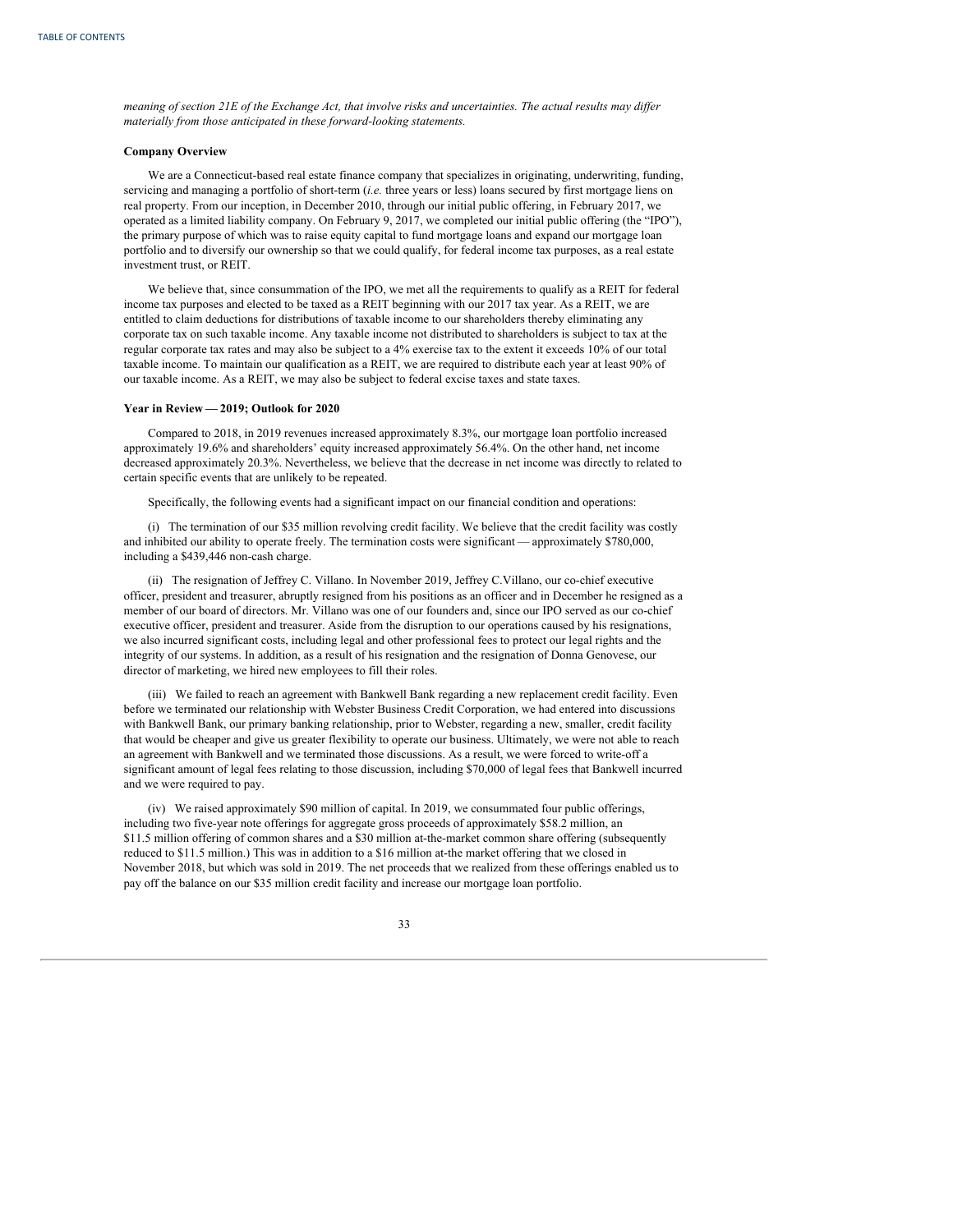In terms of our outlook for 2020, we see certain fundamental changes that affect our business. The biggest challenge at this time is the impact of COVID-19 or actions taken to contain the spread of COVID-19. Until now, we have been very fortunate — we have not had to shut our offices or ask our employees to work remotely. In addition, none of our employees have been quarantined. However, that could change quickly. If we are forced to close our office, key employees are equipped to work remotely. They will process loan requests and provide the necessary documentation to underwriters from off-site locations. Our loan underwriters will have to do their analysis off-site but will not have access to background and credit profiles of borrowers from a remote working location. Thus, if we cannot work in our office, the underwriting process will continue to function, but it will take much longer to complete. Loan committee meetings will need to be handled telephonically instead of in-person. Again, that may delay the approval process and it may not be as efficient or as thorough as it has been in the past. In addition, we may not be able to meet with borrowers or potential borrowers which could adversely impact our ability to service our loans, monitor compliance and originate new loans. Finally, the filing of loan documents with the various recording offices may be delayed. In summary, the consequences may include one or more of the following:

- increase the amount of time necessary to review loan applications, structure loans and fund loans;
- adversely impact the ability of borrowers to remain current on their obligations;
- reduce the rate of prepayments;
- delay the completion of renovation projects in process;
- inhibit the ability of borrowers to sell their properties in order to repay their obligation to us; and
- delay foreclosure or other judicial proceedings necessary to enforce our rights.

In light of the impact of the COVID-19 epidemic on general economic conditions and the capital markets, we are considering various steps to reduce our risks. Our primary concern in this environment is to preserve liquidity until we can accurately assess the true market impact of the COVID-19 on our business. Out of an abundance of caution, we are considering the following changes to our underwriting guidelines as of April 1, 2020 applicable to new loans (*i.e.*, we will honor all commitments through March 31, 2020):

- limiting new loan activity to the amount of cash generated by loan pay-offs;
- reducing the loan-to-value ratio to 50%;
- loans in excess of \$1 million would require the approval of one of our independent directors; and
- requiring an interest reserve with respect to loans exceeding a specified amount (as yet undetermined).

As is the case with most industries and businesses impacted by COVID-19, we are limited in terms of the tools that are available to us to blunt the impact of COVID-19. Our number one priority is the health and safety of our employees. We will do all that is possible, to keep our operations going, maintain contact with all our borrowers and applicants and, where necessary and appropriate, take any and all legal action required to enforce our rights. However, we cannot assure you that our business, operations and financial condition will not be adversely impacted by COVID-19.

Other factors that we believe will impact our business in 2020 include the following:

(i) Increased competition. In the past, our primary competitors were other non-bank real estate finance companies (like us) and banks and other financial institutions. Our principal competitive advantages included our size and our ability to address the needs of borrowers in terms of timing and structuring loan transactions. More recently, we are encountering competition from private equity funds, hedge funds and other specialty finance entities funded by investment banks, asset managers, private equity funds and hedge funds. Clearly, the primary driver for these new market participants is the need to generate yield. They are well-funded and aggressive in terms of pricing.

(ii) Borrower expectations. The new competitive landscape is shifting the negotiating leverage in favor of borrowers. As borrowers have more choices, they are demanding better terms. For 2019, the yield on our portfolio was down slightly to 12.42% from 12.85% in 2018. We expect further rate compression in 2020.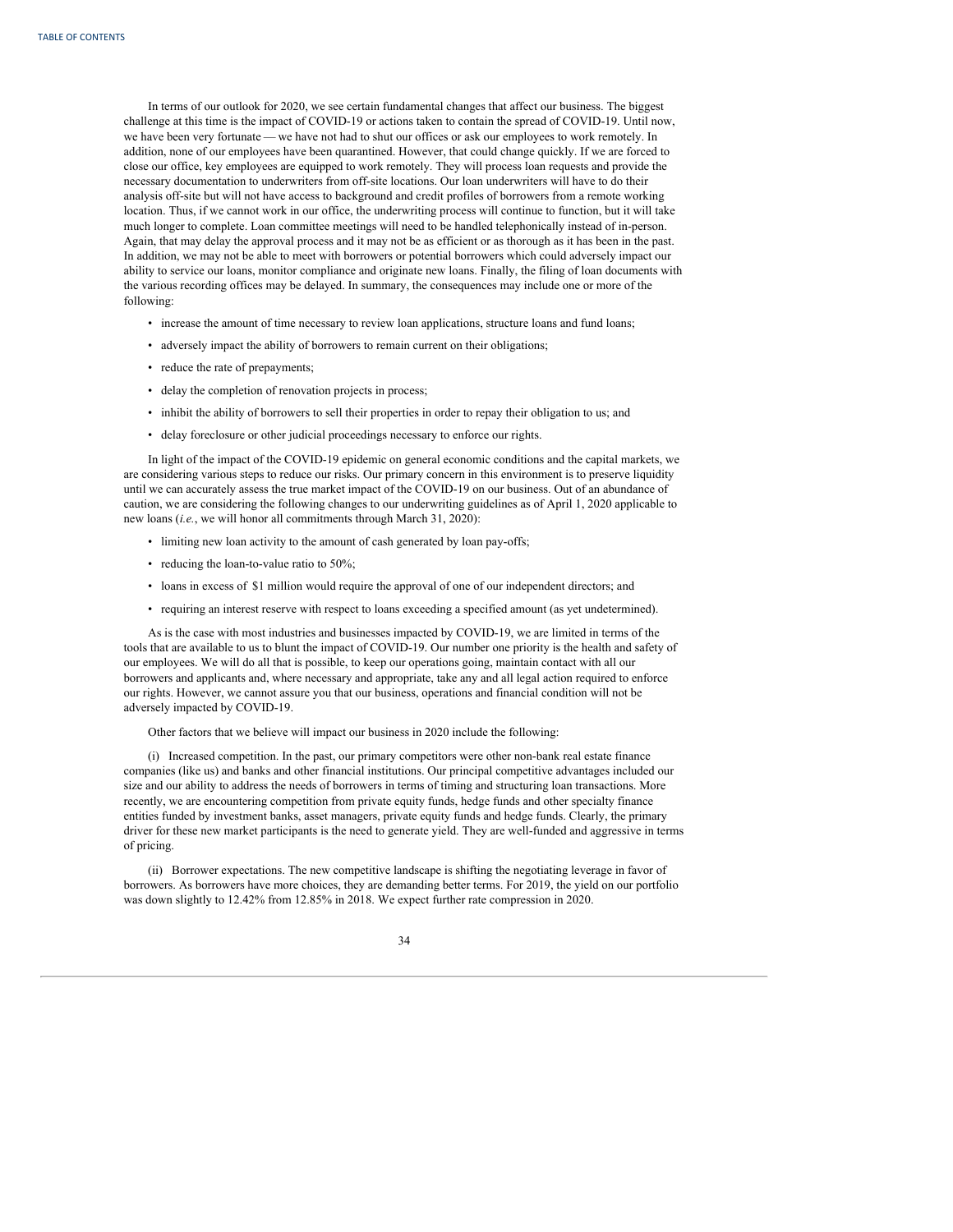(iii) Declining property values. The rate of increasing property values has slowed and, in some cases, has even reversed. Although our default and foreclosure rate has been relative consistent over the last three years, as property values decline the risk of foreclosure increases. Our response to this development has been to adhere to our strict loan-to-value ratio, limit the term of our loans to not more than one year and aggressively enforce of our rights when loans go into default.

Despite the challenges we faced in 2019 and the changing dynamics of the real estate finance marketplace and the impact of COVID-19, we continue to believe in the viability of our business model. Our goal is, and has always been, to continue to grow our mortgage loan portfolio and increase our loan profitability, while at the same time maintain or improve on our existing underwriting and loan criteria. Specifically, we believe that the following changes wrought in 2019 will, in fact, help us deal with the uncertainties expected in 2020.

(i) As of December 31, 2019, we had a cash, cash equivalents and short-term marketable security balance of approximately \$34.8 million, which we will use to increase our mortgage loan portfolio. Over the first two months of 2020, our mortgage loan portfolio has increased approximately \$15 million.

(ii) Although the amount of our indebtedness may have increased, the cost of maintaining and servicing that indebtedness will probably be reduced. The annual cost to maintain and service the \$35 million Webster credit facility was significant and included in-house legal and personnel costs, recording and re-assignment fees as well as Webster Bank collateral maintenance fees. Unlike the revolving credit facility with Webster, other than interest, the notes do not have any significant costs and expenses. In addition, unlike the Webster credit facility, which had a number of covenants that restricted our ability to operate, the Notes have one single covenant — an asset coverage ratio of 150% — which gives us plenty of flexibility in terms of the size of the mortgage loans we choose to make, the markets in which we choose to operate and the nature of the collateral. In addition, whereas the Webster credit facility was secured by a first priority lien on all our assets, the notes are unsecured.

(iii) We have made the necessary adjustments to our operations to replace Jeffrey Villano and Ms. Genovese by hiring new employees and re-assigning existing employees to new tasks. We believe these changes will result in significant savings, principally in the area of compensation and general and administrative expenses, without compromising quality.

(iv) We have adjusted our business and growth strategy to address changes in the marketplace and our growth to date. Specifically, we are looking to expand our geographic footprint beyond Connecticut, we are looking at funding larger loans than we have in the past and we are looking to fund higher-quality projects. In the last quarter of 2019 and the first two months of 2020, we have funded loans secured by properties in Phoenix, Arizona, Austin, Texas, Charleston, South Carolina and Littleton, Colorado. We continue to look for opportunities in new markets that meet our basic underwriting and loan criteria. In addition, we believe the migration to higher quality transactions will offset any rate compression and help us maintain a low foreclosure rate.

### **Operational and Financial Overview**

Our loans typically have a maximum initial term of one to three years and bear interest at a fixed rate of 5.0% to 13.0% per year and a default rate of 18% per year. We usually receive origination fees, or "points," ranging from 2% to 5% of the original principal amount of the loan as well as other fees relating to underwriting, funding and managing the loan, such as inspection fees. Since we treat an extension or renewal of an existing loan as a new loan, we also receive additional "points" and other loan-related fees in connection with those transactions. Interest is always payable monthly in arrears. As a matter of policy, we do not make any loans if the loan-to value ratio exceeds 70%. In the case of construction loans, the loan-to-value ratio is based on the post-construction value of the property. We rely on readily available market data, including appraisals when available or timely, tax assessment rolls, recent sales transactions and brokers to evaluate the value of the collateral. Finally, we have adopted a policy that limits the maximum amount of any loan we fund to a single borrower or a group of affiliated borrowers to 10% of the aggregate amount of our loan portfolio, taking into consideration the loan under consideration.

In light of the impact of the COVID-19 epidemic on general economic conditions and the capital markets, we are considering various steps to reduce our risks. Our primary concern in this environment is to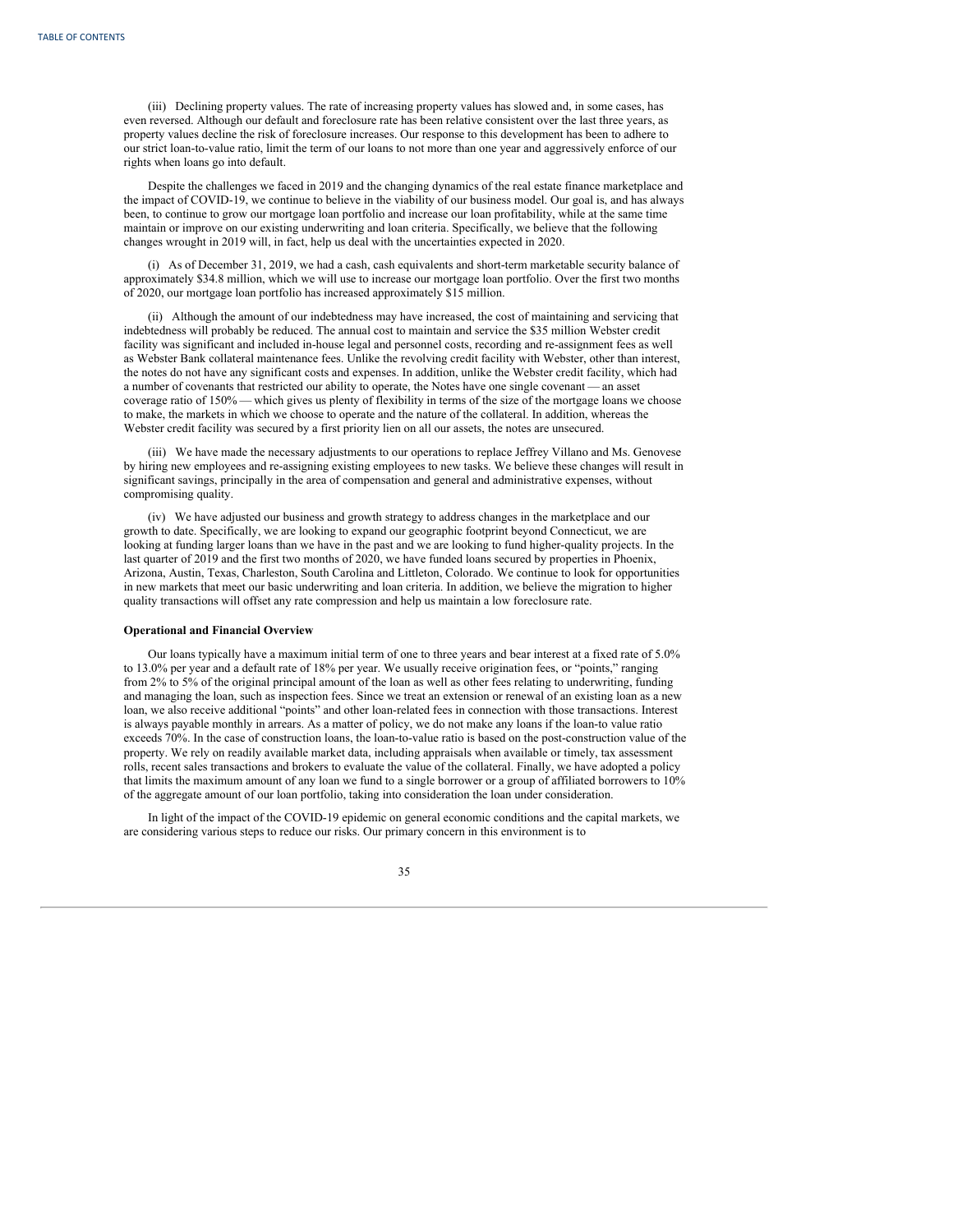preserve liquidity until we can accurately assess the true market impact of the COVID-19 on our business, operations and financial condition. Out of an abundance of caution, we are considering the following changes to our underwriting guidelines as of April 1, 2020 applicable to new loans (*i.e.*, we will honor all commitments through March 31, 2020):

- limiting new loan activity to the amount of cash generated by loan pay-offs;
- reducing the loan-to-value ratio to 50%;
- loans in excess of \$1 million would require the approval of one of our independent directors; and
- requiring an interest reserve with respect to loans exceeding a specified amount (as yet undetermined).

Our revenue consists primarily of interest earned on our loan portfolio and our net income is the spread between the interest we earn and our cost of funds. Our capital structure is currently more heavily weighted to equity rather than debt — approximately 59.6% vs. 41.7% of our total capitalization at December 31, 2019. At December 31, 2019, we had outstanding two series of unsecured, unsubordinated five-year notes — \$23.7 million due June 30, 2024 and bearing interest at the rate of 7.125% per annum and \$34.5 million due December 30, 2024 bearing interest 6.875% per annum. For the years ended December 31, 2019 and 2018, the yield on our mortgage loan portfolio was 12.41% and 12.85%, respectively. For this purpose, yield takes into account interest payments, origination fees and other fees and charges collected from borrowers and related to originating, managing or servicing our mortgage loan portfolio. We expect interest rate compression to continue to be a factor in 2020 due to increased competition and borrower demands. On the other hand, since the interest rate on our outstanding indebtedness is fixed, we have reduced the risk on interest rate compression if and when interest rates begin to increase. That will enable us to continue to focus on growth and building market share rather than short-term profits and cash flow.

In addition, we seek to mitigate some of the risk associated with rising rates by limiting the term of new loans to one year. At December 31, 2019, approximately 31.1% of the mortgage loans in our portfolio had a term of one year or less. If, at the end of the term, the loan is not in default and meets our other underwriting criteria, we will consider an extension or renewal of the loan at our then prevailing interest rate. If interest rates have decreased and we renew a loan at a lower rate, the "spread" between our borrowing costs and the yield on our portfolio will be squeezed and would adversely impact our net income. We cannot assure you that we will be able to increase our rates at any time in the future and we cannot assure you that we can continue to increase our market share.

As a real estate finance company, we deal with a variety of default situations, including breaches of covenants, such as the obligation of the borrower to maintain adequate liability insurance on the mortgaged property, to pay the taxes on the property and to make timely payments to us. As such, we may not be aware that a default occurred. At December 31, 2019, nine of our mortgage loans were the subject of enforcement or collection proceedings. The aggregate amount due on these loans, including principal and unpaid accrued interest, was approximately \$2.6 million, representing approximately 2.8% of our aggregate mortgage loan portfolio. In the case of each of these loans, we have determined the value of the collateral exceeds the aggregate amount due. To date, the aggregate amount of realized losses on our loan portfolio have been *de minimis*, and, consequently, we have no reserve for losses on our balance sheet.

### **Financing Strategy Overview**

To continue to grow our business, we must increase the size of our loan portfolio, which requires that we raise additional capital either by selling shares of our capital stock or by incurring additional indebtedness. We do not have a policy limiting the amount of indebtedness that we may incur. Thus, our operating income in the future will depend on how much debt we incur and the spread between our cost of funds and the yield on our loan portfolio. Rising interest rates could have an adverse impact on our business if we cannot increase the rates on our loans to offset the increase in our cost of funds and to satisfy investor demand for yield. In addition, rapidly rising interest rates could have an unsettling effect on real estate values, which could compromise some of our collateral.

We do not have any formal policy limiting the amount of indebtedness we may incur. Depending on various factors we may, in the future, decide to take on additional debt to expand our mortgage loan origination activities to increase the potential returns to our shareholders. Although we have no pre-set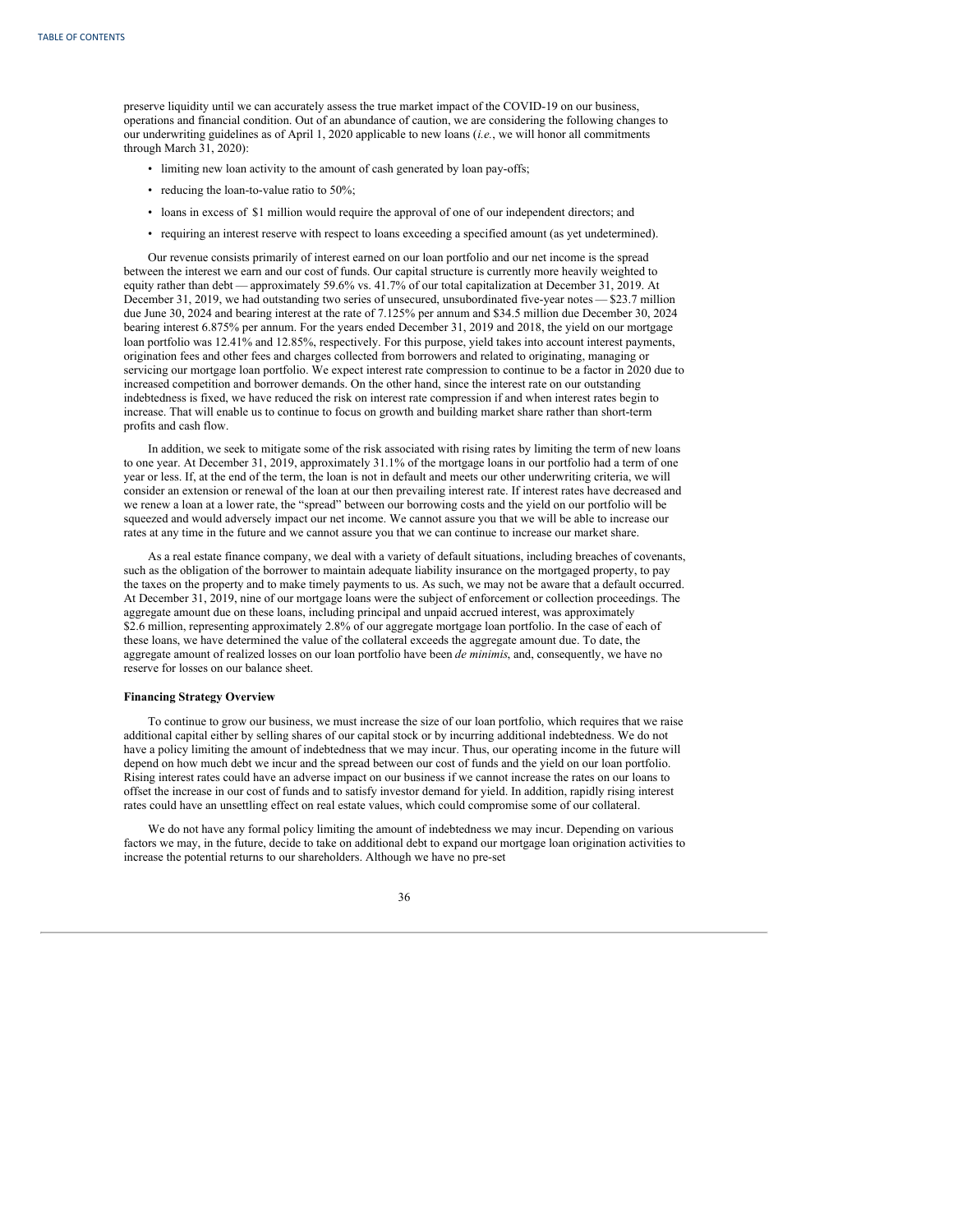guidelines in terms of leverage ratio, the amount of leverage we will deploy will depend on our assessment of a variety of factors, which may include the liquidity of the real estate market in which most of our collateral is located, employment rates, general economic conditions, the cost of funds relative to the yield curve, the potential for losses and extension risk in our portfolio, the gap between the duration of our assets and liabilities, our opinion regarding the creditworthiness of our borrowers, the value of the collateral underlying our portfolio, and our outlook for interest rates and property values. At December 31, 2019, debt proceeds represented approximately 41.7% of our total capital. However, to grow the business and satisfy the requirement to pay out 90% of net profits, we expect to increase our level of debt to at least 50% of our total capital. We intend to use leverage for the sole purpose of financing our portfolio and not for speculating on changes in interest rates.

On October 31, 2019, we issued and sold \$30.0 million aggregate principal amount of our 6.875% Notes due 2024 and on November 20, 2019 we issued and sold an additional \$4.5 million aggregate principal amount of 6.875% Notes due 2024 to cover underwriter overallotments, (collectively, the " December Notes") in an underwritten public offering. The Notes were sold to the public at par. The aggregate net proceeds from the sale of the December Notes, after payment of the underwriting discount and other offering expenses were \$33.0 million.

On June 21, 2019, we issued and sold \$23.0 million aggregate principal amount of our 7.125% Notes due 2024 and on July 2, 2019 we issued and sold an additional \$663,000 aggregate principal amount of 7.125% Notes due 2024 to cover underwriter overallotments, (collectively, the " June Notes") in an underwritten public offering. The Notes were sold to the public at par. The aggregate net proceeds from the sale of the June Notes, after payment of the underwriting discount and other offering expenses were \$22.4 million.

Both the December Notes and the June Notes are unsecured, unsubordinated obligations and rank equally in right of payment with all our existing and future senior unsecured and unsubordinated indebtedness but are effectively subordinated in right of payment to all our existing and future secured indebtedness (including indebtedness that is initially unsecured but to which we subsequently grant a security interest) and structurally subordinated to all existing and future indebtedness of our subsidiaries. Interest on both issues is payable quarterly in arrears on March 30, June 30, September 30 and December 30 of each year the Notes are outstanding. The December Notes have a maturity date of December 30, 2024 and the June Notes have a maturity date of June 30, 2024.

Both the December Notes and June Notes are subject to (i) "Defeasance," which means that, by depositing with a trustee an amount of cash and/or government securities sufficient to pay all principal and interest, if any, on such Notes when due and satisfying any additional conditions required under the Indenture (defined below), we will be deemed to have been discharged from our obligations under the Notes and (ii) an "Asset Coverage Ratio" requirement pursuant to which we may not pay any dividends or make distributions in excess of 90% of our taxable income, incur any indebtedness or purchase any shares of our capital stock unless we have an "Asset Coverage Ratio" of at least 150% after giving effect to the payment of such dividend, the making of such distribution or the incurrence of such indebtedness. "Asset Coverage Ratio" means the ratio (expressed as a percentage) of the value of the Company's total assets bears to the aggregate amount of its indebtedness.

We may, at our option, at any time and from time to time, on or after November 7, 2021, in the case of the December Notes, and June 30, 2021, in the case of the June Notes, redeem such Notes, in whole or in part, at a redemption price equal to 100% of the outstanding principal amount thereof plus accrued and unpaid interest to, but excluding, the date fixed for redemption. On and after any redemption date, interest will cease to accrue on the redeemed Notes.

The December Notes are listed on the NYSE American LLC with a trading symbol of "SACC" and the June Notes are listed on the NYSE American with a trading symbol "SCCB."

We have entered into an Indenture, dated June 21, 2019, with U.S. Bank National Association, as trustee (the "Trustee"), as well as supplements thereto, one for the December Notes and one for the June notes, which provides for the form and terms of the Notes and the issuance of the Notes as a new series of securities of the Company. The Indenture also contains events of default and cure provisions.

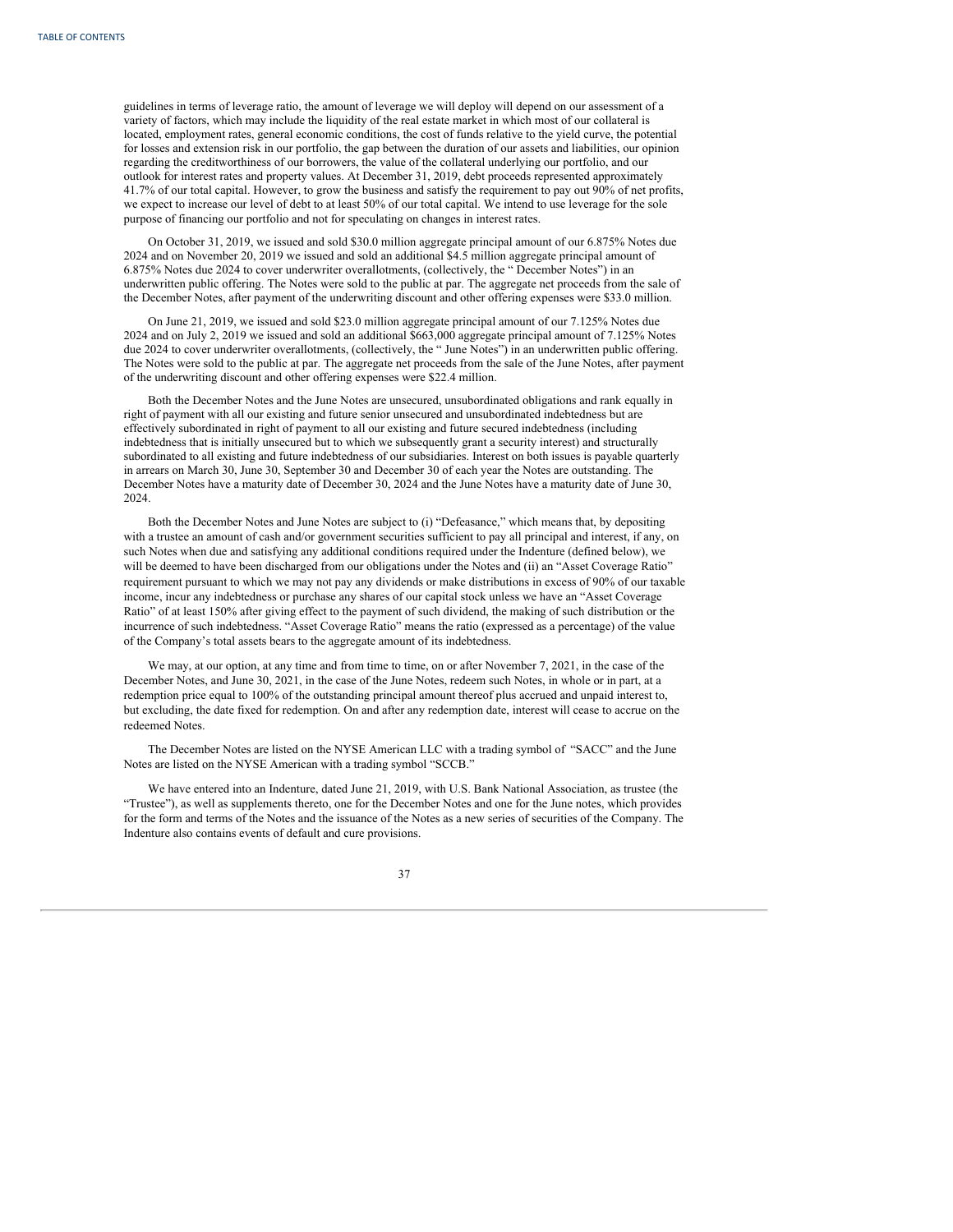## **REIT Qualification**

We believe that we have qualified as a REIT since the consummation of the IPO and that it is in the best interests of our shareholders that we operate as a REIT. We made the election to be taxed as a REIT beginning with our 2017 tax year. As a REIT, we are required to distribute at least 90% of our taxable income to our shareholders on an annual basis. We cannot assure you that we will be able to maintain REIT status.

Our qualification as a REIT depends on our ability to meet on a continuing basis, through actual investment and operating results, various complex requirements under the Code, relating to, among other things, the sources of our gross income, the composition and values of our assets, our compliance with the distributions requirements applicable to REITs and the diversity of ownership of our outstanding common shares. We cannot assure you that we will be able to maintain our qualification as a REIT.

So long as we qualify as a REIT, we, generally, will not be subject to U.S. federal income tax on our taxable income that we distribute currently to our shareholders. If we fail to qualify as a REIT in any taxable year and do not qualify for certain statutory relief provisions, we will be subject to U.S. federal income tax at regular corporate income tax rates and may be precluded from electing to be treated as a REIT for four taxable years following the year during which we lose our REIT qualification. Even if we qualify for taxation as a REIT, we may be subject to certain U.S. federal, state and local taxes on our income.

## **Emerging Growth Company Status**

We are an "emerging growth company", as defined in the JOBS Act, and, for as long as we continue to be an emerging growth company, we may choose to take advantage of exemptions from various reporting requirements applicable to other public companies but not to emerging growth companies, including, but not limited to, not being required to have our independent registered public accounting firm audit our internal control over financial reporting under Section 404 of the Sarbanes-Oxley Act, reduced disclosure obligations regarding executive compensation in our periodic reports and proxy statements and exemptions from the requirements of holding a nonbinding advisory vote on executive compensation and shareholder approval of any golden parachute payments not previously approved. As an emerging growth company, we can also delay adopting new or revised accounting standards until those standards apply to private companies. We intend to avail ourselves of these options. Once adopted, we must continue to report on that basis until we no longer qualify as an emerging growth company.

We will cease to be an emerging growth company upon the earliest of: (i) the end of the 2022 fiscal year; (ii) the first fiscal year after our annual gross revenue are \$1.07 billion or more; (iii) the date on which we have, during the previous three-year period, issued more than \$1.0 billion in non-convertible debt securities; or (iv) the end of any fiscal year in which the market value of our common shares held by non-affiliates exceeded \$700 million as of the end of the second quarter of that fiscal year. We cannot predict if investors will find our common shares less attractive if we choose to rely on these exemptions. If, as a result of our decision to reduce future disclosure, investors find our common shares less attractive, there may be a less active trading market for our common shares and the price of our common shares may be more volatile.

### **Critical Accounting Policies and Use of Estimates**

The preparation of financial statements in conformity with U.S. GAAP in the United States of America requires management to make estimates and assumptions that affect the reported amounts of assets and liabilities and disclosure of contingent assets and liabilities at the date of the financial statements and the reported amounts of revenues and expenses during the reporting period. We base our use of estimates on (a) a preset number of assumptions that consider past experience, (b) future projections and (c) general financial market conditions. Actual amounts could differ from those estimates.

Interest income from commercial loans is recognized, as earned, over the loan period and origination fee revenue on commercial loans is amortized over the term of the respective note.

As an "emerging growth company," we intend to avail ourselves of the reduced disclosure requirements and extended transition periods for adopting new or revised accounting standards that would otherwise apply to us as a public reporting company. Once adopted, we must continue to report on that basis until we no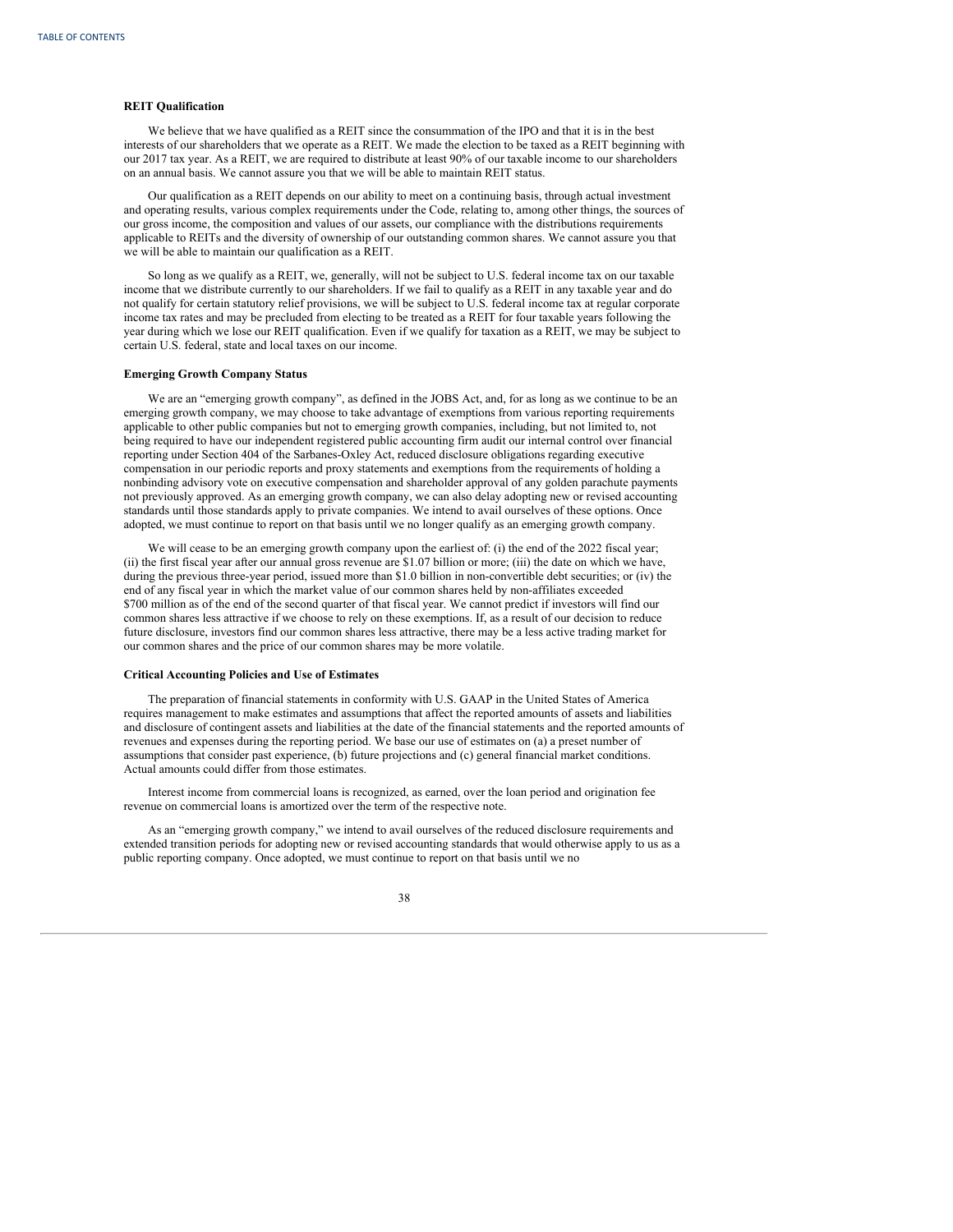longer qualify as an emerging growth company. As a result, our financial statements may not be comparable to those of other public reporting companies that either are not emerging growth companies or that are emerging growth companies but have opted not to avail themselves of these provisions of the JOBS Act and investors may deem our securities a less attractive investment relative to those other companies, which could adversely affect our stock price.

### **Results of Operations**

### *Years ended December 31, 2019 and 2018*

### *Total revenue*

Total revenue for the year ended December 31, 2019 was approximately \$12.7 million compared to approximately \$11.7 million for the year ended December 31, 2018, an increase of approximately \$1.0 million, or 8.3%. The increase in revenue represented an increase in lending operations. For 2019, interest income was approximately \$9.8 million, origination fees were approximately \$1.5 million, late and other fees were approximately \$265,000, processing fees were approximately \$167,000, net rental income was approximately \$69,000 and other income was approximately \$827,000. In comparison, in 2018, interest income was approximately \$9.0 million, origination fees were approximately \$1.4 million, late and other fees were approximately \$189,000, processing fees were approximately \$138,000, rental income was approximately \$102,000 and other income was approximately \$837,000. Components of other income in 2019 included income from advances to borrowers of approximately \$219,000, lender fees, not including origination fees, of approximately \$222,000, loan modification fees of approximately \$84,000, extension fees of approximately \$145,000 and in-house legal fees of approximately \$153,000. For 2019 we recognized a net loss on sale of real estate of approximately \$35,000 compare to a net gain on sale of real estate in 2018 of approximately \$75,000.

### *Operating costs and expenses*

Total operating costs and expenses for the year ended December 31, 2019 were approximately \$6.5 million compared to approximately \$3.9 million for 2018, an increase of approximately \$2.6 million, or 64.5%. The increase in operating costs and expenses is due to an increase in our lending operations and our financing activities during the year. Interest expense and amortization of deferred financing costs increased approximately 76.4% in 2019 compared to 2018. In 2019 the total amount was approximately \$2.9 million, including the write-off of approximately \$439,000 of deferred financing costs relating to the termination of our \$35 million credit facility. In 2018 the total amount was approximately \$1.7 million, including approximately \$137,000 of amortization of deferred financing costs. Professional fees in 2019 were approximately \$543,000 compared to \$417,000 in 2018. The increase was due to incremental services incurred in connection with the resignation of our former co-chief executive officer and board member, Jeffrey C. Villano, various other transactions that were never consummated and other activities. We also incurred approximately \$340,000 of expenses related to the termination of our \$35 million credit facility. Compensation expense increased approximately \$286,000 due to the increase in the number of employees necessitated by the growth in our operations. Other expenses and taxes increased to \$90,400 from \$20,700. General administrative expenses were approximately \$479,000 in 2019 compared to \$437,000 in 2018. In addition, in 2019 we recorded an impairment loss of \$417,000 compared to an impairment loss of \$67,500 in 2018. The increase was due to reductions in the value of various real estate assets we own.

### *Net income and net income per share*

Net income for 2019 was approximately \$6.2 million compared to approximately \$7.8 million for 2018 due primarily to the increase in our operating costs and expenses as detailed above. As a result of the reduction in our net income and the increase in the weighted number of common shares outstanding, net income per share for 2019 was \$0.32 compared to \$0.50 for 2018.

# **Liquidity and Capital Resources**

Total assets at December 31, 2019 were approximately \$141.2 million compared to approximately \$86.0 million at December 31, 2018, an increase of approximately \$55.2 million, or 64.2%. The increase was

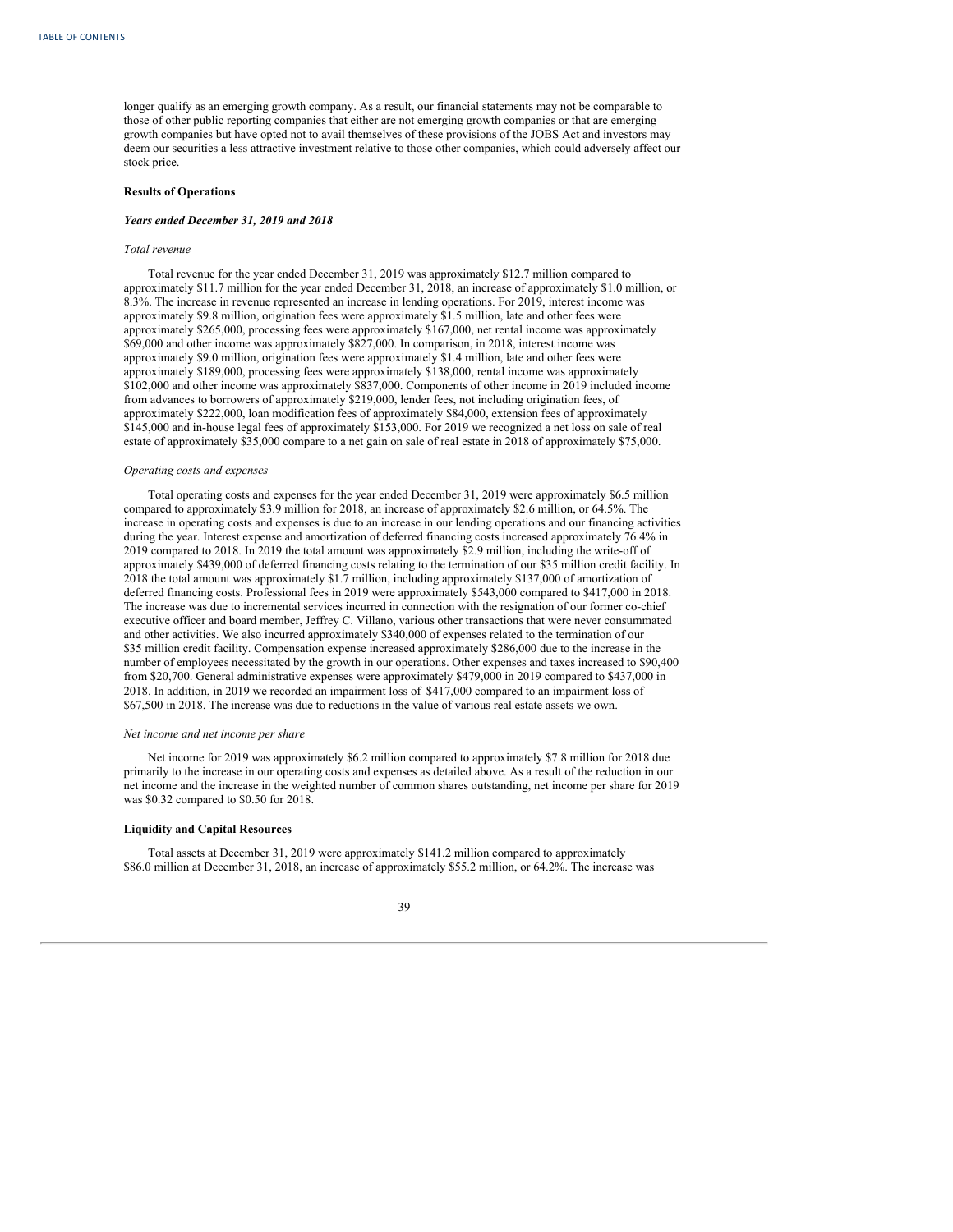due primarily to the growth in our mortgage loan portfolio, approximately \$94.3 million at December 31, 2019 compared to approximately \$78.9 million at December 31, 2018, an increase in cash, cash equivalents and shortterm marketable securities, approximately \$34.8 million in 2019 compared to approximately \$159,000 in 2018, an increase in property and equipment, approximately \$1.35 million in 2019 compared to approximately \$1.2 million in 2018, and an increase in real estate owned, approximately \$8.3 million in 2019 compared to approximately \$2.9 million in 2018. The increase in real estate owned is due, in part, to the fact that we capitalized past due real estate taxes that we paid, costs to repair and maintain property, legal costs to secure title and finally costs to prepare the property for sale. The amount of time to secure title and prepare property for sale is significant and costly. We continually monitor what we believe is a general slowing in economic activity, particularly in the real estate market.

Total liabilities at December 31, 2019 were approximately \$58.7 million (net of deferred financing costs of \$2.7 million) compared to approximately \$33.2 million at December 31, 2018, an increase of approximately \$25.5 million, or approximately 76.6%. Total indebtedness at December 31, 2019 was approximately \$58.9 million compared to approximately \$27.5 million at December 31, 2018. The only other significant liability at December 31, 2019 was deferred revenue of approximately \$1.2 million compared to approximately \$1.1 million at December 31, 2018.

Total shareholders' equity at December 31, 2019 was approximately \$82.6 million compared to approximately \$52.8 million at December 31, 2018, an increase of approximately \$29.8 million. This increase was due primarily to net income of \$6.2 million, and the sale of common shares in 2019, which generated net proceeds of approximately \$30.5 million, which was offset by dividends paid.

Net cash provided by operating activities in 2019 was \$8.1 compared to \$6.2 million in 2018. For 2019, net cash from operating activities was primarily the result of net income of \$6.2 million, the write-off and amortization of deferred financing costs of \$723,000, impairment loss of \$417,000, a decrease in the amounts due from borrowers of \$385,000 and increases in deferred revenue of \$147,000 and advances from borrowers of \$531,000, all of which were offset by an increase in interest and fees receivable of \$154,000 and a decrease in accrued interest of \$173,000. For 2018, net cash from operating activities was primarily the result of net income of \$7.8 million, amortization of deferred financing costs of \$137,000, a decrease in other receivables of \$235,000, and an increase in accrued interest of \$136,000, all of which were offset by increases in interest and fees receivable of \$995,000 and amounts due from borrowers of \$243,000 and decreases in amounts due to note purchaser of \$723,000 and advances from borrowers of \$116,000.

Net cash used for investing activities for 2019 year was approximately \$37.8 million compared to approximately \$16.8 million for 2018. For 2019, the major contributors to the increase in net cash used for investing activities were purchase of marketable securities (\$16.0 million), principal disbursements for mortgages receivable (\$64.7 million) and acquisitions and improvements to real estate (\$1.3 million). These amounts were offset by principal collections on mortgages receivable (\$43.3 million) and proceeds from sale of real estate (\$1.1 million). Marketable securities were purchased with the net proceeds from our various securities offerings pending their use to originate new mortgage loans. For 2018, cash flow used for investing activities was essentially principal disbursements for mortgages receivable (\$42.1 million) offset by principal collections on mortgages receivable (\$24.6 million).

Net cash provided by financing activities for 2019 year was approximately \$48.4 million compared to approximately \$9.8 million for 2018. Net cash provided by financing activities for 2019 consisted primarily of proceeds from our equity offerings of approximately \$30.5 million and from our sale of our unsecured, unsubordinated notes of approximately \$58.2 million offset by deferred financing costs of \$2.9 million, proceeds from our credit facility of approximately \$42.7 million offset by repayments under that facility of approximately \$69.9 million, dividends paid of approximately \$9.7 million and net repayments of \$1,200,000 on notes due to shareholder. Net cash provided by financing activities in the 2018 period consists primarily of approximately \$77.6 million of proceeds from the credit facility, offset by repayments on our credit facility of approximately \$60.2 million, dividends paid of approximately \$6.8 million, financing costs and costs related to sales of common shares of approximately \$595,000 and \$160,000 respectively.

We project anticipated cash requirements for our operating needs as well as cash flows generated from operating activities available to meet these needs. Our short-term cash requirements primarily include funding of loans, dividend payments, interest payments on our indebtedness and payments for usual and customary

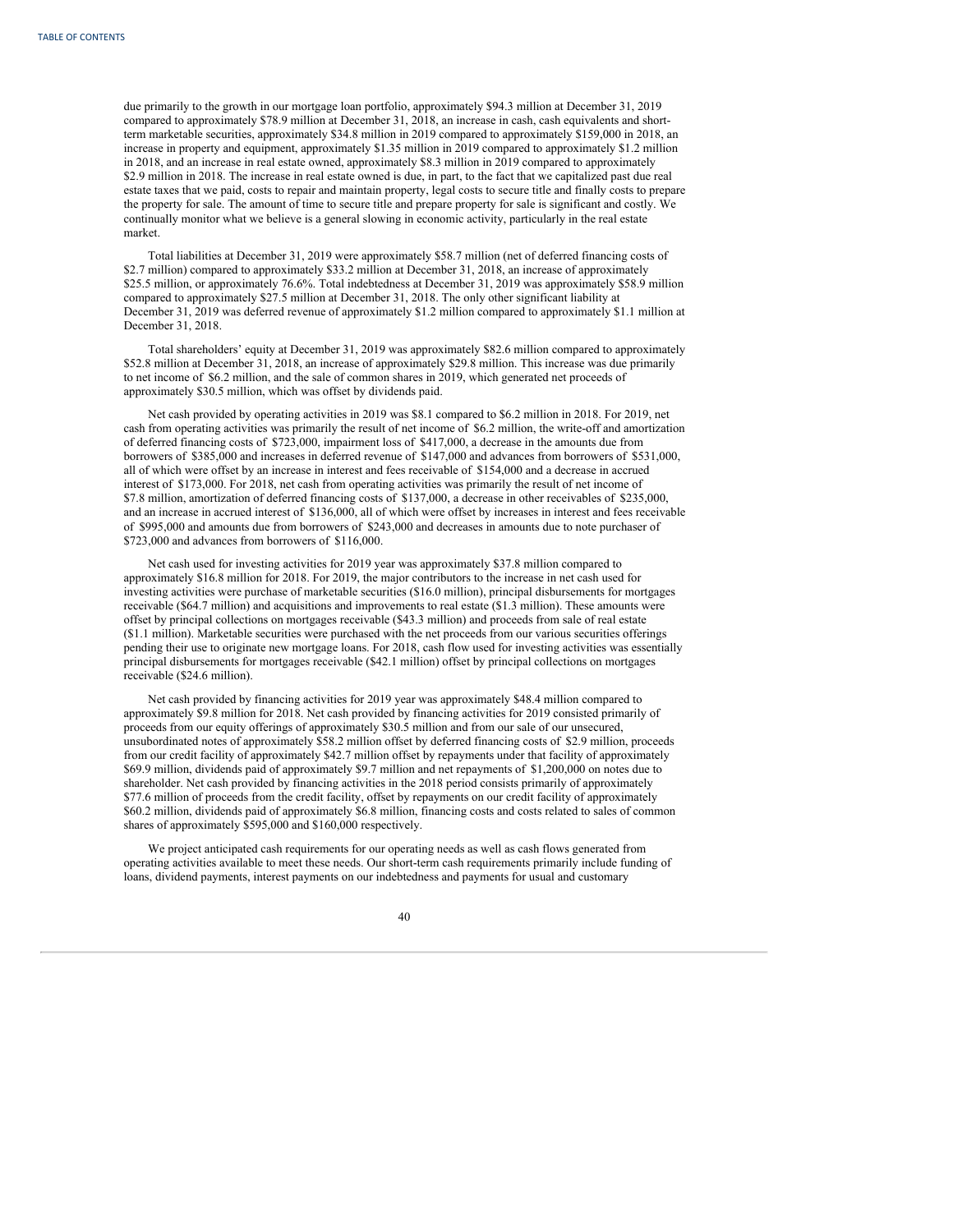operating and administrative expenses, such as employee compensation and sales and marketing expenses. Based on this analysis, we believe that our current cash, cash equivalent balances, and short-term marketable securities our anticipated cash flows from operations will be sufficient to fund the operations for the next 12 months.

Our long-term cash needs will include principal payments on outstanding indebtedness and funding of new mortgage loans. Funding for long-term cash needs will come from unused net proceeds from financing activities, operating cash flows and proceeds from sales of real estate owned.

From and after the effective date of our REIT election, we intend to pay regular quarterly distributions to holders of our common shares in an amount not less than 90% of our REIT taxable income (determined before the deduction for dividends paid and excluding any net capital gains).

## **Subsequent Events**

On January 7, 2020, we declared a dividend of \$0.12 per share, or \$2,654,076 in the aggregate, payable on January 27, 2020 to shareholders of record as of January 17, 2020.

In January 2020, we entered into a ten-year, triple net lease with annual base rent of \$67,392 on property classified as held for sale at December 31, 2019.

On February 14, 2020, we sold two properties of a five-property portfolio classified as real estate held for sale at December 31, 2019, receiving \$866,277 in net proceeds. We do not believe there is any loss to be recognized in connection with this sale.

On February 26, 2020, we sold a property classified as real estate held for sale at December 31, 2019 receiving \$223,959 in net proceeds. We recognized an impairment loss of \$62,027 for the year ended December 31, 2019.

On January 27, 2020, we filed a registration with the SEC on Form S-3 covering the offering and sale of up to \$100 million of our securities, including common shares, preferred shares, debt securities, warrants, guaranties and units consisting of two or more classes of the foregoing securities. The registration statement became effective February 5, 2020.

### *Of -Balance Sheet Arrangements*

We are not a party to any off-balance sheet transactions, arrangements or other relationships with unconsolidated entities or other persons that are likely to affect liquidity or the availability of our requirements for capital resources.

### *Contractual Obligations*

As of December 31, 2019, our contractual obligations include unfunded amounts of any outstanding construction loans and unfunded commitments for loans as well as contractual obligations consisting of operating leases for equipment and software licenses.

|                                                     | Total                  | Less than<br>1 year | $1 - 3$<br>years | $3 - 5$<br>years | More than<br>5 years |
|-----------------------------------------------------|------------------------|---------------------|------------------|------------------|----------------------|
| Operating lease obligations                         | 10.919<br><sup>S</sup> | 2.888               | \$7.312          | \$719            | $S-$                 |
| Unfunded portions of outstanding construction loans | 6.617.459              | 6,617,459           |                  |                  |                      |
| Unfunded loan commitments                           |                        |                     |                  |                  |                      |
| Total contractual obligations                       | \$6,628,378            | \$6,620,347         | \$7.312          | \$719            | $\mathbf{s}-$        |

### **Recent Accounting Pronouncements**

See "Note 2 — Significant Accounting Policies" to the financial statements for explanation of recent accounting pronouncements impacting us.

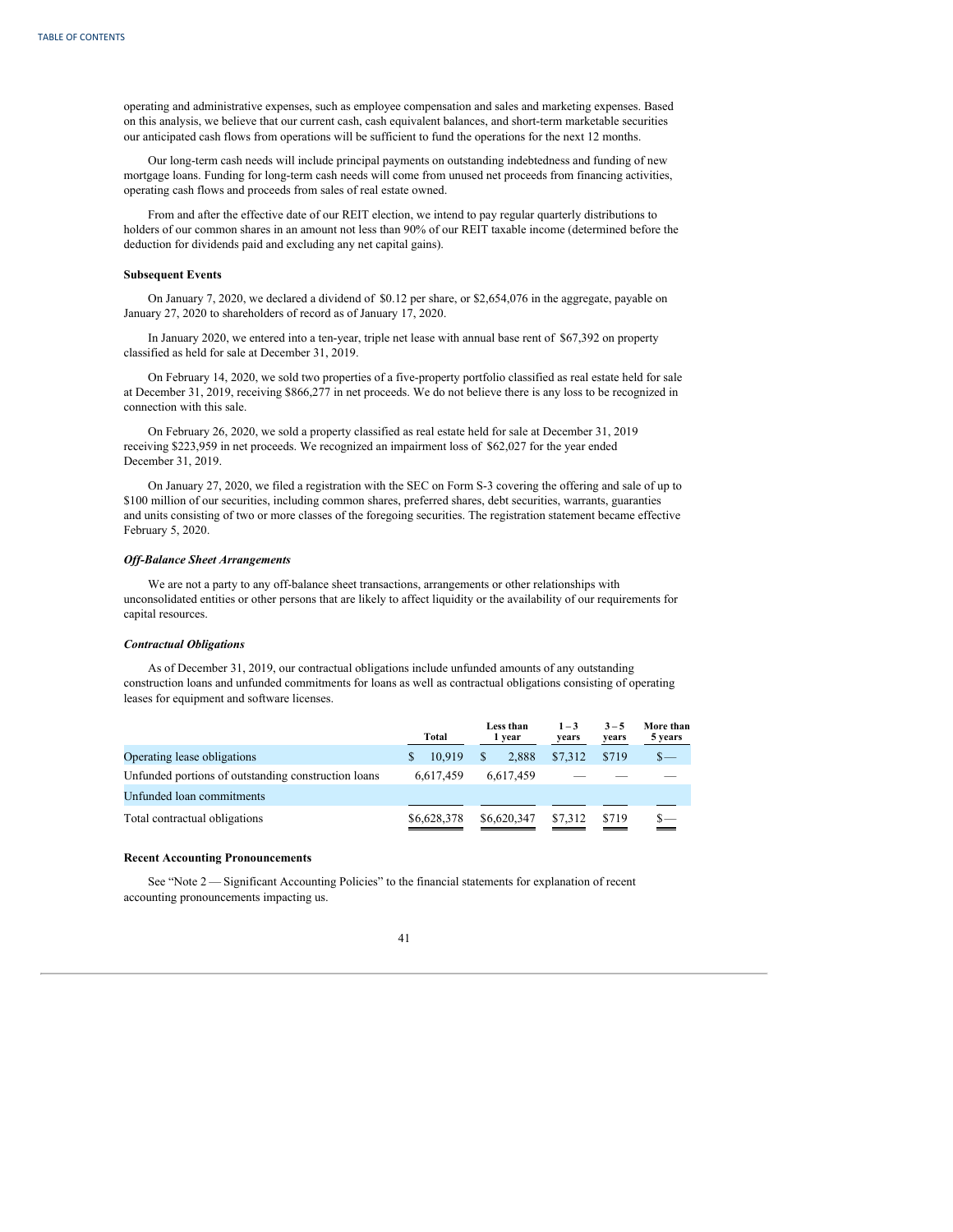#### **Item 7A. Quantitative and Qualitative Disclosures about Market Risk**

We are a "smaller reporting company" as defined by Regulation S-K and, as such, are not required to provide the information required by this item.

### **Item 8. Financial Statements and Supplementary Data**

The financial statements required by this Item are set forth beginning on page F-1.

### **Item 9. Change in and Disagreements with Accountants on Accounting and Financial Disclosure**

None.

#### **Item 9A. Controls and Procedures**

#### **Evaluation of Disclosure Controls and Procedures**

Our management, with the participation of John L. Villano, our chief executive and chief financial officer, evaluated the effectiveness of our disclosure controls and procedures (as defined in Rule 13a-15(e) and 15d-15(e) under the Exchange Act) as of December 31, 2019 (the "Evaluation Date"). Based upon that evaluation, Mr. Villano concluded that, as of the Evaluation Date, our disclosure controls and procedures are effective to ensure that information required to be disclosed by us in the reports that we file or submit under the Exchange Act (i) are recorded, processed, summarized and reported, within the time periods specified in the SEC's rules and forms and (ii) are accumulated and communicated to our management, including our chief executive and chief financial officer, as appropriate to allow timely decisions regarding required disclosure.

### **Management's Annual Report on Internal Control Over Financial Reporting**

Management is responsible for establishing and maintaining adequate internal control over financial reporting and for the assessment of the effectiveness of internal control over financial reporting. As defined by the SEC, internal control over financial reporting is defined in Rule 13a-15(f) or 15d-15(f) promulgated under the Exchange Act as a process designed by, or under the supervision of John L. Villano, our principal executive and principal financial officer, and effected by the board of directors, management and other personnel, to provide reasonable assurance regarding the reliability of financial reporting and the preparation of financial statements for external purposes in accordance with generally accepted accounting principles. Our internal control over financial reporting is supported by written policies and procedures that: (1) pertain to the maintenance of records that, in reasonable detail, accurately and fairly reflect the transactions and dispositions of our assets; (2) provide reasonable assurance that transactions are recorded as necessary to permit preparation of financial statements in accordance with generally accepted accounting principles and that our receipts and expenditures are being made only in accordance with authorizations of our management and directors; and (3) provide reasonable assurance regarding prevention or timely detection of unauthorized acquisition, use or disposition of our assets that could have a material effect on the financial statements.

Our internal control system was designed to provide reasonable assurances to our management and the board of directors regarding the preparation and fair presentation of published financial statements. All internal control systems, no matter how well designed, have inherent limitations which may not prevent or detect misstatements. Therefore, even those systems determined to be effective can provide only reasonable assurance with respect to financial statement preparation and presentation. Projections of any evaluation of effectiveness to future periods are subject to the risk that controls may become inadequate because of changes in conditions, or that the degree of compliance with the policies or procedures may deteriorate.

Management conducted an evaluation of the effectiveness of our internal control over financial reporting as of December 31, 2019. In making this assessment, management used the framework set forth in the report entitled *Internal Control — Integrated Framework* issued by the Committee of Sponsoring Organizations of the Treadway Commission, or COSO in 2013 (the "2013 Framework"). The 2013 Framework summarizes each of the components of a company's internal control system, including (i) the control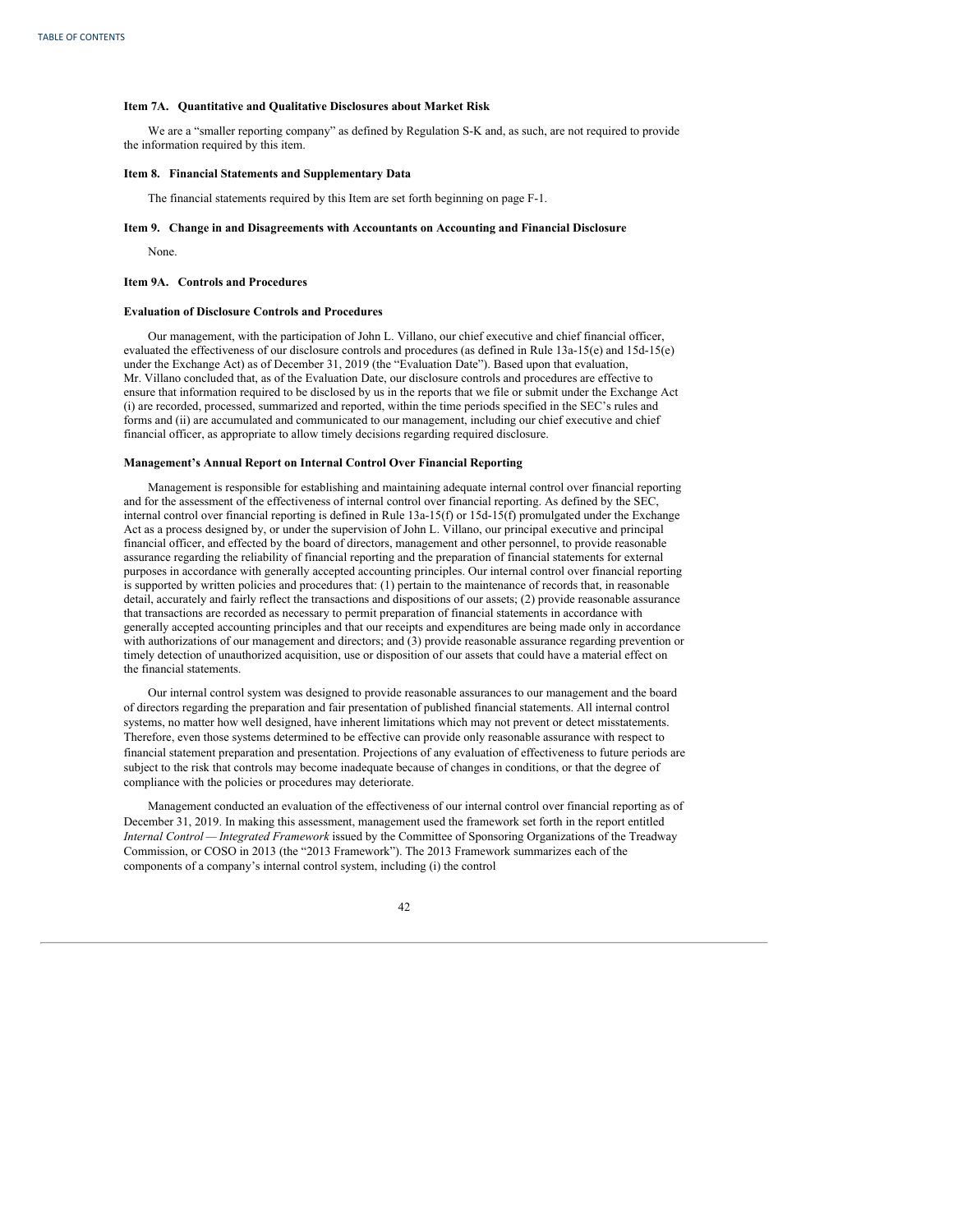environment, (ii) risk assessment, (iii) control activities, (iv) information and communication, and (v) monitoring. Based on this evaluation, management concluded that our internal control over financial reporting was effective as of December 31, 2019.

This Report does not include an attestation report of our independent registered public accounting firm regarding internal control over financial reporting. Management's report was not subject to attestation by our independent registered public accounting firm pursuant to rules of the SEC that permit us to provide only management's report in this Report.

# **Changes in Internal Control Over Financial Reporting**

Except as otherwise set forth in the ensuing paragraph, there was no change in our internal control over financial reporting (as defined in Rules 13a-15(f) or 15d-15(f) under the Exchange Act) identified in connection with the evaluation required by Rules 13a-15(d) or 15d-15(d) that occurred during the fiscal quarter ended December 31, 2019 that has materially affected, or is reasonably likely to materially affect, our internal control over financial reporting.

Jeffrey C. Villano, who was our co-chief executive officer and president, resigned effective November 21, 2019. Mr. Villano's duties included loan servicing and origination, accounting and cash management and other operational duties. After his resignation, those duties were assigned primarily to John L. Villano, currently our chief executive officer and chief financial officer, and Salvatore DeCola, our comptroller.

## **Item 9B. Other Information**

None.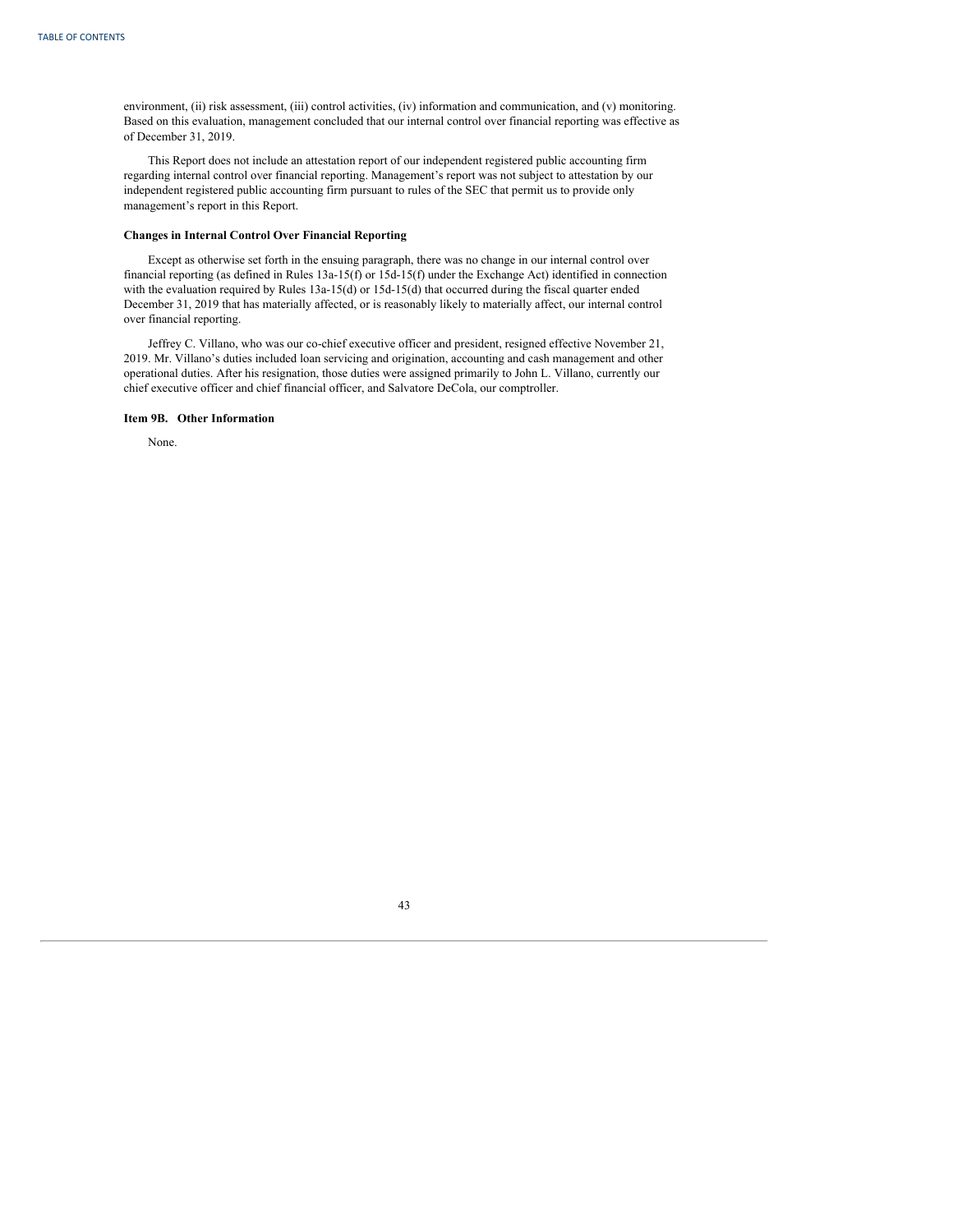## **PART III**

### **Item 10. Directors, Executive Officers and Corporate Governance.**

Our directors are elected annually by our shareholders and serve for one-year terms until his/her successor is elected and qualified or until such director's earlier death, resignation or removal. The executive officers and key personnel are appointed by and serve at the pleasure of the board of directors.

Our executive officers and directors, and their respective ages as of March 20, 2020, are as follows:

| Name                                              | Age | <b>Position</b>                                                                       |
|---------------------------------------------------|-----|---------------------------------------------------------------------------------------|
| John L. Villano                                   | 59  | Chairman, Chief Executive Officer, Chief Financial Officer<br>President and Treasurer |
| Leslie Bernhard <sup><math>(1, 2)</math></sup>    | 76  | Director                                                                              |
| Arthur L. Goldberg <sup><math>(1, 3)</math></sup> | 81  | Director                                                                              |
| Brian A. Prinz $(1, 4)$                           | 67  | Director                                                                              |

(1) Member of the Audit, Compensation and Nominating and Corporate Governance Committees.

(2) Chair of the Compensation Committee.

(3) Chair of the Audit Committee.

(4) Chair of the Nominating and Corporate Governance Committee.

Set forth below is a brief description of the background and business experience of our executive officers and directors:

**John L. Villano**, is Chairman of the board of directors, Chief Executive Officer, President, Chief Financial Officer and Treasurer. Mr. Villano, along with his brother Jeffrey C. Villano, was a founder of SCP and of JJV, the manager of SCP as well as a co-manager of each of those entities. At the time of our IPO, he became our Chairman, co-Chief Executive Officer, Chief Financial Officer and Secretary. In November 2019, upon the resignation of his brother, Jeffrey C. Villano, in November 2019 he was appointed Chairman, Chief Executive Officer, President, Chief Financial Officer and Treasurer. Mr. Villano is a certified public accountant and was engaged in the private practice of accounting and auditing for almost 30 years. He became a full-time employee and a director as of February 8, 2017. His responsibilities include overseeing all aspects of our business operations, including loan origination and servicing, investor relations, brand development and business development. He is also responsible for all our accounting and financial matters. Mr. Villano holds a bachelor's degree in Accounting from the University of Rhode Island in 1982. We believe that Mr. Villano's experience in managing our business for the last six years and his professional background as a certified public accountant make him an important part of our management team and make him a worthy candidate to serve on the board of directors.

**Leslie Bernhard** became a member of the board of directors as of February 9, 2017. She has served as the non-executive chairman of the board of directors of Milestone Scientific Inc. (NYSE American: MLSS), a developer and manufacturer of medical and dental devices, since October 2009, and an independent director of Milestone since May 2003. She also served as interim chief executive officer of Milestone from October 2017 to December 2017. From 2007 through September 2018, Ms. Bernhard has also served as an independent director of Universal Power Group, Inc., a global supplier of power solutions ("UPG"), and since September 2018 she has been serving as a consultant to UPG. In 1986 she co-founded AdStar, Inc., an electronic ad intake service to the newspaper industry, and served as its president, chief executive officer and executive director until 2012. Ms. Bernhard holds a BS Degree in Education from St. John's University. We believe that Ms. Bernhard's experience as an entrepreneur and her service as a director of other public corporations will enable her to make an important contribution to the board of directors.

**Arthur L. Goldberg** became a member of the board of directors as of February 9, 2017. He has been a private accounting and business consultant since April 2012. From March 2011 through June 2015 he served as a director of Sport Haley Holdings, Inc., a manufacturer and distributor of sportswear and furniture. From January 2008 through March 2013, he served as a member of the board of directors of directors of SED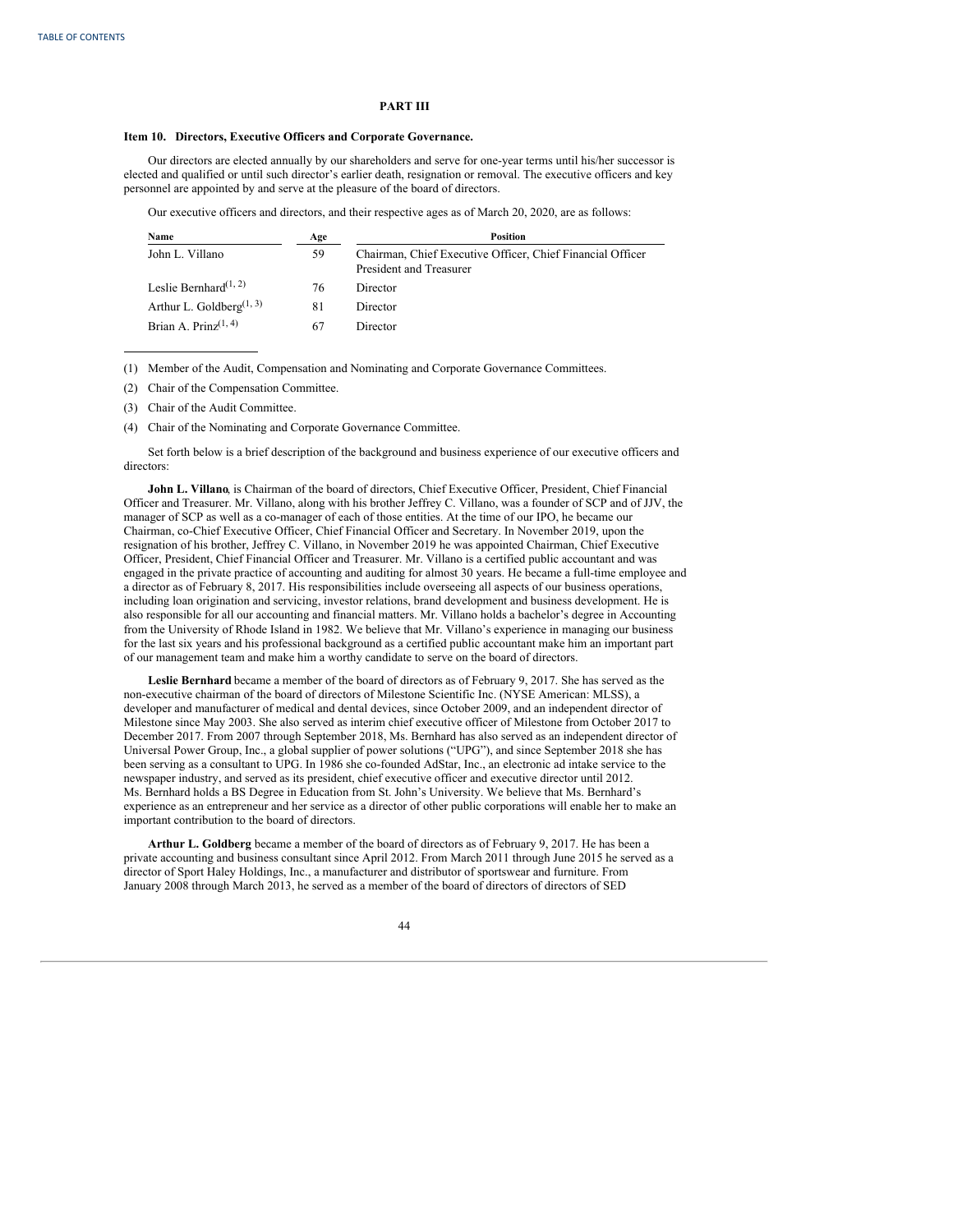International Holdings, Inc. (OTC: SEDN), a distributor of consumer electronics. From January 2008 through March 2012, he served as the chief financial officer of Clear Skies Solar, Inc., an installer of solar panels. Mr. Goldberg has held senior executive positions, including chief financial officer and chief operating officer, and served as a director of several public companies. From January 2008 through June 2008, he served as the chief financial officer of Milestone Scientific, Inc. (NYSE American: MLSS), a medical device company. From June 1999 through April 2005, Mr. Goldberg was a partner with Tatum CFO Partners, LLP which provided interim CFO staffing services for public and private companies. Mr. Goldberg is an attorney and a certified public accountant and holds a B.B.A. degree from the City College of New York, an M.B.A. from the University of Chicago and J.D. and LLM degrees from the New York University School of Law. Mr. Goldberg was selected as a director because of his experience as the senior executive, operations and financial officer of several public companies and because of his background in law and accounting. We believe that his background and experience will provide the board of directors with a perspective on corporate finance matters. Given his financial experience, the board of directors has also determined that Mr. Goldberg qualifies as the Audit Committee financial expert, pursuant to Item 407(d)(5) of Regulation S-K promulgated by the SEC.

**Brian A. Prinz** became a member of the board of directors as of February 9, 2017. Since 1976, Mr. Prinz has been employed by Current, Inc., a leading manufacturer of laminated products including sheeting, tubes, rods, spacers and standoffs, as well as electrical grade laminates, a variety of carbon fiber products and other industrial products, which are used in various industries including construction, recreation, energy exploration and defense. Since 2011, Mr. Prinz has served as president and chief financial officer. Mr. Prinz graduated from Bryant College with a B.A. in 1976. We believe that his background and experience make him well qualified to serve as a member of the board of directors.

### **Director Independence and Committees of the Board of Directors**

The members of the Board of directors are John L. Villano, Leslie Bernhard, Arthur Goldberg and Brian Prinz. The board of directors has determined, in accordance with the NYSE American LLC Company Guide, that: (i) Ms. Bernhard and Messrs. Goldberg and Prinz are independent and represent a majority of its members; and (ii) Ms. Bernhard and Messrs. Goldberg and Prinz, as the members of the Audit Committee, the Nominating and Corporate Governance and Compensation Committee, are independent for such purposes. In determining director independence, the board of directors applies the independence standards set by NYSE American. In applying these standards, the board of directors considers all transactions with the independent directors and the impact of such transactions, if any, on any of the independent directors' ability to continue to serve on the board of directors.

We have three standing committees: an Audit Committee, a Compensation Committee and a Nominating and Corporate Governance Committee. Each committee is made up entirely of independent directors as defined under the NYSE American LLC Company Guide. Mr. Goldberg is the chairman of the Audit Committee and qualifies as the "audit committee financial expert" pursuant to Item 407(d)(5) of Regulation S-K; Ms. Bernhard is the chairman of the Compensation Committee; and Mr. Prinz is the chairman of the Nominating and Corporate Governance Committee. As members of the committees, independent directors meet without the presence of non-independent directors in executive session.

*Audit Committee.* The Audit Committee oversees our accounting and financial reporting processes, internal systems of accounting and financial controls, relationships with auditors and audits of financial statements. Specifically, the Audit Committee's responsibilities include the following:

- selecting, hiring and terminating our independent auditors;
- evaluating the qualifications, independence and performance of our independent auditors;
- approving the audit and non-audit services to be performed by the independent auditors;
- reviewing the design, implementation and adequacy and effectiveness of our internal controls and critical policies;
- overseeing and monitoring the integrity of our financial statements and our compliance with legal and regulatory requirements as they relate to our financial statements and other accounting matters;

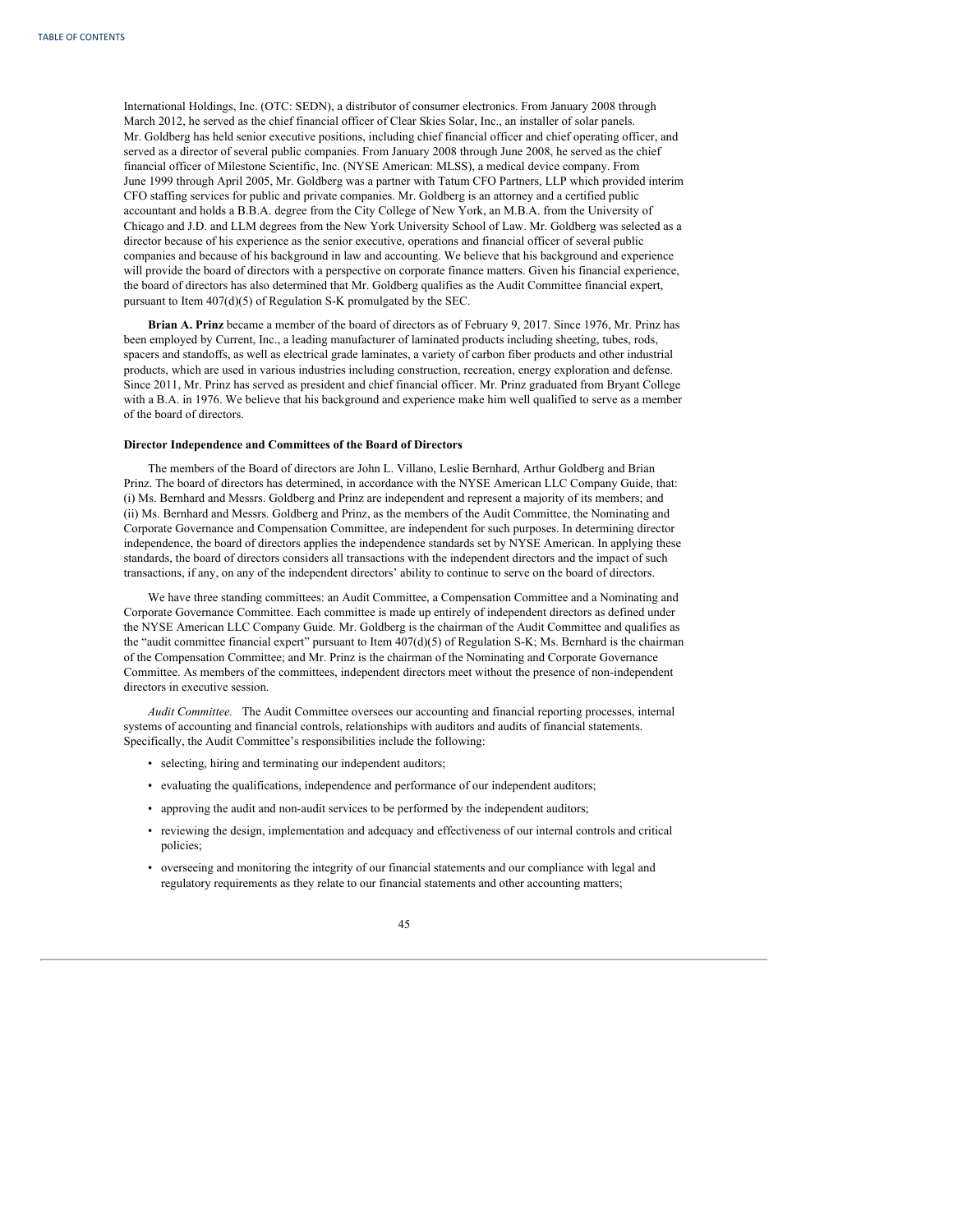- with management and our independent auditors, reviewing any earnings announcements and other public announcements regarding our results of operations; and
- preparing the report that the SEC requires in our annual proxy statement.

*Compensation Committee.* The Compensation Committee assists the board of directors in determining the compensation of our officers and directors. The Compensation Committee is comprised entirely of directors who satisfy the standards of independence applicable to compensation committee members established under 162(m) of the Code and Section 16(b) of the Exchange Act. Specific responsibilities include the following:

- approving the compensation and benefits of our executive officers;
- reviewing the performance objectives and actual performance of our officers; and
- administering our stock option and other equity and incentive compensation plans.

*Nominating and Corporate Governance Committee.* The Corporate Governance and Nominating Committee assists the board of directors by identifying and recommending individuals qualified to become members of the board of directors. Specific responsibilities include the following:

- evaluating the composition, size and governance of our board of directors and its committees and making recommendations regarding future planning and the appointment of directors to our committees;
- establishing a policy for considering shareholder nominees to our board or directors;
- reviewing our corporate governance principles and making recommendations to the board of directors regarding possible changes; and
- reviewing and monitoring compliance with our Code of Ethics and insider trading policy.

## **Section 16(a) Beneficial Ownership Reporting Compliance**

Section 16(a) of the Exchange Act requires the Company's officers and directors, and persons who own more than 10% of a registered class of our equity securities to file reports of ownership and changes in ownership with the SEC. Officers, directors and greater than ten percent (10%) shareholders are required by SEC regulations to furnish us with copies of all Section 16(a) forms they file.

To the best of our knowledge, based solely on review of the copies of such forms furnished to us, or written representations that no other forms were required, we believe that all Section 16(a) filing requirements applicable to its officers, directors and greater than 10% shareholders were complied with during the year ended December 31, 2019 except as set forth below.

## **Delinquent Section 16(a) Reports**

During the year ended December 31, 2019, Brian Prinz, a director, was late in the filing of three Statements of Changes in Beneficial Ownership on Form 4.

### **Code of Ethics**

We have adopted a code of ethics that applies to our directors, principal executive officer, principal financial officer and other persons performing similar functions. The Code of Ethics is posted on our web site at *www.sachemcapitalcorp.com*. We will also provide a copy of the Code of Ethics to any person without charge, upon written request addressed to John L. Villano at our principal executive office, located at 698 Main Street, Branford, CT 06405.

## **Item 11. Executive Compensation.**

The following Summary Compensation Table sets forth all compensation earned by or paid to, in all capacities, during the years ended December 31, 2019 and 2018 (i) all individuals serving as our principal executive officer during the last completed fiscal year; (ii) our two most highly compensated executive officers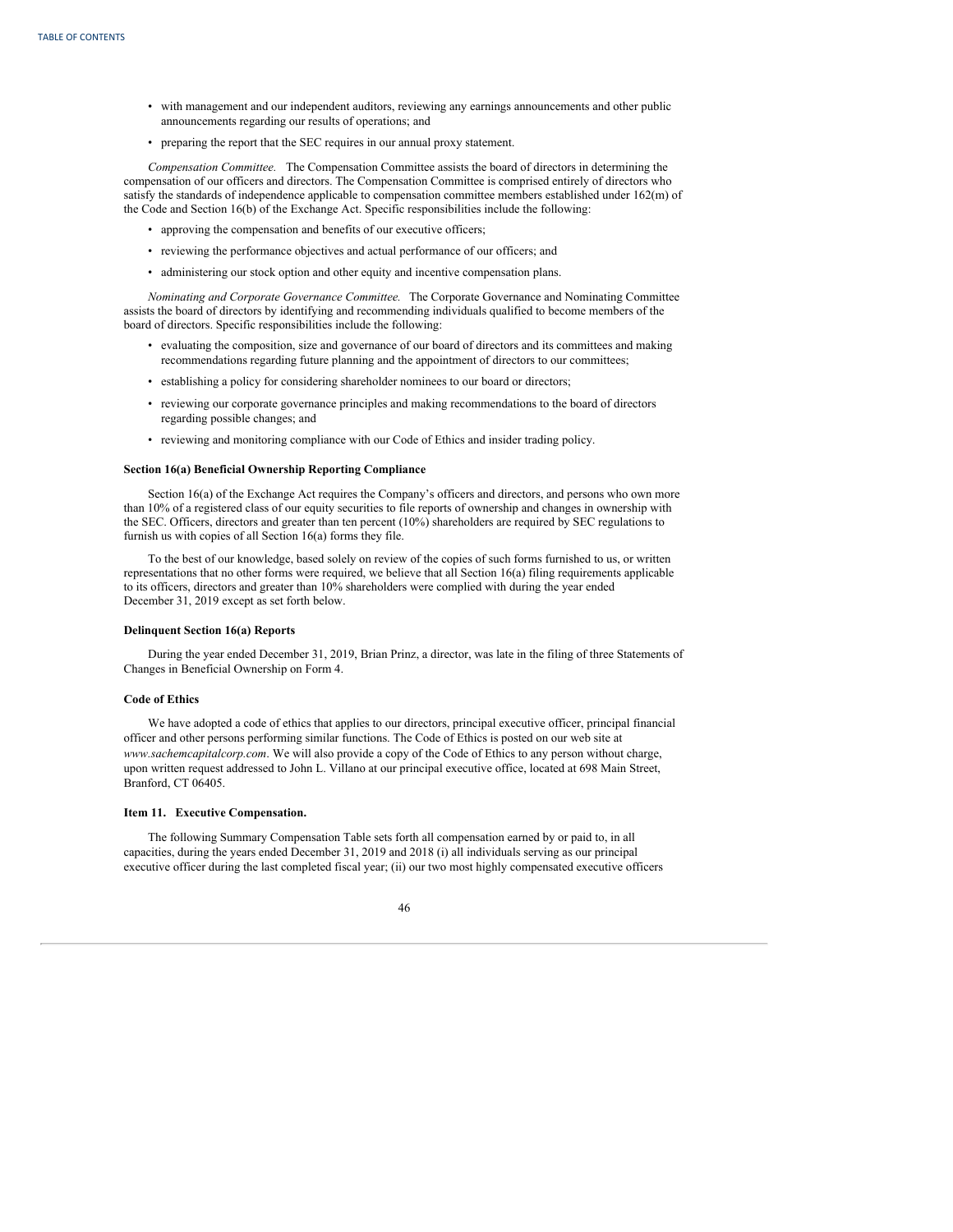other than our principal executive officer who were serving as executive officers at the end of the last completed fiscal year; and (iii) up to two additional individuals for whom disclosure would have been provided pursuant to paragraph (ii) but for the fact that the individual was not serving as an executive officer of our company at the end of the last completed fiscal year (the "Named Executives"):

# **Summary Compensation Table**

| <b>Name and Principal Position</b>                                      | Year | Salary    | <b>Bonus</b> | Total     |
|-------------------------------------------------------------------------|------|-----------|--------------|-----------|
|                                                                         |      | (S)       | (S)          | (S)       |
| John L. Villano<br>Chairman, Chief Executive Officer, President,        | 2019 | \$360,000 |              | \$360,000 |
| Chief Financial Officer and Treasurer                                   | 2018 | \$310,500 |              | \$310,500 |
| Jeffrey C. Villano*<br>Co-Chief Executive Officer, President, Treasurer | 2019 | \$325.385 |              | \$325,385 |
| and Director                                                            | 2018 | \$310,500 |              | \$310,500 |

\* Resigned as an officer and employee of Sachem effective as of November 21, 2019 and as a director as of December 10, 2019.

### **Employment Agreements**

In connection with the IPO, we entered into employment agreements with each of John L. Villano and Jeffrey C. Villano, who at the time were designated as our co-chief executive officers. Jeffrey C. Villano resigned from his positions as an officer and director in November 2019 and December 2019, respectively. The material terms of John L. Villano's employment agreement are as follows.

- Pursuant to his employment agreement, John L. Villano served as our co-chief executive officer, chief financial officer and secretary until the resignation of Jeffrey C. Villano on November 21, 2019. Since then he has served as chief executive officer, president, chief financial officer and treasurer. He also serves as chairman of the board of directors.
- The term of his employment is five years, which commenced on February 9, 2017, unless terminated earlier pursuant to the terms of the agreement. The termination date will be extended one year on each anniversary date of the agreement unless either party to the agreement provides written notice at least 180 days before the next anniversary date that it is electing not to renew the agreement, in which case the agreement will terminate at the end of the fourth year from the next anniversary date.
- Initially his base compensation was \$260,000. Effective as of April 1, 2018, his base compensation was increased to \$360,000 per annum.
- He is entitled to incentive compensation in such amount as shall be determined by the Compensation Committee of the board of directors in its sole and absolute discretion, based on our achievement of the financial performance goals set by the board of directors.
- He is also entitled to incentive compensation for certain capital transactions in such amount as shall be determined by the Compensation Committee of the board of directors in its sole and absolute discretion.
- He has the right to participate in all retirement, pension, deferred compensation, insurance and other benefit plans adopted and maintained by us for the benefit of employees and be entitled to additional compensation in an amount equal to the cost of any such benefit plan or program if he chooses not to participate.
- He is indemnified to the full extent permitted by law against and for any claims, liabilities, losses, expenses and costs incurred that relate to any acts or omission taken in his capacity as an officer or director.
- We have the right to terminate the employment agreement at any time with or without cause and for death or disability (as defined in the employment agreement). See below for the payments due upon a termination.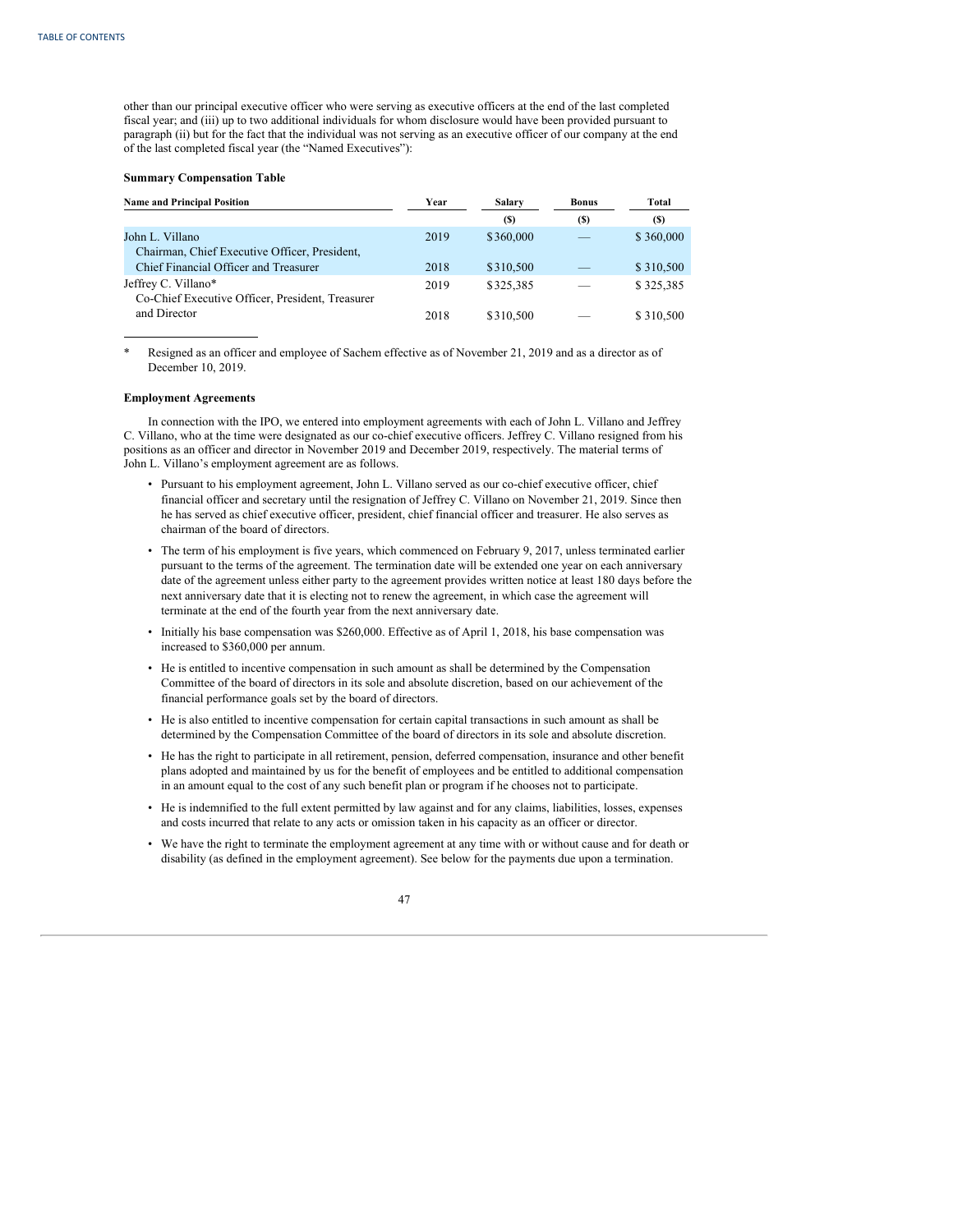- He is subject to a two-year non-competition provision if we terminate the employment agreement for cause.
- In the event any payment to the employee is subject to an excise tax under the Code, we will pay the employee an additional amount equal to the amount of the excise tax and any other taxes (whether in the nature of excise taxes or income taxes) due with respect to such payment.

### **Termination and Change of Control Arrangement**

Each employment agreement provides that we may terminate the executive's employment at any time with or without cause. It also provides that employment will terminate upon the death or disability of the executive. If we terminate the executive's employment for cause, we will only be liable for his base salary and benefits through the date of termination. In addition, the executive will not forfeit any rights to payments, options or benefits that have vested or have been earned or to which he is entitled as of the date of termination. If we terminate the executive's employment without cause or the agreement terminates because of the death or disability of the executive or the executive terminates for Good Reason (as defined in the employment agreement), the executive is also entitled to receive (i) a lump sum payment equal to 48 times his monthly salary on the date of termination; (ii) any deferred compensation or accrued vacation pay; (iii) continuation for a 12-month period after termination of health and welfare and long-term disability benefits; and (iv) a pro rata share of any incentive compensation and any other compensation or benefits to which he would have been entitled had he not been wrongfully terminated.

Good Reason includes a "change in control" with respect to us. A "change in control" means (1) if we merge into another corporation and, as a result of such merger, our shareholders immediately prior to such merger own less than 50% of the surviving corporation; (2) we sell, lease or otherwise dispose of all or substantially all of our assets; (3) the acquisition of beneficial ownership, directly or indirectly, of our common shares or any other securities having voting rights that we may issue in the future, rights to acquire our voting securities (including, without limitation, securities that are convertible into voting securities and rights, options warrants and other agreements or arrangements to acquire such voting securities) by any person, corporation or other entity or group thereof acting jointly, in such amount or amounts as would permit such person, corporation or other entity or group thereof acting jointly to elect a majority of the members of the board of directors, as then constituted; or (4) the acquisition of beneficial ownership, directly or indirectly, of voting securities and rights to acquire voting securities having voting power equal to 40% percent or more of the combined voting power of our then outstanding voting securities by any person, corporation or other entity or group thereof acting jointly unless such acquisition is expressly approved by resolution of the board of directors passed upon affirmative vote of not less than a majority of the board of directors and adopted at a meeting of the board of directors held not later than the date of the next regularly scheduled or special meeting held following the date we obtain actual knowledge of such acquisition (which approval may be limited in purpose and effect solely to affecting the rights of the executive under his employment agreement). Notwithstanding the preceding sentence, any transaction that involves a mere change in identity form or place of organization within the meaning of Section  $368(a)(1)(F)$  of the Code, or a transaction of similar effect, will not constitute a "change in control."

## **Outstanding Equity Awards at December 31, 2019**

None.

# **Compensation of Directors**

Our non-employee director compensation plan, as amended and effective on October 1, 2019 (the "Director Plan"), provides as follows:

- each non-employee director will receive cash compensation at a rate of \$30,000 per year, which amount shall be paid in equal quarterly installments of \$7,500 on the first day of each calendar quarter (*i.e.* January 1, April 1, July 1, and October 1);
- the chairman of the Audit Committee will receive additional cash compensation of \$7,500 per year, payable in equal quarterly installments of \$1,875 on the first day of each calendar quarter (*i.e.* January 1, April 1, July 1, and October 1);

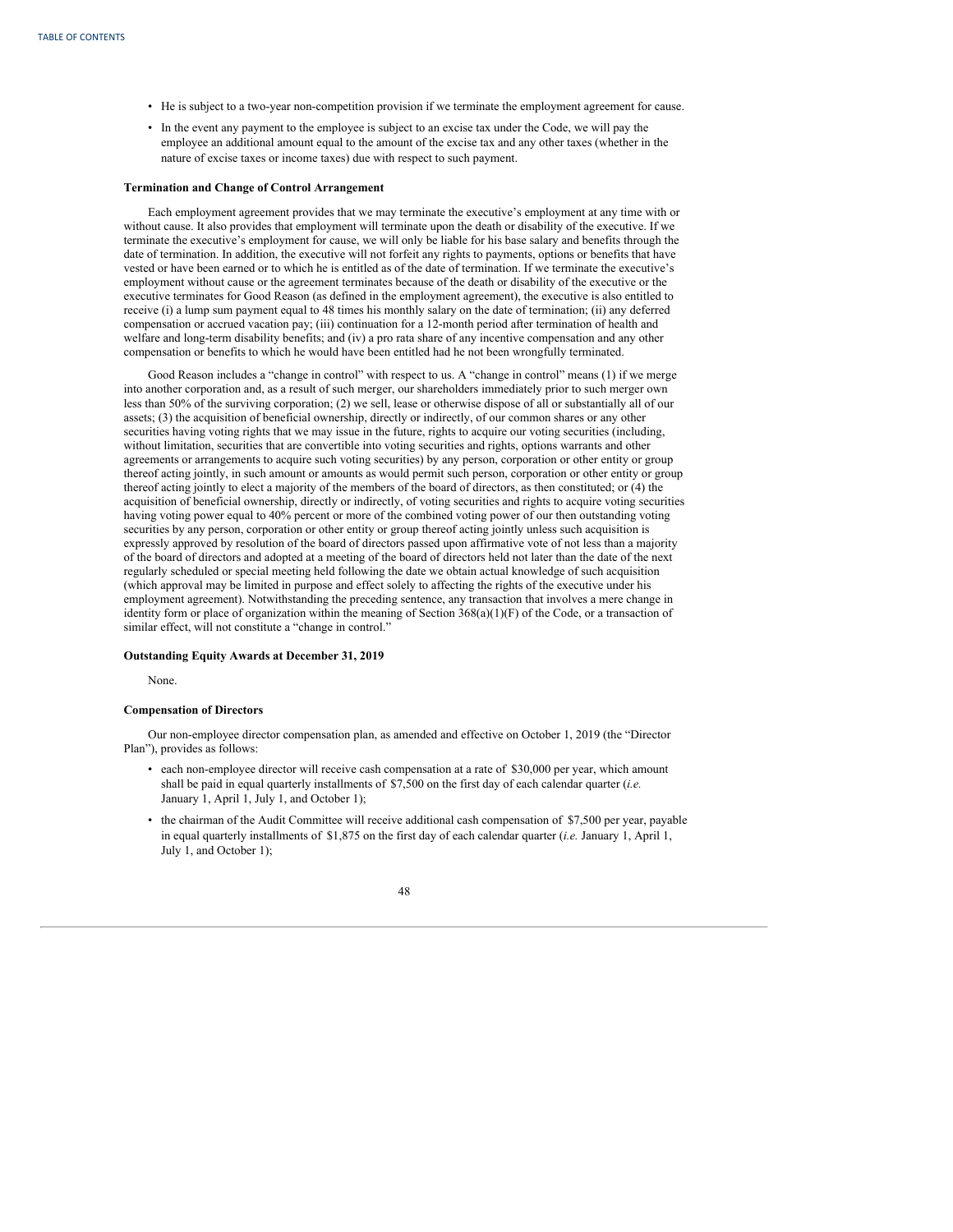- the chairman of the Compensation Committee will receive additional cash compensation of \$5,000 per year, payable in equal quarterly installments of \$1,250 on the first day of each calendar quarter (*i.e.* January 1, April 1, July 1, and October 1);
- the chairman of the Corporate Governance and Nominating Committee will receive additional cash compensation of \$2,500 per year, payable in equal quarterly installments of \$625 on the first day of each calendar quarter (*i.e.* January 1, April 1, July 1, and October 1); and
- each non-employee director will receive a grant of 2,500 common shares on the date he or she is re-elected to serve on the board of directors.

The Named Executives, who are also directors, do not receive additional compensation in connection with their positions as members of the board of directors.

The following table provides compensation information for the year ended December 31, 2019 for each of our non-employee directors.

| Name               | <b>Fees Earned or Paid</b><br>in Cash<br>(S) | <b>Stock Awards</b><br>$(S)^{(1)}$ | Total<br>(S) |
|--------------------|----------------------------------------------|------------------------------------|--------------|
| Leslie Bernhard    | \$22,825                                     | \$10.470                           | \$33,295     |
| Arthur L. Goldberg | \$25,375                                     | \$10.470                           | \$35,845     |
| Brian A. Prinz     | \$23,250                                     | \$10.470                           | \$33,295     |

(1) During the year ended December 31, 2019, under the Director Plan, each of Ms. Bernhard and Messrs. Goldberg and Prinz was awarded an aggregate of 2,500 common shares, respectively. The dollar amounts reflected in the table are the aggregate grant date fair value for the common shares awarded computed in accordance with FASB ASC Topic 718.

# **Item 12. Security Ownership of Certain Beneficial Owners and Management and Related Shareholder Matters**

The following table, together with the accompanying footnotes, sets forth information, as of March 20, 2020, regarding stock ownership of all persons known by us to own beneficially more than 5% of our outstanding common shares, Named Executives, all directors, and all directors and officers of Sachem Capital as a group:

| Name of Beneficial Owner <sup>(1)</sup>                           | <b>Number of Common</b><br><b>Shares Beneficially</b><br>Owned <sup>(2)</sup> | Percentage of<br>Class <sup>(3)</sup> |
|-------------------------------------------------------------------|-------------------------------------------------------------------------------|---------------------------------------|
| <b>Executive Officers and Directors</b>                           |                                                                               |                                       |
| John L. Villano <sup><math>(4)</math></sup>                       | 1,247,396                                                                     | 5.64%                                 |
| Leslie Bernhard                                                   | 5.404                                                                         | $\ast$                                |
| Arthur L. Goldberg                                                | 15,128                                                                        | $\ast$                                |
| Brian A. Prinz                                                    | 355,511                                                                       | 1.61%                                 |
| All officers and directors as a group $(4 \text{ persons})^{(5)}$ | 1,623,439                                                                     | 7.34%                                 |
| Greater than 5% Shareholders                                      |                                                                               |                                       |
| Jeffrey C. Villano <sup>(6)</sup>                                 | 1,753,722                                                                     | 7.93%                                 |

\* Less than 1%.

(1) Unless otherwise provided, the address of each of the individuals above is c/o Sachem Capital Corp., 698 Main Street, Branford, CT 06405.

(2) A person is deemed to be a beneficial owner of securities that can be acquired by such person within 60 days upon the exercise of options and warrants or conversion of convertible securities. Each beneficial owner's percentage ownership is determined by assuming that options, warrants and convertible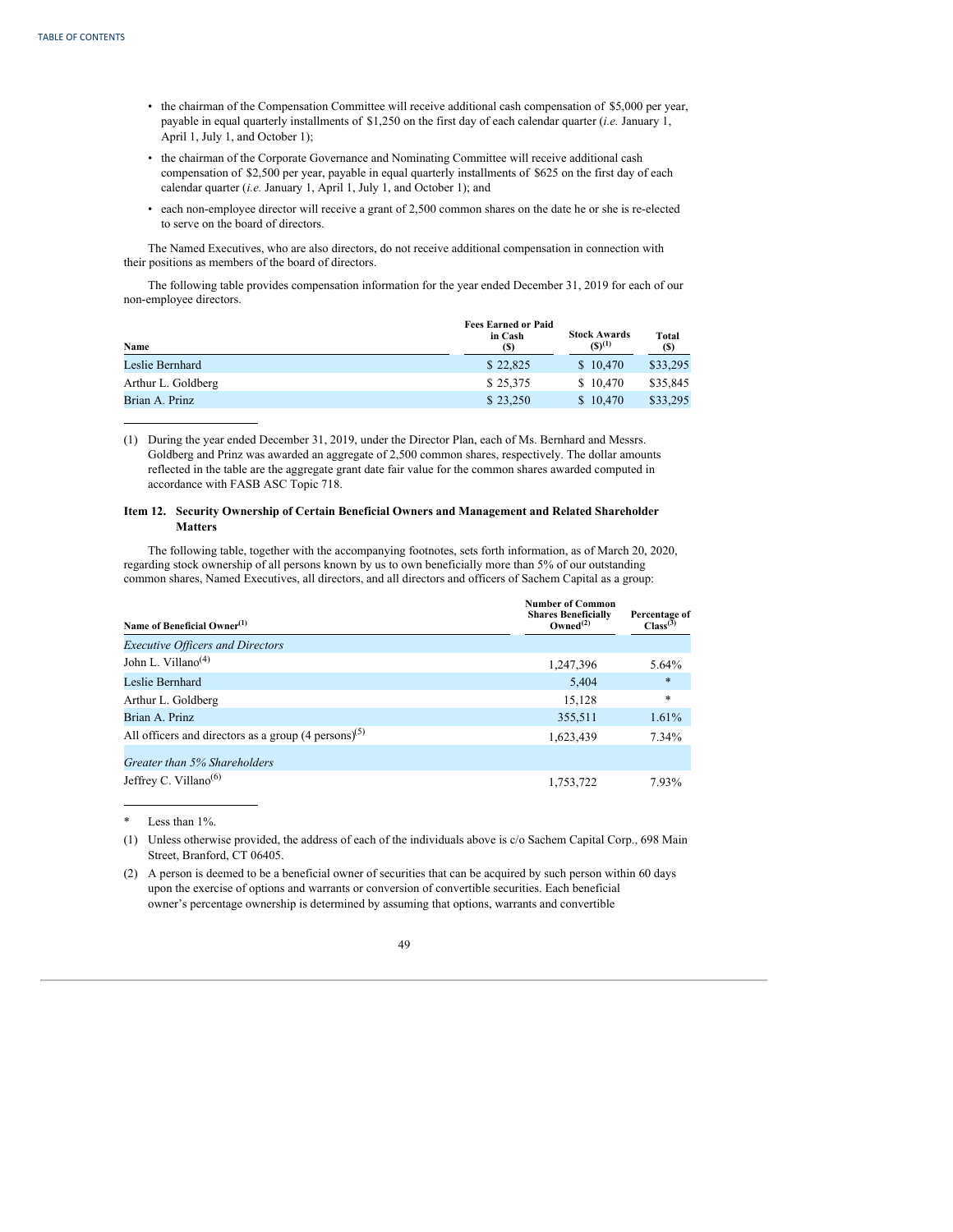securities that are held by such person (but not held by any other person) and that are exercisable or convertible within 60 days have been exercised or converted. Except as otherwise indicated, and subject to applicable community property and similar laws, each of the persons named has sole voting and investment power with respect to the shares shown as beneficially owned.

- (3) All percentages are determined based on 22,117,301 common shares outstanding as of the March 20, 2020.
- (4) Includes 6,827 common shares owned by Mr. Villano's wife. Mr. Villano disclaims beneficial ownership of the 6,827 common shares owned by his wife for the purposes of section 13(d) or 13(g) of the Exchange Act.
- (5) Does not include the common shares beneficially owned by Jeffrey C. Villano. In 2019, Jeffrey C. Villano resigned from all his positions an officer and director of Sachem Capital Corp.
- (6) Served as our Co-Chief Executive Officer, President and Treasurer until November 20, 2019 and as a director until December 10, 2019. His holdings include 394,718 and 183,532 common shares owned by Ultimate Brands Inc. and Union News of New Haven, Inc., respectively, each a corporation of which he is the founder and chief executive officer and over which he has full voting and dispositive control, and 3,251 common shares owned by his daughter. Mr. Villano disclaims beneficial ownership of the 3,251 common shares owned by his daughter for the purposes of section 13(d) or 13(g) of the Exchange Act.

### **Equity Compensation Plan Information**

On October 27, 2016, we adopted the 2016 Equity Compensation Plan (the "Plan), the purpose of which is to align the interests of our officers, other employees, advisors and consultants or any subsidiary, if any, with those of our shareholders and to afford an incentive to such officers, employees, consultants and advisors to continue as such, to increase their efforts on our behalf and to promote the success of our business. The basis of participation in the Plan is upon discretionary grants of awards by the board of directors. The Plan is administered by the Compensation Committee. The maximum number of common shares reserved for the grant of awards under the Plan is 1,500,000, subject to adjustment as provided in Section 5 of the Plan. Approximately fourteen individuals are eligible to participate in the Plan including, our two executive officers, nine other employees and three independent directors.

| Plan category                                             | <b>Number of securities</b><br>to be issued upon<br>exercise of<br>outstanding options,<br>warrants and rights | Weighted-average<br>exercise price of<br>outstanding<br>options, warrants<br>and rights | <b>Number of securities</b><br>remaining available for<br>future issuance under<br>equity compensation<br>plans (excluding<br>securities reflected in<br>column (a) |
|-----------------------------------------------------------|----------------------------------------------------------------------------------------------------------------|-----------------------------------------------------------------------------------------|---------------------------------------------------------------------------------------------------------------------------------------------------------------------|
|                                                           | (a)                                                                                                            | (b)                                                                                     | (c)                                                                                                                                                                 |
| Equity compensation plans approved by<br>security holders |                                                                                                                | Not applicable                                                                          | 1,469,616                                                                                                                                                           |
| Total                                                     | $\mathbf{0}$                                                                                                   | Not applicable                                                                          | 1,469,616                                                                                                                                                           |

During the fiscal year ended December 31, 2019, we granted an aggregate of 7,500 restricted common shares under the Plan.

# *Types and Terms of Awards*

Awards under the Plan may take the form of stock options (either incentive stock options or non-qualified stock options) or restricted shares. Subject to restrictions that are set forth in the Plan, the Compensation Committee will have complete and absolute authority to set the terms, conditions and provisions of each award, including the size of the award, the exercise or base price, the vesting and exercisability schedule (including provisions regarding acceleration of vesting and exercisability) and termination and forfeiture provisions.

The Compensation Committee is subject to the following specific restrictions regarding the types and terms of awards:

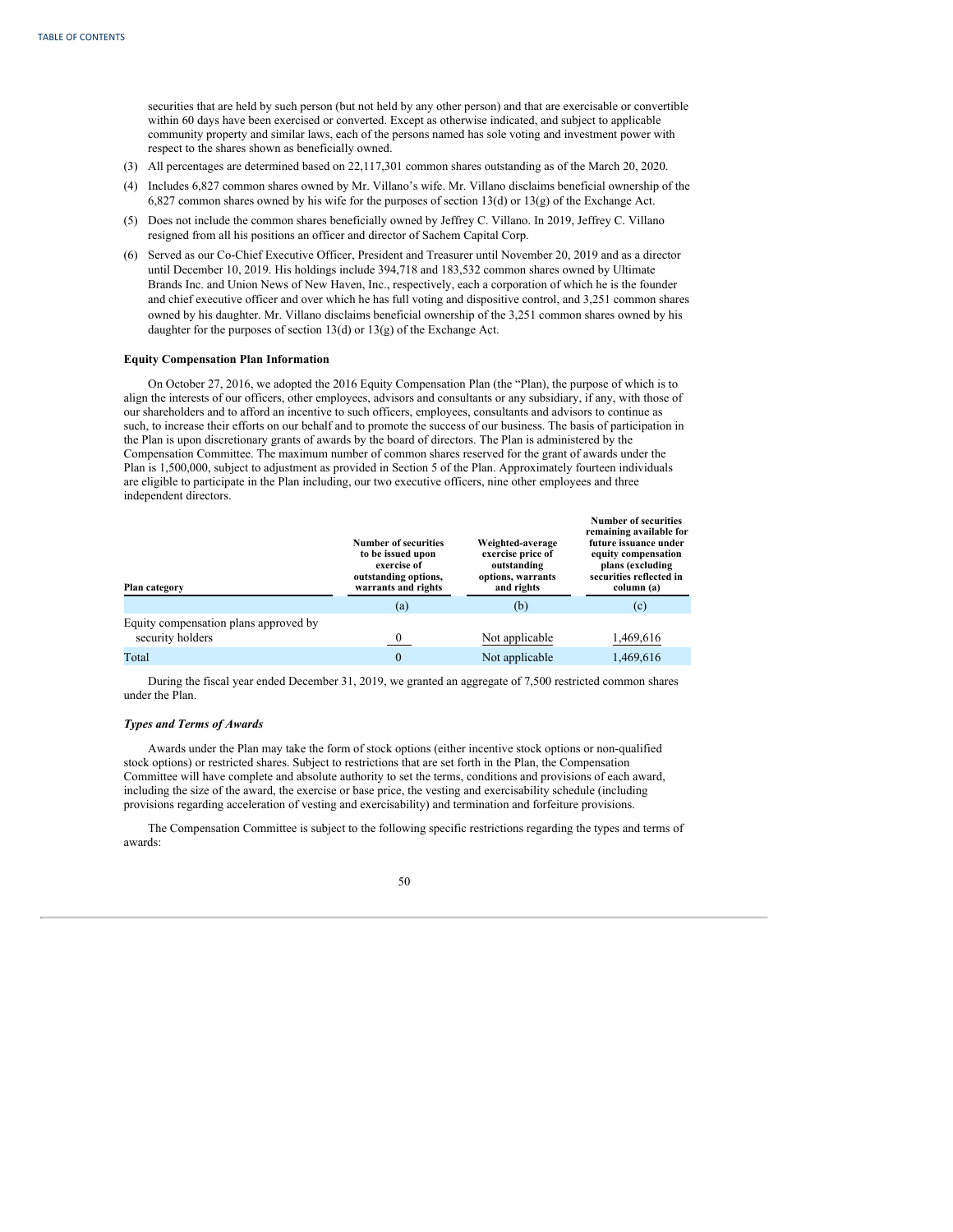- The exercise price for a stock option may not be less than 100% of the fair market value of the stock on the date of grant.
- No award may be granted after the expiration of the Plan (more than ten years after the Plan adoption date).

No stock option can be "repriced" without the consent of the shareholders and of the option holder if the effect would be to reduce the exercise price per share.

## *Amendment and Termination of the Plan*

The Plan expires on the tenth anniversary of the date of its adoption by the board of directors. Prior to the expiration date, the board of directors may at any time, and from time to time, suspend or terminate the Plan in whole or in part or amend it from time to time; *provided, however,* that unless otherwise determined by the board of directors, an amendment that requires shareholder approval in order for the Plan to continue to comply with Section 162(m) or any other law, regulation or stock exchange requirement shall not be effective unless approved by the requisite vote of shareholders. Notwithstanding the foregoing, no amendment to or termination of the Plan shall affect adversely any of the rights of any grantee under any outstanding award granted under the Plan without such grantee's consent.

### *Exercise Price of an Option Granted Under the Plan*

The exercise price of an option granted under the Plan may be no less than the fair market value of a common share on the date of grant, unless, with respect to nonqualified stock options that are not intended as incentive stock options within the meaning of Section 422 of the Code from time to time, otherwise determined by the Compensation Committee. However, incentive stock options granted to a ten percent shareholder must be priced at no less than 110% of the fair market value of our common shares on the date of grant and their term may not exceed five years. All options granted under the Plan are for a term of no longer than ten years unless otherwise determined by the Compensation Committee. The Compensation Committee also determines the exercise schedule of each option grant.

# *Federal Income Tax Consequences*

The following is a summary of the effect of federal income taxation upon the recipients and us with respect to the shares under the Plan and does not purport to be complete.

**Non-qualified Stock Options.** The grant of non-qualified stock options will have no immediate tax consequences to us or the grantee. The exercise of a non-qualified stock option will require a grantee to include in his gross income the amount by which the fair market value of the acquired shares on the exercise date (or the date on which any substantial risk of forfeiture lapses) exceeds the option price. Upon a subsequent sale or taxable exchange of the shares acquired upon exercise of a non-qualified stock option, a grantee will recognize long or short-term capital gain or loss equal to the difference between the amount realized on the sale and the tax basis of such shares. We will be entitled (provided applicable withholding requirements are met) to a deduction for Federal income tax purposes at the same time and in the same amount as the grantee is in receipt of income in connection with the exercise of a non-qualified stock option.

**Incentive Stock Options.** The grant of an incentive stock option will have no immediate tax consequences to us or our employee. If the employee exercises an incentive stock option and does not dispose of the acquired shares within two years after the grant of the incentive stock option nor within one year after the date of the transfer of such shares to him (a "disqualifying disposition"), he will realize no compensation income and any gain or loss that he realizes on a subsequent disposition of such shares will be treated as a long-term capital gain or loss. For purposes of calculating the employee's alternative minimum taxable income, however, the option will be taxed as if it were a non-qualified stock option.

**Restricted Shares.** Generally, unless the participant elects, pursuant to Section 83(b) of the Code to recognize income in the taxable year in which restricted shares have been awarded, the participant is required to recognize income for federal income tax purposes in the first taxable year during which the participant's rights over the restricted shares are transferable or are not subject to a substantial risk of forfeiture, whichever

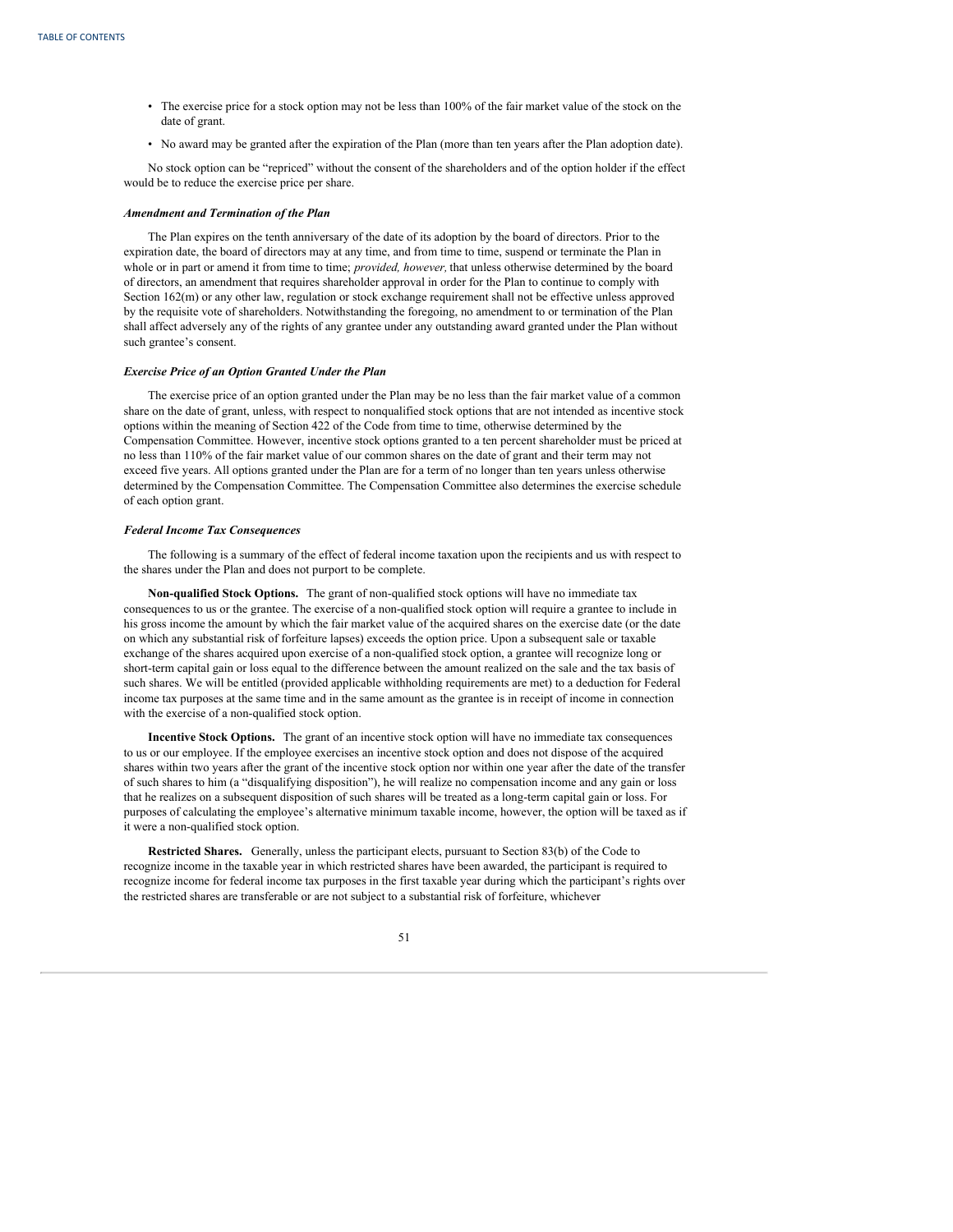occurs earlier. At such time, we will be entitled (provided applicable withholding requirements are met) to a deduction for Federal income tax purposes except to the extent that such participant's total compensation for the taxable year exceeds \$1.0 million, in which case such deduction may be limited by Section 162(m) of the Code unless any such grant of restricted shares is made pursuant to a performance-based benchmark established by the Compensation Committee.

As of December 31, 2019, there were no options granted under the Plan.

### **Item 13. Certain Relationships and Related Transactions and Director Independence.**

In March 2019 we relocated our principal offices to 698 Main Street, Branford, Connecticut upon the completion of renovations. Prior to March 2019, our principal offices were located at 23 Laurel Street, Branford, Connecticut, a property owned by Union News of New Haven, Inc. Jeffrey C. Villano is the chief executive officer of Union News and owns 20% of its outstanding stock. The other 80% is owned by his and John L. Villano's mother, Shirley Villano. The rent payable to Union News was \$1,500 per month.

During 2019 one loan to JJV in the amount of \$298,222 was refinanced by the borrower and the other loan was assigned from JJV to the Company in the amount of \$581,235. The principal balance of the loans to JJV at December 31, 2019 and December 31, 2018 were approximately \$-0- and \$879,000, respectively. Interest paid to us by JJV for years ended December 31, 2019 and December 31, 2018 was approximately \$44,000 and \$148,000, respectively. These loans were made in connection with JJV's purchase of real property from third parties who, for various reasons, did not meet our loan criteria. We believe that the terms of these loans are no less beneficial to us than they would have been if we made the loans to unrelated third parties and are all properly documented.

We have adopted a policy that prohibits any transaction between us and a related party unless the terms of that transaction are no less favorable to us than if we had entered into the same transaction with an unrelated party and the transaction is approved by our Audit Committee or other independent committee of the board of directors, in the case where it is inappropriate for our Audit Committee to review such a transaction due to a conflict of interest.

# **Item 14. Principal Accounting Fees and Services**

The aggregate fees billed by Hoberman & Lesser, CPA's, LLP, our principal accounting firm, for the fiscal years ended December 31, 2019 and 2018, are set forth below**.**

|                    | 2019      | 2018      |
|--------------------|-----------|-----------|
| Audit fees*        | \$168,000 | \$111,800 |
| Audit related fees |           |           |
| Tax fees           |           |           |
| All other fees     |           |           |
| Total fees         | \$168,000 | \$111,800 |

\* • In 2019, the audit fees include fees for professional services rendered for (i) the review of our quarterly financial statements, (ii) the review of four separate prospectus supplements to our shelf registration statement on Form S-3, described below, and (iii) other services that are normally provided in connection with statutory and regulatory filings.

• In 2018, the audit fees include fees for professional services rendered for (i) the review of our quarterly financial statements, (ii) in connection with our shelf registration statement (File No. 333-227906) on Form S-3 under the Securities Act of 1933, as amended, which was declared effective by the SEC on November 9, 2018, and (iii) other services that are normally provided in connection with statutory and regulatory filings.

# **Audit Committee Pre-Approval Policies and Procedures**

The Audit Committee charter provides that the Audit Committee will pre-approve audit services and non-audit services to be provided by the independent auditors before the accountant is engaged to render these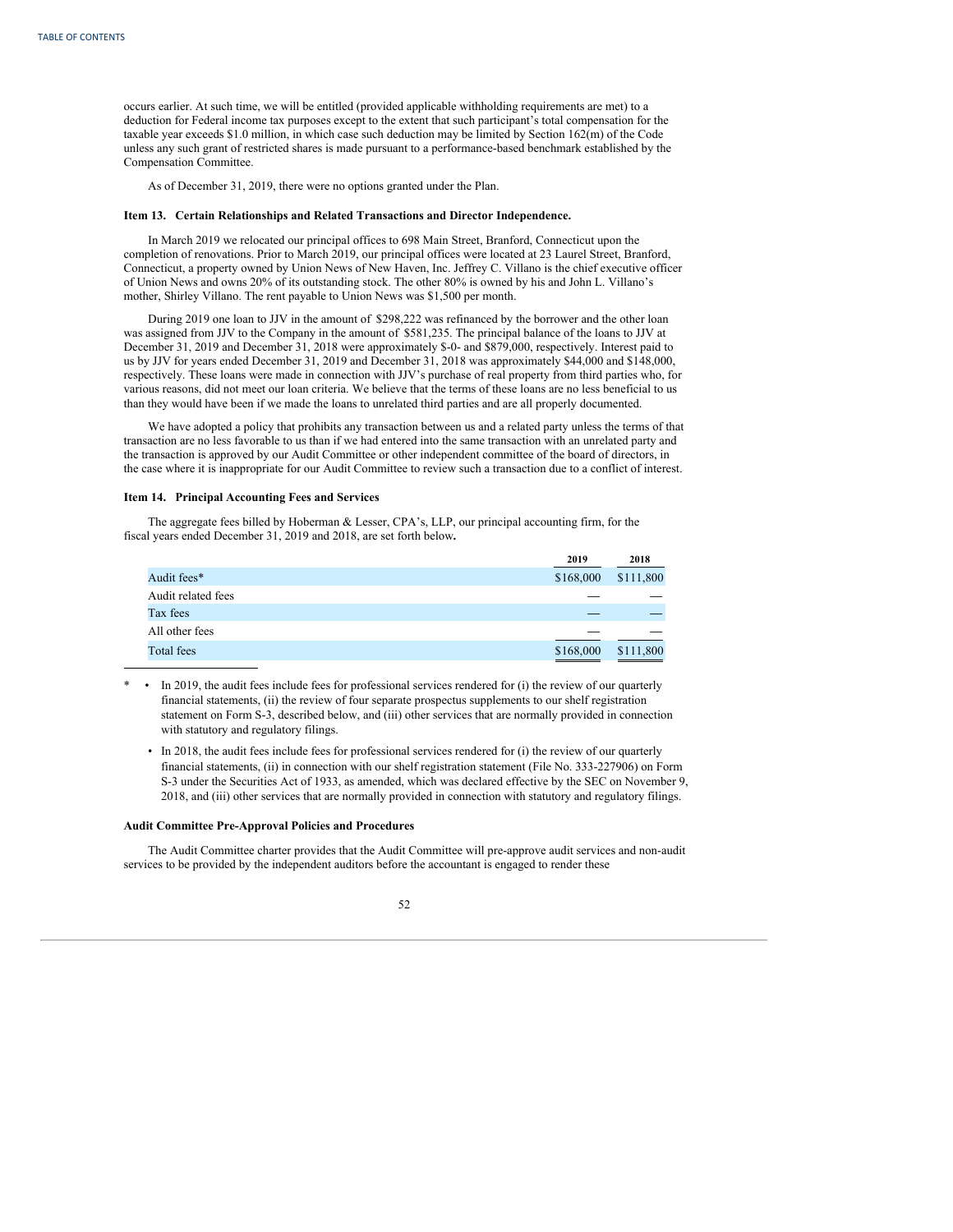services. The Audit Committee may consult with management in the decision-making process but may not delegate this authority to management. The Audit Committee may delegate its authority to preapprove services to one or more committee members, provided that the designees present the pre-approvals to the full committee at the next committee meeting. All audit and non-audit services performed by the independent accountants must be preapproved by the Audit Committee to assure that such services do not impair the auditors' independence from us.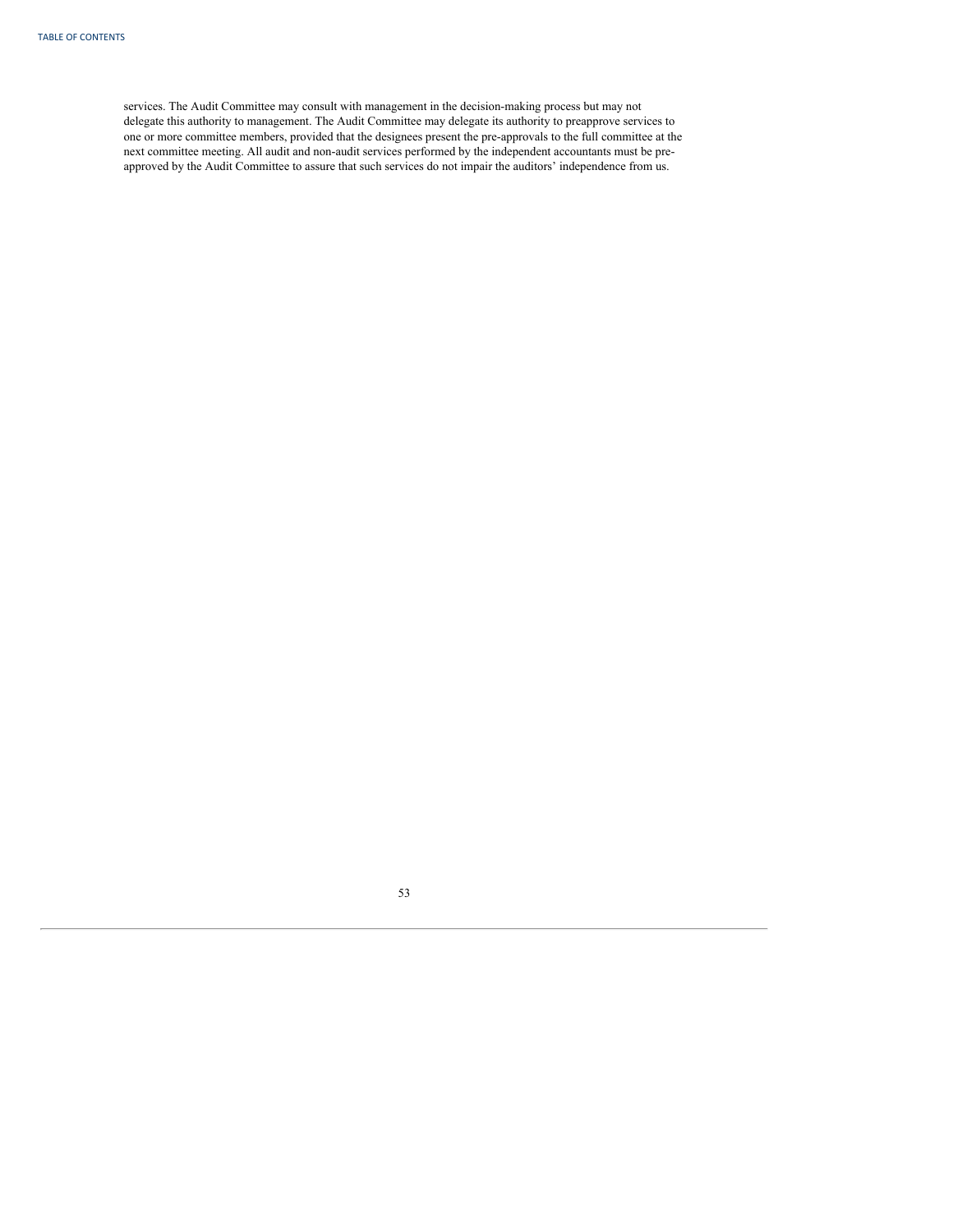# **PART IV**

# **Item 15. Exhibits and Financial Statement Schedules**

- (a) 1. Financial Statements See Index to Financial Statements on page F-1.
	- 2. Financial Statement Schedules See (c) below.
	- 3. Exhibits See (b) below.
- (b) Certain of the following exhibits were filed as Exhibits to the registration statement on Form S-11, Registration No. 333-214323 and amendments thereto (the "Registration Statement") filed by us under the Securities Act and are hereby incorporated by reference.

| <b>Exhibit</b><br>No. | Description                                                                                                                                                                                                                                  |
|-----------------------|----------------------------------------------------------------------------------------------------------------------------------------------------------------------------------------------------------------------------------------------|
| 2.1                   | Form of Amended and Restated Exchange Agreement <sup>(1)</sup>                                                                                                                                                                               |
| 3.1                   | Certificate of Incorporation <sup>(1)</sup>                                                                                                                                                                                                  |
| 3.1(a)                | Certificate of Amendment to Certificate of Incorporation <sup>(1)</sup>                                                                                                                                                                      |
| 3.1(b)                | Certificate of Amendment to Certificate of Incorporation filed on October 7, $2019^{(2)}$                                                                                                                                                    |
| 3.2                   | Amended and Restated Bylaws, effective as of November 25, 2019 <sup>31</sup>                                                                                                                                                                 |
| 4.1                   | Form of Representative's Warrants issued on February 9, 2017 in connection with the initial public<br>offering $(1)$                                                                                                                         |
| 4.2                   | Form of Representatives' Warrants issued on October 27, 2017 in connection with the follow-on<br>underwritten public offering <sup>(4)</sup>                                                                                                 |
| 4.3                   | Indenture, dated as of June 21, 2019, between the Company and U.S. Bank National Association, as<br>$Trustee^{(5)}$                                                                                                                          |
| <u>4.4</u>            | First Supplemental Indenture, dated as of June 25, 2019, between the Company and U.S. Bank National<br>Association, as Trustee $(5)$                                                                                                         |
| 4.5                   | Form of 7.125% Notes due 2024 <sup>(5)</sup>                                                                                                                                                                                                 |
| 4.6                   | Second Supplemental Indenture between the Company and U.S. Bank National Association, as<br>$Trustee^{(2)}$                                                                                                                                  |
| 4.8                   | Form of $6.875\%$ Notes due $2024\frac{(8)}{2}$                                                                                                                                                                                              |
| $10.1**$              | Employment Agreement by and between John L. Villano and Sachem Capital Corp. <sup>(1)</sup>                                                                                                                                                  |
| 10.2                  | Sachem Capital Corp. 2016 Equity Compensation Plan <sup>(1)</sup>                                                                                                                                                                            |
| 10.3                  | Final Form of the Restrictive Stock Grant Agreement dated July 17, 2018 under the Sachem Capital<br>Corp. 2016 Equity Compensation Plan between the Company and each of Leslie Bernhard, Arthur<br>Goldberg and Brian Prinz <sup>(6)</sup>   |
| <u>10.4</u>           | Mortgage Note made by Sachem Capital Corp to Bankwell Bank, dated as of March 29, 2019, in the<br>principal amount of $$795,000^{(9)}$                                                                                                       |
| 10.5                  | Open-End Mortgage Deed, Security Agreement and Fixture Filing, dated March 29, 2019, by Sachem<br>Capital Corp., in connection with the New Bankwell Mortgage Loan, for the benefit of Bankwell<br>$Bank^{(9)}$                              |
| <u>10.6</u>           | Indemnity Agreement, dated as of March 29, 2019, by and among John L. Villano, Jeffrey C. Villano<br>and Bankwell Bank <sup>(9)</sup>                                                                                                        |
| 10.7                  | Final Form of the Restrictive Stock Grant Agreement dated October 4, 2019 under the Sachem Capital<br>Corp. 2016 Equity Compensation Plan between the Company and each of Leslie Bernhard, Arthur<br>Goldberg and Brian Prinz <sup>(2)</sup> |
| <b>14.1</b>           | Code of Ethics $(10)$                                                                                                                                                                                                                        |
| 21.1                  | List of Subsidiaries <sup><math>(7)</math></sup>                                                                                                                                                                                             |
| 23.1                  | Consent of Hoberman & Lesser CPA's, LLP, dated March 26, 2020*                                                                                                                                                                               |
|                       |                                                                                                                                                                                                                                              |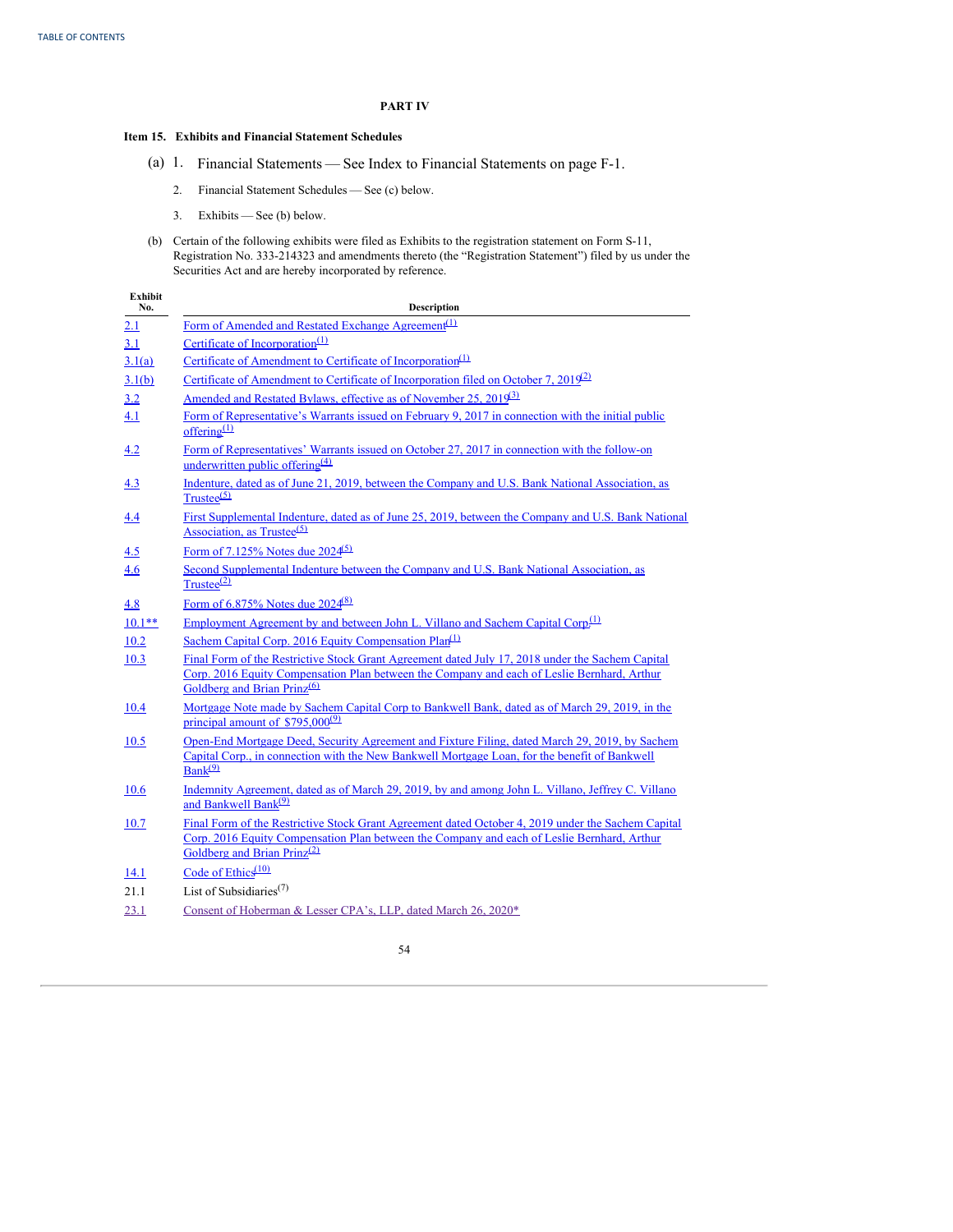| <b>Exhibit</b><br>No. | <b>Description</b>                                                                                                                           |
|-----------------------|----------------------------------------------------------------------------------------------------------------------------------------------|
| 31.1                  | Chief Executive Officer Certification as required under section 302 of the Sarbanes Oxley Act *                                              |
| 31.2                  | Chief Financial Officer Certification as required under section 302 of the Sarbanes Oxley Act *                                              |
| 32.1                  | Chief Executive Officer Certification pursuant to 18 U.S.C. section 1350 as adopted pursuant to section<br>906 of the Sarbanes Oxley Act *** |
| 32.2                  | Chief Financial Officer Certification pursuant to 18 U.S.C. section 1350 as adopted pursuant to section<br>906 of the Sarbanes Oxley Act *** |
| 101.INS               | XBRL Instance Document *                                                                                                                     |
| 101.SCH               | XBRL Taxonomy Extension Schema Document *                                                                                                    |
| 101.CAL               | XBRL Taxonomy Extension Calculation Linkbase Document *                                                                                      |
| 101.DEF               | XBRL Taxonomy Extension Definition Linkbase Document *                                                                                       |
| 101.LAB               | XBRL Taxonomy Extension Label Linkbase Document*                                                                                             |
| 101.PRE               | XBRL Taxonomy Extension Presentation Linkbase Document *                                                                                     |

\* Filed herewith.

- \*\* Compensation plan or arrangement for current or former executive officers and directors.
- \*\*\* Furnished, not filed, in accordance with item 601(32)(ii) of Regulation S-K.
- (1) Previously filed as an exhibit to the Registration Statement on Form S-11, as amended, (SEC File No.: 333- 214323) and incorporated herein by reference.
- (2) Previously filed as an exhibit to the Quarterly Report on Form 10-Q for the period ended September 30, 2019 and incorporated herein by reference.
- (3) Previously filed as an exhibit to the Current Report on Form 8-K on November 27, 2019 and incorporated herein by reference.
- (4) Previously filed on October 20, 2017, as Exhibit A to Exhibit 1.1 of the Registration Statement on Form S-11, as amended, (SEC File No.: 333-218954) and incorporated herein by reference.
- (5) Previously filed as an exhibit to the Current Report on Form 8-K on June 25, 2019 and incorporated herein by reference.
- (6) Previously filed as an exhibit to the Quarterly Report on Form 10-Q for the period ended June 30, 2018 and incorporated herein by reference.

- (8) Previously filed as an exhibit to the Current Report on Form 8-K on November 6, 2019 and incorporated herein by reference.
- (9) Previously filed as an exhibit to the Current Report on Form 8-K on April 5, 2019 and incorporated herein by reference.
- (10) Previously filed as an exhibit to the Annual Report on Form 10-K for the year ended December 31, 2016 and incorporated herein by reference.
	- (c) No financial statement schedules are included because the information is either provided in the financial statements or is not required under the related instructions or is inapplicable and such schedules therefore have been omitted.

# **ITEM 16. FORM 10-K SUMMARY**

None.

<sup>(7)</sup> None.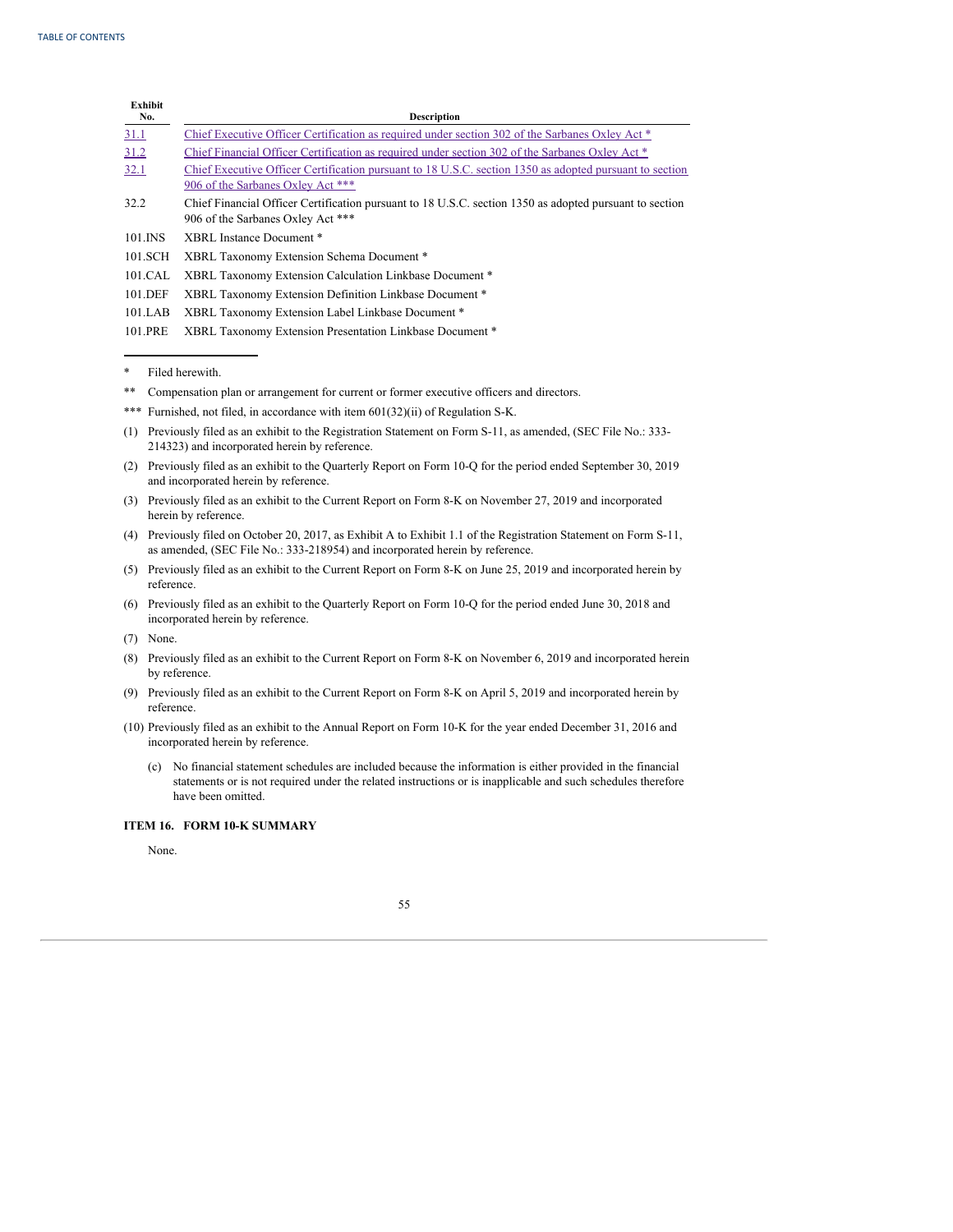### **SIGNATURES**

Pursuant to the requirements of Section 13 or 15(d) of the Securities Exchange Act of 1934, the Registrant has duly caused this Report to be signed on its behalf by the undersigned, thereunto duly authorized.

# **SACHEM CAPITAL CORP.**

By: /s/ John L. Villano

John L Villano, CPA Chief Executive Officer (Principal Executive Officer)

Date: March 26, 2020

In accordance with the Exchange Act, this Report has been signed below by the following persons on behalf of the Registrant and in the capacities indicated on March 26, 2020:

| Signature              | Title                                                                                         |
|------------------------|-----------------------------------------------------------------------------------------------|
| /s/ John L. Villano    | Chairman, Chief Executive Officer, President Chief                                            |
| John L. Villano, CPA   | Financial Officer and Director (Principal Executive<br>Officer & Principal Financial Officer) |
| /s/ Leslie Bernhard    | Director                                                                                      |
| Leslie Bernhard        |                                                                                               |
| /s/ Arthur L. Goldberg | Director                                                                                      |
| Arthur L. Goldberg     |                                                                                               |
| /s/ Brian A. Prinz     | Director                                                                                      |
| Brian A. Prinz         |                                                                                               |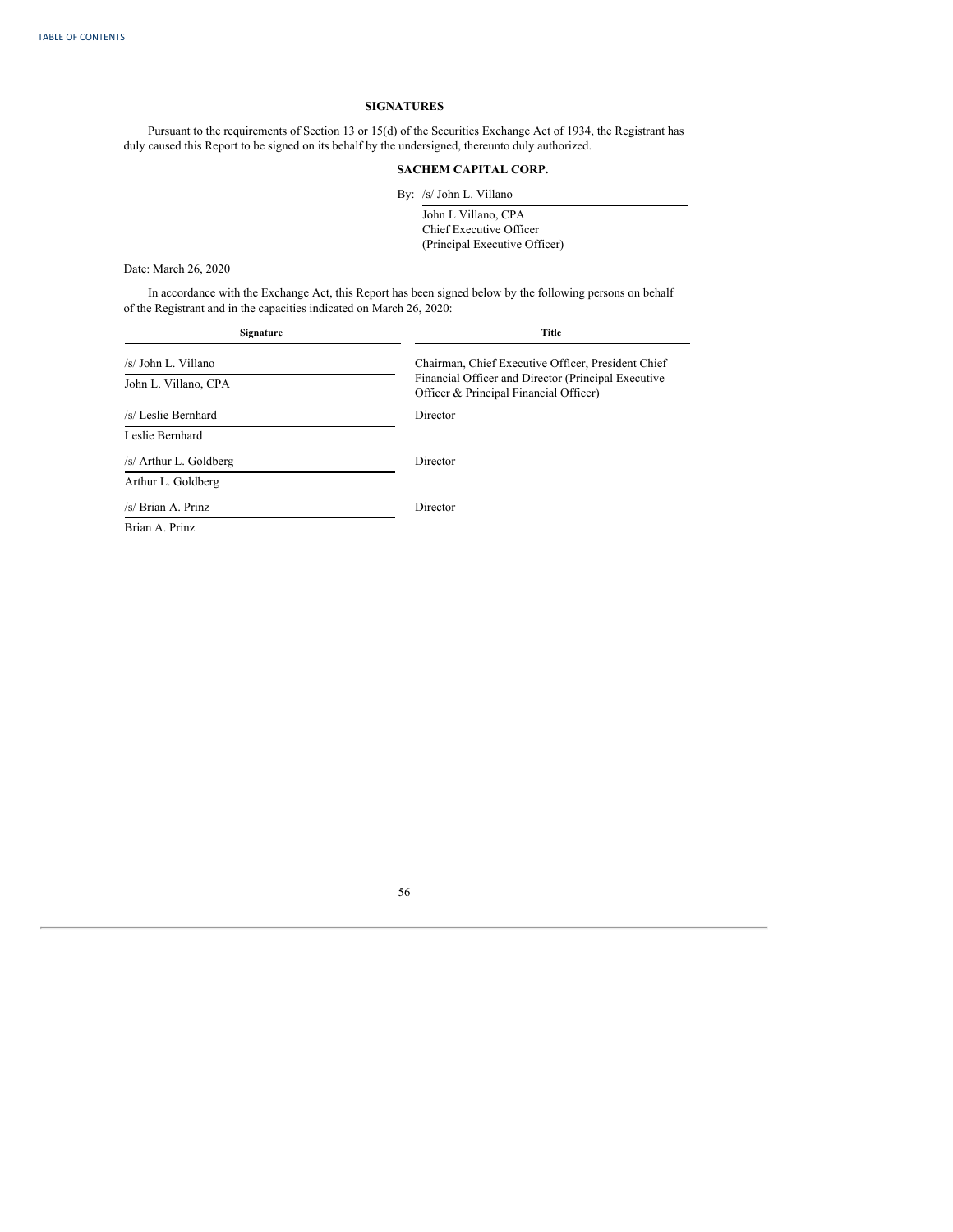# **INDEX TO FINANCIAL STATEMENTS FOR THE YEARS ENDED DECEMBER 31, 2019 AND 2018**

<span id="page-59-0"></span>

| Reports of Independent Registered Public Accounting Firms | F-2   |
|-----------------------------------------------------------|-------|
| Financial Statements:                                     |       |
| <b>Balance Sheets</b>                                     | $F-3$ |
| <b>Statements of Operations</b>                           | F-4   |
| Statements of Changes in Shareholders' Equity             | $F-5$ |
| <b>Statements of Cash Flows</b>                           | F-6   |
| <b>Notes to Financial Statements</b>                      | $F-8$ |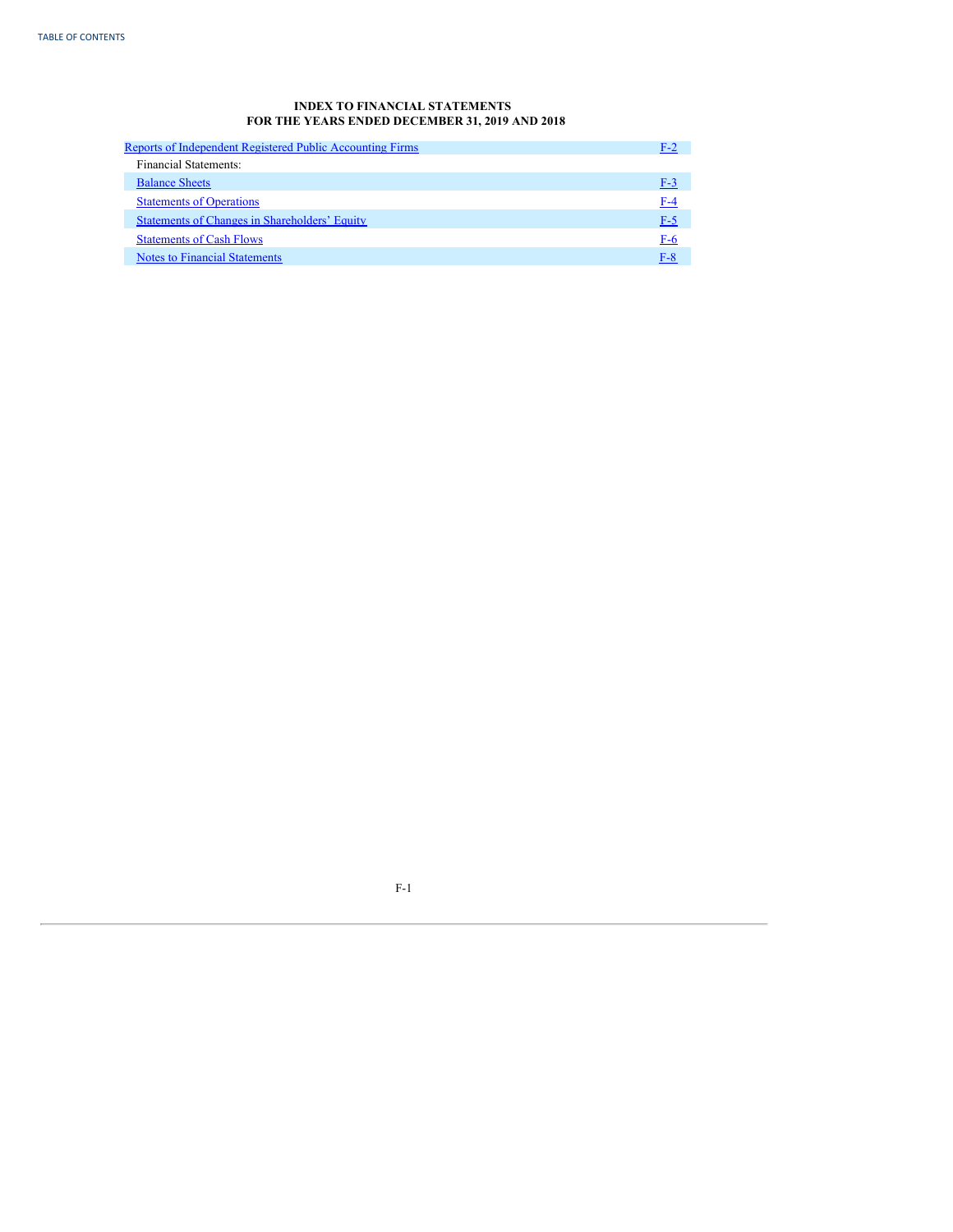# **REPORT OF INDEPENDENT REGISTERED PUBLIC ACCOUNTING FIRM**

<span id="page-60-0"></span>To the Board of Directors and Shareholders Sachem Capital Corp.

### **Opinion on the Financial Statements**

We have audited the accompanying balance sheets of Sachem Capital Corp. (the "Company") as of December 31, 2019 and 2018, and the related statements of comprehensive income, changes in shareholders' equity, and cash flows for each of the years in the two-year period ended December 31, 2019, and the related notes (collectively referred to as the financial statements). In our opinion, the financial statements present fairly, in all material respects, the financial position of the Company as of December 31, 2019 and 2018, and the results of its operations and its cash flows for each of the years in the two-year period ended December 31, 2019, in conformity with accounting principles generally accepted in the United States of America.

### **Basis of Opinion**

These financial statements are the responsibility of the Company's management. Our responsibility is to express an opinion on the Company's financial statements based on our audits. We are a public accounting firm registered with the Public Company Accounting Oversight Board (United States) (PCAOB) and are required to be independent with respect to the Company in accordance with the U.S. federal securities laws and the applicable rules and regulations of the Securities and Exchange Commission and the PCAOB.

We conducted our audits in accordance with the standards of the PCAOB. Those standards require that we plan and perform the audit to obtain reasonable assurance about whether the financial statements are free of material misstatement, whether due to error or fraud. The Company is not required to have, nor were we engaged to perform, an audit of its internal control over financial reporting. As part of our audits, we are required to obtain an understanding of internal control over financial reporting, but not for the purpose of expressing an opinion on the effectiveness of the Company's internal control over financial reporting. Accordingly, we express no such opinion.

Our audits included performing procedures to assess the risks of material misstatement of the financial statements, whether due to error or fraud, and performing procedures that respond to those risks. Such procedures included examining, on a test basis, evidence regarding the amounts and disclosures in the financial statements. Our audits also included evaluating the accounting principles used and significant estimates made by management, as well as evaluating the overall presentation of the financial statements. We believe that our audits provide a reasonable basis for our opinion.

We have served as the Company's auditor since 2015.

/s/ Hoberman & Lesser CPA's, LLP

Hoberman & Lesser CPA's, LLP

New York, New York March 26, 2020

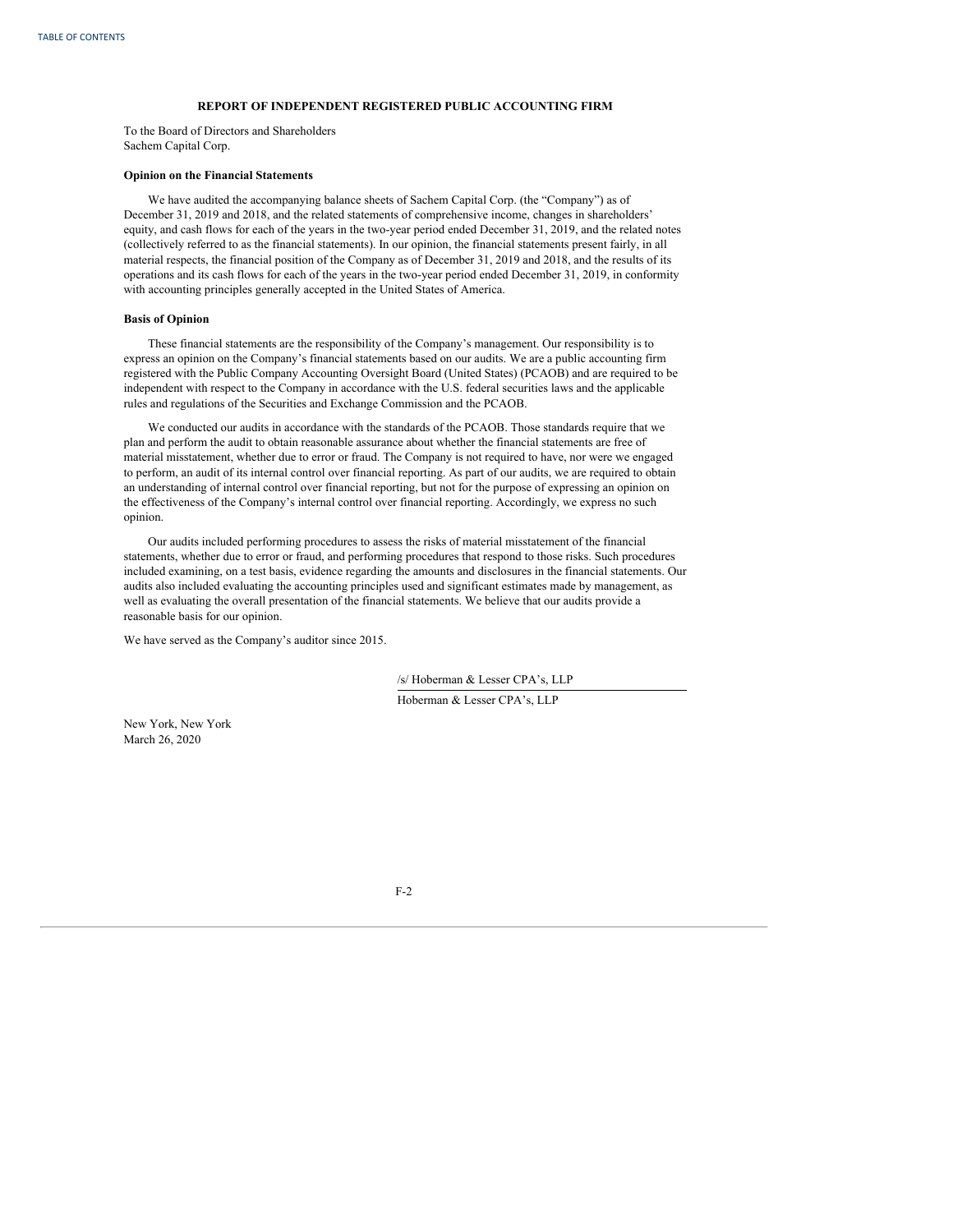# **BALANCE SHEETS**

<span id="page-61-0"></span>

|                                                                                    | December 31,  |              |
|------------------------------------------------------------------------------------|---------------|--------------|
|                                                                                    | 2019          | 2018         |
| <b>Assets</b>                                                                      |               |              |
| Assets:                                                                            |               |              |
| Cash and cash equivalents                                                          | \$18,841,937  | S<br>99,310  |
| Cash - restricted                                                                  |               | 59,549       |
| Short-term marketable securities                                                   | 15,949,802    |              |
| Escrow deposits                                                                    |               | 12,817       |
| Mortgages receivable                                                               | 94,348,689    | 78,011,653   |
| Mortgages receivable, affiliate                                                    |               | 879,457      |
| Interest and fees receivable                                                       | 1,370,998     | 1,397,038    |
| Other receivables                                                                  | 141,397       | 155,000      |
| Due from borrowers                                                                 | 840,930       | 695,218      |
| Prepaid expenses                                                                   | 24,734        | 14,866       |
| Property and equipment, net                                                        | 1,346,396     | 1,180,107    |
| Deposits on property and equipment                                                 | 71,680        | 12,000       |
| Real estate owned                                                                  | 8,258,082     | 2,943,438    |
| Deferred financing costs                                                           | 16,600        | 553,597      |
| <b>Total assets</b>                                                                | \$141,211,245 | \$86,014,050 |
| Liabilities and Shareholders' Equity                                               |               |              |
| Liabilities:                                                                       |               |              |
| Notes payable (net of deferred financing costs of \$2,687,190)                     | \$55,475,810  | \$           |
| Line of credit                                                                     |               | 27,219,123   |
| Mortgage payable                                                                   | 784,081       | 290,984      |
| Accounts payable and accrued expenses                                              | 249,879       | 316,413      |
| Security deposits held                                                             | 7,800         | 7,800        |
| <b>Advances from borrowers</b>                                                     | 848,268       | 317,324      |
| Due to shareholder                                                                 |               | 1,200,000    |
| Deferred revenue                                                                   | 1,205,740     | 1,058,406    |
| Notes payable                                                                      | 75,433        |              |
| Dividend payable                                                                   |               | 2,624,566    |
| Accrued interest                                                                   | 3,416         | 176,619      |
| <b>Total liabilities</b>                                                           | 58,650,427    | 33,211,235   |
| Commitments and Contingencies                                                      |               |              |
| Shareholders' equity:                                                              |               |              |
| Preferred shares - \$.001 par value; 5,000,000 shares authorized; no shares issued |               |              |
| Common stock - \$.001 par value; 100,000,000 shares authorized; 22,117,301         |               |              |
| and 15,438,621 issued and outstanding                                              | 22,117        | 15,439       |
| Paid-in capital                                                                    | 83,856,308    | 53,192,859   |
| Accumulated other comprehensive loss                                               | (50, 878)     |              |
| Accumulated deficit                                                                | (1,266,729)   | (405, 483)   |
| Total shareholders' equity                                                         | 82,560,818    | 52,802,815   |
| Total liabilities and shareholders' equity                                         | \$141,211,245 | \$86,014,050 |
|                                                                                    |               |              |

The accompanying notes are an integral of these financial statements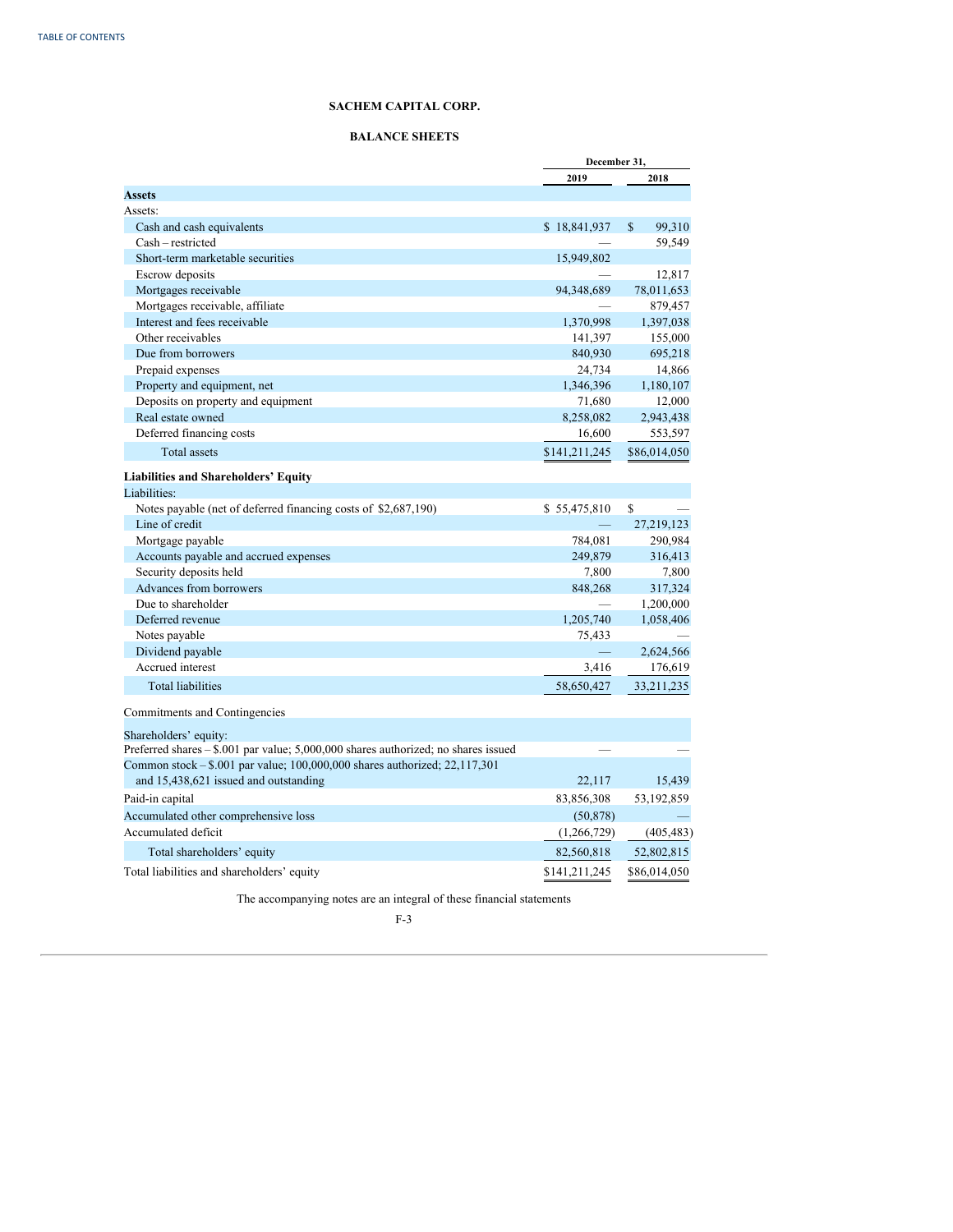# **STATEMENTS OF OPERATIONS**

<span id="page-62-0"></span>

|                                                            | <b>Years Ended</b><br>December 31, |              |
|------------------------------------------------------------|------------------------------------|--------------|
|                                                            | 2019                               | 2018         |
| <b>Revenue:</b>                                            |                                    |              |
| Interest income from loans                                 | \$9,751,733                        | \$ 8,960,883 |
| Investment income                                          | 81,111                             |              |
| Origination fees                                           | 1,519,294                          | 1,411,100    |
| Late and other fees                                        | 265,310                            | 189,078      |
| Processing fees                                            | 167,070                            | 138,317      |
| Rental income, net                                         | 69,300                             | 101,789      |
| Other income                                               | 826,688                            | 837,339      |
| Net gain on sale of real estate                            |                                    | 74,864       |
| Total revenue                                              | 12,680,506                         | 11,713,370   |
| <b>Operating costs and expenses:</b>                       |                                    |              |
| Interest and amortization of deferred financing costs      | 2,938,237                          | 1,665,891    |
| Professional fees                                          | 542,920                            | 417,312      |
| Compensation, fees and taxes                               | 1,534,447                          | 1,248,107    |
| <b>Exchange fees</b>                                       | 44,192                             | 33,535       |
| Other expenses and taxes                                   | 90,412                             | 20,707       |
| Excise tax                                                 |                                    | 19,000       |
| Depreciation                                               | 63,566                             | 32,529       |
| Expense in connection with termination of credit facility  | 340,195                            |              |
| General and administrative expenses                        | 478,513                            | 437,011      |
| Net loss on sale of real estate                            | 34,919                             |              |
| Impairment loss                                            | 417,094                            | 67,493       |
| Total operating costs and expenses                         | 6,484,495                          | 3,941,585    |
| Net income                                                 | 6,196,011                          | 7,771,785    |
| Other comprehensive loss:                                  |                                    |              |
| Unrealized loss on investment securities                   | (50, 878)                          |              |
| Comprehensive income                                       | \$6,145,133                        | \$7,771,785  |
| Basic and diluted net income per common share outstanding: |                                    |              |
| <b>Basic</b>                                               | \$<br>0.32                         | \$<br>0.50   |
|                                                            |                                    |              |
| Diluted                                                    | \$<br>0.32                         | \$<br>0.50   |
| Weighted average number of common shares outstanding:      |                                    |              |
| <b>Basic</b>                                               | 19,415,237                         | 15,425,772   |
| Diluted                                                    | 19,415,237                         | 15,425,772   |

The accompanying notes are an integral of these financial statements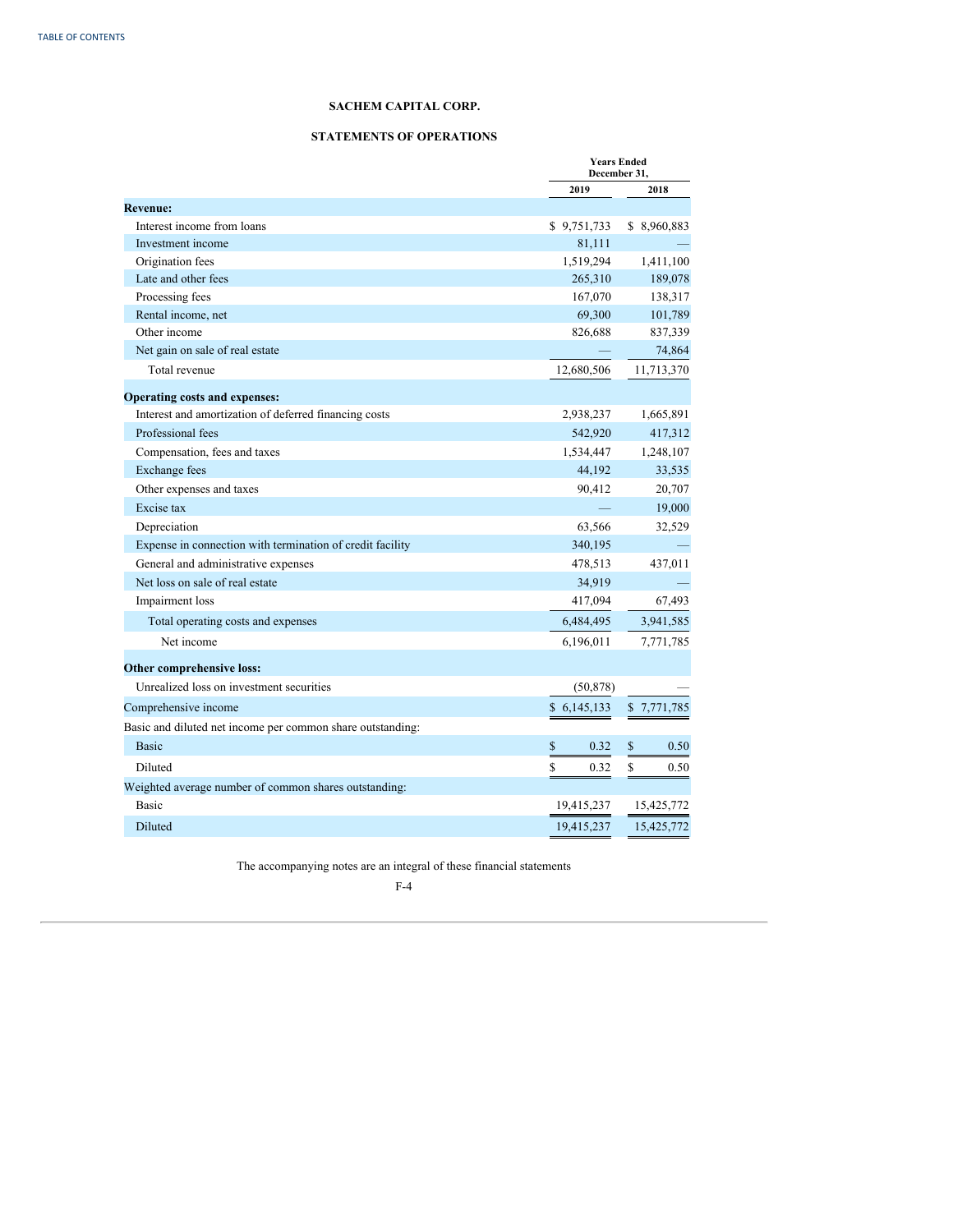### <span id="page-63-0"></span>**STATEMENT OF CHANGES IN SHAREHOLDERS'/MEMBERS' EQUITY FOR THE YEARS ENDED DECEMBER 31, 2019 AND 2018**

|                                                    | Common<br><b>Shares</b> | Amount   | <b>Additional</b><br>Paid in<br>Capital | Accumulated<br>Other<br>Comprehensive<br>Loss | (Accumulated<br>Deficit)<br>Retained<br>Earnings | <b>Totals</b> |
|----------------------------------------------------|-------------------------|----------|-----------------------------------------|-----------------------------------------------|--------------------------------------------------|---------------|
| Balance, January 1, 2018                           | 15,415,737              | \$15,416 | \$53,315,772                            |                                               | \$1,235,093                                      | \$54,566,281  |
| Offering costs-ATM                                 |                         |          | (160, 479)                              |                                               |                                                  | (160, 479)    |
| Stock based compensation                           | 22,884                  | 23       | 37,566                                  |                                               |                                                  | 37,589        |
| Dividends paid                                     |                         |          |                                         |                                               | (6,787,795)                                      | (6,787,795)   |
| Dividends declared and payable                     |                         |          |                                         |                                               | (2,624,566)                                      | (2,624,566)   |
| Net income for the year ended December 31,<br>2018 |                         |          |                                         |                                               | 7,771,785                                        | 7,771,785     |
| Balance, December 31, 2018                         | 15,438,621              | 15,439   | 53, 192, 859                            |                                               | (405, 483)                                       | 52,802,815    |
| Sale of common stock through ATM                   | 4,354,773               | 4,355    | 19,959,990                              |                                               |                                                  | 19,964,345    |
| Sale of common stock                               | 2,300,000               | 2,300    | 10,578,300                              |                                               |                                                  | 10,580,600    |
| Exercise of warrants                               | 16,407                  | 16       | 82,019                                  |                                               |                                                  | 82,035        |
| Stock based compensation                           | 7,500                   | 7        | 43,140                                  |                                               |                                                  | 43,147        |
| Unrealized loss on marketable securities           |                         |          |                                         | \$ (50,878)                                   |                                                  | (50, 878)     |
| Dividends paid                                     |                         |          |                                         |                                               | (7,057,257)                                      | (7,057,257)   |
| Net income for the year ended December 31,<br>2019 |                         |          |                                         |                                               | 6,196,011                                        | 6,196,011     |
| Balance, December 31, 2019                         | 22,117,301              | \$22,117 | \$83,856,308                            | (50, 878)<br>S.                               | \$(1,266,729)                                    | \$82,560,818  |

The accompanying notes are an integral of these financial statements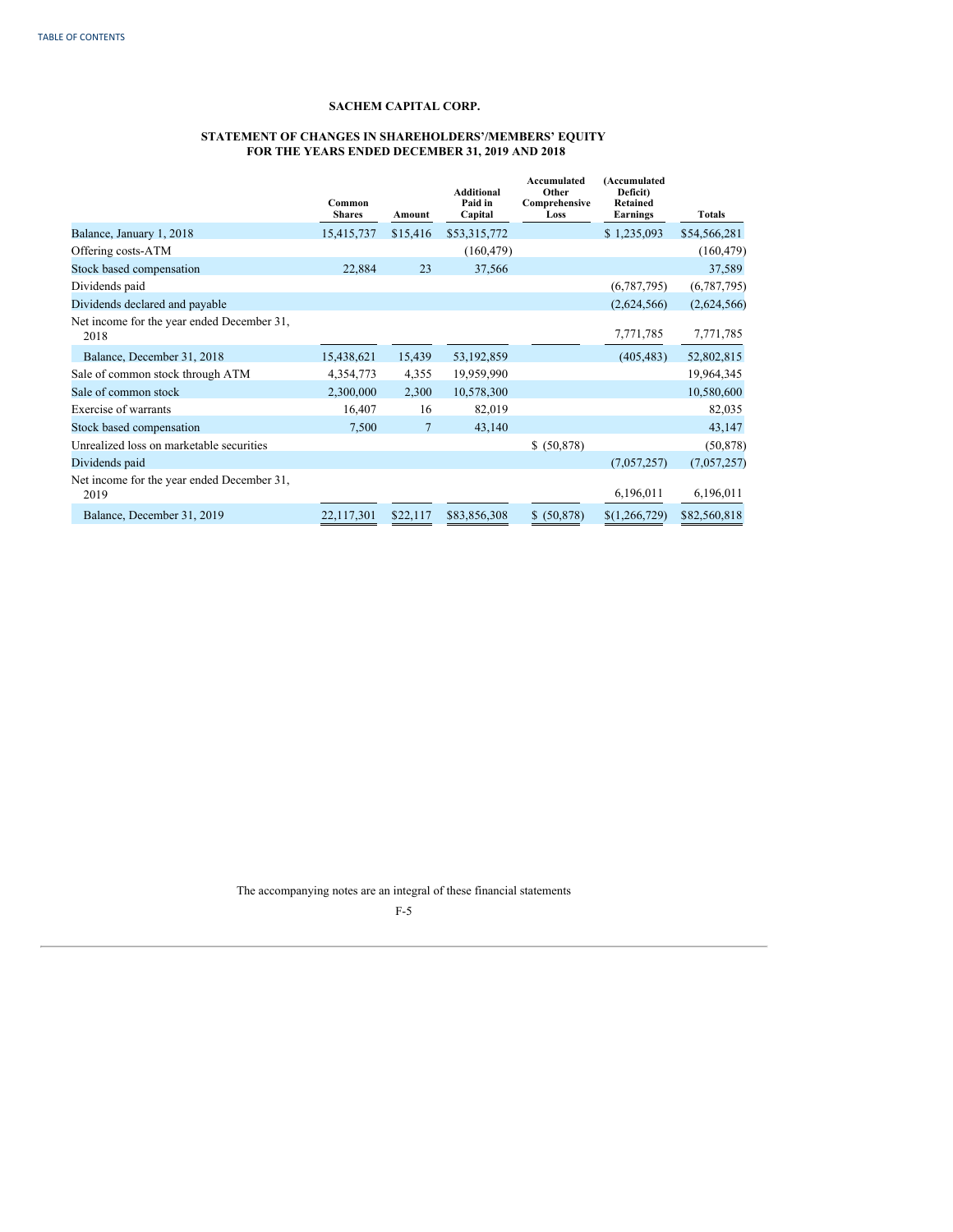# **STATEMENTS OF CASH FLOW**

<span id="page-64-0"></span>

|                                                                                      | <b>Years Ended</b><br>December 31. |                |   |                |
|--------------------------------------------------------------------------------------|------------------------------------|----------------|---|----------------|
|                                                                                      |                                    | 2019           |   | 2018           |
| <b>CASH FLOWS FROM OPERATING ACTIVITIES</b>                                          |                                    |                |   |                |
| Net income                                                                           | S                                  | 6,196,011      | S | 7,771,785      |
| Adjustments to reconcile net income to net cash provided by operating<br>activities: |                                    |                |   |                |
| Write-off and amortization of deferred financing costs                               |                                    | 722,580        |   | 137,241        |
| Depreciation expense                                                                 |                                    | 63,566         |   | 32,529         |
| Stock based compensation                                                             |                                    | 43,147         |   | 37,589         |
| Impairment loss                                                                      |                                    | 417,094        |   | 67,493         |
| Loss on sale of real estate                                                          |                                    | 34,919         |   | (74, 864)      |
| Abandonment of office furniture                                                      |                                    | 12,000         |   |                |
| Changes in operating assets and liabilities:                                         |                                    |                |   |                |
| (Increase) decrease in:                                                              |                                    |                |   |                |
| Escrow deposits                                                                      |                                    | 12,817         |   | 98,372         |
| Interest and fees receivable                                                         |                                    | (154, 196)     |   | (994,900)      |
| Other receivables                                                                    |                                    | 13,603         |   | 234,570        |
| Due from borrowers                                                                   |                                    | 385,424        |   | (243, 423)     |
| Prepaid expenses                                                                     |                                    | (9,868)        |   | (10, 346)      |
| Deposits                                                                             |                                    | (59,680)       |   | (12,000)       |
| (Decrease) increase in:                                                              |                                    |                |   |                |
| Due to note purchaser                                                                |                                    |                |   | (723, 478)     |
| Accrued interest                                                                     |                                    | (173,203)      |   | 136,027        |
| Accounts payable and accrued expenses                                                |                                    | (66, 535)      |   | (74, 345)      |
| Deferred revenue                                                                     |                                    | 147,334        |   | (49, 994)      |
| Advances from borrowers                                                              |                                    | 530,944        |   | (116,207)      |
| Total adjustments                                                                    |                                    | 1,919,946      |   | (1, 555, 736)  |
| NET CASH PROVIDED BY OPERATING ACTIVITIES                                            |                                    | 8,115,957      |   | 6,216,049      |
| CASH FLOWS FROM INVESTING ACTIVITIES                                                 |                                    |                |   |                |
| Purchase of investments and marketable securities                                    |                                    | (16,000,680)   |   |                |
| Proceeds from sale of real estate owned                                              |                                    | 1,087,004      |   | 1,848,558      |
| Acquisitions of and improvements to real estate owned, net                           |                                    | (1, 266, 949)  |   | (541, 525)     |
| Purchase of property and equipment                                                   |                                    | (241, 855)     |   | (710, 815)     |
| Security deposits                                                                    |                                    |                |   | 5.250          |
| Principal disbursements for mortgages receivable                                     |                                    | (64, 742, 552) |   | (42,078,191)   |
| Principal collections on mortgages receivable                                        |                                    | 43, 347, 362   |   | 24,641,469     |
| NET CASH USED FOR INVESTING ACTIVITIES                                               |                                    | (37,817,670)   |   | (16, 835, 254) |
|                                                                                      |                                    |                |   |                |
| The accompanying notes are an integral of these financial statements                 |                                    |                |   |                |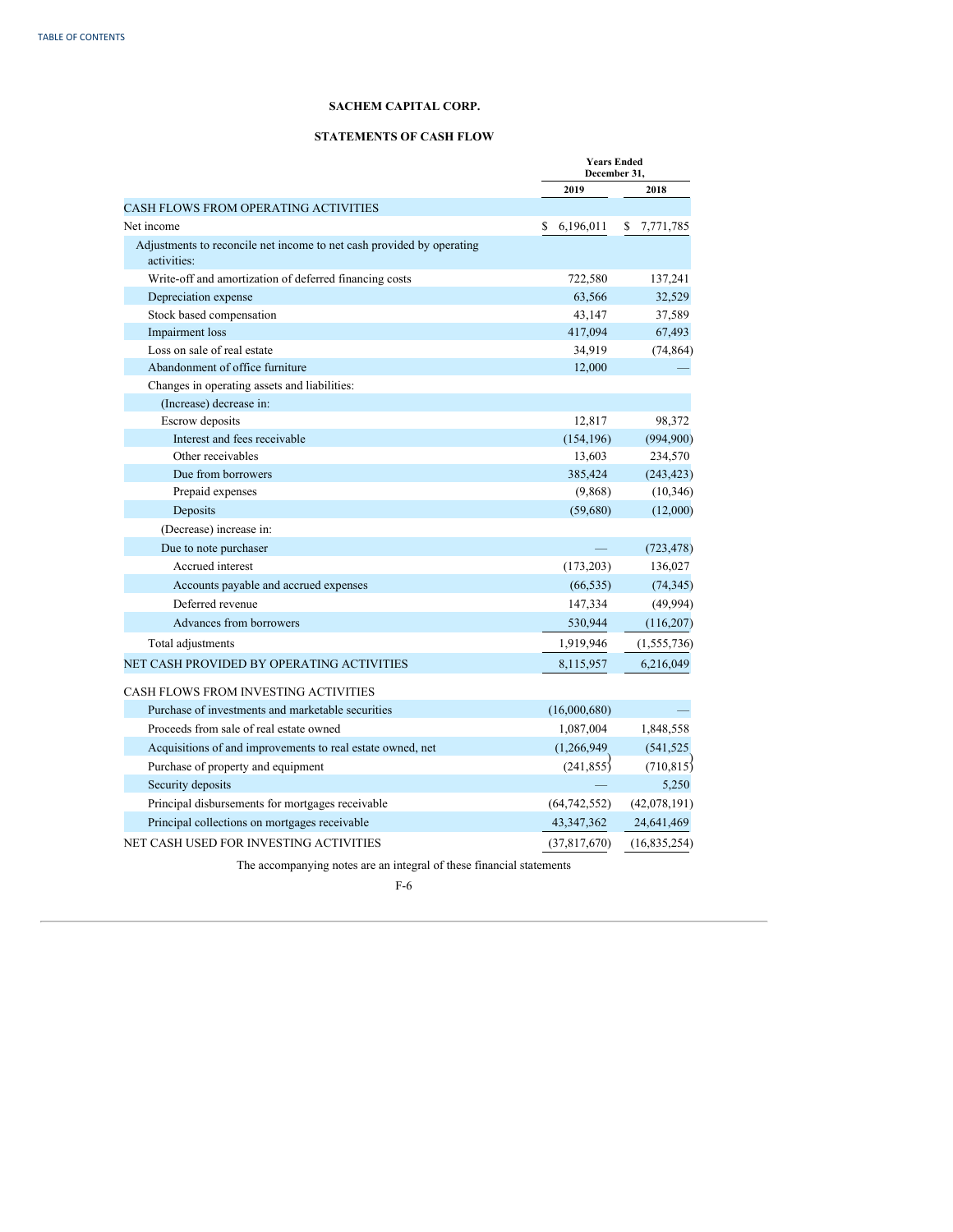# **STATEMENTS OF CASH FLOW (Continued)**

|                                                                       | <b>Years Ended</b><br>December 31. |                         |
|-----------------------------------------------------------------------|------------------------------------|-------------------------|
|                                                                       | 2019                               | 2018                    |
| <b>CASH FLOWS FROM FINANCING ACTIVITIES</b>                           |                                    |                         |
| Proceeds from line of credit                                          | 42,720,829                         | 77,564,529              |
| Repayment of line of credit                                           | (69, 939, 952)                     | (60, 187, 019)          |
| Proceeds from notes sold to shareholder                               | 1,017,000                          |                         |
| Repayment of notes sold to shareholder                                | (2,217,000)                        |                         |
| Principal payments on mortgage payable                                |                                    | (10, 117)               |
| <b>Dividends</b>                                                      | (9,681,823)                        | (6,787,795)             |
| Costs in connection with ATM                                          |                                    | (160, 479)              |
| Financing costs incurred                                              | (2,872,774)                        | (595, 278)              |
| Proceeds from mortgage payable                                        | 795,000                            |                         |
| Prepayment of mortgage payable                                        | (301, 903)                         |                         |
| Proceeds from notes payable, net                                      | 75,434                             |                         |
| Proceeds from issuance of common stock                                | 30,544,945                         |                         |
| Proceeds from exercise of warrants                                    | 82,035                             |                         |
| Proceeds from issuance of notes                                       | 58,163,000                         |                         |
| NET CASH PROVIDED BY FINANCING ACTIVITIES                             | 48,384,791                         | 9,823,841               |
| NET INCREASE (DECREASE) IN CASH, CASH EQUIVALENTS AND RESTRICTED CASH | 18,683,078                         | (795, 364)              |
| CASH, CASH EQUIVALENTS AND RESTRICTED CASH — BEGINNING OF YEAR        | 158,859                            | 954,223                 |
| CASH, CASH EQUIVALENTS AND RESTRICTED CASH - END OF YEAR              | \$18,841,937                       | 158,859<br>$\mathbf{s}$ |
| SUPPLEMENTAL DISCLOSURES OF CASH FLOWS INFORMATION                    |                                    |                         |
| Taxes paid                                                            | $\mathbf S$                        | \$<br>53,191            |
| Interest paid                                                         | 2,237,240<br>S                     | 1,370,714<br>S.         |
| SUPPLEMENTAL INFORMATION-NON-CASH                                     |                                    |                         |
| Dividends declared and payable                                        | \$                                 | S.<br>2.624.566         |

SUPPLEMENTAL DISCLOSURES OF NONCASH INVESTING AND FINANCING ACTIVITIES

During the year ended December 31, 2018, the Company issued notes payable in the amount of \$169,338 for the acquisition of mortgages receivable.

During the year ended December 31, 2018, the Company purchased a mortgage receivable from a third party at a discount in the amount of \$21,433.

Real estate acquired in connection with the foreclosure of certain mortgages, inclusive of interest and other fees receivable, during the year ended December 31, 2018 amounted to \$3,173,963.

Assignment of mortgage receivable to shareholder in the amount of \$1,200,000, during the year ended December 31, 2018.

The reversal of previously accrued capitalized costs during the year ended December 31, 2018, amounted to \$6,212.

Real estate acquired in connection with the foreclosure of certain mortgages, inclusive of interest and and other fees receivable, during the year ended December 31, 2019 amounted to \$5,406,477.

During the year ended December 31, 2019, mortgages receivable, affiliate in the amount of \$879,457 were reduced to \$0 as the underlying loans were transferred to the Company and are included in mortgages receivable.

The accompanying notes are an integral of these financial statements

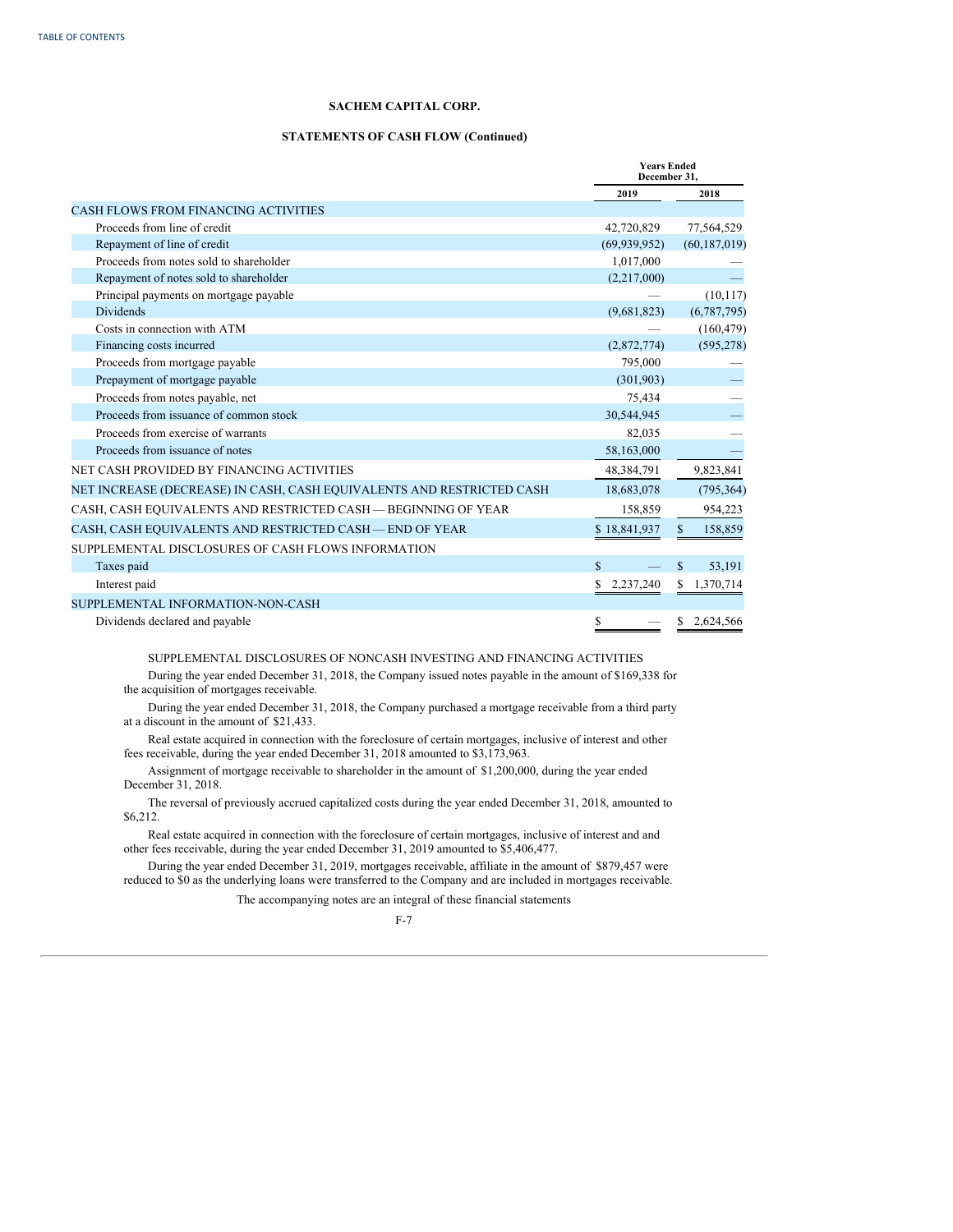# <span id="page-66-0"></span>**1. The Company**

Sachem Capital Corp. (the "Company"), a New York corporation, specializes in originating, underwriting, funding, servicing and managing a portfolio of first mortgage loans. The Company offers short term (*i.e.*, one to three years), secured, non-banking loans (sometimes referred to as "hard money" loans) to real estate owners and investors to fund their acquisition, renovation, development, rehabilitation or improvement of properties located primarily in Connecticut. The properties securing the Company's loans are generally classified as residential or commercial real estate and, typically, are held for resale or investment. Each loan is secured by a first mortgage lien on real estate and may also be secured with additional collateral, such as other real estate owned by the borrower or its principals or a pledge of the ownership interests in the borrower by the principals thereof, as well as personal guarantees by the principals of the borrower. The Company does not lend to owner occupants. The Company's primary underwriting criteria is a conservative loan to value ratio. In addition, the Company may make opportunistic real estate purchases apart from its lending activities.

# **2. Significant Accounting Policies**

## *Use of Estimates*

The preparation of financial statements in conformity with generally accepted accounting principles in the United States of America requires management to make estimates and assumptions that affect the reported amounts of assets and liabilities and disclosure of contingent assets and liabilities at the date of the financial statements and the reported amounts of revenues and expenses during the reporting period. Management will base the use of estimates on (a) various assumptions that consider its experience, (b) the Company's projections regarding future operations and (c) general financial market and local and general economic conditions. Actual amounts could differ from those estimates.

### *Cash and Cash Equivalents*

We consider all demand deposits, cashier's checks, money market accounts and certificates of deposit with an original maturity of three months or less to be cash equivalents. We maintain our cash and cash equivalents at financial institutions. The combined account balances typically exceed the Federal Deposit Insurance Corporation insurance coverage, and, as a result, there is a concentration of credit risk related to amounts on deposit. We believe that the risk is not significant.

# *Allowance for Loan Loss*

The Company reviews each loan on a quarterly basis and evaluates the borrower's ability to pay the monthly interest, the borrower's likelihood of executing the original exit strategy, as well as the loan-to-value (LTV) ratio. Based on the analysis, management determines if any provisions for impairment of loans should be made and whether any loan loss reserves are required.

#### *Fair Value Measurements*

The framework for measuring fair value provides a fair value hierarchy that prioritizes inputs to valuation techniques used to measure fair value. The hierarchy gives the highest priority to unadjusted quoted prices in active markets for identical assets or liabilities (Level 1) and the lowest priority to unobservable inputs (Level 3). The three levels of the fair value hierarchy under FASB ASC 820 are described as follows:

- Level 1 Inputs to the valuation methodology are unadjusted quoted prices for identical assets or liabilities in active markets that the Company can access.
- Level 2 Inputs to the valuation methodology include:
	- quoted prices for similar assets or liabilities in active markets;

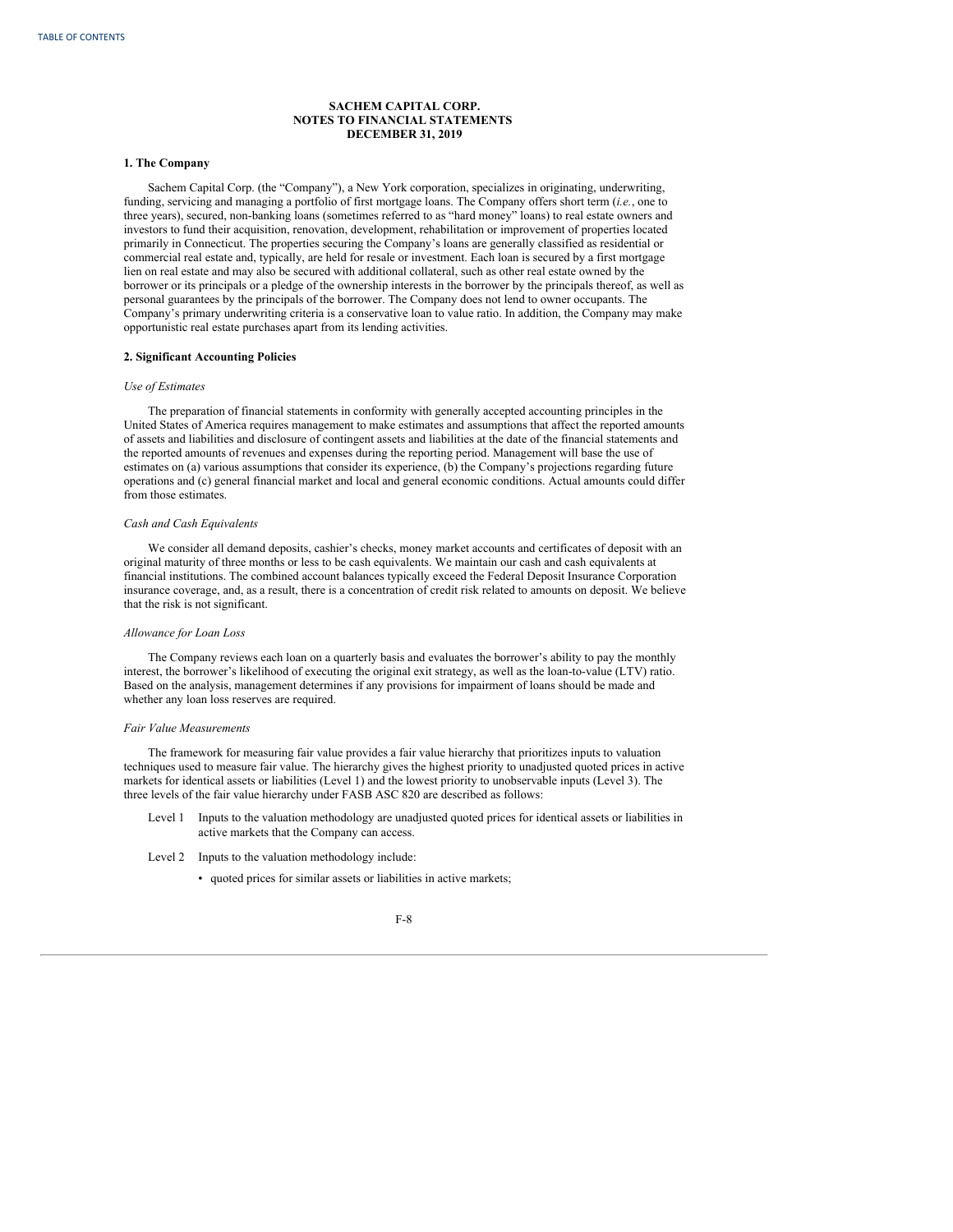- quoted prices for identical or similar assets or liabilities in inactive markets;
- inputs other than quoted prices that are observable for the asset or liability; and
- inputs that are derived principally from or corroborated by observable market data by correlation to other means.

If the asset or liability has a specified (i.e., contractual) term, the Level 2 input must be observable for substantially the full term of the asset or liability.

Level 3 Inputs to the valuation methodology are unobservable and significant to the fair value measurement.

### *Property and Equipment*

Land and building acquired in December 2016 to serve as the Company's office facilities is stated at cost. The building is being depreciated using the straight-line method over its estimated useful life of 40 years. Expenditures for repairs and maintenance are charged to expense as incurred. The Company relocated its entire operations to this property in March 2019.

# *Impairment of long-lived assets*

The Company continually monitors events or changes in circumstances that could indicate carrying amounts of long-lived assets may not be recoverable. When such events or changes in circumstances occur, the Company assesses the recoverability of long-lived assets by determining whether the carrying value of such assets will be recovered through undiscounted expected future cash flows. If the total of the undiscounted cash flows is less than the carrying amount of these assets, the Company recognizes an impairment loss based on the excess of the carrying amount over the fair market value of the assets.

### *Deferred Financing Costs*

Costs incurred in connection with the Company's revolving credit facilities, described in Note 8 — Line of Credit and Mortgage Payable, were amortized over the term of the applicable facility using the straight-line method. Unamortized deferred financing costs relating to the Company's \$35 million credit facility were expensed when the facility was terminated on June 25, 2019 and the entire balance due was paid in full.

Costs incurred by the Company in connection with the public offering of its unsecured, unsubordinated notes, described in Note 10 — Notes Payable, are being amortized over the term of the respective Notes.

### *Revenue Recognition*

Interest income from the Company's loan portfolio is earned, over the loan period and is calculated using the simple interest method on principal amounts outstanding. Generally, the Company's loans provide for interest to be paid monthly in arrears. The Company does not accrue interest income on mortgages receivable that are more than 90 days past due.

Origination fee revenue, generally 2% – 5% of the original loan principal amount, is collected at loan funding and is recognized ratably over the contractual life of the loan in accordance with ASC 310.

# *Income Taxes*

The Company believes it qualifies as a REIT for federal income tax purposes and operates accordingly. It made the election to be taxed as a REIT on its 2017 Federal income tax return. The Company's qualification as a REIT depends on its ability to meet on a continuing basis, through actual investment and operating results, various complex requirements under the Internal Revenue Code of 1986, as amended, relating to, among other things, the sources of its income, the composition and values of its assets, its compliance with

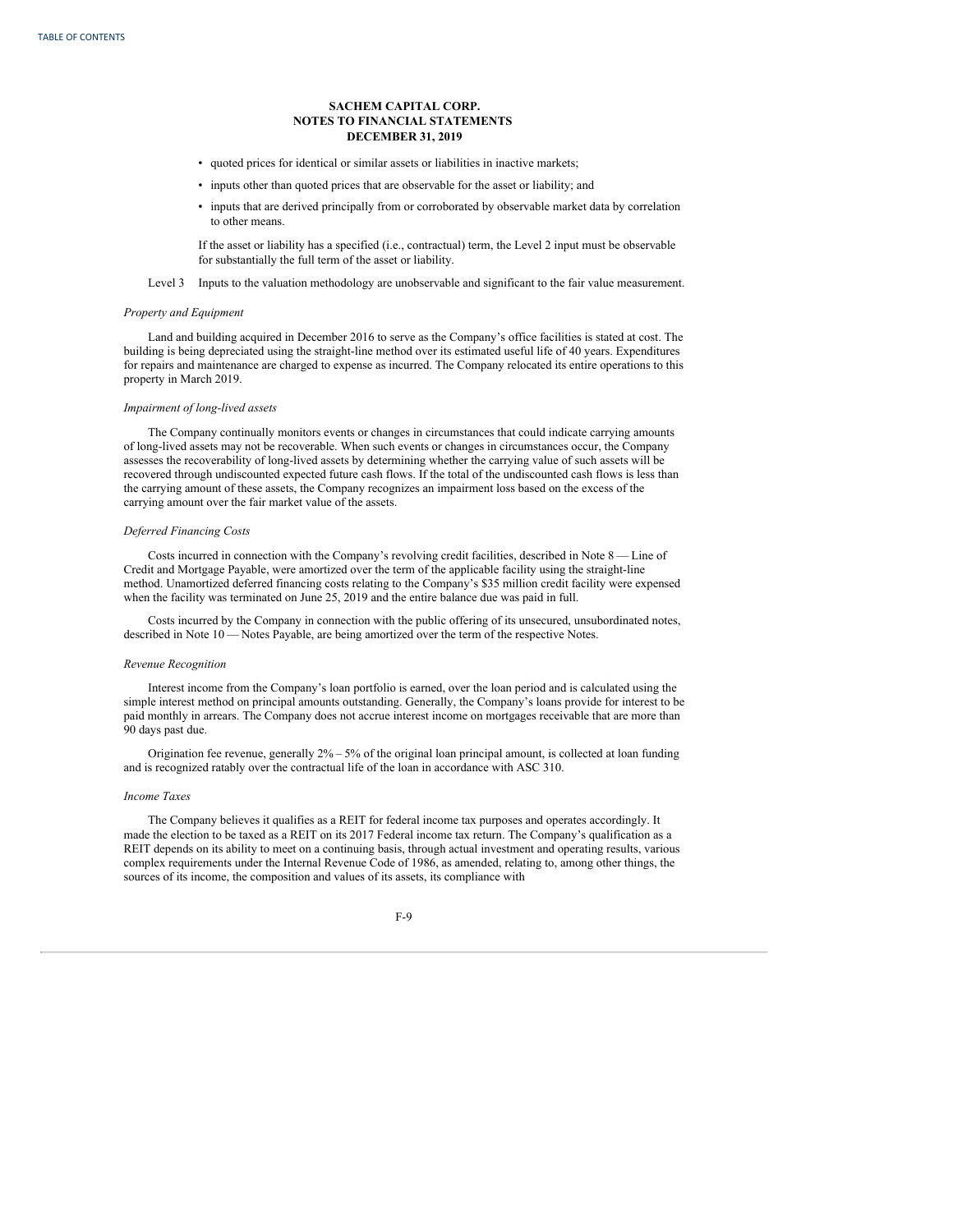the distributions requirements applicable to REITs and the diversity of ownership of its outstanding capital stock. So long as it qualifies as a REIT, the Company, generally, will not be subject to U.S. federal income tax on its taxable income distributed to its shareholders. However, if it fails to qualify as a REIT in any taxable year and does not qualify for certain statutory relief provisions, it will be subject to U.S. federal income tax at regular corporate rates and may also be subject to various penalties and may be precluded from re-electing REIT status for the four taxable years following the year during in which it lost its REIT qualification.

The Company has adopted the provisions of Financial Accounting Standards Board ("FASB") ASC Topic 740-10 "Accounting for Uncertainty in Income Taxes." The standard prescribes a recognition threshold and measurement attribute for financial statement recognition and measurement of a tax position taken or expected to be taken in a tax return and disclosure required. Under this standard, an entity may only recognize or continue to recognize tax positions that meet a "more likely than not" threshold. The Company recognizes interest and penalties, if any, related to unrecognized tax benefits in interest expense. The Company has determined that there are no uncertain tax positions requiring accrual or disclosure in the accompanying financial statements as of December 31, 2019 and 2018.

### *Earnings Per Share*

Basic and diluted earnings per share are calculated in accordance with ASC 260 — "Earnings Per Share." Under ASC 260, basic earnings per share is computed by dividing income available to common shareholders by the weighted-average number of common shares outstanding for the period. The computation of diluted earnings per share is similar to basic earnings per share, except that the denominator is increased to include the potential dilution from the exercise of stock options and warrants for common shares using the treasury stock method. The numerator in calculating both basic and diluted earnings per common share for each period is the reported net income.

#### *Recent Accounting Pronouncements*

In May 2019, the FASB issued ASU 2019-05, "Financial Instruments — Credit Losses (Topic 326): Targeted Transition Relief." This ASU allows entities to irrevocably elect the fair value option for certain financial assets previously measured at amortized cost upon adoption of ASU 2016-13, "Measurement of Credit Losses on Financial Instruments." The Company plans to adopt both ASU 2016-13 and ASU 2019-05 effective January 1, 2020. The Company believes that the adoption of this guidance will not have a material impact on its financial statements.

In December 2019, the FASB issued ASU 2019-12, "Income Taxes (Topic 740): Simplifying the Accounting for Income Taxes." This ASU modifies ASC 740 to remove certain exceptions and adds guidance to reduce complexity in certain areas. For companies that file with the Securities and Exchange Commission, the standard is effective for fiscal years beginning after December 15, 2020, and interim periods within those fiscal years. Early adoption is permitted but requires simultaneous adoption of all provisions of the new standard. The Company believes that the adoption of this guidance will not have a material impact on its financial statements.

In June 2018, the FASB issued Accounting Standard Update ("ASU") No. 2018-07, "Compensation-Stock Compensation (Topic 718): Improvements to Nonemployee Share-Based Payment Accounting," which aligns the measurement and classification guidance for share-based payments to nonemployees with the guidance for sharebased payments to employees, with certain exceptions. The Company adopted this guidance effective January 1, 2019 on a prospective basis. The Company's adoption of this guidance did not have a material impact on its financial statements.

In August 2018, the FASB issued ASU 2018-13, "Fair Value Measurement (Topic 820)." ASU 2018-13 amends certain disclosure requirements regarding the fair value hierarchy of investments in accordance with GAAP, particularly the significant unobservable inputs used to value investments within Level 3 of the fair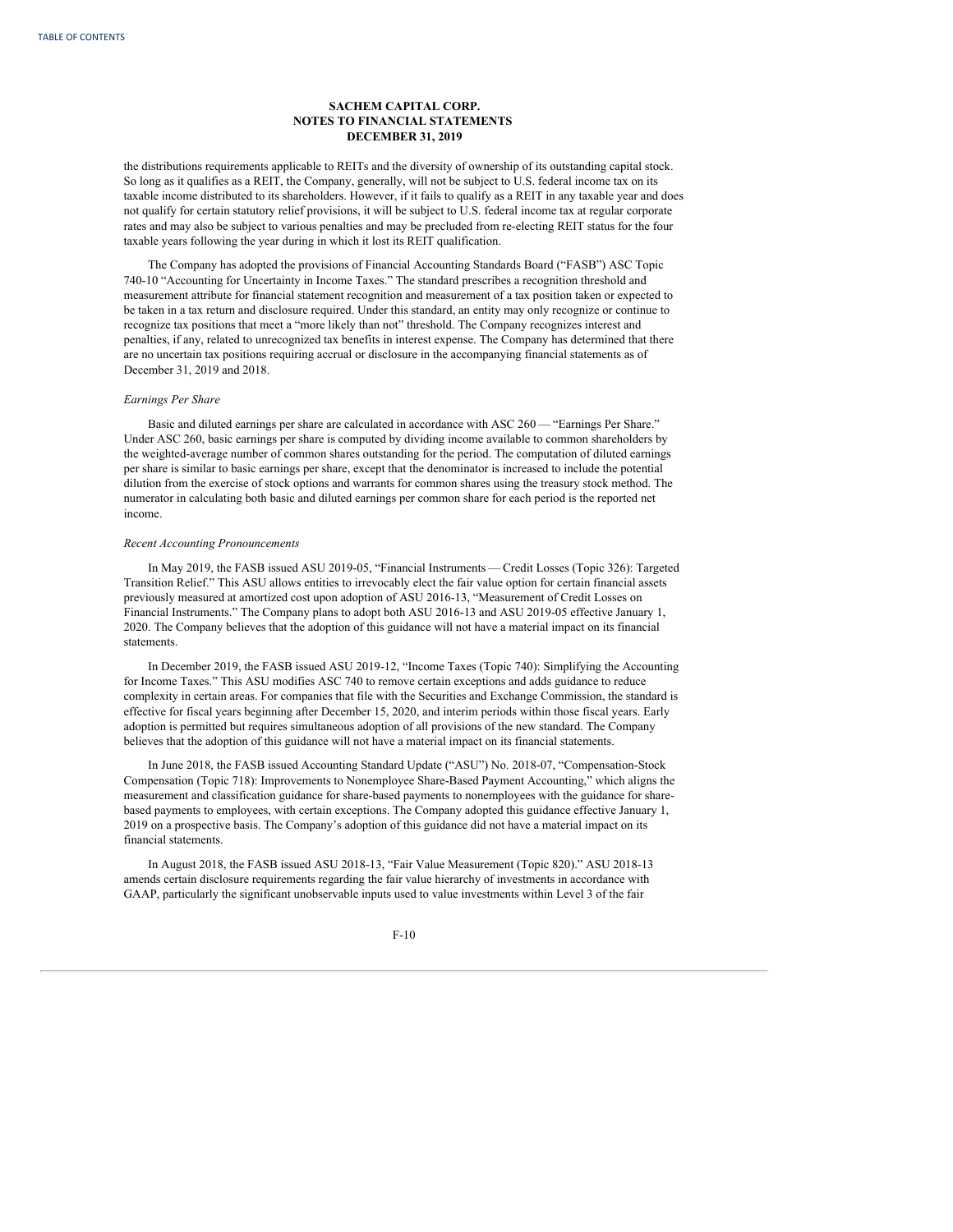value hierarchy. The standard is effective on January 1, 2020, with early adoption permitted. The Company does not expect the adoption of ASU 2018-13 to have a material impact on its financial statements.

Management does not believe that any other recently issued, but not yet effective, accounting standards if currently adopted would have a material effect on the Company's financial statements.

### *Subsequent Events*

Management has evaluated subsequent events through March 26, 2020 the date on which the financial statements were available to be issued. Based on the evaluation, no adjustments were required in the accompanying financial statements.

### **3. Fair Value Measurement**

The asset or liability's fair value measurement level within the fair value hierarchy is based on the lowest level of any input that is significant to the fair market value measurement. Valuation techniques used need to maximize the use of observable inputs and minimize the use of unobservable inputs.

The following table sets forth by Level, within the fair value hierarchy, the Company's assets at fair value as of December 31, 2019:

|                          | <b>Level 1</b> | Level 2     | <b>Level 3</b> | Total        |
|--------------------------|----------------|-------------|----------------|--------------|
| Certificates of Deposit  |                | \$2,999,738 |                | \$2,999,738  |
| Stocks and ETF's         | \$2,990,008    |             |                | \$2,990,008  |
| <b>Mutual Funds</b>      | 12,959,794     |             |                | 12,959,794   |
| <b>Total Investments</b> | \$15,949,802   |             |                | \$15,949,802 |
| <b>Real Estate Owned</b> |                |             | \$8,258,082    | \$8,258,082  |

The following table sets forth by Level, within the fair value hierarchy, the Company's assets at fair value as of December 31, 2018:

|                          | Level 1 | Level 2 | Level 3                 | Total |
|--------------------------|---------|---------|-------------------------|-------|
| <b>Real Estate Owned</b> |         |         | \$2,943,438 \$2,943,438 |       |

Following is a description of the methodologies used for assets measured at fair value:

*Certificates of deposit:* Included in cash and cash equivalents and are valued at amortized cost, which approximates fair value.

*Stocks and ETFs*: Valued at the closing price reported in the active market in which the individual securities are traded.

*Mutual funds:* Valued at the daily closing price reported by the fund. Mutual funds held by the Company are open-end mutual funds that are registered with the U.S. Securities and Exchange Commission. These funds are required to publish their daily net asset values and to transact at that price. The mutual funds held by the Company are deemed to be actively traded.

*Real estate owned:* The Company estimates fair values of real estate owned using market information such as recent sales contracts, appraisals, recent sales offers, assessed values or discounted cash value models.

### **4. Mortgages Receivable**

The Company offers secured, non-banking loans to real estate owners and investors (also known as "hard money" loans) to fund their acquisition, renovation, development, rehabilitation or improvement of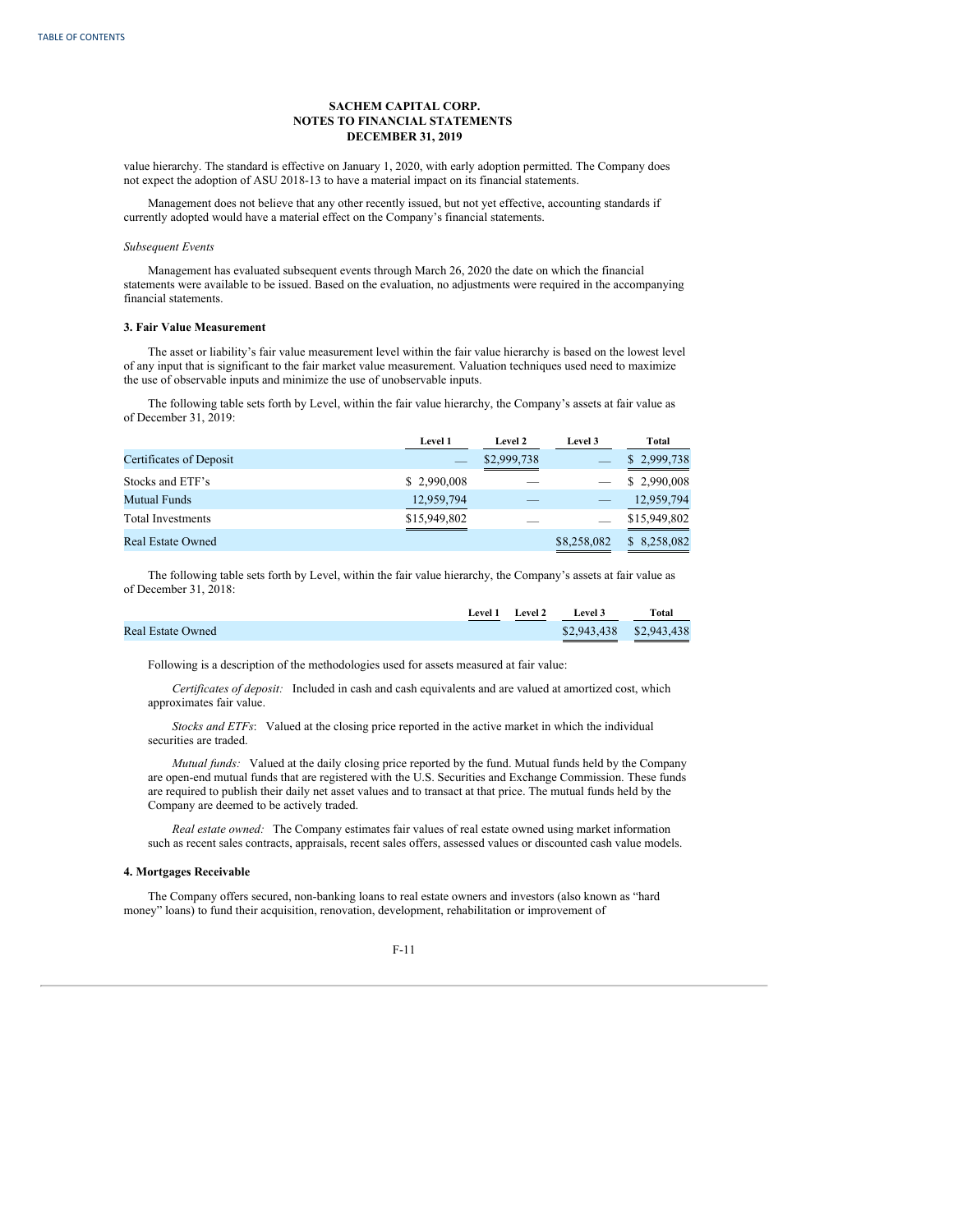properties located primarily in Connecticut. The loans are secured by first mortgage liens on one or more properties owned by the borrower or related parties. In addition, each loan is personally guaranteed by the borrower or its principals, which guarantees may be collaterally secured as well. The loans are generally for a term of one to three years. The loans are initially recorded and carried thereafter, in the financial statements, at cost. Most of the loans provide for monthly payments of interest only (in arrears) during the term of the loan and a "balloon" payment of the principal on the maturity date.

For the years ended December 31, 2019 and 2018, the aggregate amounts of loans funded by the Company were \$64,742,552 and \$42,078,191, respectively, offset by principal repayments of \$43,347,362 and \$24,641,469, respectively.

As of December 31, 2019, the Company's mortgage loan portfolio includes loans ranging in size from \$12,500 to \$1,982,784 with stated interest rates ranging from 5.0% to 13.0% and a default interest rate for nonpayment of 18%.

At December 31, 2019 and 2018, no single borrower had loans outstanding representing more than 10% of the total balance of the loans outstanding.

The Company generally grants loans for a term of one to three years. The Company will agree to extend the term of a loan if, at the time of the extension, the loan and the borrower meets all the Company's underwriting requirements. The Company treats a loan extension as a new loan.

### *Credit Risk*

Credit risk profile based on loan activity as of December 31, 2019 and 2018:

|                   | Residential  | Commercial   | Land        | <b>Mixed Use</b> | Total<br>Outstanding<br>Mortgages |
|-------------------|--------------|--------------|-------------|------------------|-----------------------------------|
| December 31, 2018 | \$52,980,472 | \$19,250,618 | \$5,638,113 | \$1,021,907      | \$78,891,110                      |
| December 31, 2019 | \$71,605,920 | \$16,122,990 | \$5,639,979 | \$979,800        | \$94.348.689                      |

As of December 31, 2019, the following is the maturities of mortgages receivable for the years ending December 31:

| 2020  | \$71,083,639 |
|-------|--------------|
| 2021  | 13,743,477   |
| 2022  | 9,249,089    |
| 2023  | 272,484      |
| Total | \$94,348,689 |

At December 31, 2019, of the 438 mortgage loans in the Company's portfolio, nine were the subject of foreclosure proceedings. The aggregate outstanding principal balance of these and the accrued but unpaid interest as of December 31, 2019 was approximately \$2.6 million. In the case of each of these loans, the Company believes the value of the collateral exceeds the outstanding balance on the loan.

At December 31, 2018, of the 403 mortgage loans in the Company's portfolio, 13 were the subject of foreclosure proceedings. The aggregate outstanding principal balance of these loans and the accrued but unpaid interest as of December 31, 2018 was approximately \$5.1 million. In the case of each of these loans, the Company believes the value of the collateral exceeds the outstanding balance on the loan.

### **5. Real Estate Owned**

Property purchased for rental or acquired through foreclosure are included on the balance sheet as real estate owned.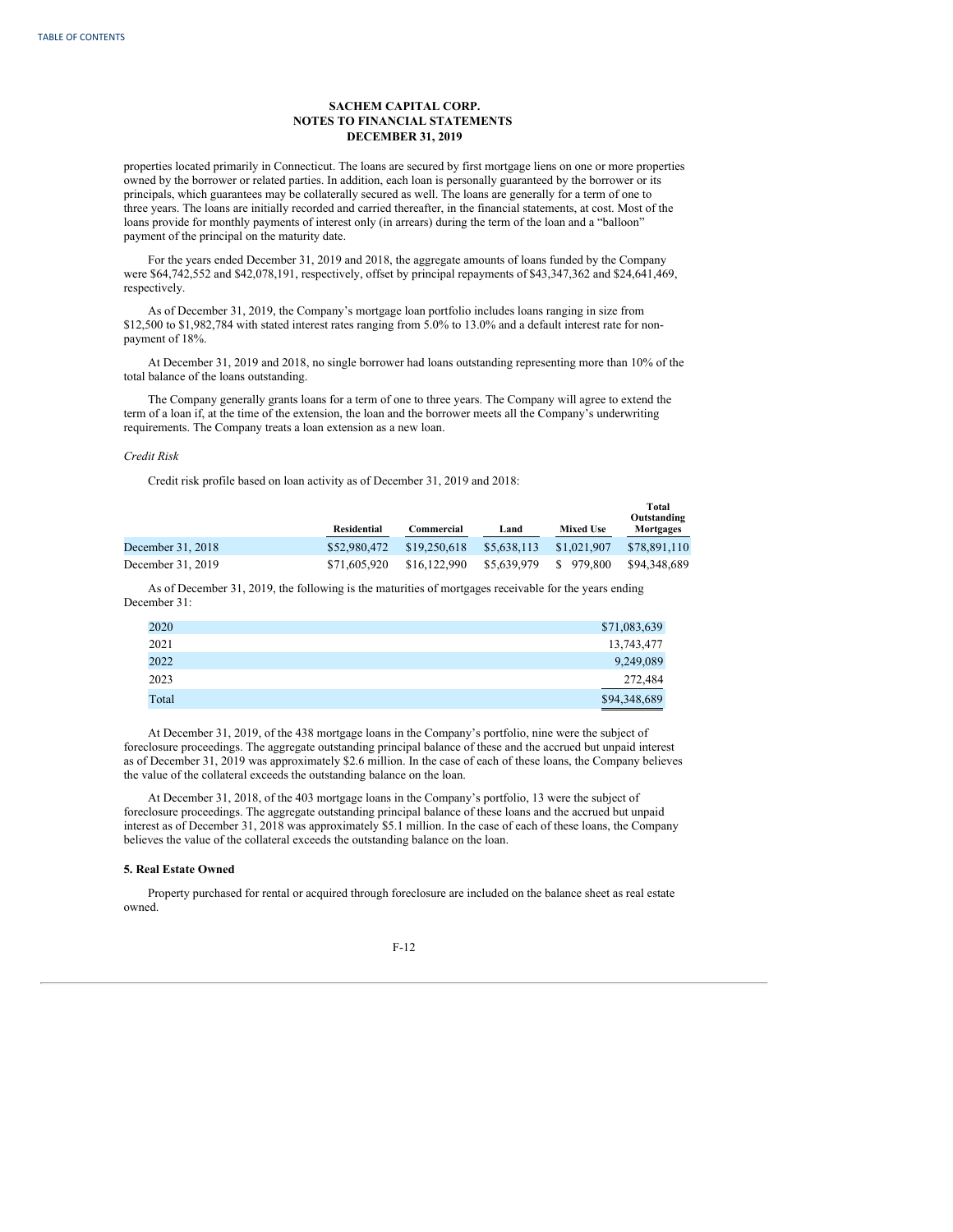As of December 31, 2019 and 2018, real estate owned totaled \$8,258,082 and \$2,943,438, respectively, with no valuation allowance in either year. In the fourth quarter of 2019 the Company recorded an impairment loss of \$417,094 compared to an impairment loss of \$67,493 in 2018.

As of December 31, 2019, real estate owned included \$558,672 of real estate held for rental and \$7,699,410 of real estate held for sale. As of December 31, 2018, real estate owned included \$887,918 of real estate held for rental and \$2,055,520 of real estate held for sale.

# *Properties Held for Sale*

During the year ended December 31, 2019, the Company sold six properties, three were held for sale and three were held for rental and recognized an aggregate loss of \$34,919. During the year ended December 31, 2018, the Company sold nine properties, seven were held for sale and two were held for rental and recognized an aggregate gain of \$74,864.

## *Properties Held for Rental*

As of December 31, 2019, four properties, all single-family residences, were held for rental. Two properties are leased on a month-month basis and the other two are subject to leases expiring in October 2020 and March 2022. All four properties are subject to an option to purchase in favor of the current lessee.

Rental payments due from real estate held for rental are as follows:

| Year ending December 31, 2020 | \$33,400 |
|-------------------------------|----------|
| Year ending December 31, 2021 | 20,100   |
| Year ending December 31, 2022 | 5.025    |
| Total                         | \$58,525 |

# **6. Profit Sharing Plan**

On April 16, 2018, the Company's Board of Directors approved the adoption of the Sachem Capital Corp. 401(k) Profit Sharing Plan (the "401(k) Plan"). All employees, who meet the participation criteria, are eligible to participate in the 401(k) Plan. Under the terms of the 401(k) Plan, the Company is obligated to contribute 3% of a participant's compensation to the 401(k) Plan on behalf of an employee-participant. For the years ended December 31, 2019 and 2018, the 401(k) Plan expense was \$ 36,771 and \$16,792, respectively.

# **7. Escrow Deposits**

Some of the mortgage loans made by the Company have future funding requirements, in which only a portion of the principal amount of the loan is funded at the closing of the loan. In such cases, the Company deposits the full amount of the loan with the closing attorney prior to the closing. Following the closing, the closing attorney will return the undisbursed funds to the Company.

# **8. Line of Credit and Mortgage Payable**

# *Line of Credit*

Prior to May 11, 2018, the Company maintained a \$20 million revolving credit facility with Bankwell Bank ("Bankwell"). The Bankwell credit facility was secured by substantially all the Company's assets. Interest on the amounts outstanding accrued at a rate equal to the greater of  $(x)$  5.5% and  $(y)$  the three-month LIBOR Rate plus 4.50%. At May 11, 2018 the outstanding balance under the Bankwell credit facility was \$18,512,470 and was accruing interest at the rate of 6.79% per annum. In addition, each of John L. Villano, Jeffrey C. Villano, and an entity owned by them, jointly and severally, guaranteed the Company's obligations under the Bankwell Credit Line up to a maximum of \$1,000,000 each.

$$
F-13
$$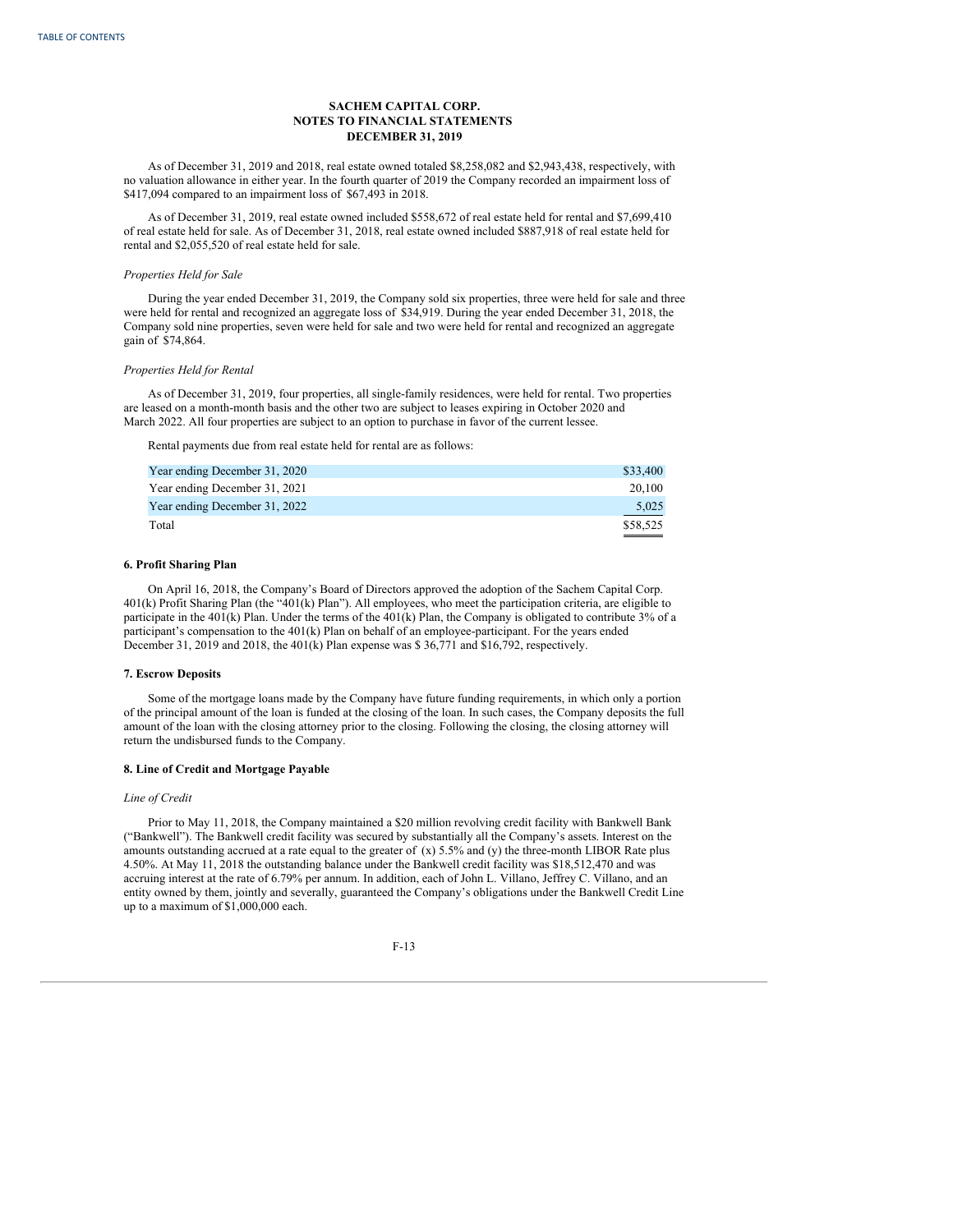Effective May 11, 2018 (the "Closing Date"), the Company replaced the Bankwell credit facility with a new \$35 million credit facility (the "Webster Credit Facility") with Webster Business Credit Corporation ("WBCC"), Bankwell Bank and Berkshire Bank (collectively, the "Lenders"). The Webster Credit Facility was secured by a first priority lien on all the Company's assets, including its mortgage loan portfolio. Interest on the outstanding balance accrued at a rate equal to the 30-day LIBOR rate plus 4.00% per annum. All amounts outstanding under the Webster Credit Facility, including principal, accrued interest and other fees and charges, were to be due and payable May 11, 2022. Pursuant to the terms of the Webster Credit Facility, the maximum amount the Company could borrow was 75% of the aggregate principal amount of its "Eligible Mortgage Loans," as defined. In addition, the Webster Credit Facility contained various agreements and affirmative, negative and financial covenants that directly impacted the Company's operations.

On June 25, 2019, the entire outstanding balance of the Webster Facility, including principal, accrued but unpaid interest and other fees, in the aggregate amount of \$19.8 million was paid in full and the Webster Facility was terminated. In connection with the termination of the Webster Facility, the Company expensed non-recurring charges of \$779,641, of which \$439,446 constituted the write-off of non-cash deferred financing costs.

Amortization of all deferred financing costs for the years ended December 31, 2019 and 2018 were \$722,580 (including costs of \$439,446 incurred in the termination of the Bankwell Credit Line) and \$137,241, respectively.

#### *Mortgage Payable*

In February 2017, the Company obtained a mortgage loan from Bankwell Bank, secured by property owned by the Company located at 698 Main Street in Branford, Connecticut (the "Bankwell Mortgage Loan"). Since March 2019, this property has served as the Company's principal place of business. The original principal amount of the Bankwell Mortgage Loan was \$310,000 and interest accrued at the rate of 4.52% per annum. Interest and principal were payable in monthly installments of \$1,975.

The entire outstanding principal balance of the Bankwell Mortgage Loan and all accrued and unpaid interest thereon was to be due and payable in January 2022. At December 31, 2018, the outstanding principal balance on the Bankwell Mortgage Loan was \$290,984. On April 1, 2019, effective as of March 29, 2019, the Company refinanced the original Bankwell Mortgage Loan with a new 10-year mortgage loan from Bankwell Bank in the principal amount of \$795,000. The interest rate on this new mortgage loan is 5.06% per annum and the loan is due and payable in full maturing on March 31, 2029. Beginning on May 1, 2019, principal and interest on the new Bankwell Mortgage Loan are payable, in arrears, in monthly installments of \$4,710, calculated based on a 25-year amortization schedule. The new Bankwell Mortgage Loan is secured by a first mortgage lien on the Main Street property. In connection with the new Bankwell Mortgage Loan, John L. Villano and Jeffrey C. Villano, jointly and severally, agreed to indemnify Bankwell Bank from and against any and all claims, liabilities, losses, damages, costs and expenses arising out of or attributable to the new Bankwell Mortgage Loan.

Principal payments on the new Bankwell Mortgage Loan are due as follows:

| Year ending December 31, 2020 | \$17,249  |
|-------------------------------|-----------|
| 2021                          | 18,142    |
| 2022                          | 19,082    |
| 2023                          | 20,070    |
| 2024                          | 21,110    |
| 2025 and thereafter           | 688,428   |
| Total                         | \$784,081 |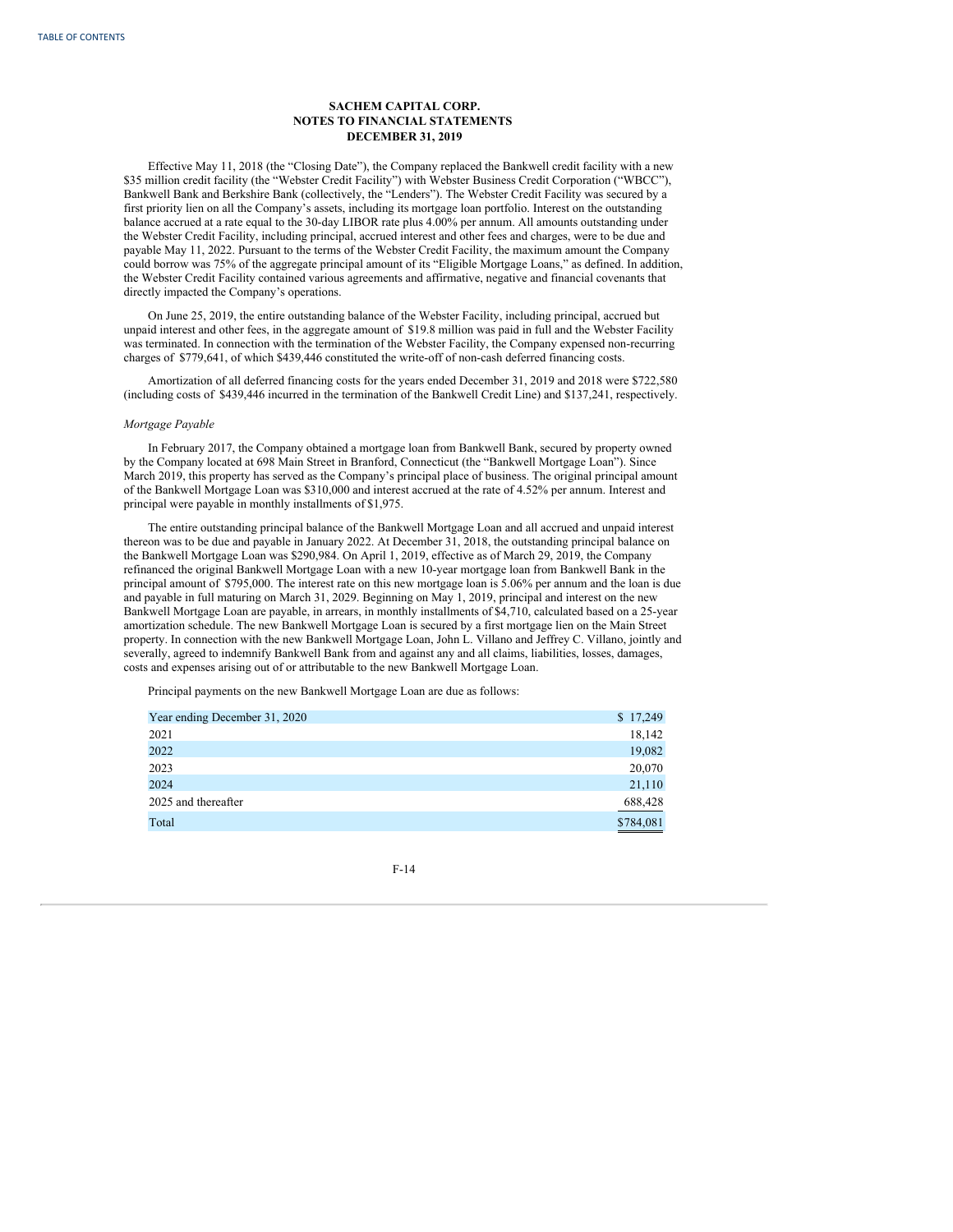### **9. Financing Transactions**

During the year ended December 31, 2019, the Company generated approximately \$90.3 million of gross proceeds from the sale of its securities as follows:

- (i) \$20,533,208 from the sale of 4,354,773 common shares in an "at-the-market" offerings,
- (ii) \$23,663,000 from the sale of its 7.125% unsecured, unsubordinated notes due June 30, 2024 (the "June Notes"),
- (iii) \$82,035 from the exercise of 16,407 warrants,
- (iv) \$11,500,000 from the sale of 2,300,000 common shares from an equity offering and
- (v) \$34,500,000 from the sale of its 6.875% unsecured, unsubordinated notes due December 30, 2024 (the "December Notes")

In total, approximately \$31.5 million of the net proceeds from these offerings were used primarily to pay-off the Webster Credit Facility on an ongoing basis until fully paid on June 25, 2019, with the balance used as working capital and for general corporate purposes.

### **10. Notes Payable**

The June Notes and the December Notes (collectively, the "Notes") were sold in underwritten public offerings. The Notes were issued in denomination of \$25.00 each and are listed on the NYSE American and trade under the symbol "SCCB" and "SACC", respectively. Interest on the Notes commenced accruing on June 25, 2019 for the June Notes and November 7, 2019 for the December Notes. The accrued interest is payable quarterly in cash, in arrears, on March 30, June 30, September 30 and December 30, commencing September 30, 2019 for the June Notes and December 30 for the December Notes. The June and December Notes mature and the entire principal amount is due June 30, 2024 and December 30, 2024, respectively. So long as the Notes are outstanding, the Company is prohibited from making distributions in excess of 90% of its taxable income, incurring any additional indebtedness or purchasing any shares of its capital stock unless it has an "Asset Coverage Ratio" of at least 150% after giving effect to the payment of such dividend, the incurrence of such indebtedness or the application of the net proceeds, as the case may be. The Company may redeem the Notes, in whole or in part, without premium or penalty, at any time after June 25, 2021 for the June Notes and November 7, 2021 for the December Notes, upon at least 30 days prior written notice to the holders of the Notes. The redemption price will be equal to the outstanding principal amount of the Notes redeemed plus the accrued but unpaid interest thereon up to, but not including, the date of redemption. The Notes are reflected on the Company's December 31, 2019 balance sheet net of deferred financing costs in the amount of approximately \$2.7 million.

## **11. Other Income**

Other income of the Company includes the following:

|                                         | <b>Year Ended</b><br>December 31, |           |
|-----------------------------------------|-----------------------------------|-----------|
|                                         | 2019                              | 2018      |
| Income from borrower charges            | \$218,804                         | \$250,561 |
| Lender, modification and extension fees | 451,746                           | 437,839   |
| In-house legal fees                     | 153,130                           | 76,302    |
| Other income                            | 3,008                             | 72,637    |
| Total                                   | \$826,688                         | \$837,339 |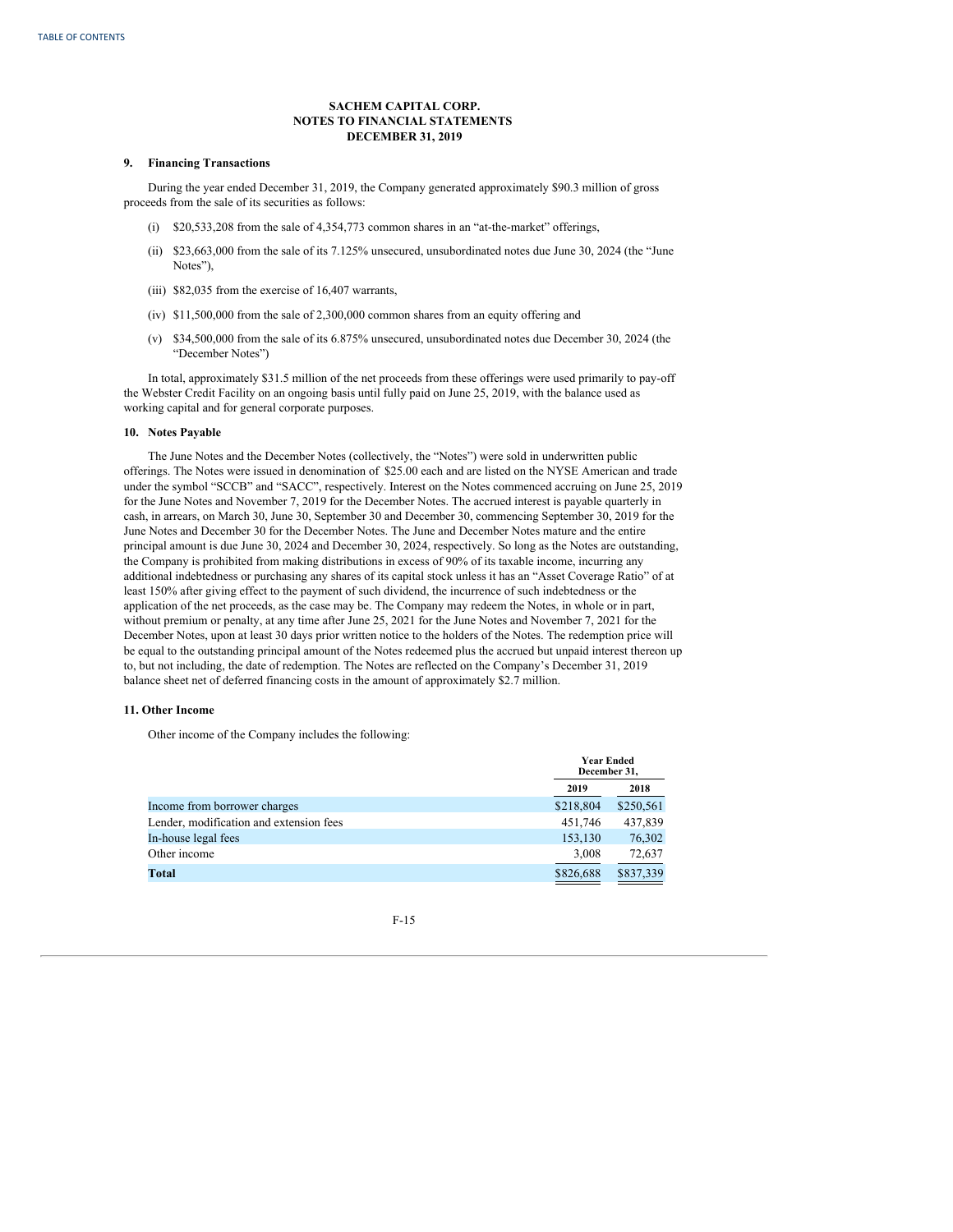### **12. Commitments and Contingencies**

### *Origination Fees*

Loan origination fees range from 2%-5% of the original loan principal and, generally, are payable at the time the loan is funded. These payments are amortized for financial statement purposes over the life of the loan and will be recorded as income as follows:

Original maturities of deferred revenue are as follows as of:

| Year ending December 31, |             |
|--------------------------|-------------|
| 2020                     | \$1,008,122 |
| 2021                     | 150,437     |
| 2022                     | 47,181      |
| Total                    | \$1,205,740 |

In instances in which mortgages are repaid before their maturity date, the balance of any unamortized deferred revenue is generally recognized in full at the time of repayment. If the borrower is entitled to a partial refund of the origination fee collected in connection with a prepaid loan, the Company credits the refundable portion against the balance due on the loan. For the years ended December 31, 2019 and 2018, approximately \$40,070 and \$76,200 of origination fees were refunded in connection with prepaid loans.

### *Employment Agreements*

In February 2017, the Company entered into an employment agreement with John Villano, the material terms of which are as follows: (i) the employment term is five years commencing February 9, 2017, with extensions for successive one-year periods unless either party provides written notice at least 180 days prior to the next anniversary date of its intention to not renew the agreement; (ii) a base salary of \$260,000, which was increased in April 2018 to \$360,000; (iii) incentive compensation in such amount as determined by the Compensation Committee of the Company's Board of Directors; (iv) participation in the Company's employee benefit plans; (v) full indemnification to the extent permitted by law; (v) a two-year non-competition period following the termination of employment without cause; and (vi) payments upon termination of employment or a change in control. The Company had entered into a similar agreement with Jeffrey Villano who resigned in November 2019.

### *Unfunded Commitments*

At December 31, 2019, the Company had future funding obligations totaling \$6,617,459, which can be drawn by the borrowers when the conditions relating thereto have been satisfied.

## *Other*

In the normal course of its business, the Company is named as a party-defendant because it is a mortgagee having interests in real properties that are being foreclosed upon, primarily resulting from unpaid property taxes. The Company actively monitors these actions and, in all cases, there remains sufficient value in the subject property to assure that no loan impairment exists. At December 31, 2019, there were six such properties, representing approximately \$1.4 million of mortgages receivable.

## **13. Related Party Transactions**

Until March 11, 2019, the Company leased office space, on a month-to-month basis, in a building owned by Union News of New Haven, Inc., an entity that is controlled and 20%-owned by Jeffrey Villano, who served as the Company's co-chief executive officer, president and treasurer until his resignation in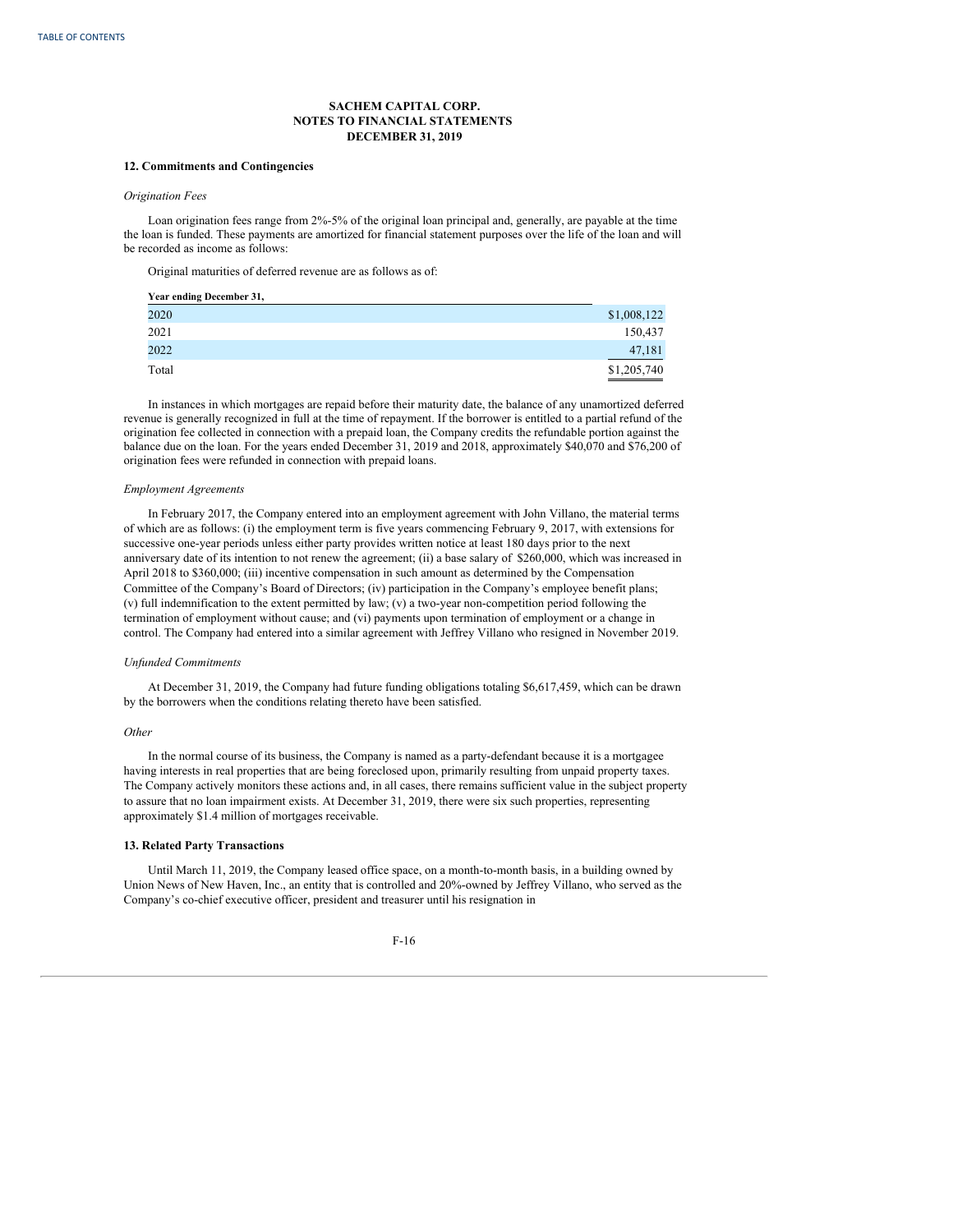November 2019. Rent and other facility related charges paid by the Company to Union News for the years ended December 31, 2019 and 2018 was \$4,500 and \$18,000. On March 11, 2019, the Company relocated its operations to a new location, which is owned by the Company.

Prior to the Company's initial public offering in February 2017 (the "IPO"), JJV, LLC, the managing member of Sachem Capital Partners, LLC ("SCP"), which was controlled by John L. Villano and Jeffrey C. Villano, acquired certain troubled assets from third parties who were not existing SCP borrowers. In such instances, JJV borrowed money from SCP to finance these acquisitions. In connection with the IPO, the Company acquired the notes evidencing these loans from SCP. The principal balance of the loans to JJV at December 31, 2019 and 2018 was \$-0- and \$879,457, respectively. The real estate purchased was held by JJV in trust for the Company. The Company accounted for these arrangements as separate loans to JJV. The income earned on these loans was equivalent to the income earned on similar loans in the portfolio. All underwriting guidelines were adhered to. The terms of the mortgage allowed JJV to sell the properties in case of default with proceeds in excess of loan principal and accrued expense being returned to JJV. The Company did not make any loans to JJV in 2019 or 2018. During the years ended December 31, 2019 and 2018, JJV paid \$43,597 and \$148,171, respectively, in interest to the Company. During 2019, JJV assigned its interests in these loans to the Company. As a result, they are no longer characterized as loans to an affiliate on the Company's balance sheet but are included in mortgages receivable.

In the ordinary course of business, the Company may originate, fund, manage and service loans to shareholders. The underwriting process on these loans adheres to prevailing Company policy. The terms of such loans, including the interest rate, income, origination fees and other closing costs are the same as those applicable to loans made to unrelated third parties in the portfolio. As of December 31, 2019 and 2018, loans to known shareholders totaled \$6,159,002 and \$4,412,742, respectively. Interest income earned on these loans totaled \$528,712 and \$375,552 for the years ended December 31, 2019 and 2018, respectively.

In 2018 the Company sold two notes, having an aggregate original principal amount of \$1,717,000, to a shareholder at par. In 2019 the Company sold a third note, having an aggregate original principal amount of \$500,000, to the same shareholder at par. All three notes were secured by commercial properties. The Company continued to service the notes on behalf of the purchaser until paid. In December 2018, the Company reacquired one of the notes, having an original principal amount of \$1,200,000, and in 2019 reacquired the other two notes, having an aggregate principal amount of \$1,017,000. The balance owed to the purchaser for the notes, \$1,200,000 at December 31, 2018, is characterized as due to shareholder in the Company's balance sheet for the relevant period. On July 26, 2019 all principal and interest due to the shareholder were paid in full.

At December 31, 2019 and 2018, the total amount owed by JJV to the Company was \$11,397 and \$22,794, respectively, and is reflected as other receivables on the Company's balance sheet.

During the years ended December 31, 2019 and 2018, the wife of the Company's chief executive officer was paid \$100,000 and \$80,532, respectively, for accounting and financial reporting services provided to the Company.

## **14. Concentration of Credit Risk**

Financial instruments that potentially subject the Company to concentrations of credit risk consist primarily of cash, cash equivalents and mortgage loans.

The Company maintains its cash and cash equivalents with two financial institutions. Accounts at the financial institution are insured by the Federal Deposit Insurance Corporation up to \$250,000.

The Company makes loans that are secured by first mortgage liens on real property located primarily (approximately 90%) in Connecticut. This concentration of credit risk may be affected by changes in economic or other conditions of the geographic area.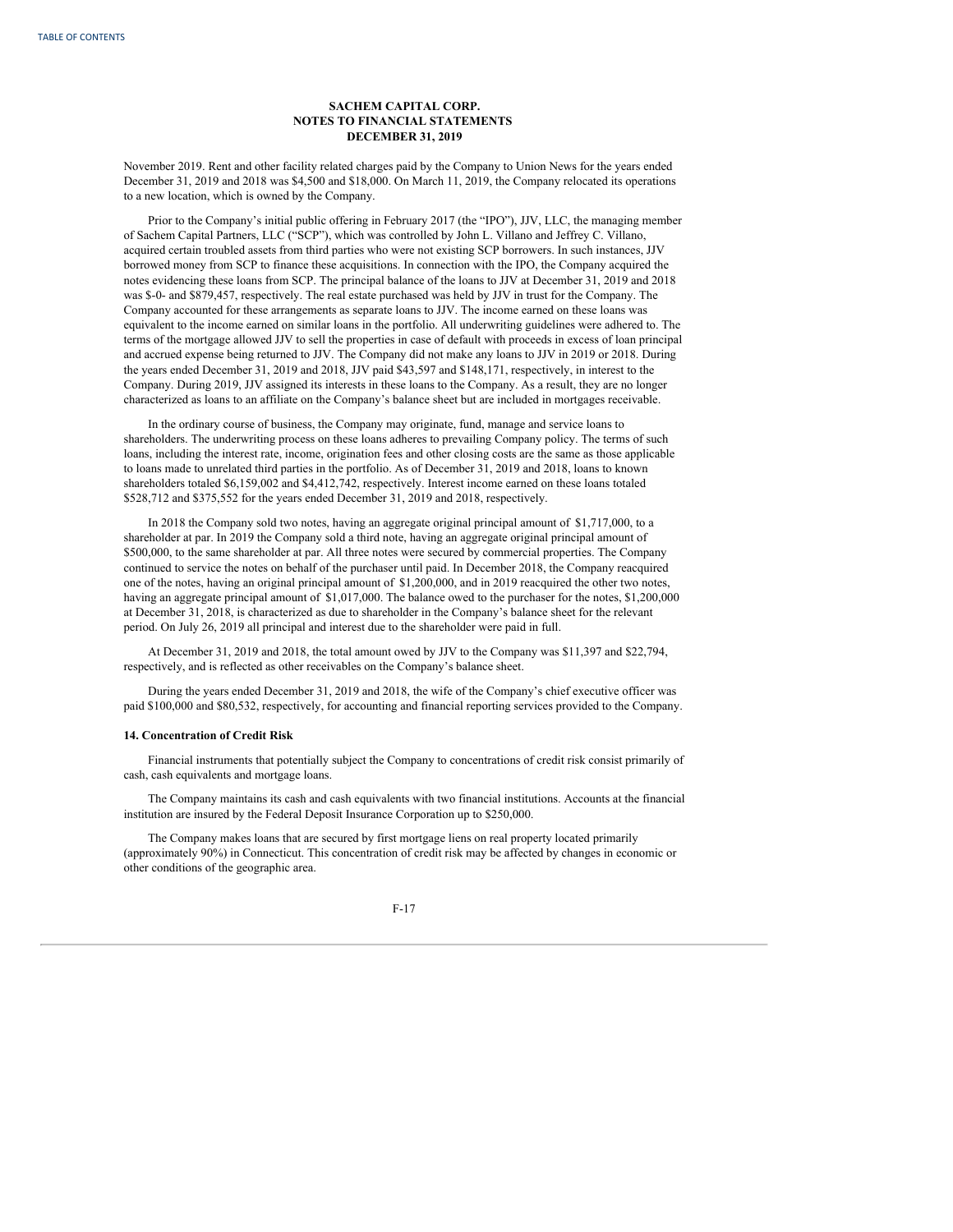Credit risks associated with the Company's mortgage loan portfolio and related interest receivable are described in Note 4 — Mortgages Receivable.

### **15. Public Offerings Underwriter Warrants**

In 2017 the Company consummated two public offerings — the IPO in February and a follow-on offering in October-November. In connection with the IPO, the Company issued to the underwriters warrants to purchase an aggregate of 130,000 common shares at an exercise price of \$6.25 per common share. These warrants are exercisable at any time, and from time to time, in whole or in part, commencing on February 9, 2018 and expire on February 9, 2022. The fair value of these warrants, using the Black-Scholes option pricing model, on the date of issuance was \$114,926. At December 31, 2019, all these warrants were outstanding.

In connection with a public offering that was consummated in October 2017, the Company issued to the underwriters warrants to purchase an aggregate of 187,500 common shares at an exercise price of \$5.00 per share. These warrants are exercisable at any time, and from time to time, in whole or in part, commencing on October 24, 2018 and expire on October 24, 2022. The fair value of these warrants, using the Black-Scholes option pricing model, on the date of issuance was \$131,728. At December 31, 2019, 171,093 of these warrants were outstanding.

## **16. Stock-Based Compensation**

On October 27, 2016, the Company adopted the 2016 Equity Compensation Plan (the "Plan), the purpose of which is to align the interests of the Company's officers, other employees, advisors and consultants or any subsidiary, if any, with those of the Company's shareholders and to afford an incentive to such officers, employees, consultants and advisors to continue as such, to increase their efforts on the Company's behalf and to promote the success of the Company's business. The basis of participation in the Plan is upon discretionary grants of awards by the Company's Board of Directors. The Plan is administered by the Compensation Committee. The maximum number of Common Shares reserved for the grant of awards under the Plan is 1,500,000, subject to adjustment as provided in Section 5 of the Plan. The number of securities remaining available for future issuance under the Plan as of December 31, 2019 was 1,469,616.

During the years ended December 31, 2019 and 2018, the Company granted an aggregate of 7,500 and 22,884 restricted Common Shares under the Plan, respectively. Stock based compensation for the years ended December 31, 2019 and 2018 was \$43,147 and \$37,589, respectively.

### **17. At-the Market Offering**

On November 9, 2018, the Company entered into an At the Market Issuance Sales Agreement (the "Sales Agreement") with B. Riley FBR, Inc., (the "Sales Agent") to sell common shares, par value \$0.001 per share, of the Company (the "ATM Shares"), having an aggregate offering price of up to \$16 million, from time to time, through an "at-the-market" equity offering program (the "ATM Offering"). The sales of the ATM shares may be made in negotiated transactions or other transactions that are deemed to be "at-the-market offerings" as defined in Rule 415 under the Securities Act of 1933. The Company has no obligation to sell any of the ATM shares under the Sales Agreement and may at any time suspend sales of the ATM shares.

The Company has agreed to pay the Sales Agent commissions for their services in acting as agent in the sale of ATM shares, and the Company has agreed to pay \$35,000 to the Sales Agents for their out-of-pocket legal fees incurred in connection with the ATM Offering. The Sales Agent is entitled to compensation at a commission rate up to 7% of the gross proceeds from the sale of ATM shares pursuant to the Sales Agreement. The Sales Agreement contains representations and warranties and covenants that are customary for transactions of this type. In addition, the Company has agreed to indemnify the Sales Agent against certain liabilities on customary terms, subject to limitations on such arrangements imposed by applicable law and regulation.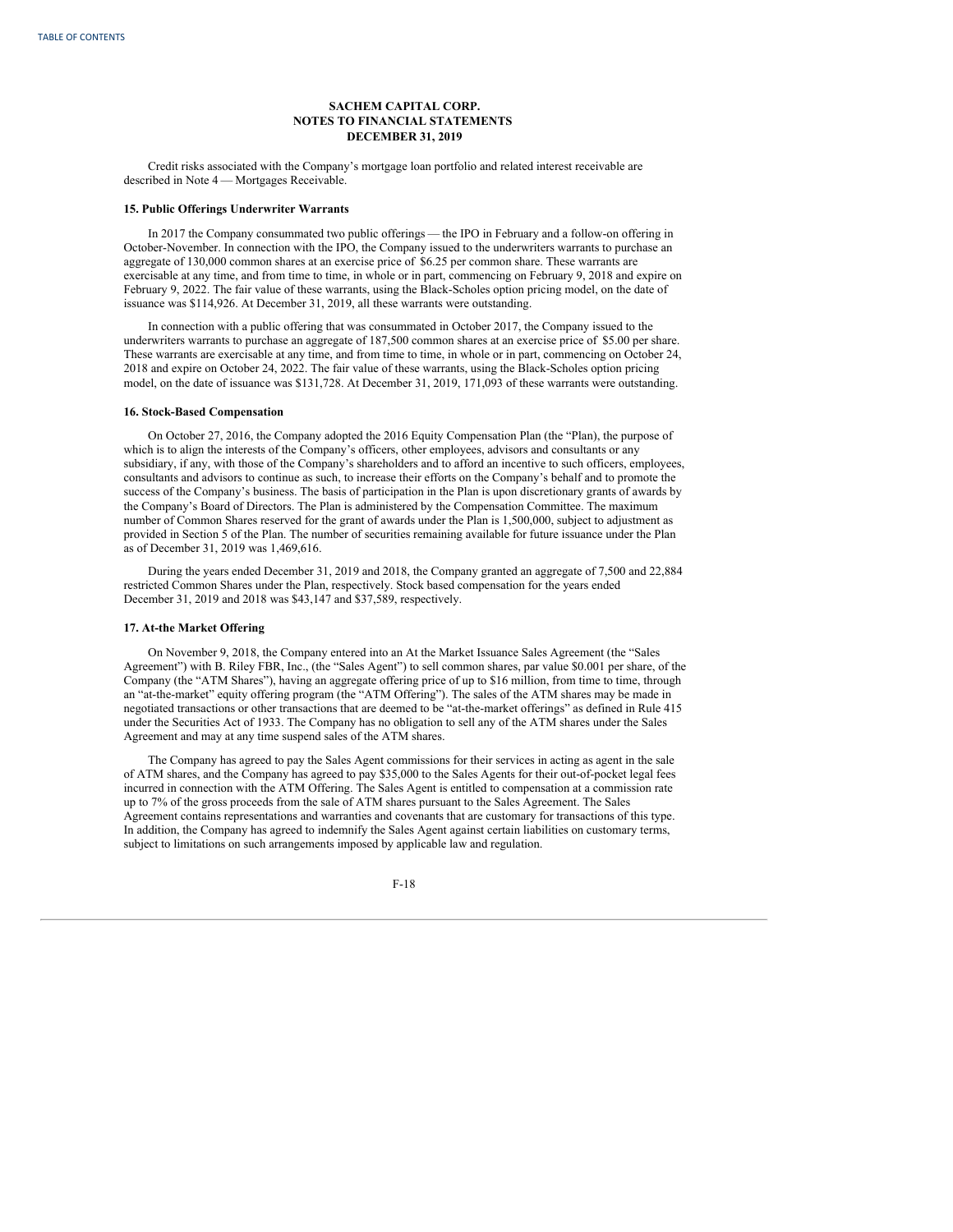No shares were sold under the Sales Agreement during the year ended December 31, 2018; 4,354,773 shares were sold under the Sales Agreement in 2019.

#### **18. Subsequent Events**

On January 7, 2020, the Company declared a dividend of \$0.12 per share, or \$2,654,076 in the aggregate, payable on January 27, 2020 to its shareholders of record as of January 17, 2020.

In January 2020, the Company entered into a ten-year, triple net lease with annual base rent of \$67,392 on property classified as held for sale at December 31, 2019.

On February 14, 2020, the Company sold two properties of a five property portfolio classified as real estate held for sale at December 31, 2019, receiving \$866,277 in net proceeds. No loss will be recognized on such sale.

On February 26, 2020, the Company sold a property classified as real estate held for sale at December 31, 2019 receiving \$223,959 in net proceeds. The Company recognized an impairment loss of \$62,027 as of December 31, 2019.

On January 27, 220, the Company filed a registration with the U.S. Securities and Exchange Commission on Form S-3 covering the offering and sale of up to \$100 million of its securities, including common shares, preferred shares, debt securities, warrants, guaranties and units consisting of two or more classes of the foregoing securities. The registration statement became effective February 5, 2020.

### **19. COVID-19**

On March 20, 2020, Governor Ned Lamont of Connecticut issued an executive order requiring all "nonessential" businesses to close effective 8:00 p.m., Monday, March 23, 2020, until further notice. If this order remains in effect for an extended period, it could disrupt the Company's operations in a material way, resulting in reductions in revenues, net income and cash flow. For example, the Company's ability to review and process loan applications, as well as to underwrite, fund and service loans would be severely compromised. In addition, any disruption to the operations of a borrower could impair its ability to make monthly payments of interest, payments of insurance and/or taxes or to repay the outstanding balances on their loans at maturity. Furthermore, if a liquidity crisis were to develop, borrowers may not be able to refinance their loans when due. Finally, the spread of COVID-19 is having a negative impact on the overall economy, including on real estate values. If borrowers cannot sell their properties or the values of properties securing mortgage loans decline significantly, the borrowers may not be able to repay their loans when due. Under these circumstances, the Company may be compelled to take measures to preserve its cash flow, including reducing operating expenses and dividend payments until the consequences of the outbreak subside. There may be other adverse consequences to the Company's business, operations and financial condition from the spread of COVID-19 that have not been considered.

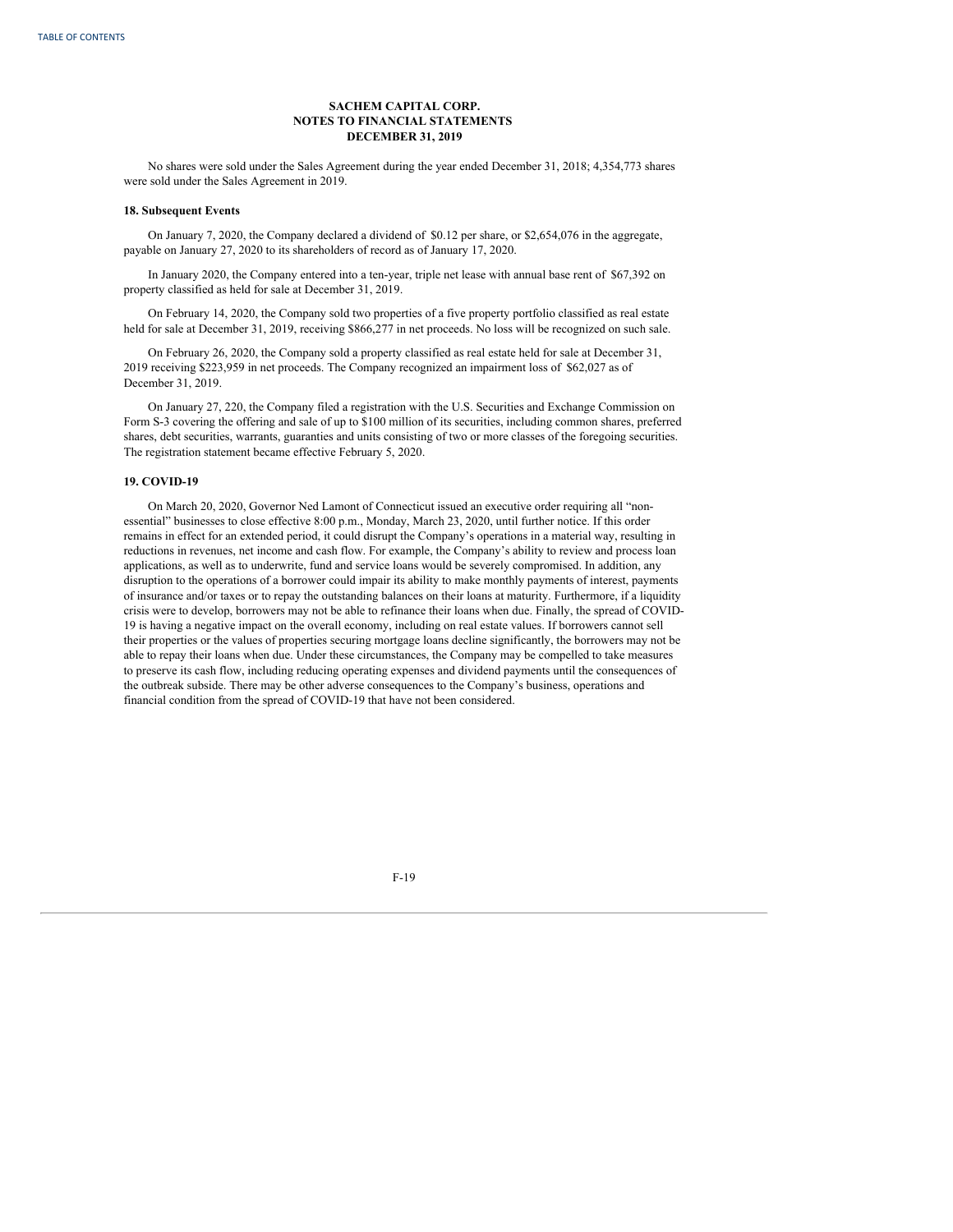# **Exhibit 23.1**

# **CONSENT OF INDEPENDENT REGISTERED PUBLIC ACCOUNTING FIRM**

To the Board of Directors and Shareholders Sachem Capital Corp.

We hereby consent to the incorporation by reference in the Registration Statements of Sachem Capital Corp. (the "Company") on Form S-8 (#333-226197), on Form S-3 (#333-227906) and on Form S-3 (#333-236097) of our report dated March 26, 2020, on the balance sheets of the Company as of December 31, 2019 and 2018, and the related statements of comprehensive income, changes in shareholders' equity and cash flows for the years then ended, as appearing in the annual report on Form 10-K of the Company for the year ended December 31, 2019.

/s/ Hoberman & Lesser CPA's, LLP Hoberman & Lesser CPA's, LLP New York, New York

March 26, 2020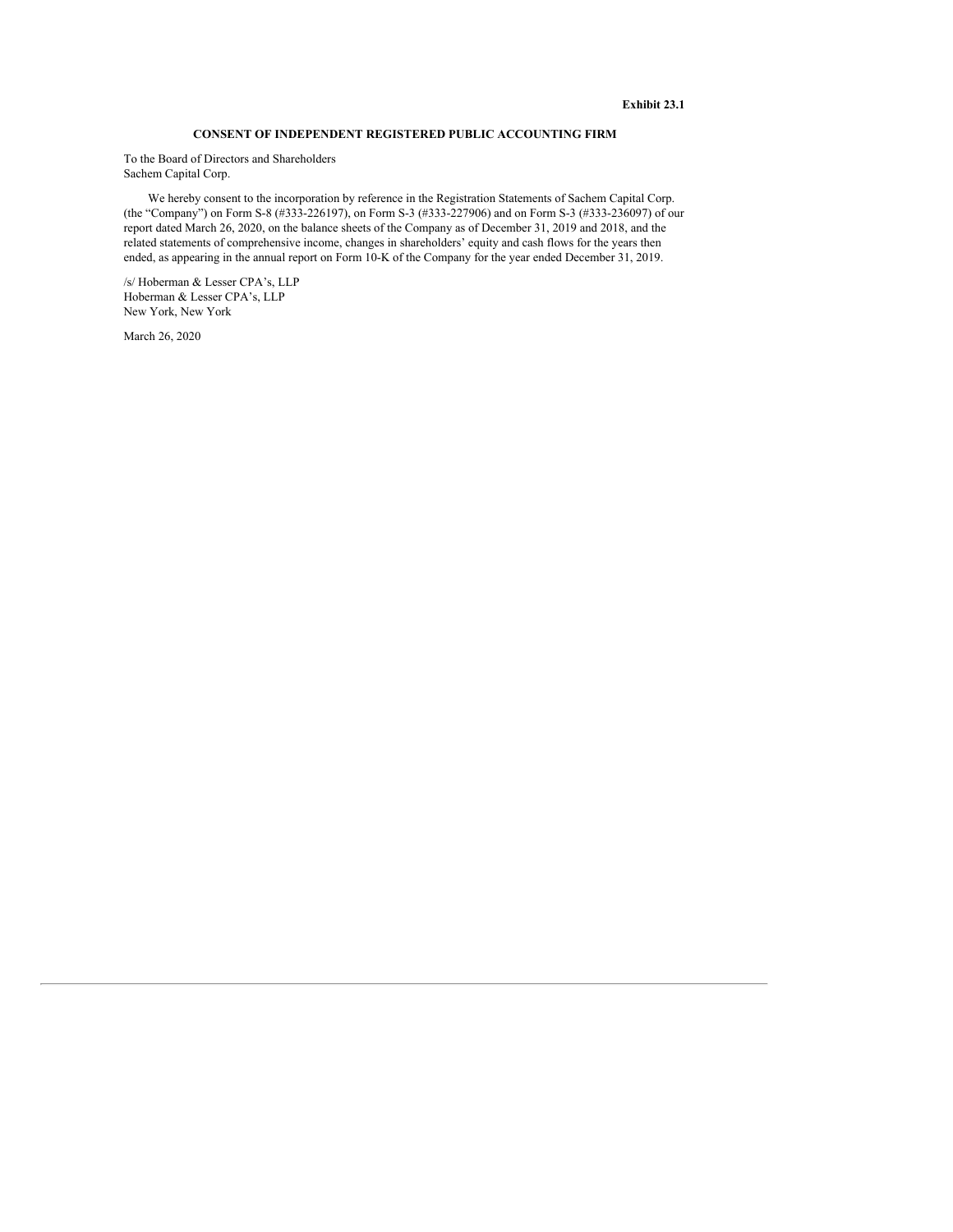## **Rule 13a-14(a)/15d-14(a) Certification**

I, John L. Villano, certify that:

- 1. I have reviewed this annual report on Form 10-K (this "Report") of Sachem Capital Corp.;
- 2. Based on my knowledge, this Report does not contain any untrue statement of a material fact or omit to state a material fact necessary to make the statements made, in light of the circumstances under which such statements were made, not misleading with respect to the period covered by this Report;
- 3. Based on my knowledge, the financial statements, and other financial information included in this report, fairly present in all material respects the financial condition, results of operations and cash flows of the registrant as of, and for, the periods presented in this Report;
- 4. The registrant's other certifying officer(s) and I are responsible for establishing and maintaining disclosure controls and procedures (as defined in Exchange Act Rules 13a-15(e) and 15d-15(e)) and internal control over financial reporting (as defined in Exchange Act Rules 13a-15(f) and 15d-15(f)) for the registrant and have:
	- (a) Designed such disclosure controls and procedures, or caused such disclosure controls and procedures to be designed under our supervision, to ensure that material information relating to the registrant including its consolidated subsidiaries, is made known to us by others within those entities, particularly during the period in which this Report is being prepared;
	- (b) Designed such internal control over financial reporting, or caused such internal control over financial reporting to be designed under our supervision, to provide reasonable assurance regarding the reliability of financial reporting and the preparation of financial statements for external purposes in accordance with generally accepted accounting principles;
	- (c) Evaluated the effectiveness of the registrant's disclosure controls and procedures and presented in this Report our conclusions about the effectiveness of the disclosure controls and procedures, as of the end of the period covered by this report based on such evaluation; and
	- (d) Disclosed in this report any change in the registrant's internal control over financial reporting that occurred during the registrant's most recent fiscal quarter (the registrant's fourth fiscal quarter in the case of an annual report) that has materially affected, or is reasonably likely to materially affect, the registrant's internal control over financial reporting; and
- 5. The registrant's other certifying officer(s) and I have disclosed, based on the most recent evaluation of internal control over financial reporting, to the registrant's auditors and the audit committee of the registrant's board of directors (or persons performing the equivalent functions):
	- (a) All significant deficiencies and material weaknesses in the design or operation of internal control over financial reporting which are reasonably likely to adversely affect the registrant's ability to record, process, summarize and report financial information; and
	- (b) Any fraud, whether or not material, that involves management or other employees who have a significant role in the registrant's internal control over financial reporting.

Date: March 26, 2020

/s/ John L. Villano

| John L. Villano, CPA                  |
|---------------------------------------|
| President and Chief Executive Officer |
| (Principal Executive Officer)         |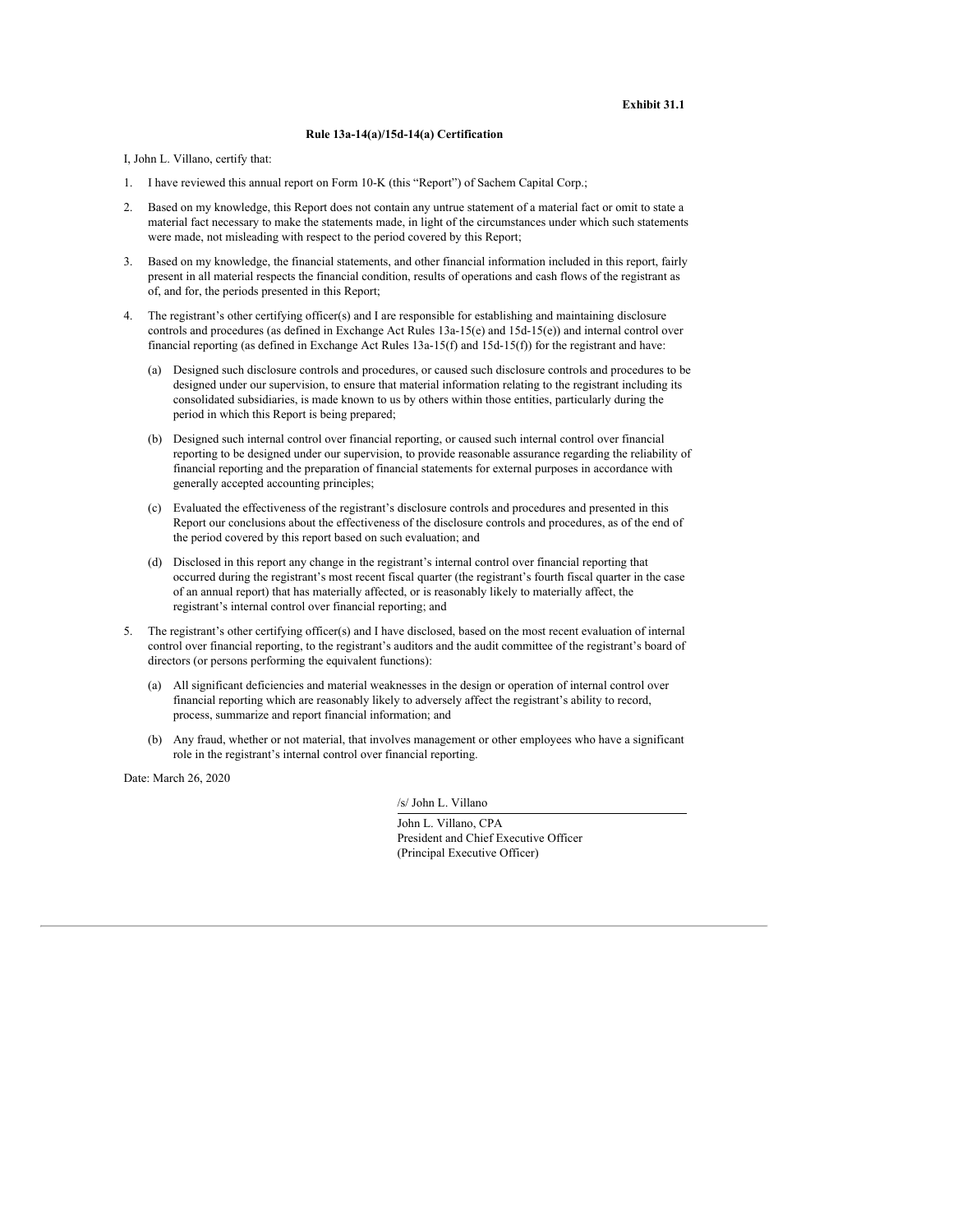## **Rule 13a-14(a)/15d-14(a) Certification**

I, John L. Villano, certify that:

- 1. I have reviewed this annual report on Form 10-K (this "Report") of Sachem Capital Corp.;
- 2. Based on my knowledge, this Report does not contain any untrue statement of a material fact or omit to state a material fact necessary to make the statements made, in light of the circumstances under which such statements were made, not misleading with respect to the period covered by this Report;
- 3. Based on my knowledge, the financial statements, and other financial information included in this Report, fairly present in all material respects the financial condition, results of operations and cash flows of the registrant as of, and for, the periods presented in this Report;
- 4. The registrant's other certifying officer(s) and I are responsible for establishing and maintaining disclosure controls and procedures (as defined in Exchange Act Rules 13a-15(e) and 15d-15(e)) and internal control over financial reporting (as defined in Exchange Act Rules 13a-15(f) and 15d-15(f)) for the registrant and have:
	- (a) Designed such disclosure controls and procedures, or caused such disclosure controls and procedures to be designed under our supervision, to ensure that material information relating to the registrant including its consolidated subsidiaries, is made known to us by others within those entities, particularly during the period in which this Report is being prepared;
	- (b) Designed such internal control over financial reporting, or caused such internal control over financial reporting to be designed under our supervision, to provide reasonable assurance regarding the reliability of financial reporting and the preparation of financial statements for external purposes in accordance with generally accepted accounting principles;
	- (c) Evaluated the effectiveness of the registrant's disclosure controls and procedures and presented in this report our conclusions about the effectiveness of the disclosure controls and procedures, as of the end of the period covered by this report based on such evaluation; and
	- (d) Disclosed in this report any change in the registrant's internal control over financial reporting that occurred during the registrant's most recent fiscal quarter (the registrant's fourth fiscal quarter in the case of an annual report) that has materially affected, or is reasonably likely to materially affect, the registrant's internal control over financial reporting; and
- 5. The registrant's other certifying officer(s) and I have disclosed, based on the most recent evaluation of internal control over financial reporting, to the registrant's auditors and the audit committee of the registrant's board of directors (or persons performing the equivalent functions):
	- (a) All significant deficiencies and material weaknesses in the design or operation of internal control over financial reporting which are reasonably likely to adversely affect the registrant's ability to record, process, summarize and report financial information; and
	- (b) Any fraud, whether or not material, that involves management or other employees who have a significant role in the registrant's internal control over financial reporting.

Date: March 26, 2020

/s/ John L. Villano

John L. Villano, CPA Chief Financial Officer (Principal Accounting and Financial Officer)